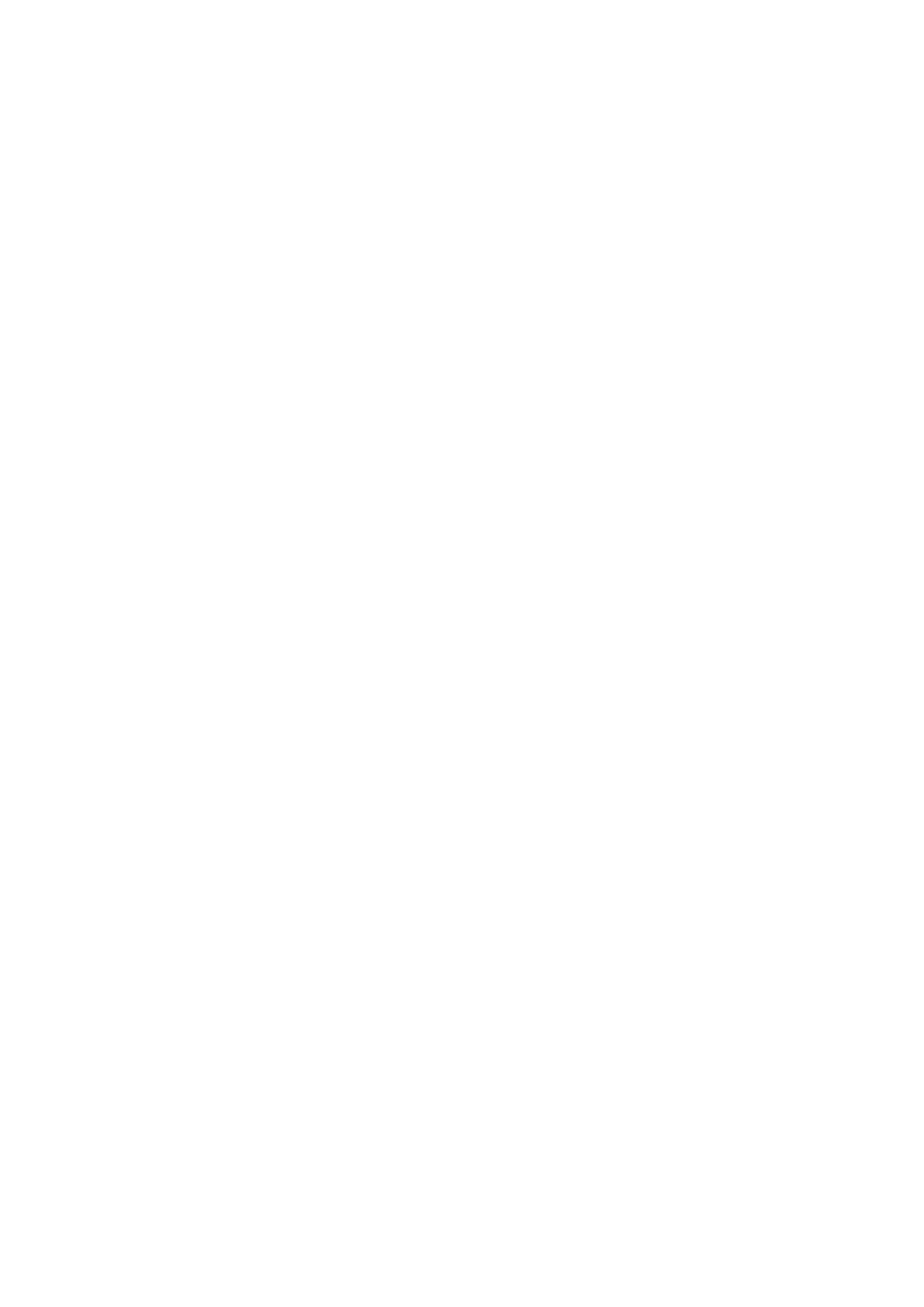### **In the case of Mocanu and Others v. Romania,**

The European Court of Human Rights, sitting as a Grand Chamber composed of:

Dean Spielmann, *President,* Guido Raimondi, Mark Villiger, Isabelle Berro, Peer Lorenzen, Mirjana Lazarova Trajkovska, Ledi Bianku, Nona Tsotsoria, Ann Power-Forde, Işıl Karakaş, Nebojša Vučinić, Paulo Pinto de Albuquerque, Paul Lemmens, Aleš Pejchal, Johannes Silvis, Krzysztof Wojtyczek, *judges,* Florin Streteanu, ad hoc *judge,*

and Johan Callewaert, *Deputy Grand Chamber Registrar,* Having deliberated in private on 2 October 2013 and 25 June 2014,

Delivers the following judgment, which was adopted on the lastmentioned date:

### **PROCEDURE**

1. The case originated in three applications against Romania lodged with the Court under Article 34 of the Convention for the Protection of Human Rights and Fundamental Freedoms ("the Convention") by three Romanian nationals, Mrs Anca Mocanu (no. 10865/09), Mr Marin Stoica (no. 32431/08) and Mr Teodor Mărieş, and by the Association "21 December 1989", a legal entity registered under Romanian law and based in Bucharest (no. 45886/07) ("the applicants") on 28 January 2009, 25 June 2008 and 13 July 2007 respectively.

2. Before the Court, Mrs Mocanu, Mr Mărieş and the applicant association were represented by Mr A. Popescu, Ms I. Sfîrăială and Mr I. Matei, lawyers practising in Bucharest. Mrs Mocanu was granted legal aid. Mr Stoica, who was also granted legal aid, was represented until 8 December 2009 by Ms D. Nacea, a lawyer practising in Bucharest, and from 22 January 2013 by Ms D.O. Hatneanu, a lawyer practising in Bucharest. The Romanian Government ("the Government") were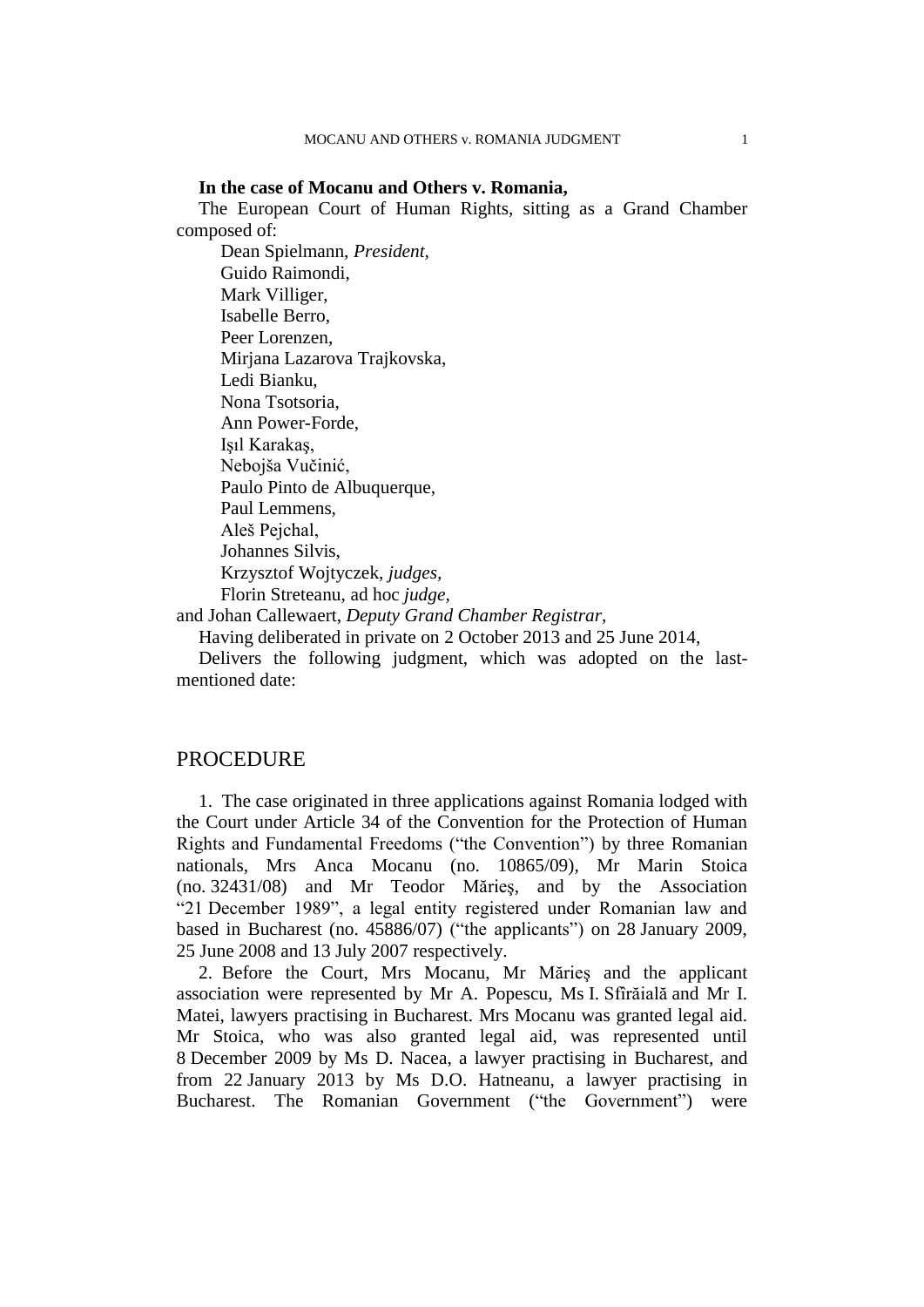represented by their Agents, first by Mr R.H. Radu, then by Ms I. Cambrea, and finally by Ms C. Brumar, of the Ministry of Foreign Affairs.

3. In their respective applications, the individual applicants alleged that they had been victims of the violent crackdown on the anti-government demonstrations which took place in Bucharest in June 1990 and claimed that no effective investigation had been carried out into those events. With reference to the same events, the applicant association complained of the length of the criminal proceedings which it had joined as a civil party.

4. The applications were allocated to the Third Section of the Court (Rule 52 § 1 of the Rules of Court). On 3 February 2009 the Chamber decided to join applications nos. 45886/07 and 32431/08 and to communicate them to the Government. On 15 March 2011 it decided to give notice also of application no. 10865/09 to the Government.

5. Following the withdrawal of Mr Corneliu Bîrsan, the judge elected in respect of Romania then in post, the Government appointed Mr Florin Streteanu to sit as an *ad hoc* judge (Article 26 § 4 of the Convention and Rule 29 § 1).

6. On 13 November 2012, a Chamber of the Third Section, composed of Josep Casadevall, Egbert Myjer, Alvina Gyulumyan, Ján Šikuta, Ineta Ziemele, Luis López Guerra, judges, Florin Streteanu, *ad hoc* judge, and Santiago Quesada, Section Registrar, decided to join the three applications and declared them admissible as to the complaints under Article 2 of the Convention in respect of Mrs Mocanu, Article 3 of the Convention in respect of Mr Stoica and Article 6 § 1 of the Convention in respect of the applicant association, declaring the remainder of the application inadmissible. Application no. 45886/07 was declared inadmissible in respect of Mr Mărieş. The Chamber concluded, unanimously, that there had been a violation of the procedural aspect of Article 2 of the Convention in respect of Mrs Mocanu and a violation of Article 6 § 1 of the Convention in respect of the applicant association, and held that there was no need to examine separately the complaint under Article 34 of the Convention. It also concluded, by five votes to two, that there had been no violation of the procedural aspect of Article 3 of the Convention in respect of Mr Stoica.

7. On 12 February 2013 Mr Stoica requested the referral of the case to the Grand Chamber in accordance with Article 43 of the Convention and Rule 73. On 29 April 2013 the panel of the Grand Chamber granted that request.

8. The composition of the Grand Chamber was determined according to the provisions of Article 26 §§ 4 and 5 of the Convention and Rule 24.

9. Mr Stoica, the applicant association and the Government all filed further observations (Rule 59 § 1). In addition, third-party observations were received from the international non-governmental organisation Redress, which had been given leave by the President to intervene in the written procedure (Article 36 § 2 of the Convention and Rule 44 § 3).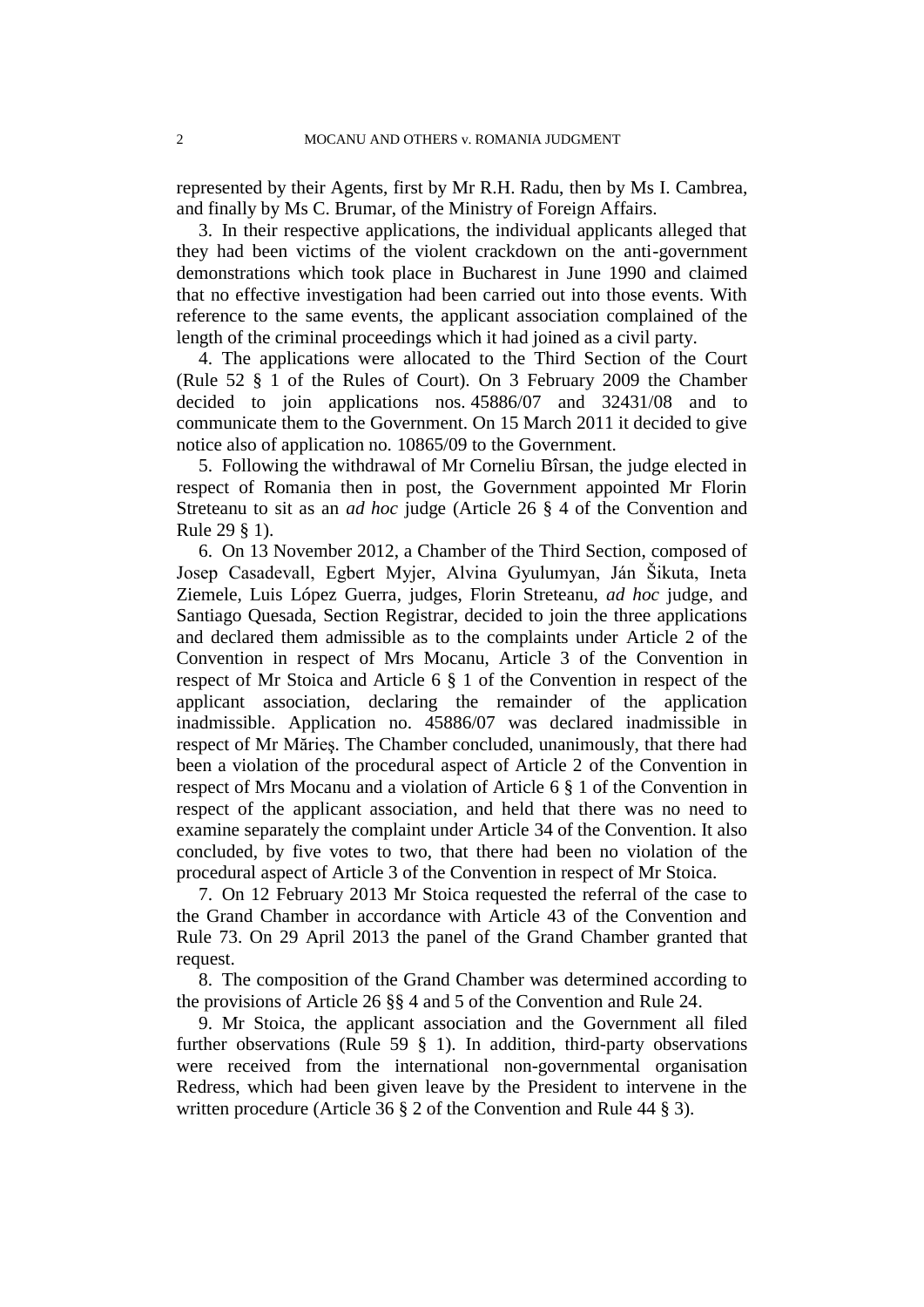10. A hearing was held in public in the Human Rights Building, Strasbourg, on 2 October 2013 (Rule 59 § 3).

There appeared before the Court:

*(a) for the Government*  Ms C. BRUMAR, *Agent*, Ms G. MUNTEANU, *Counsel*;

*(b) for the applicants*

| Ms D.O. HATNEANU, lawyer, |                                         |
|---------------------------|-----------------------------------------|
| Mr A. POPESCU, lawyer,    |                                         |
| Ms I. SFÎRĂIALĂ, lawyer,  | Counsel,                                |
| Mr T. MĂRIEȘ,             | President of the applicant association, |
| Mr M. Stoica              | Applicant.                              |

The Court heard addresses firstly by Ms Hatneanu and Ms Sfîrăială, then by Ms Brumar and Ms Munteanu, and lastly by Mr Popescu and Mr Mărieş, as well as their answers to questions put by the judges.

## THE FACTS

### I. THE CIRCUMSTANCES OF THE CASE

11. Mrs Anca Mocanu and Mr Marin Stoica were born in 1970 and 1948 respectively. They live in Bucharest.

12. The Association "21 December 1989" (*Asociaţia 21 Decembrie 1989*) was set up on 9 February 1990 and is based in Bucharest.

13. The applicant association brings together mainly individuals who were injured during the violent suppression of the anti-totalitarian demonstrations which took place in Romania in December 1989 and the relatives of persons who died during those events. It was one of the groups which supported the anti-government demonstrations held in Bucharest between April and June 1990, at which demonstrators called, *inter alia*, for the identification of those responsible for the violence committed in December 1989.

#### **A. The events of 13 to 15 June 1990**

#### *1. Overview of the main events*

14. The main facts concerning the crackdown on anti-government demonstrations from 13 to 15 June 1990 were described in the decisions of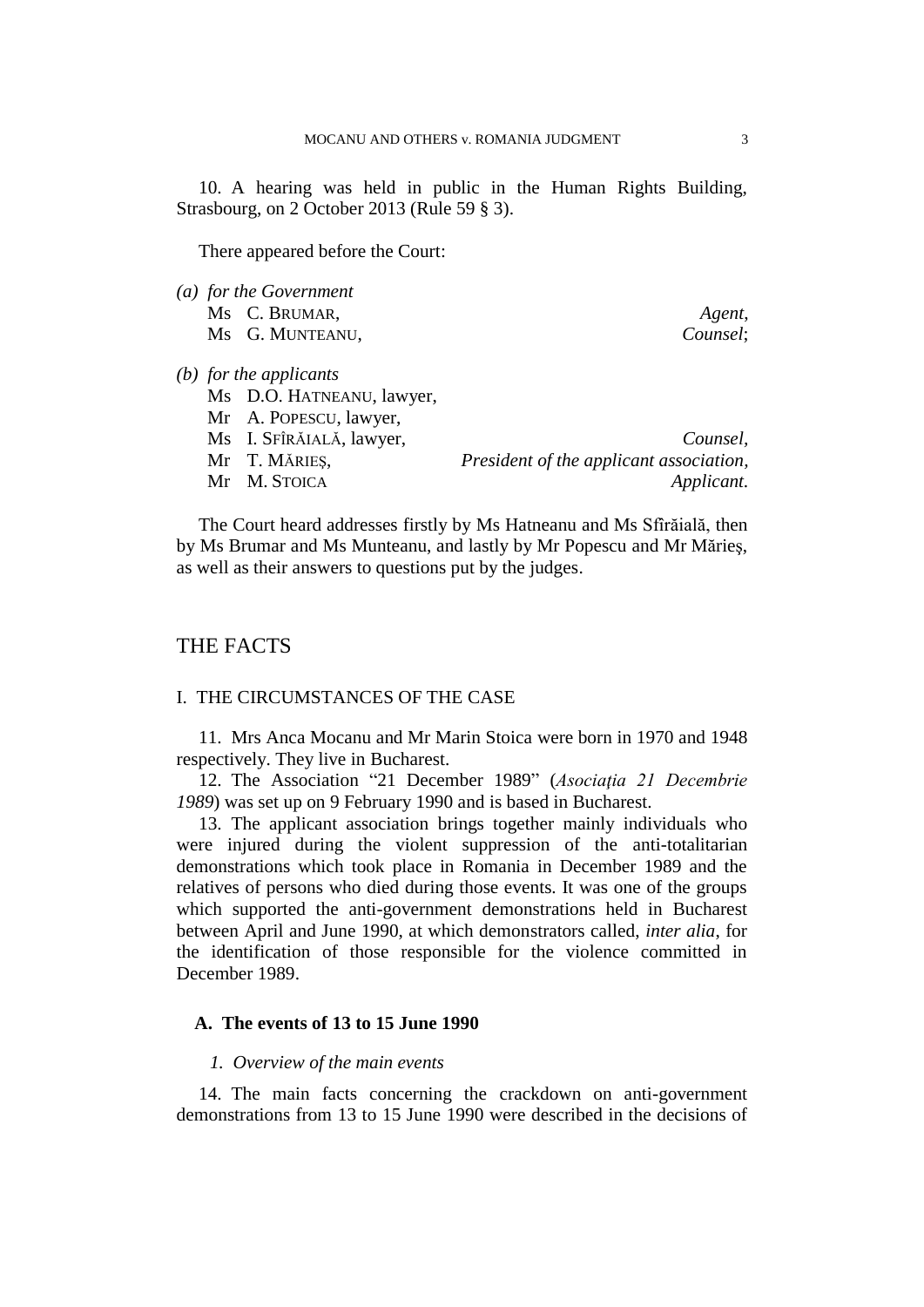16 September 1998 (see paragraphs 99-110 below) and 17 June 2009 (see paragraphs 152-63 below), issued by the prosecutor's office at the Supreme Court of Justice (which in 2003 became the High Court of Cassation and Justice), and in the decisions to commit for trial (*rechizitoriu*) issued by the same prosecutor's office on 18 May 2000 and 27 July 2007.

15. On 13 June 1990 the security forces' intervention against the demonstrators who were occupying University Square and other areas of the capital resulted in several civilian casualties, including Mrs Mocanu's husband, Mr Mocanu, who was killed by a shot fired from the headquarters of the Ministry of the Interior.

16. On the evening of 13 June 1990 Mr Stoica and other persons, some but not all of whom were demonstrators, were arrested and ill-treated by uniformed police officers and men in civilian clothing, in the area around the headquarters of the State television service and in the basement of that building.

17. On 14 June 1990 thousands of miners were transported to Bucharest, essentially from the Jiu Valley (*Valea Jiului*) mining region, to take part in the crackdown on the demonstrators.

18. At 6.30 a.m. on 14 June 1990 the President of Romania addressed the miners, who had arrived in the square in front of the Government building, inviting them to go to University Square, occupy it and defend it against the demonstrators; they subsequently did so.

19. The violent events of 13 and 14 June 1990 resulted in more than a thousand victims, whose names appear in a list attached to the decision issued on 29 April 2008 by the military section of the prosecutor's office at the High Court of Cassation and Justice.

20. The headquarters of several political parties and other institutions, including those of the applicant association, were attacked and ransacked. The latter association subsequently joined the criminal proceedings as a civil party.

21. The criminal proceedings into the unlawful killing by gunfire of Mr Velicu-Valentin Mocanu are still pending. The investigation opened on 13 June 1990 into the ill-treatment allegedly inflicted on Mr Stoica was closed by a decision not to bring a prosecution, dated 17 June 2009, subsequently upheld by a judgment of the High Court of Cassation and Justice of 9 March 2011.

22. The facts as set out by the prosecutor's office at the High Court of Cassation and Justice in its decisions of 16 September 1998 and 17 June 2009 and in the decisions to commit for trial of 18 May 2000 and 27 July 2007 may be summarised as follows.

### *2. The demonstrations held in the first months of 1990*

23. University Square in Bucharest was considered a symbolic location for the fight against the totalitarian regime of Nicolae Ceauşescu, given the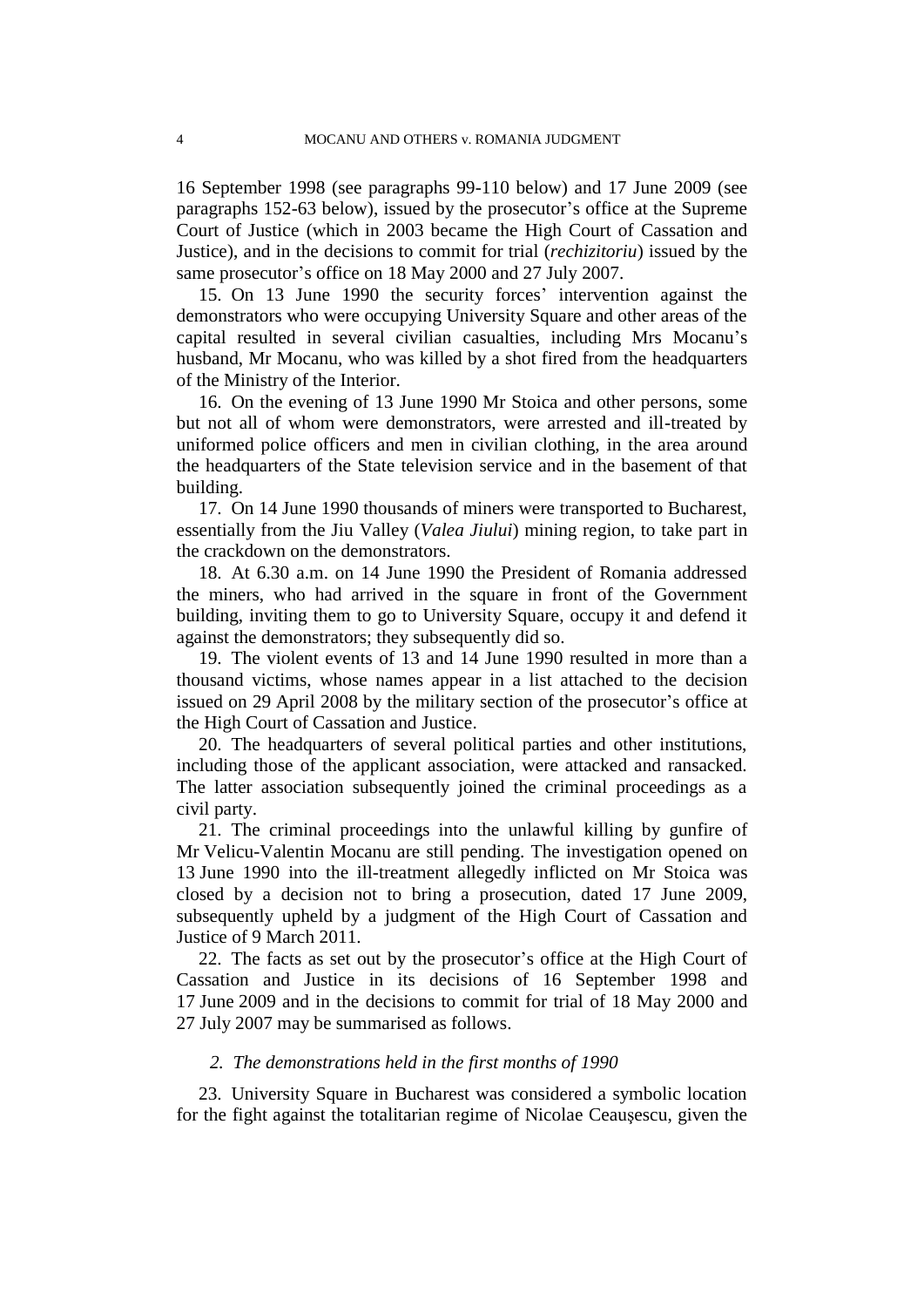large number of persons who had died or were injured there as a result of the armed repression initiated by the regime on 21 December 1989. It was therefore in this square that several associations – including the applicant association – called on their members to attend protest events in the first months of 1990.

24. Thus, the first demonstrations against the provisional government formed after the fall of the Ceauşescu regime took place in University Square in Bucharest on 12 and 24 January 1990, as indicated in the decision issued on 17 June 2009 by the prosecutor's office at the High Court of Cassation and Justice. That decision also states that a counter-demonstration was organised by the National Salvation Front (*Frontul Salvării Nationale* – the FSN) on 29 January 1990. On that occasion, miners from the coalmining regions of the Jiu Valley, Maramureş and other areas appeared in Bucharest. The headquarters of the National Liberal Party were vandalised at that time.

25. From 25 February 1990, demonstrations were held every Sunday. According to the decision to commit for trial of 27 July 2007, they were intended to denounce the non-democratic attitude of those in power, who were accused of having "betrayed the ideals of the revolution", and sought to alert the population to the threat of a new dictatorial regime.

26. Election campaigns were subsequently launched for parliamentary elections and the office of President of the Republic, to be held on 20 May 1990.

27. It was in this context that unauthorised "marathon demonstrations" (*manifestaţii maraton*) began on 22 April 1990 in University Square, at the initiative of the Students' League and other associations, including the applicant association. These demonstrations lasted fifty-two days, during which the demonstrators occupied University Square. The decisions of 16 September 1998 and 17 June 2009 indicate that the demonstrators, who had gathered in large numbers, were not violent and were essentially demanding that persons who had exercised power during the totalitarian regime be excluded from political life. They also called for a politically independent television station.

28. They called further for the identification of those responsible for the armed repression of December 1989 and demanded the resignation of the country's leaders (particularly the Minister of the Interior), whom they considered responsible for the repression of the anti-communist demonstrations in December 1989.

29. On 22 April 1990 fourteen demonstrators were arrested by the police on the ground that the demonstration had not been authorised. Faced with the reaction of the public, who had arrived to boost the number of demonstrators in University Square, the police released the fourteen arrested demonstrators. The authorities did not use force again over the following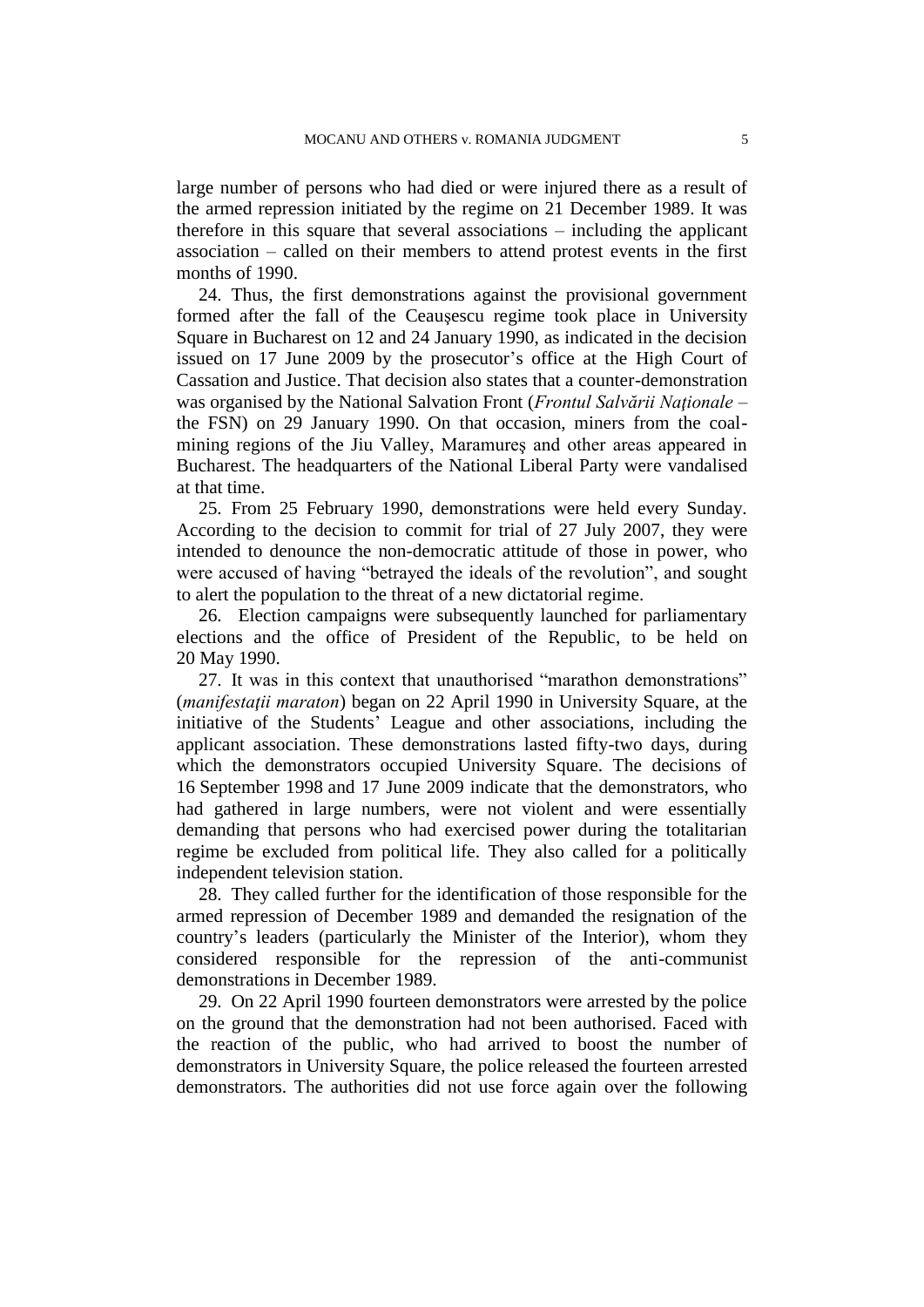days, although the Bucharest City Council had still not authorised the gathering.

30. Negotiations between the demonstrators and the provisional government resulted in stalemate.

31. On 20 May 1990 the presidential and parliamentary elections took place. The FSN and its leader, who was standing for President, won the elections.

32. Following those elections the protests continued in University Square, but were reduced from their original scale. Of the approximately 260 persons still present, 118 had gone on hunger strike.

### *3. The meeting held by the executive on 11 June 1990*

33. On the evening of 11 June 1990 the new President elect of Romania and his Prime Minister convened a government meeting, attended by the Minister of the Interior and his deputy, the Minister of Defence, the director of the Romanian Intelligence Service (*Serviciul Român de Informaţii* – the SRI), the first deputy president of the ruling party (the FSN) and the Procurator General of Romania. This is established in the prosecution service's decisions of 16 September 1998 and 17 June 2009.

34. At that meeting it was decided to take measures to clear University Square on 13 June 1990. In addition, it was proposed that the State organs, namely the police and army, would be assisted by some 5,000 mobilised civilians. Implementation of this measure was entrusted to the first deputy president of the FSN. Two members of that party's steering committee opposed the measure, but without success. According to the decision of 17 June 2009, an action plan drawn up by General C. was approved by the Prime Minister.

35. On the same evening the Procurator General's Office (*Procuratura Generală*) broadcast a statement on State television calling on the government to take measures so that vehicles could circulate again in University Square.

36. At a meeting held on the same evening with the participation of the Minister of the Interior, the head of the SRI and the head of police, General D.C. set out the plans for the police and gendarmerie, in collaboration with civilian forces, to clear University Square. Under this plan, the action was "to begin at 4 a.m. on 13 June 1990 by cordoning off the square, arresting the demonstrators and re-establishing public order".

#### *4. The sequence of events on 13 June 1990*

37. At about 4.30 a.m. on 13 June 1990 members of the police and gendarmerie brutally charged the demonstrators in University Square. The arrested demonstrators were driven away and locked up at the Bucharest municipal police station. The 263 arrested individuals (or 262, according to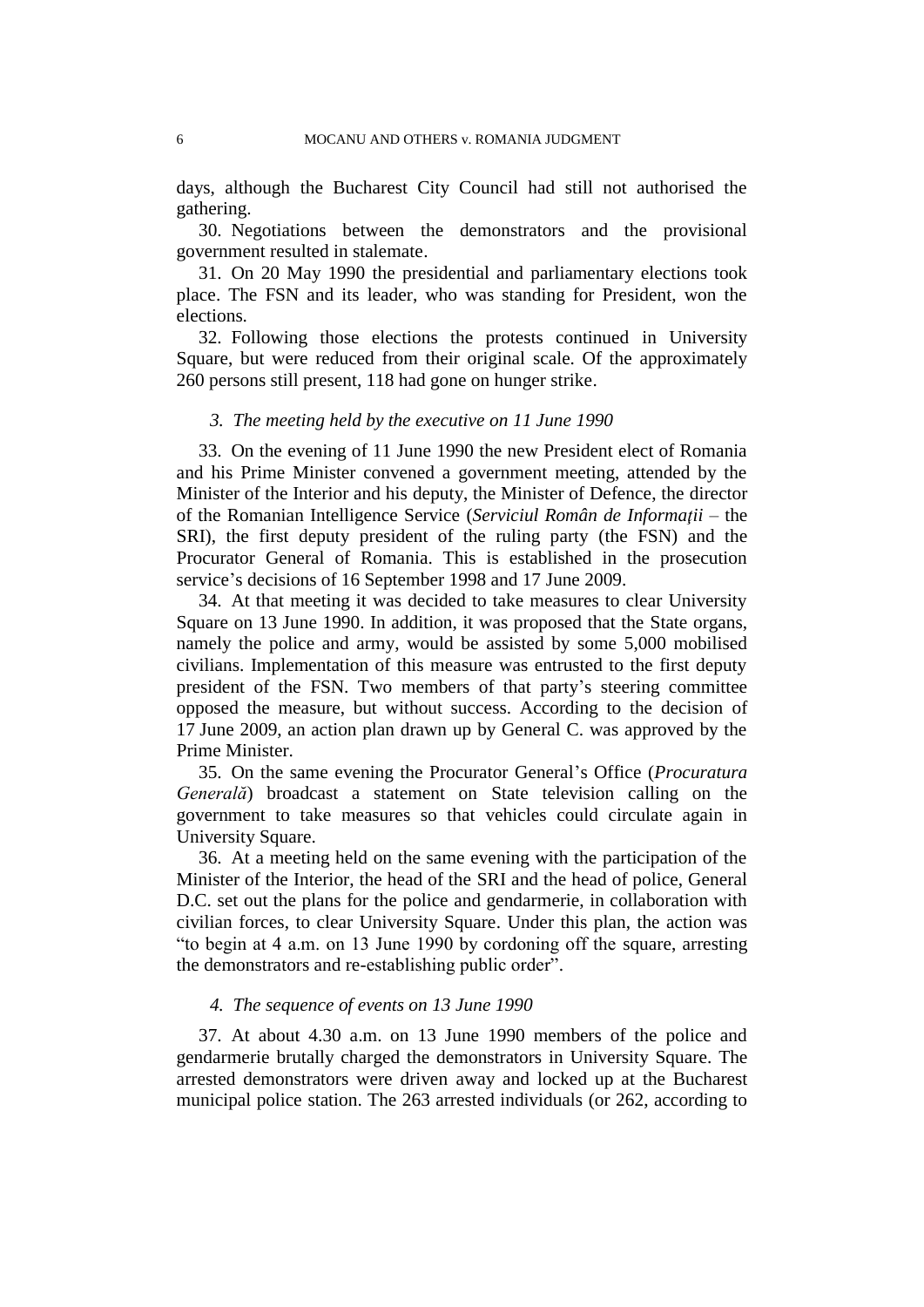the decision to commit for trial of 18 May 2000) included students from the Architecture Institute, who had been on the premises of their establishment, located on University Square, and who had not taken part in the demonstrations. The decision of 17 June 2009 indicated that the 263 persons who had been arrested were taken to the Măgurele barracks after being held in the police cells.

38. The police operation led to protests by many people, who demanded that the arrested demonstrators be released. According to the decision of 16 September 1998, those persons launched violent attacks on the security forces, hurling projectiles and setting cars on fire. According to the decision to commit for trial of 18 May 2000, those actions were the work of a few aggressive individuals who had infiltrated groups of peaceful demonstrators.

39. At about 10 a.m., workers from the factories of a large metallurgical company in Bucharest (IMGB) headed en masse for University Square to help the police arrest the demonstrators. According to the decision of 16 September 1998, they acted in a chaotic and heavy-handed manner, hitting out blindly and making no distinction between demonstrators and mere passers-by.

40. On the afternoon of 13 June 1990, the demonstrations intensified around the television building, University Square, the Ministry of the Interior and the municipal police station, all locations where, according to the demonstrators, the persons who had been arrested could be held prisoner.

41. Following those incidents, the army intervened and several armoured vehicles were sent to the headquarters of the Ministry of the Interior.

42. According to a report by the Ministry of the Interior, referred to by the Government in their observations, at about 6 p.m. the headquarters of the Ministry of the Interior were surrounded by between 4,000 and 5,000 demonstrators; on the orders of Generals A.G. and C.M., servicemen posted inside the Ministry fired at the ceilings of the entrance halls with a view to dispersing the demonstrators.

43. Three persons were killed by the shots fired in the Ministry of the Interior.

44. It was in those circumstances that, at about 6 p.m., when he was a few metres away from one of the doors of the Ministry, the first applicant's husband was killed by a bullet which hit the back of his head after having ricocheted. Those events are described in detail in the decisions of 18 May 2000 and 27 July 2007 committing for trial the Minister of the Interior at the relevant time, a general and three colonels. According to the first decision to commit for trial, the applicant's husband and the other victims, who were returning from their workplaces on that day, were unarmed and had not previously taken part in the marathon demonstrations in University Square. Mere spectators of the events, they had been killed by bullets which had ricocheted.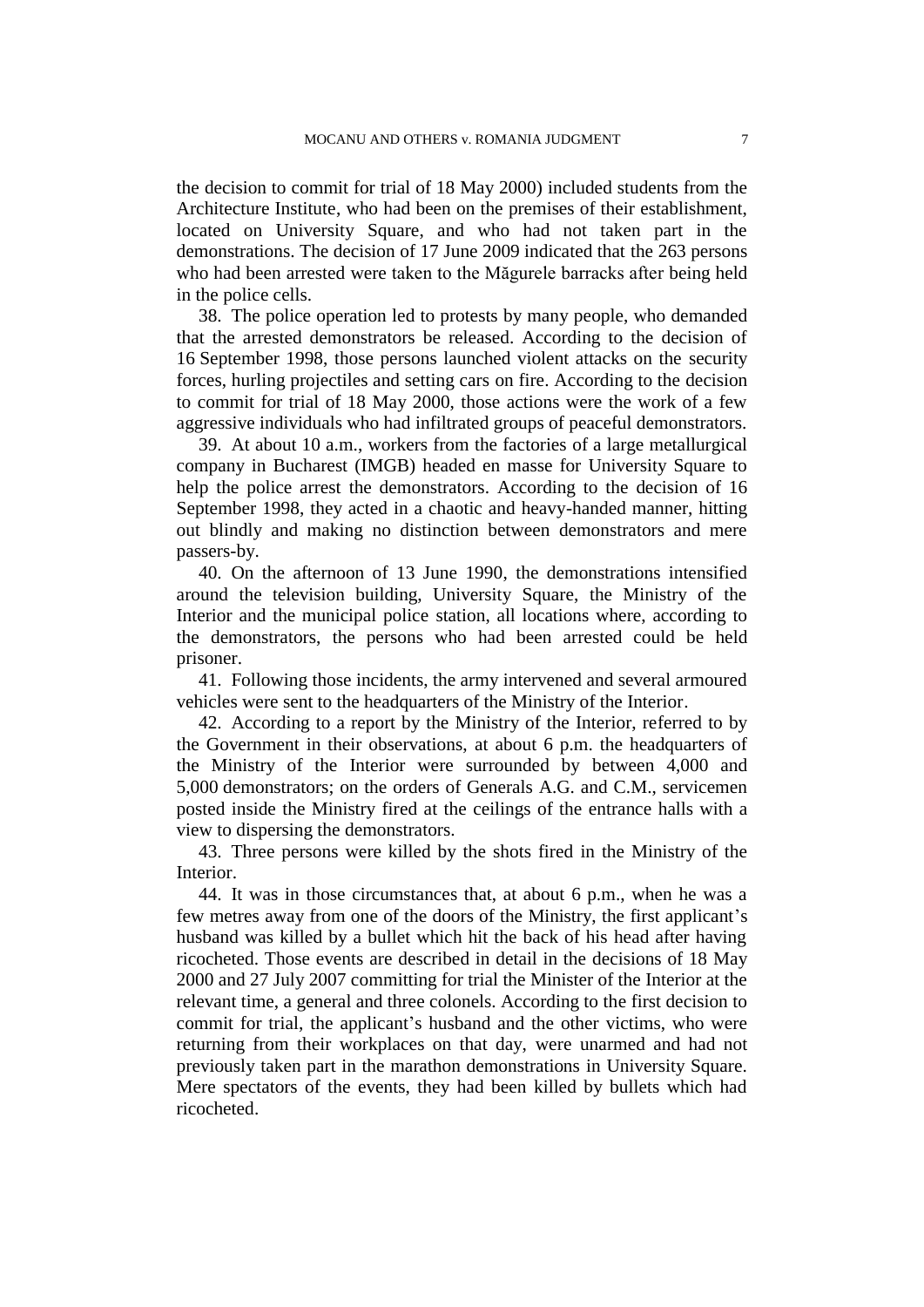45. The security forces shot and killed a fourth person in another district of Bucharest. Another died shortly after having been stabbed in the area around the television headquarters.

46. On 13 June 1990 no servicemen were subjected to violence by the demonstrators, as attested by the decision to commit for trial of 27 July 2007. According to that document, the army had fired 1,466 bullets from inside the Ministry of the Interior headquarters on that date.

47. In addition, other persons, including Mr Stoica, were beaten and detained by police officers and civilians in the headquarters of the State television station, in the circumstances described below.

48. The headquarters of the State television station were at that time guarded by 82 servicemen, backed by 14 armed vehicles, and subsequently reinforced by other groups of armed forces, the largest of which contained 156 servicemen (who arrived at 7 p.m.), a detachment of parachutists  $(7.30 \text{ p.m.})$ , 646 servicemen  $(8 \text{ p.m.})$ , 118 parachutists  $(11 \text{ p.m.})$  and 360 servicemen with 13 other armed vehicles (11 p.m.).

49. At about 1 a.m. the demonstrators were chased out of the television headquarters following this mass intervention.

#### *5. Circumstances specific to Mr Marin Stoica*

50. Towards the end of the afternoon on 13 June 1990, while he was walking to his workplace along a street near the State television headquarters, the applicant was brutally arrested by a group of armed individuals and taken by force into the television building. In sight of the police officers and servicemen present, civilians struck and bound him, then took him to the basement of the building. He was then led into a television studio, where several dozen other persons were already present. They were filmed in the presence of the then director of the State television station. The recordings were broadcast during the night of 13 to 14 June 1990, accompanied by commentary which described the persons concerned as employees of foreign secret services who had threatened to destroy the television premises and equipment.

51. In the course of the same night the applicant was beaten, struck on the head with blunt objects and threatened with firearms until he lost consciousness.

52. He woke up at around 4.30 a.m. in the Floreasca Hospital in Bucharest. According to the forensic medical report drawn up on 18 October 2002, the medical certificate issued by the hospital's emergency surgery department stated that the applicant had been admitted at about 4.30 a.m. on 14 June 1990 and diagnosed as suffering from bruising on the left side of the abdomen and ribcage, abrasions on the left side of his ribcage resulting from an assault, and craniocerebral trauma.

53. Fearing further ill-treatment, he fled from the hospital, which was surrounded by police officers, at about 6.30 a.m.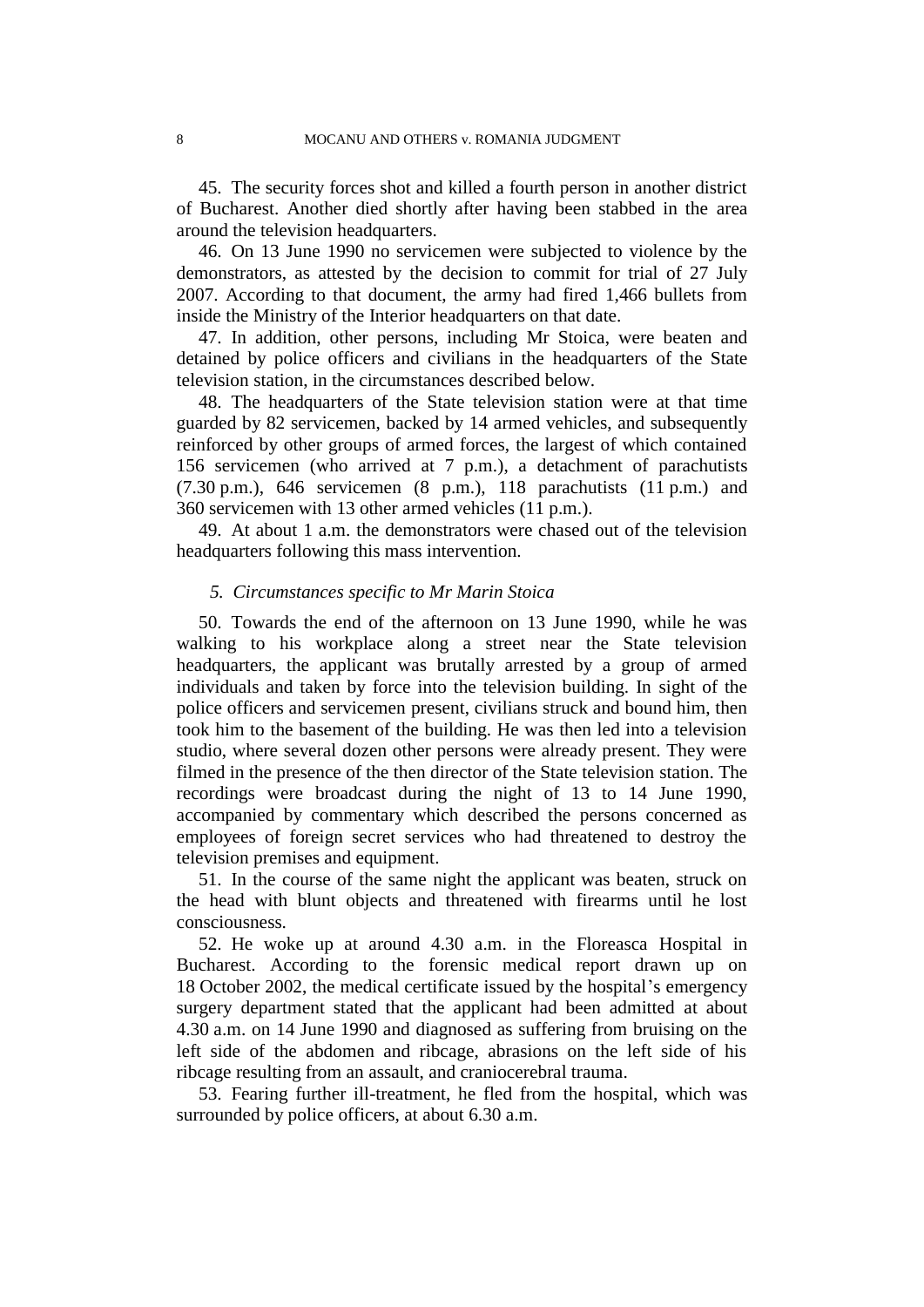54. His identity papers had been confiscated during the night of 13 to 14 June 1990. Three months later he was invited to collect them from the Directorate of Criminal Investigations at the General Inspectorate of Police. In the meantime, he had remained shut away at home for fear of being arrested again, tortured and imprisoned.

#### *6. The miners' arrival in Bucharest*

55. According to the decision of 16 September 1998, witness M.I., an engineer, who at the relevant time was head of department at the Craiova agency of the national railway company (*Regionala CFR Craiova*), had stated that, on the evening of 13 June 1990, the director of that agency had ordered that the scheduled trains be cancelled and that 4 train convoys, or a total of 57 wagons, be made available to the miners at Petroşani station, in the heart of the Jiu Valley mining area.

56. M.I. had added that the order seemed to him unlawful and that he had attempted to prevent the miners' transportation to Bucharest by cutting the electricity provision to the railway line on the journey indicated. He had stated that, faced with his insubordination, the director of the Craiova CFR agency had ordered that he be replaced and had the railway line restored to use by about 9 p.m. It appears that M.I. was subsequently dismissed and brought before the prosecution service.

57. According to the decision issued on 10 March 2009 by the prosecutor's office at the High Court of Cassation and Justice, on 14 June 1990 11 trains – a total of 120 wagons – transporting workers, especially miners, had travelled to Bucharest from several industrial regions around the country. The first had reached Bucharest at 3.45 a.m., the last at 7.08 p.m.

58. The decision of 16 September 1998 states that the miners had been informed that they were to help the police re-establish public order in Bucharest, and that they were armed with axes, chains, sticks and metal cables.

59. The decision of 10 March 2009 indicates that the miners had been mobilised by the leaders of their trade union. Questioned as a witness, the President of the Federation of Miners' Unions, who became mayor of Lupeni in 1998, stated that 5 trains carrying the miners had arrived at Bucharest station at about 1 a.m. on 14 June 1990, that the miners had been greeted by the deputy Minister for Mines and a Director General from that Ministry, and that these two senior government officials had led them to University Square.

#### *7. The sequence of events on 14 June 1990*

60. On the morning of 14 June 1990, groups of miners first stopped at Victory Square (*Piaţa Victoriei*), at the government headquarters.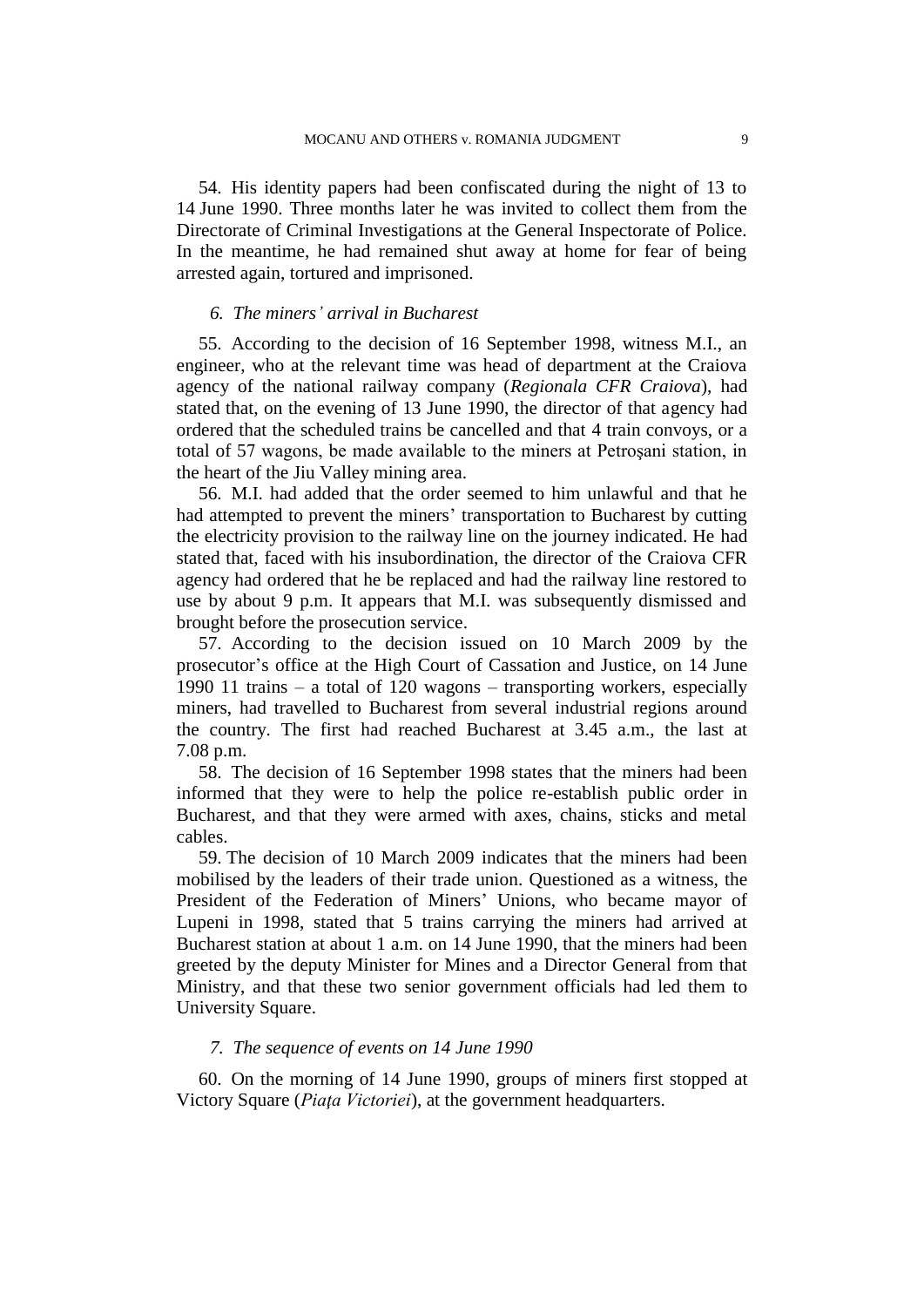61. At about 6.30 a.m., the Head of State addressed the miners who were gathered in front of the government building, inviting them to cooperate with the security forces and to restore order in University Square and in other areas where incidents had occurred. In this speech, which is reproduced in full in the decision of 17 June 2009, he urged them to head towards University Square and occupy it, informing them that they would be confronted with "openly fascist elements who had committed acts of vandalism" by setting fire to the headquarters of both the Ministry of the Interior and of the police and "besieging the television building".

62. Immediately afterwards groups of miners were led "by unidentified persons" to the headquarters of opposition parties and associations perceived as hostile to the authorities.

63. The miners were flanked by troops from the Ministry of the Interior, with whom they formed "mixed teams", and set out to look for demonstrators. The decision of 17 June 2009 indicates that "acts of extreme cruelty [took place] on this occasion, with violence being used indiscriminately against demonstrators and Bucharest residents who were totally unconnected with the demonstrations". The decision of 10 March 2009 indicates that the miners also attacked the homes of persons of Roma ethnicity. According to that decision, the miners had "selection criteria" for identifying those persons who, in their opinion, were suspected of taking part in the University Square demonstrations, and attacked "as a general rule, Roma, students, intellectuals, journalists and anyone who did not recognise their legitimacy".

64. The groups of miners and the other persons accompanying them ransacked the headquarters of the National Farmers' Party (*Partidul Naţional Ţărănesc Creştin şi Democrat*) and the National Liberal Party, and the headquarters of other legal entities, such as the Association of Former Political Prisoners (*Asociaţia Foştilor Deţinuţi Politici*), the League for the Protection of Human Rights (*Liga pentru Apărarea Drepturilor Omului*) and the Association "21 December 1989" (the applicant association).

65. According to the decision of 16 September 1998, no one present in the headquarters of those political parties and associations at that time was spared by the miners. All were attacked and had their possessions confiscated. Many were apprehended and handed over to the police – who were there "as though by coincidence" – and detained in an entirely unlawful manner.

66. Other groups of miners had gone to University Square. On arrival, they broke into the University premises and the Architecture Institute, located on University Square. They attacked the staff and students whom they encountered there, subjecting them to violence and humiliating acts. The miners apprehended everyone on the premises and handed them over to the police and gendarmes. The arrested persons were taken by the law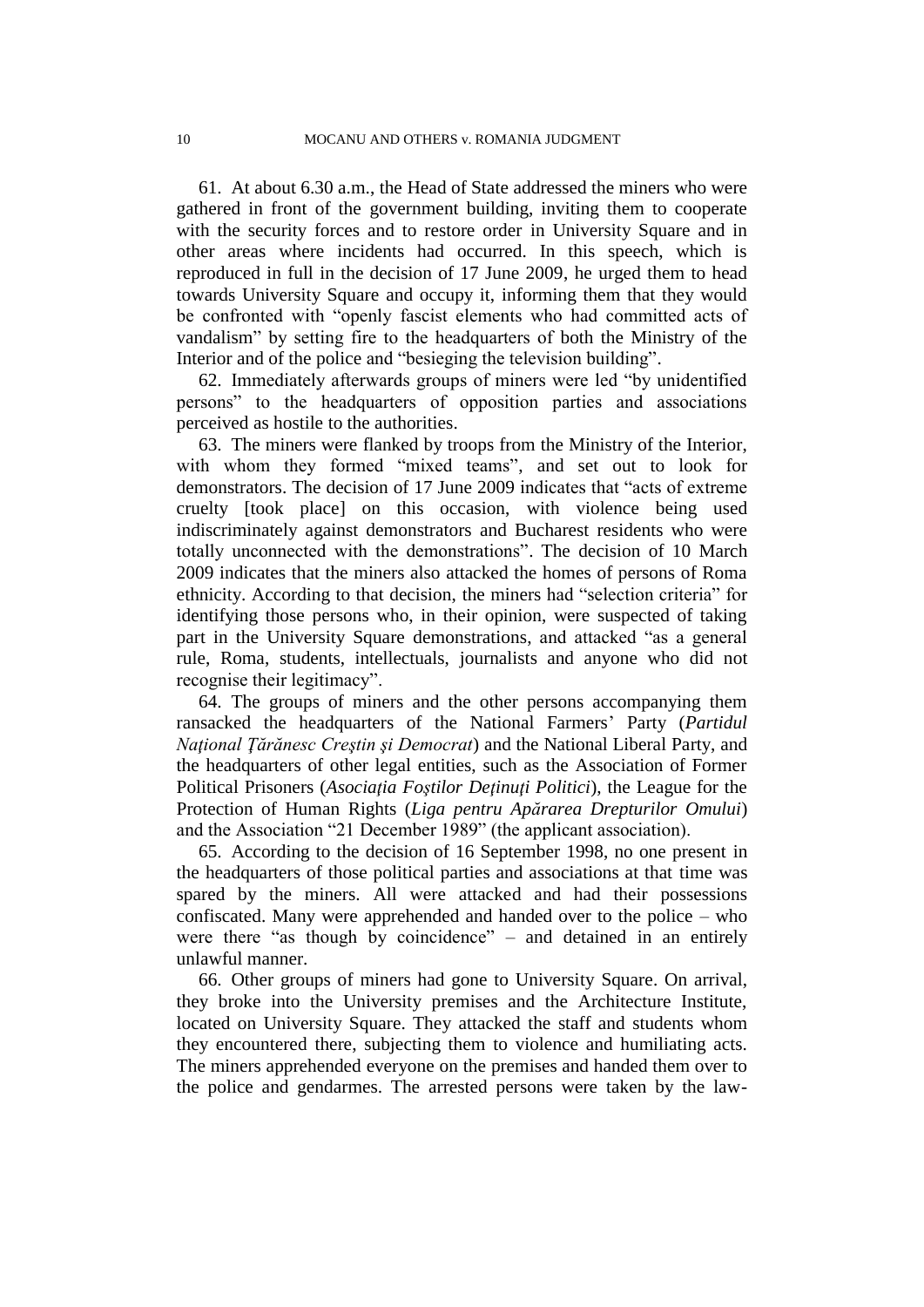enforcement officers to police stations or to the Băneasa and Măgurele military barracks.

67. The miners then moved into the streets surrounding University Square and continued their activities there.

68. According to the decision of 17 June 2009, 1,021 individuals – including 63 who were then under age – were apprehended in those circumstances. Of those individuals, 182 of them were placed in pre-trial detention, 88 received an administrative penalty and 706 were released "after checks".

69. The decision of 16 September 1998 states that "the miners [ended] their law-enforcement activities on 15 June 1990, after the President of Romania had thanked them publicly for what they had done in the capital, and authorised them to return to their work".

70. That decision also indicates that some of those who were beaten and imprisoned were unlawfully detained for several days and that several of them were released on 19 and 20 June 1990.

71. The other persons in police custody were placed in pre-trial detention, on a decision by the prosecutor, for causing a breach of the peace; their number included the current president of the applicant association, who was subsequently acquitted of all the charges against him.

72. The decision of 17 June 2009 states that the miners acted in close collaboration with the security forces and on the instructions of the State's leaders. The relevant passages read as follows:

"On 14 and 15 June 1990 the miners, in groups coordinated by civilians on behalf of and with the agreement of the State's leaders [*în numele şi cu acordul conducerii de stat*], committed acts in which the State's law-enforcement forces fully collaborated [*deplină cooperare*] and which caused not only physical harm to the persons who were apprehended for checks, but also significant damage to the premises of the University of Bucharest, the Architecture Institute, several political parties and civilian associations, and the homes of figures from so-called 'historical' parties ...

The investigations conducted by the military prosecutors have not permitted identification of the persons in civilian clothing who had infiltrated the miners' groups; the victims who were questioned had distinguished between the miners and their other attackers by describing the first as 'dirty miners' and the second as 'clean miners'.

#### *8. Circumstances specific to the applicant association*

73. On 13 June 1990 the applicant association publicly condemned the violent interventions of the same day.

74. At about 11 p.m. the leaders of the association decided, as a security measure, to spend the night in its headquarters. Seven of them remained there during the night.

75. At 7 a.m. on 14 June 1990, a group of miners forcibly entered the applicant association's premises after breaking a window pane. In the first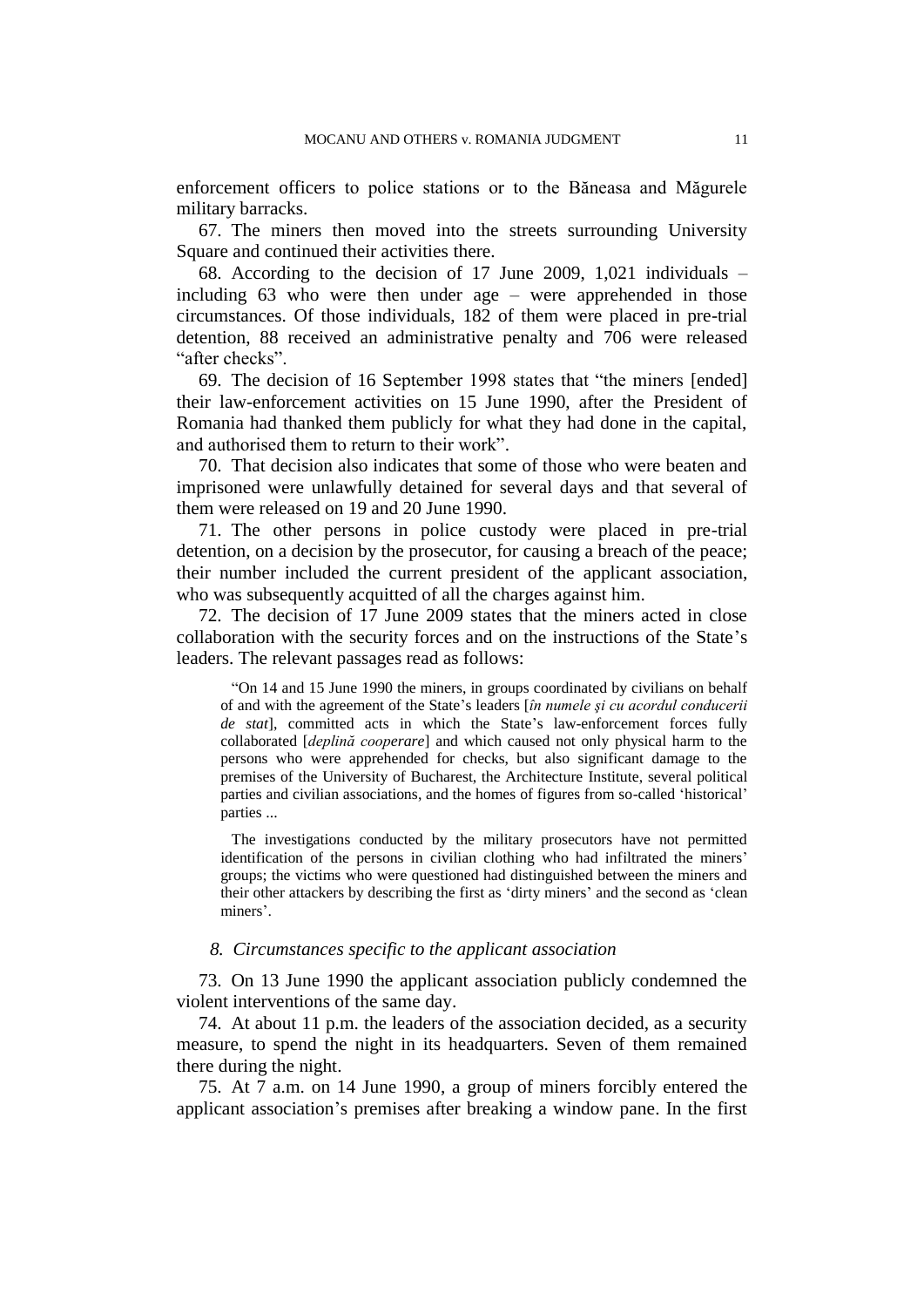few minutes after entering they were not violent, and were rather reserved. Shortly afterwards an unidentified civilian, who was not a miner, arrived on the scene and began hitting one of the members of the association. The miners followed his lead, brutally attacking the seven members of the association, who were then arrested by the security forces.

76. During that day all of the association's property and documents were seized, in breach of the legal formalities, under the supervision of troops from the Ministry of Defence.

77. On 22 June 1990 the leaders of the association were able to return to the association's premises, accompanied by the police.

#### *9. Developments subsequent to the events of 13 to 15 June 1990*

78. The above-cited decisions of the prosecutor's office indicate that, instead of immediately returning to their homes, 958 miners remained in Bucharest, "ready to intervene should the protests recommence", notably with a view to the impending swearing-in of the newly elected President. From 16 to 19 June 1990 those miners were accommodated in military barracks in Bucharest, where they received military uniforms.

79. The decision of 16 September 1998 indicates that the investigation was unable to elucidate who had given the order to house and equip the miners, but specifies that "such a measure had to have been taken at least at Ministry of Defence level".

80. According to a press release issued by the Ministry of Health on 15 June 1990 and reproduced in the decision of 17 June 2009, during the period between 13 June and 6 a.m. on 15 June 1990, 467 persons went to hospital following the violent incidents; 112 were kept in hospital and 5 deaths were recorded.

81. According to the same decision of 17 June 2009, police officers, miners and later the military conscripts responsible for supervising the miners used excessive force against the 574 demonstrators and the other persons – including children, elderly persons and blind people – who had been arrested and detained in the Măgurele military barracks. The decision states that the detainees on those premises were subjected to violence and assaults of a "psychological, physical and sexual" nature and held in inappropriate conditions, and that they received belated and inadequate medical care.

### **B. The criminal investigation**

82. The violent events of June 1990, in the course of which the husband of the applicant Anca Mocanu was killed and Mr Stoica was allegedly illtreated, and which resulted in the ransacking of the applicant association's headquarters, gave rise to the opening of an investigation. It was initially divided up into several hundred different case files.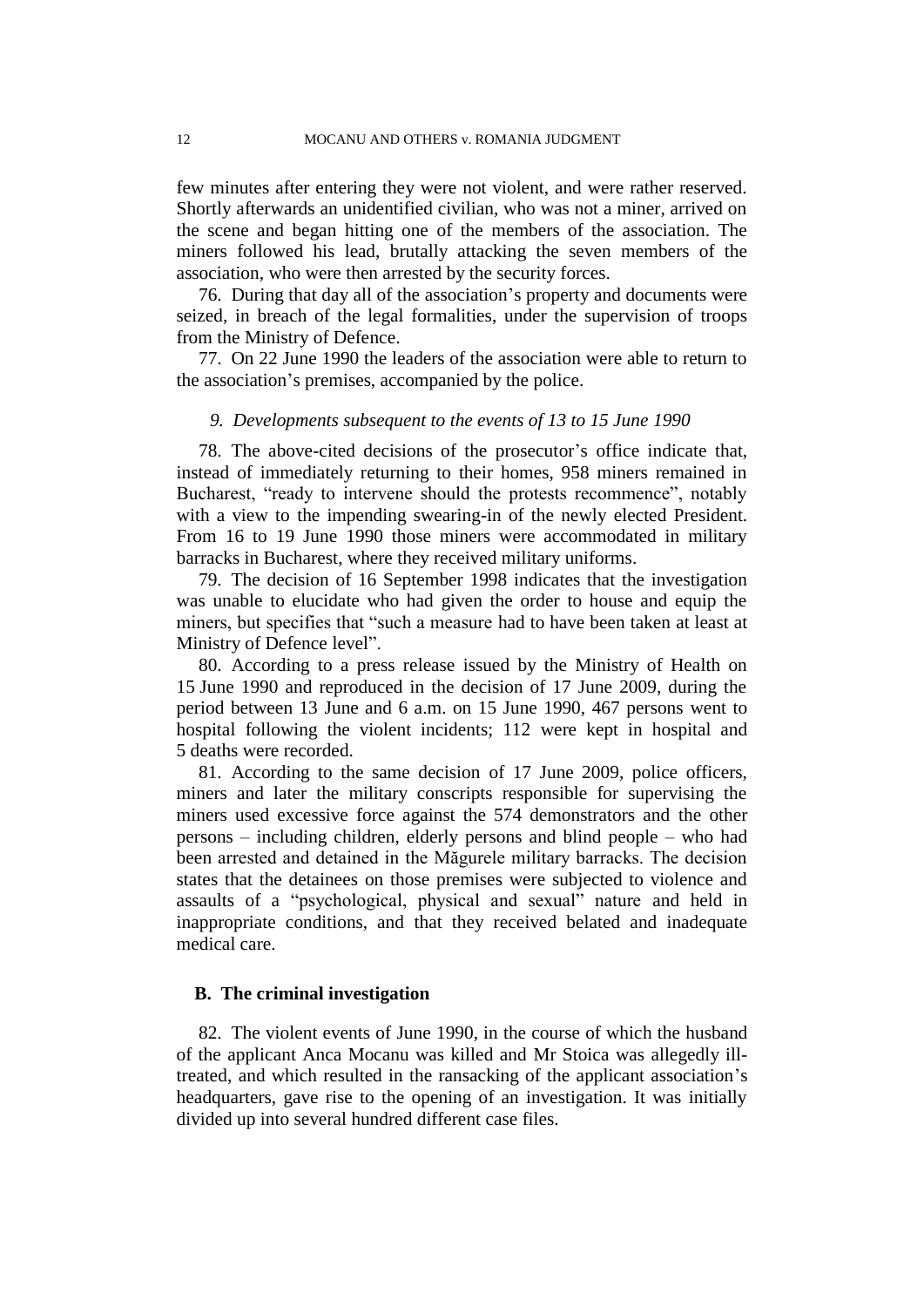83. On 29 May 2009 the military section of the prosecutor's office at the High Court of Cassation and Justice sent a letter to the Government's Agent, in which the facts were summarised as follows:

"Over the period from 1990 to 1997, hundreds of complaints were registered on the rolls of the prosecutor's office at the Bucharest County Court and the district prosecutor's offices concerning the offences of theft, destruction, armed robbery, assault causing bodily harm, unlawful deprivation of liberty and other offences committed in the context of the acts of violence committed by miners in Bucharest on 14 and 15 June 1990. In the majority of those cases, it having proved impossible to identify the perpetrators, a decision was issued not to bring a prosecution."

84. No decision to discontinue the proceedings was communicated to Mrs Mocanu or to the applicant association, which had joined the proceedings as a civil party.

85. Those case files were subsequently joined and the scope of the investigation was broadened from 1997 onwards, the events having been given a different legal classification involving aggravated criminal responsibility. Senior army officers and State officials were successively charged and the entire investigation was transferred to the military section of the prosecutor's office at the Supreme Court of Justice (*Parchetul de pe lângă Curtea Supremă de Justiţie – Secţia Parchetelor Militare*) as case no. 160/P/1997.

86. Between 22 October 1997 and 27 October 1999, 183 previously opened cases were joined to case no. 160/P/1997, of which 46 were joined on 22 October 1997, 90 on 16 September 1998 and 69 on 22 October 1999.

87. On 26 June 2000 the same military prosecutor's section was assigned 748 cases concerning the events of 13 to 15 June 1990, including, in particular, the unlawful deprivations of liberty on 13 June 1990.

88. In the decision of 17 June 2009, the state of the file as it existed after the joinder of all those cases is described as follows:

"Many of the documents included in the 250 volumes of the file are photocopies which have not been stamped or have not been certified as corresponding to the original. The documents in each of those volumes are not filed by date, subject or another criterion, but in a disorderly fashion. Some of them have nothing to do with the case (for example, volume 150 contains files concerning disappearances which occurred after June 1990). ..."

89. On 16 September 1998 case no. 160/P/1997 was split into four cases and the subsequent investigation was assigned to the military section of the prosecutor's office at the Supreme Court of Justice.

90. On 8 January 2001 three of those four cases were joined. After that date the investigation focused on two main cases.

91. The first concerned charges of incitement to or participation in aggravated unlawful killing, particularly that of Velicu-Valentin Mocanu. The persons accused of that offence were the President of Romania at the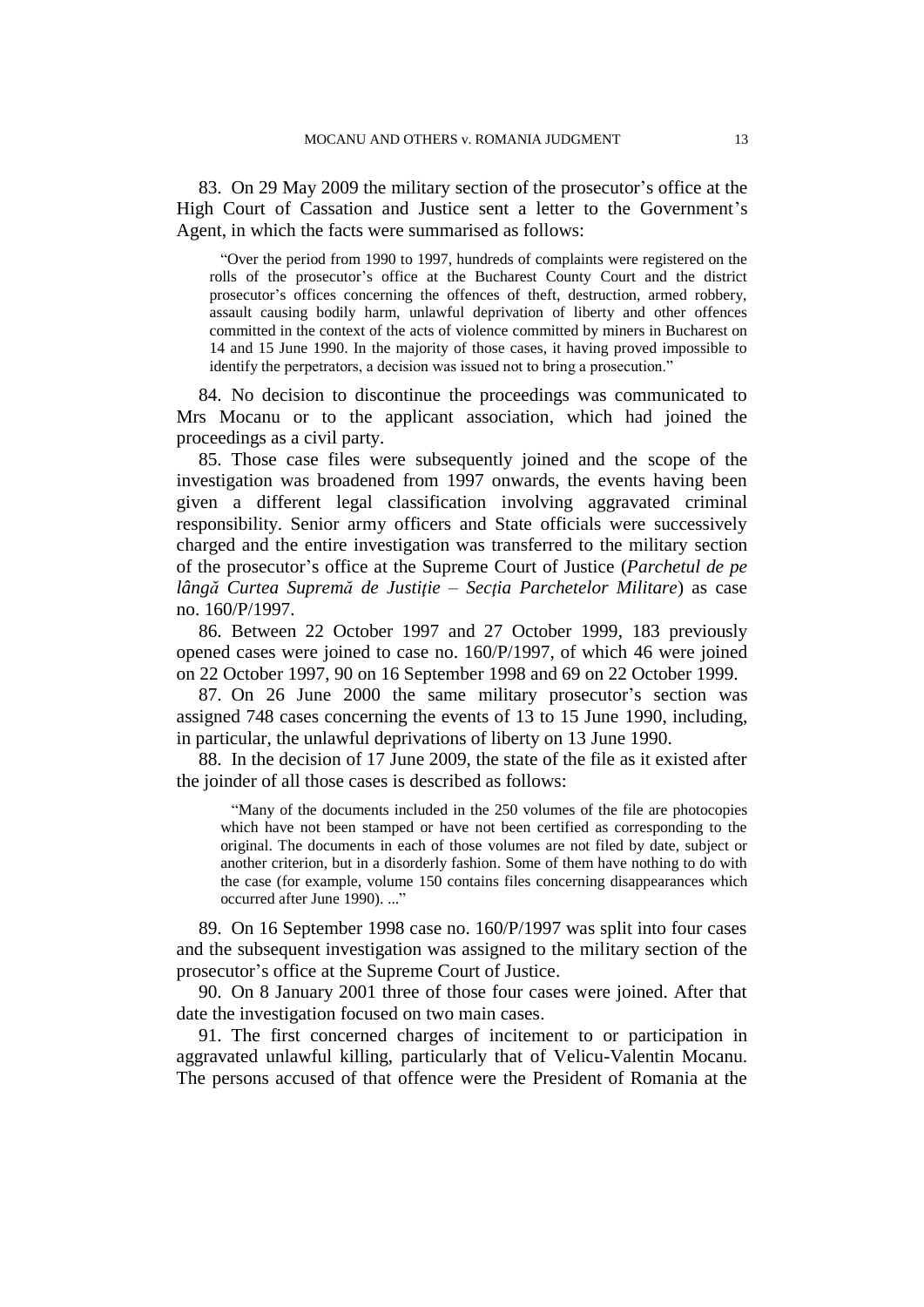relevant time and five senior army officers, including the Minister of the Interior.

92. The decision of 19 June 2007to bring charges, and the subsequent decision of 19 July 2007 to sever the charges, state that, on orders from the then President, on the evening of 13 June and the night of 13 to 14 June 1990 the security forces and army personnel used their weapons and heavy ammunition against demonstrators, killing four persons, injuring three others and endangering the lives of other persons.

93. The charges against the former President were subsequently severed from those against the other defendants, who were high-ranking military officers, and a decision to discontinue proceedings against him was issued.

94. At 2 October 2013 this first branch of the investigation was still pending in respect of two of the officers in question, the three others having died in the meantime.

95. The other case concerning the events of June 1990, which investigated, in particular, the criminal complaint for violence lodged by Mr Stoica and the ransacking of the applicant association's premises, concerned charges of incitement to commit or participation in acts of sedition (*subminarea puterii de stat*), sabotage (*actele de diversiune*), inhuman treatment (*tratamentele neomenoase*), propaganda in favour of war (*propaganda pentru război*) and genocide, within the meaning of Article 357 (a) to (c) of the Criminal Code.

96. The persons accused of those acts were the former President, several high-ranking officers and dozens of civilians. Proceedings were brought in respect of these charges against the former President on 9 September 2005 and against the former head of the SRI on 12 June 2006.

97. This second branch of the investigation was closed by a decision not to bring a prosecution, adopted on 17 June 2009. That decision was upheld by a judgment delivered on 9 March 2011 by the High Court of Cassation and Justice following an appeal by Mr Stoica.

98. The main stages of the investigation are described below.

#### *1. The decision adopted on 16 September 1998*

99. On 16 September 1998 the military section of the prosecutor's office at the Supreme Court of Justice issued its decision in case no. 160/P/1997, following an investigation concerning sixty-three persons who had been victims of violence and unlawful arrests, including Mrs Mocanu and three members of the applicant association, as well as the applicant association itself and eleven other legal entities whose premises had been ransacked during the events of 13 to 15 June 1990.

100. Of the sixty-three victims listed in the table contained in the decision of 16 September 1998, three had been assaulted and deprived of their liberty at the headquarters of the State television station. In the final column, indicating the stage reached in the investigations, the table notes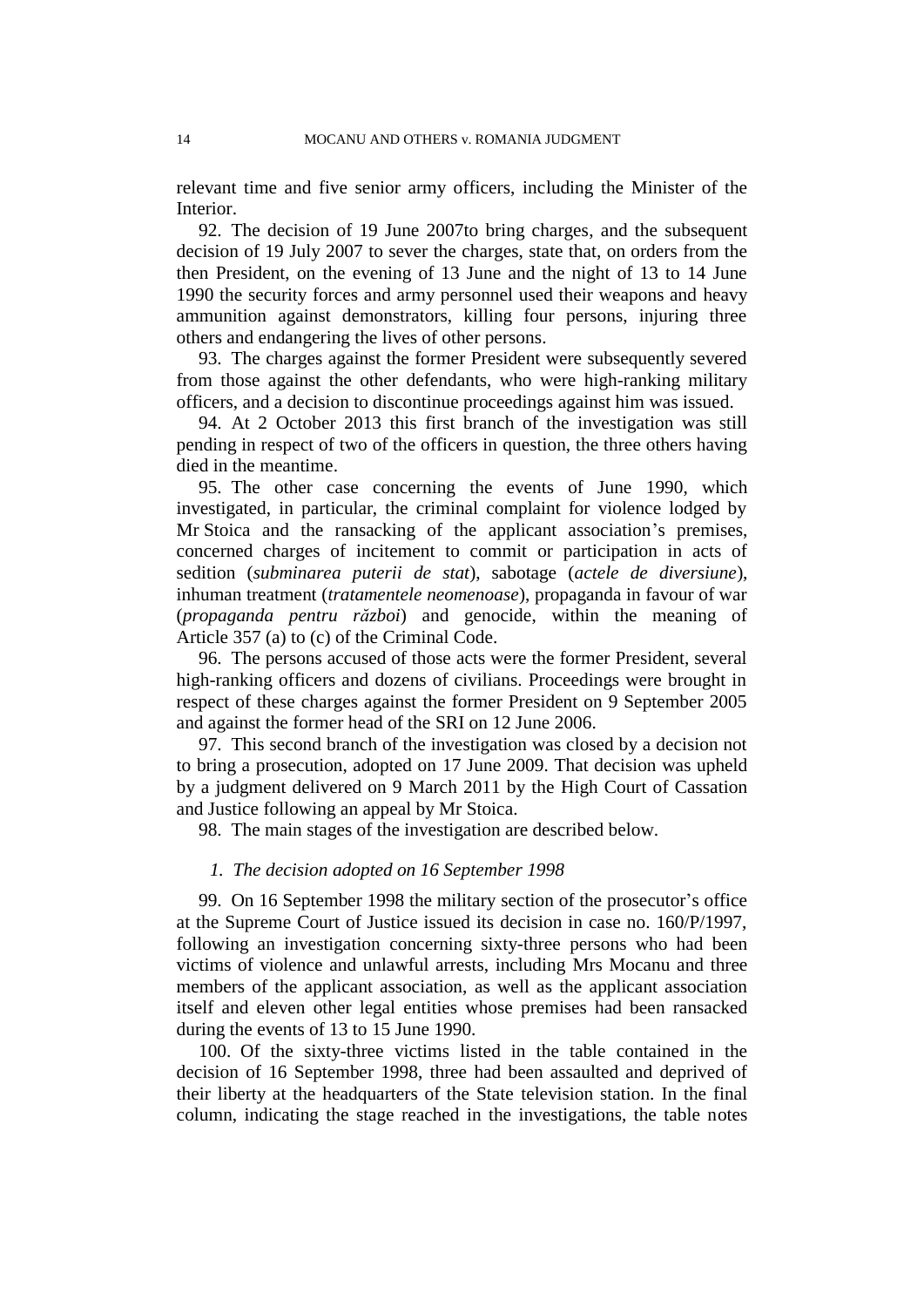that "the case has not been investigated" (*cauza nu este cercetată*) in respect of those three persons.

101. In its decision, the military section of the prosecutor's office indicated that other complaints were pending before the civilian prosecutors' offices.

102. It added that its decision also concerned "the presumed unlawful killing of about one hundred individuals during the events of 13 to 15 June 1990, [whose corpses] were allegedly incinerated or buried in common graves in cemeteries in villages near Bucharest (notably Străuleşti)".

103. It also indicated that, to date, the investigation had been unable to identify the persons who had implemented in practice the executive's decision to summon civilians to restore order in Bucharest. According to the prosecution service, this failing in the investigation was due to the "fact that none of the persons who held posts of responsibility at the relevant time [had] been questioned", particularly the then President of Romania, the Prime Minister and his deputy, the Minister of the Interior, the head of the police, the director of the SRI and the Minister of Defence.

104. In its decision, the military section ordered that the case be split into four separate case files.

105. The first of those files was to focus on the continued investigation into the unlawful killing by gunfire of four civilians, including the first applicant's husband.

106. The second file targeted those persons who had exercised functions pertaining to civilian and military command. The authorities decided to pursue the investigation in respect of them, in particular for abuse of power against the public interest entailing serious consequences, an offence punishable under Article 248 § 2 of the Criminal Code, and also to investigate the fact that one social group had been enlisted alongside the security forces to combat other social groups.

107. The third file concerned the continuing investigations into the possible existence of other victims who had been killed during the violent incidents of 13 to 15 June 1990 (see paragraph 102 above).

108. Lastly, considering that the prosecution was statute-barred, the military section of the prosecutor's office decided to discontinue the proceedings against unidentified members of the security forces and groups of miners in respect of the offences of armed robbery, unlawful deprivation of liberty, abusive conduct, improper investigation, abuse of power against private interests, assault, actual bodily harm, destruction of property, theft, breaking and entering homes, malfeasance and rape, committed between 13 and 15 June 1990.

109. This part of the decision of 16 September 1998 was set aside in a decision issued on 14 October 1999 by the head of the military section of the prosecutor's office (*Şeful Secţiei Parchetelor Militare*) at the Supreme Court of Justice, which ordered that the proceedings and investigations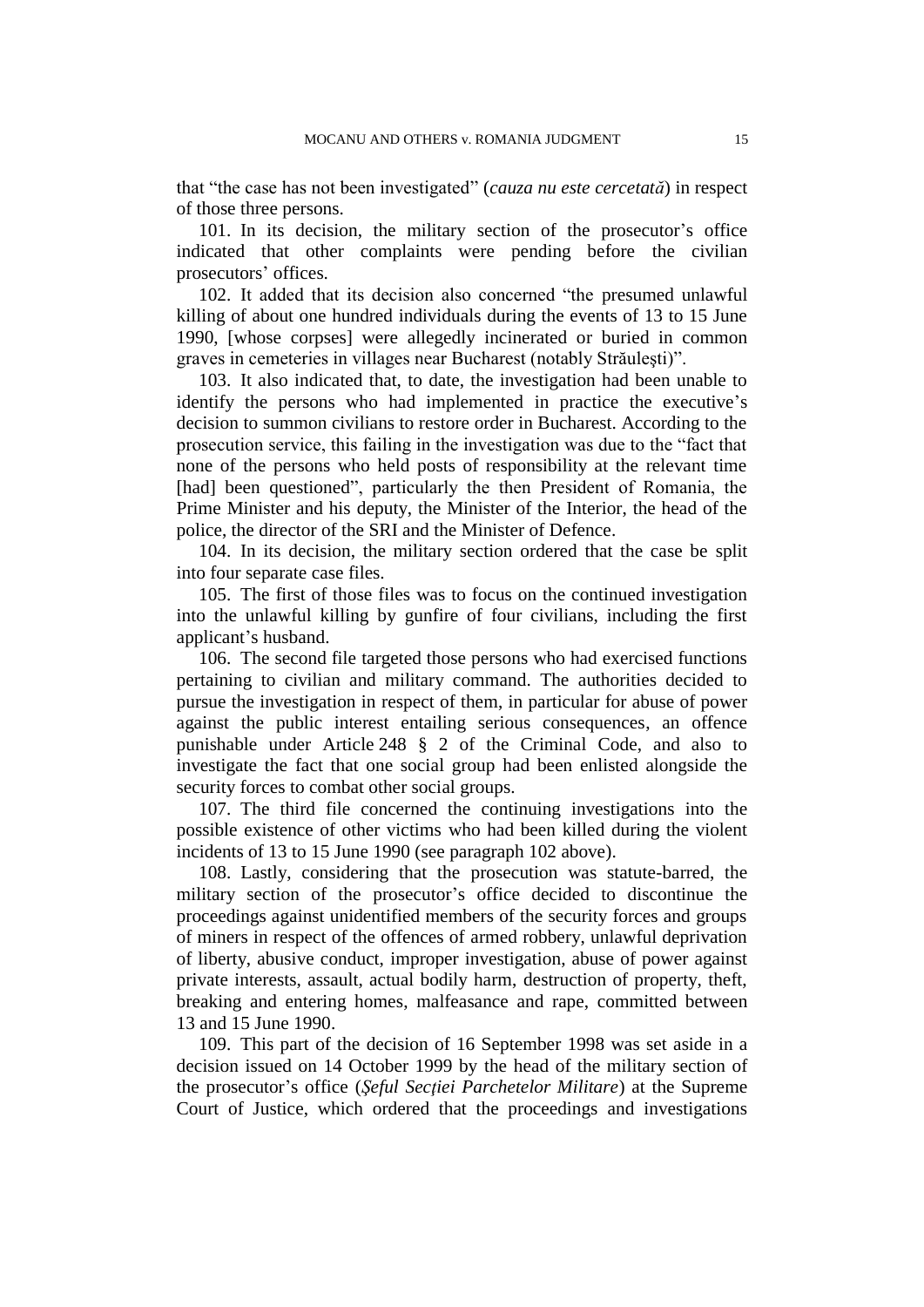intended to identify all the victims be resumed, specifying in that respect that it had been established that the number of victims greatly exceeded that of the injured parties listed in the impugned decision.

110. In addition, the decision of 14 October 1999 noted that the investigators had so far failed to conduct investigations into the "known collusion" between the Ministry of the Interior and the leaders of the mining companies "with a view to organising a veritable apparatus of unlawful repression", that collusion having been established, according to the decision by the evidence contained in the case file.

## *2. Subsequent developments in the investigation in respect of senior army officials for participation in unlawful killing*

111. After the decision of 16 September 1998, the investigations into the unlawful killing of Mr Velicu-Valentin Mocanu continued under case no. 74/P/1998 (see paragraph 105 above).

112. Mrs Mocanu and the two children she had had with the victim joined the proceedings as civil parties.

113. Two generals – the former Minister of the Interior and his deputy – and three senior-ranking officials were charged with the unlawful killings committed on 13 June 1990, including that of the applicant's husband, on 12, 18 and 21 January and 23 February 2000 respectively.

114. All five were committed for trial on the basis of a decision to that effect (*rechizitoriu*) of 18 May 2000, on the ground that they had called for – and, in the case of the two generals, ordered – the opening of fire with heavy ammunition, an act which resulted in the death of four individuals and which caused serious injury to nine other persons.

115. By a decision of 30 June 2003, the Supreme Court of Justice remitted the case to the military section of the prosecutor's office at the Supreme Court of Justice for additional investigation intended to remedy various deficiencies, and reclassified the offence as participation in aggravated unlawful killing. It also ordered a series of investigative measures to be taken.

116. Mrs Mocanu, other civil parties and the military section of the prosecutor's office appealed against that decision on points of law. Their appeals were dismissed by the High Court of Cassation and Justice (as the Supreme Court of Justice was renamed in 2003, see paragraph 14 above) in a judgment of 16 February 2004.

117. After the investigation was resumed, the proceedings against the five defendants were discontinued by a decision of 14 October 2005. That decision having been overturned on 10 September 2006, the proceedings were reopened.

118. After carrying out an additional investigation in line with the instructions set out in the judgment of 30 June 2003, the military section of the prosecutor's office at the High Court of Cassation and Justice committed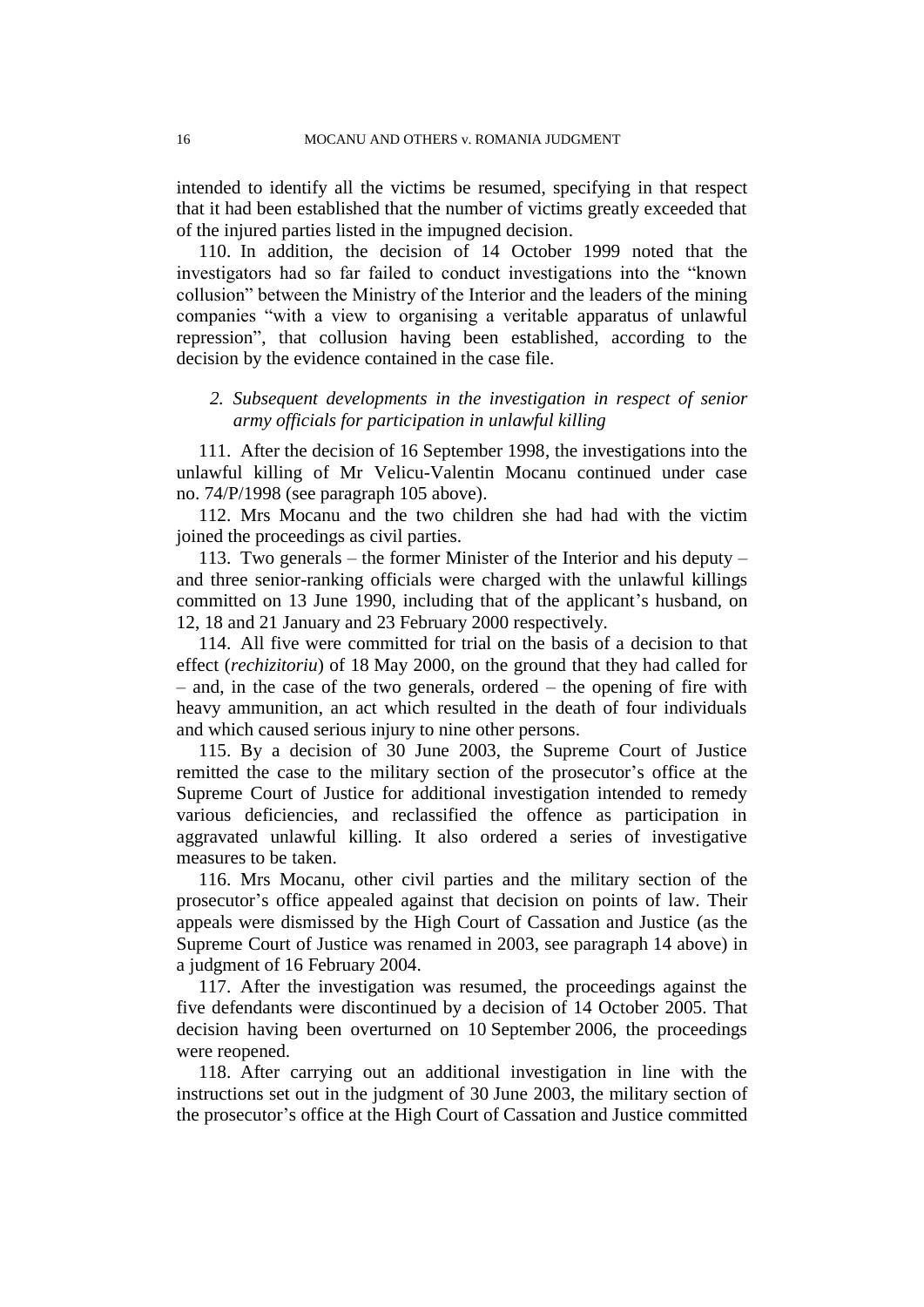the former Minister of the Interior, his deputy and two other senior army officers for trial in a decision to that effect of 27 July 2007. It discontinued proceedings against the fifth officer, who had died in the meantime.

According to the decision to commit for trial, "the lack of reaction by the public authorities" and the lack of an immediate effective investigation "[had] endangered the very existence of democracy and the rule of law".

119. By a judgment of 17 December 2007, the High Court of Cassation and Justice ordered that the case be sent back to the military section of the prosecutor's office for a breach of procedural rules, primarily on the ground that criminal proceedings against a former minister could only be brought through a special procedure requiring prior authorisation by Parliament.

120. On 15 April 2008 the military section of the prosecutor's office at the High Court of Cassation and Justice lodged an appeal on points of law against that decision, but this was dismissed on 23 June 2008.

121. On 30 April 2009 the military section of the prosecutor's office at the High Court of Cassation and Justice stated that it did not have jurisdiction to examine this branch of the case, mainly because members of the police force – including the Minister of the Interior – had become civil servants following a legislative amendment, and the military courts and prosecutors thus no longer had jurisdiction over their criminal acts, even where those had been committed while they were still military officers. It therefore relinquished jurisdiction to one of the ordinary criminal sections of the same prosecutor's office, namely the Criminal Proceedings and Criminalistics Section (*Secţia de urmărire penală şi criminalistică*).

122. By a decision of 6 June 2013, that Section discontinued the proceedings against the former minister and his deputy, both of whom had died on 2 November 2010 and 4 February 2013 respectively.

123. By the same decision, the same Section of the prosecutor's office declared that it did not have jurisdiction in respect of the last two surviving defendants, Colonels C.V. and C.D., and referred their cases to the military prosecutor's office at the Bucharest regional military court.

124. This investigation was pending before that prosecutor's office on 2 October 2013.

## *3. The charges against the former President of the Republic in respect of the death of Mrs Mocanu's husband*

125. This part of the investigation concerned the charges against the former President of the Romanian Republic with regard to the victims who were killed or injured by gunshots fired by the army on 13 June 1990.

126. The former President of Romania, in office from 1989 to 1996 and from 2000 to 2004, was charged on 19 June 2007, by which date he was exercising the functions of senator and was a member of parliament. He was accused of having "deliberately incited servicemen to use force against the demonstrators in University Square and in other districts of the capital, an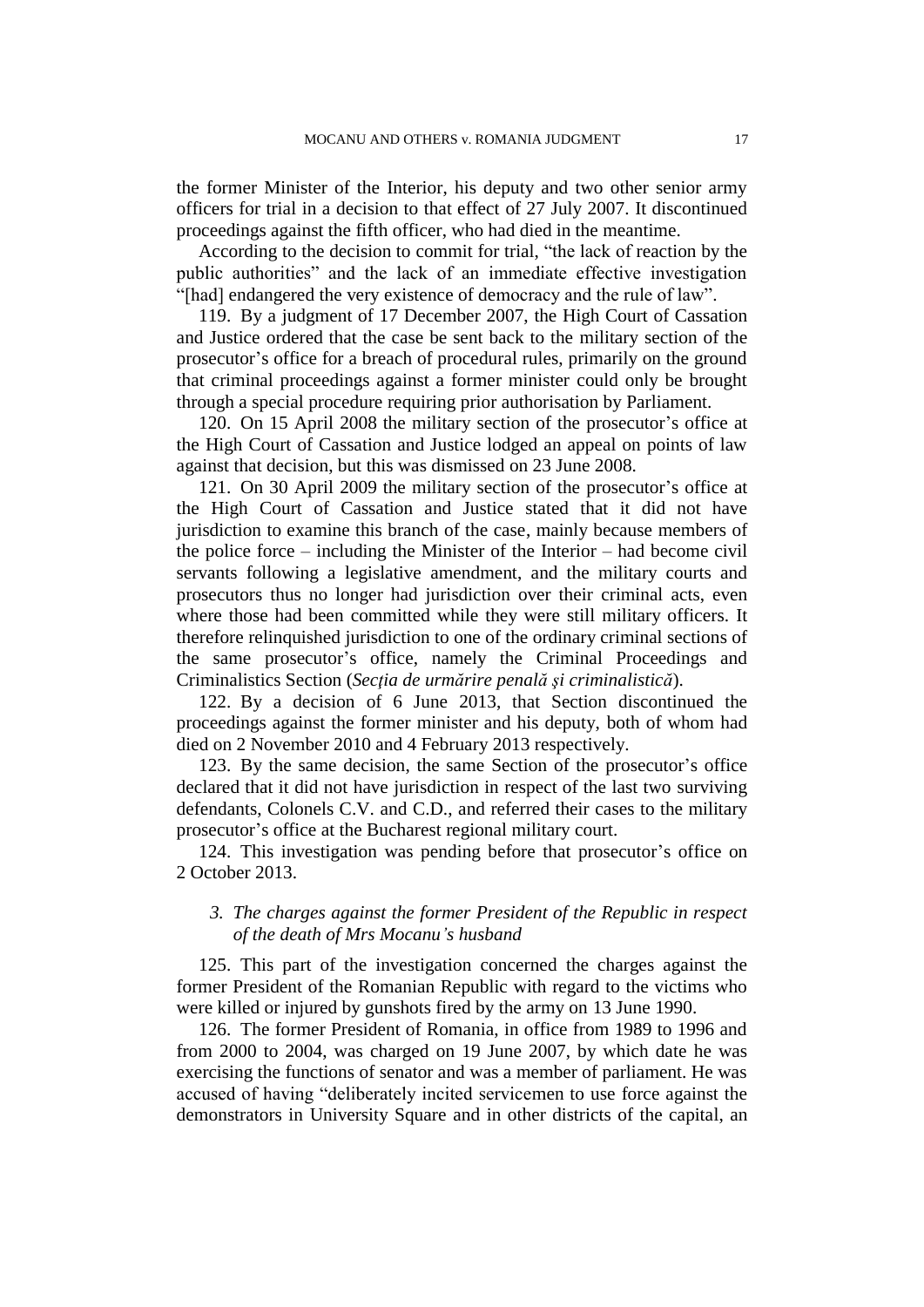act which resulted in the death or injury by gunfire of several persons". Those facts were characterised as participation *lato sensu* in aggravated unlawful killing, a crime punishable under Articles 174, 175 (e) and 176 (b) of the Criminal Code, taken together with Article 31 § 2 of that Code.

127. On 19 July 2007 those charges were severed from case no. 74/P/1998. The investigation continued under case no. 107/P/2007.

128. In the meantime, on 20 June 2007 the Constitutional Court, ruling in a case unrelated to the present one, had delivered a judgment ruling that the military courts did not have jurisdiction to judge or prosecute civilian defendants. In consequence, by a decision of 20 July 2007 the military section of the prosecutor's office held that it did not have jurisdiction to examine case no. 107/P/2007 and relinquished jurisdiction to one of the ordinary criminal sections.

129. On 7 December 2007 the Procurator General of Romania set aside, for procedural errors, the indictment of 19 June 2007, and ordered that the investigation be resumed.

130. By a decision of 10 October 2008, the Criminal Proceedings and Criminalistics Section of the prosecutor's office at the High Court of Cassation and Justice issued a decision not to bring a prosecution, on the ground that there was no causal link between the order to clear University Square issued by the former President and the decision taken by three officers, with the agreement of their superiors – General A. and General C. (Minister of the Interior) – to give the order to open fire on the demonstrators.

In so ruling, the prosecutor's office held that the objectives of the action plan drawn up on 12 June 1990 had been fulfilled by 9 a.m. on the following morning, and that the following events, including the subsequent orders to open fire, had had nothing to do with that plan and could not have been foreseen by those who prepared it.

131. On 3 November 2008 Mrs Mocanu and other injured parties challenged this decision not to bring a prosecution.

132. On 18 December 2009 a three-judge bench of the High Court of Cassation and Justice dismissed their appeals, finding them inadmissible, out of time or unfounded, depending on the case. It concluded that there was no causal link between the acts imputed to the former President and the unpredictable consequences of the demonstrations which had resulted in the deaths of several persons. Moreover, it noted that three of the injured parties – widows or relatives of the victims who died on 13 and 14 June 1990 –, including Mrs Mocanu, had stated at a hearing on 11 December 2009 that they did not intend to challenge the decision not to bring a prosecution in respect of the former President and that they wished only that those responsible for the unlawful killings be identified and that they be held liable. Following an appeal on points of law by the civil parties, that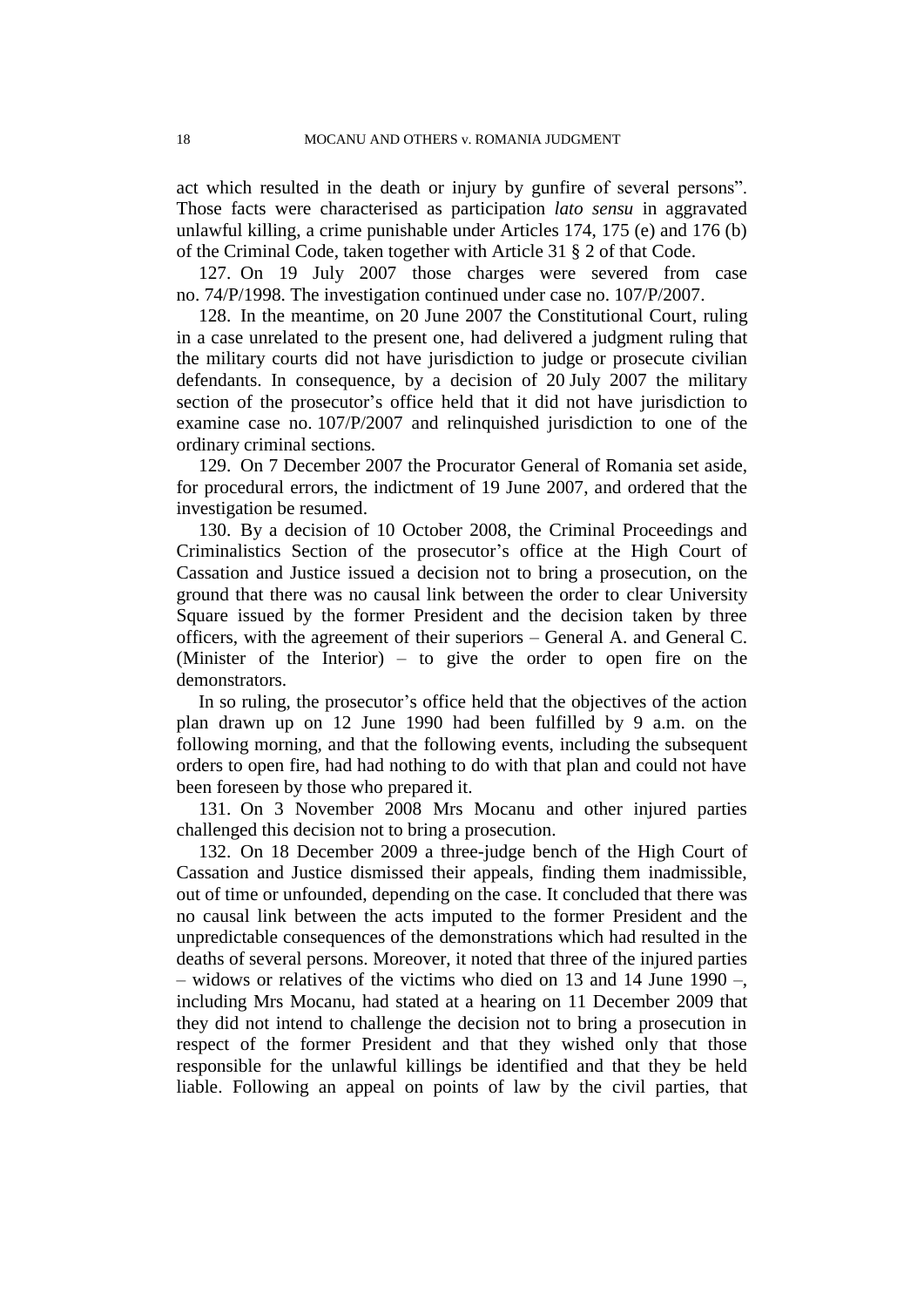decision was upheld by a nine-judge bench of the High Court in a judgment of 25 October 2010.

### *4. The investigative measures regarding the circumstances of Mr Velicu-Valentin Mocanu's death*

133. According to the forensic autopsy report carried out on Mrs Mocanu's husband, he died as a result of gunshot wounds inflicted by a third party.

134. The applicant made her first specific request to join the proceedings as a civil party on 11 December 2000. On the same date the applicant and the other civil parties – relatives of the three other persons who had been killed during the events of 13 and 14 June 1990 – filed joint pleadings containing their observations as to the identity of those responsible for the deaths of their relatives, and their claims for compensation.

135. On 14 February 2007 the applicant was questioned for the first time by the prosecutor's office for the purposes of the investigation. Assisted by a lawyer of her own choice, she stated that her husband had not returned home on the evening of 13 June 1990, that this had worried her, that she had searched for him the following day without success, and that she had subsequently learned from the press that he had been killed by a shot to the head. No investigator or official representative had visited her, nor had she been summoned for the purposes of the investigation; only a few journalists had come to see her. She stated that, aged 20 and without employment at the relevant time, since her husband's death she had raised their two children, a daughter of two months (born in April 1990) and a two-year-old son, alone.

136. The documents in the file submitted to the Court do not indicate whether Mrs Mocanu was kept informed about developments in the investigation into the aggravated unlawful killing of her husband following the High Court of Cassation and Justice's judgment of 17 December 2007 ordering that the case be remitted to the prosecutor's office.

## *5. Subsequent developments in the investigation into charges of inhuman treatment*

137. Between 26 November 1997 and 12 June 2006, criminal proceedings were brought against 37 persons – 28 civilians and 9 servicemen – essentially for acts of sedition committed in the course of the events of June 1990. The former President of Romania was among those prosecuted. He was charged on 9 June 2005 with participation in genocide (paragraphs (a), (b) and (c) of Article 357 of the Criminal Code), propaganda in favour of war (Article 356), inhuman treatment (Article 358), sedition (Article 162) and acts of sabotage (Article 163).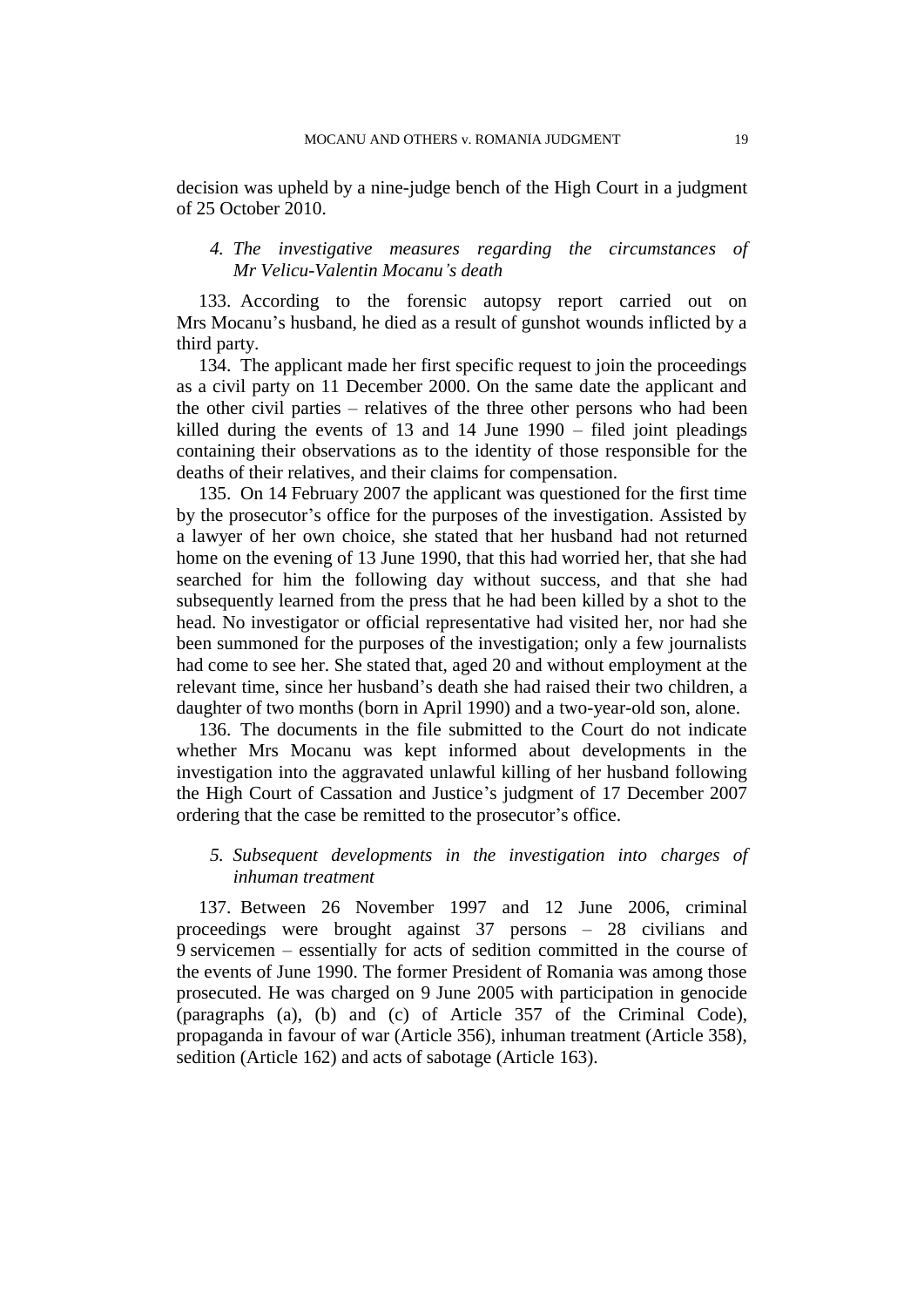The vast majority of the 28 civilians charged were directors of mining companies, heads of miners' trade unions and senior civil servants in the Ministry of Mines.

138. On 16 September 1998 this branch of the investigation was allocated the file number 75/P/1998 (see paragraph 106 above).

139. On 19 December 2007 the military section of the prosecutor's office at the High Court of Cassation and Justice ordered that the case in file no. 75/P/1998 be split into two parts, one concerning the criminal charges against the 28 civilians, including the former President of Romania and the former head of the SRI, and the other concerning the charges against the 9 servicemen. The investigation with regard to the 28 civilians was to be pursued before the relevant civilian section of the same prosecutor's office.

140. By a decision of 27 February 2008, the head prosecutor in the military section of the prosecutor's office set aside the decision of 19 December 2007, finding that, given the close connection between the events, a single prosecutor's office, namely the relevant civilian section, was to examine the entirety of the case in respect of all of the defendants, both civilians and servicemen.

141. In line with that decision, on 29 April 2008 the military section of the prosecutor's office at the High Court of Cassation and Justice also relinquished jurisdiction to the relevant civilian section for examination of the criminal charges against the 9 servicemen – including several generals, the former head of police and the former Minister of the Interior.

142. The decision of 29 April 2008 contained a list of more than a thousand victims who had been held and subjected to ill-treatment, notably on the premises of the Băneasa Officers' School and the Măgurele military unit. Mr Stoica was included in this list of victims. The decision also contained a list of the legal entities which had sustained damage during the crackdown of 13 to 15 June 1990, including the applicant association.

143. That decision also referred to "identification of the approximately 100 persons who died during the events of 13 to 15 June 1990".

144. It also contained a list of the State-owned companies which had provided workers for the intervention in Bucharest. That list included, in particular, twenty mining companies from all around the country and factories in eleven towns (Călăraşi, Alexandria, Alba-Iulia, Craiova, Constanţa, Deva, Giurgiu, Galaţi, Braşov, Slatina and Buzău), as well as three factories in Bucharest.

145. Following that decision, on 5 May 2008 the military section of the prosecutor's office sent the 209 volumes, containing a total of some 50,000 pages, from case no. 75/P/1998 to the relevant civilian section of the prosecutor's office.

146. On 26 May 2008 the section of the prosecutor's office at the High Court of Cassation and Justice which had received the entire file, namely the Criminal Proceedings and Criminalistics Section, stated that it did not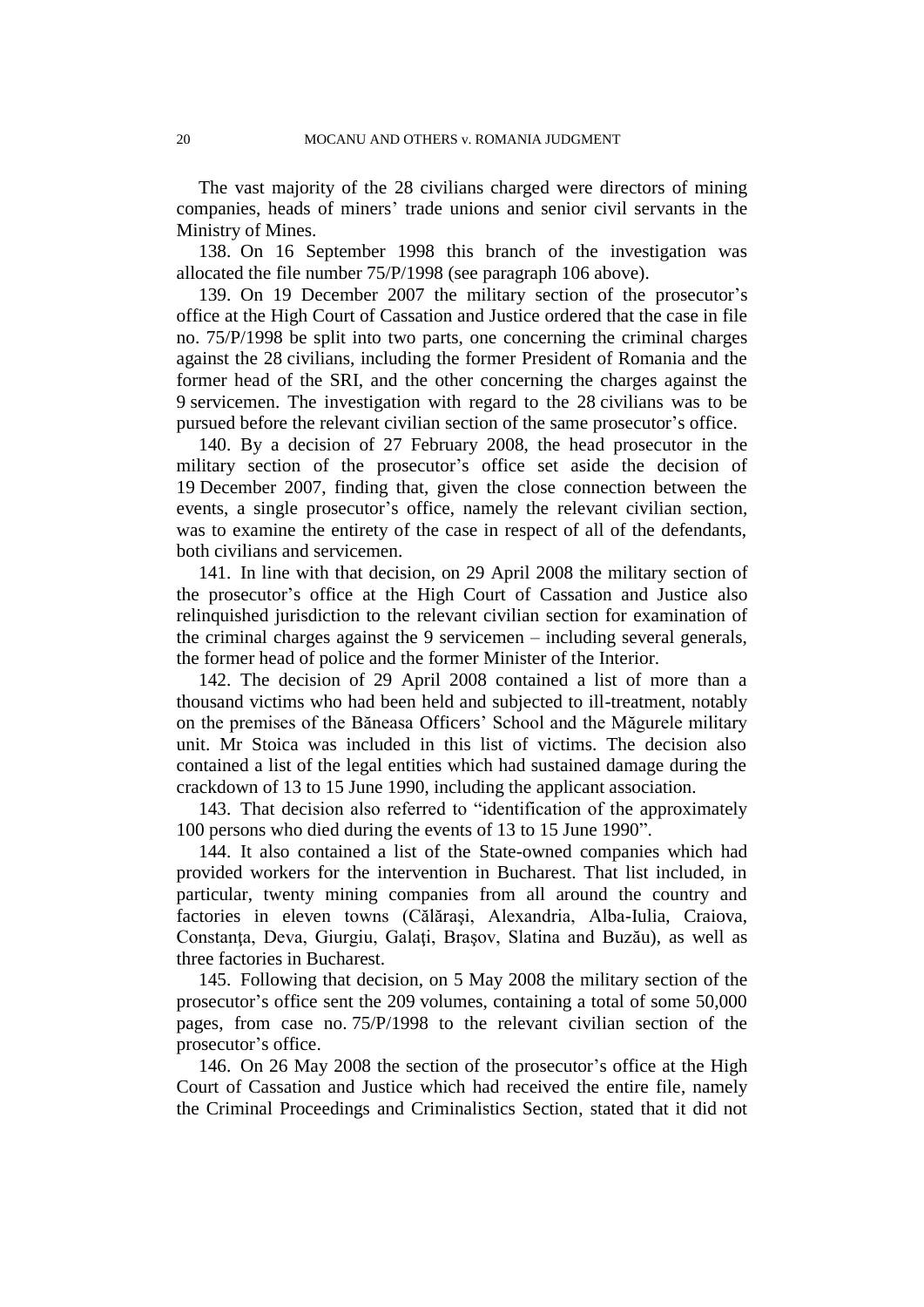have jurisdiction, and relinquished jurisdiction to another section of the same prosecutor's office, namely the Directorate for Investigating Organised Crime and Terrorism (*Direcţia de Investigare a Infracţiunilor de Criminalitate Organizată şi Terorism –* DIICOT).

147. By a decision of 10 March 2009, the relevant directorate of the prosecutor's office at the High Court of Cassation and Justice, namely the DIICOT, decided that no prosecution would be brought against the former head of the SRI on the charge of sedition, as that offence had become timebarred, and that no prosecution would be brought against the majority of the 27 civilian defendants – directors of mining companies, heads of miners' trade unions, senior civil servants at the Ministry of Mines and in local government – on the ground that the constituent elements of the offence had not been made out.

148. In so ruling, the prosecutor's office considered that, in their respective capacities as Head of State, Minister of the Interior, deputy minister or Head of Police, some of the defendants exercised State authority, and it would have been illogical to think that they could have committed acts capable of undermining their own power. As to the miners and other workers who had travelled to Bucharest on 14 June 1990, the prosecutor's office considered that they had "turned themselves into security forces" and been persuaded that their actions served State power. In addition, it noted that their intervention had been pointless, since the operation conducted by the parachutists at the television headquarters had enabled order to be restored in the capital at about 1 a.m. on 14 June 1990.

149. The prosecution also discontinued the proceedings against three of the defendants, who had died in the meantime.

150. Lastly, the DIICOT decided to relinquish jurisdiction to the Criminal Proceedings and Criminalistics Section with regard to the remainder of the case, namely the charges of inhuman treatment, propaganda in favour of war and genocide, within the meaning of Article 357 (a) to (c) of the Criminal Code. Those facts concerned only nine of the persons who had been charged during the period 2000-06, including the former president.

151. On 17 June 2009 a decision was taken not to bring a prosecution in respect of those charges; its content is set out below.

### *6. The decision of 17 June 2009 not to bring a prosecution*

152. On 17 June 2009 the prosecutor's office at the High Court of Cassation and Justice issued a decision not to bring a prosecution in the case, concerning essentially charges of inhuman treatment arising from 856 complaints by persons injured as a result of the violence committed from 13 to 15 June 1990.

153. The decision in question indicated that the former Head of State had not been examined as a defendant in the course of the investigation.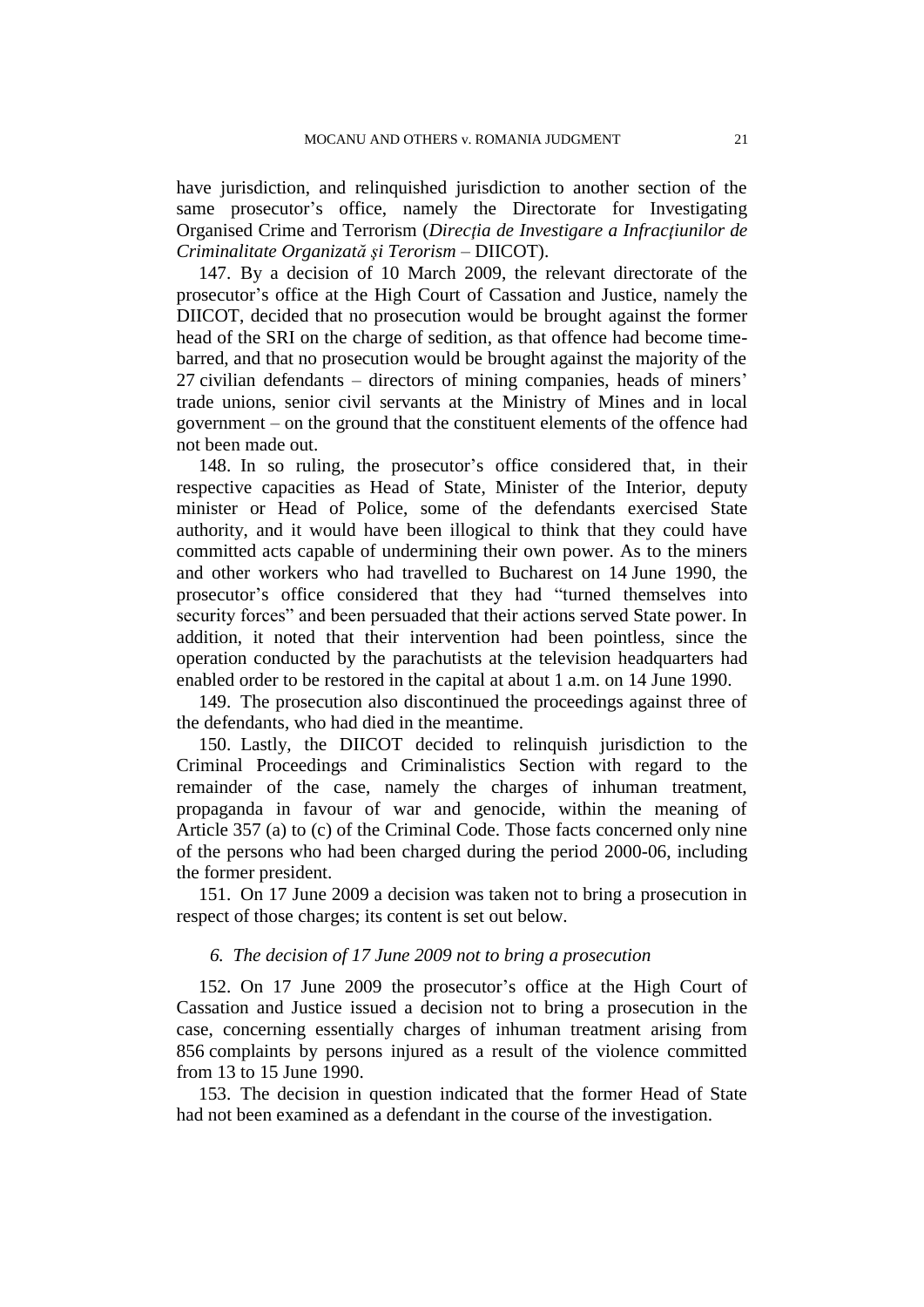154. It gave a comprehensive description of the violence – classified as extreme cruelty – inflicted on several hundred persons.

155. It was indicated that the investigations conducted over approximately nineteen years by the civilian prosecutor's offices and, subsequently, by the military prosecuting authorities, had not made it possible to establish the identity of the perpetrators or the degree of involvement of the security forces. The relevant passage from the decision reads as follows:

"The investigations carried out over a period of about nineteen years by the civilian prosecutors' offices and, subsequently, by the military prosecuting authorities, the findings of which are contained in case file ... have not made it possible to establish the identity of the miners who committed the attack, the degree of involvement in their actions by the security forces and members and sympathisers of the FSN and their role and degree of involvement in the acts of violence carried out against the residents of the capital on 14 and 15 June 1990."

156. This decision ordered that proceedings be discontinued against one of the defendants, who had died in the meantime, and that no prosecution would be brought (*scoatere de sub urmărire penală*) in respect of the eight remaining defendants for those offences which had become statute-barred, in particular harbouring a criminal.

157. With regard to the offences which had not become time-barred, especially those of inhuman treatment, the decision stated that there was no case to answer, since the constituent elements of the offences had not been made out or because the reality of the events complained of had not been proven.

158. In this connection, it was indicated that the then Head of State could not be criticised for any form of participation in the joint actions by the miners and the armed forces, as he had merely approved the actions which occurred on the morning of 13 June 1990 and the army's intervention on the afternoon of the same date, for the stated purpose of restoring order. It was also mentioned that there was no information (*date certe*) to substantiate accusations against him with regard to the preparations for the miners' arrival in Bucharest and the instructions they had been given. It was noted that his request to the miners to protect the State institutions and to restore order – following which 1,021 persons had been deprived of their liberty and subjected to physical assault – could only be classified as incitement to commit assault and that criminal liability in that respect was time-barred.

159. The prosecutor's office considered that the demonstrators and other persons targeted by the miners belonged to various ethnic groups (Romanians, Roma, Hungarians) and social categories (intellectuals, students, school pupils, but also workers), and that they could not therefore be regarded as a single group or an identifiable community on objective geographical, historical, social or other grounds, and for that reason the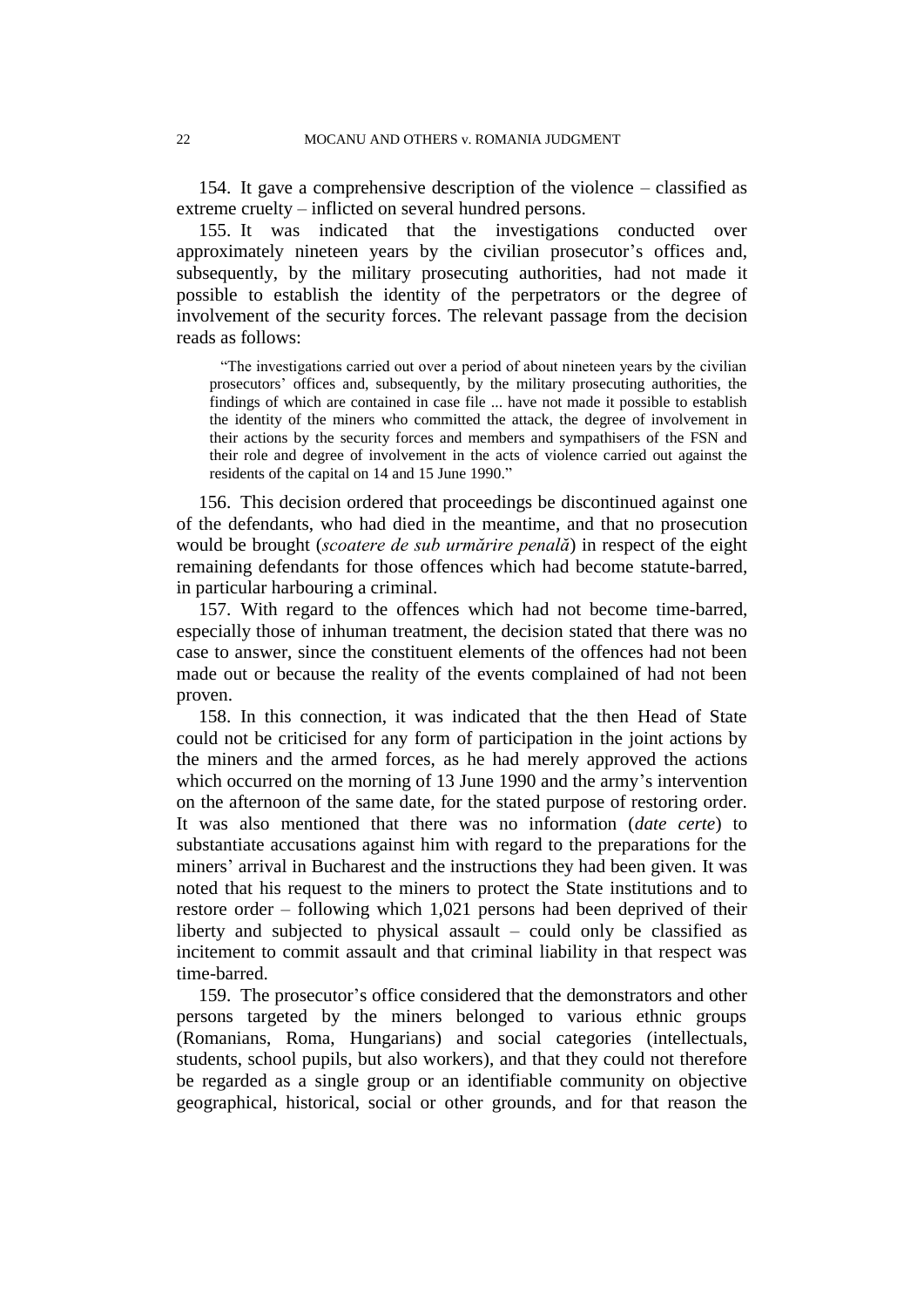events complained of could not be classified as genocide. Relying on the case-law of the International Criminal Tribunal for the former Yugoslavia, the prosecutor's office also considered that the persons deprived of liberty had not been systematically subjected to ill-treatment.

160. The decision further indicated that the speech by which the Head of State had encouraged the miners to occupy and defend University Square against the demonstrators camping out there could not be interpreted as propaganda in favour of war, as the accused had not sought to instigate a conflict of any kind, but had, on the contrary, asked the miners "to put an end to excess and acts of bloodshed".

161. It was also indicated that the miners had been motivated by simplistic personal convictions, developed on the basis of collective hysteria, which had led them to act as arbitrators of the political situation and zealous guardians of the political regime – the leaders of which had recognised them as such –, authorised to "correct" those who opposed its legitimacy. The prosecutor further noted the legal requirement that, to be punishable, the inhuman treatment had to target "individuals who [had] fallen into enemy hands" and considered that this criterion had not been met here, since the miners no longer had any enemy against whom to fight on 14 June 1990.

162. With regard to the accusations of torture, the prosecutor considered that Romanian law contained no provisions against torture at the material time.

163. The decision of 17 June 2009 analyses each of the charges in respect of each defendant, but refers to none of the victims by name and does not mention the individual acts of violence complained of by each of them, referring to an appendix which has not been submitted to the Court. It mentions the number of victims and their membership of such or such a category, noting, for example, the 425 persons who were arrested and held on the premises of the Băneasa Officers' School or the 574 demonstrators who were arrested and imprisoned on the premises of the Măgurele military base.

## *7. Appeals lodged against the decision not to bring a prosecution of 17 June 2009*

164. The applicant association, other legal entities and individuals lodged an appeal against the decision of 17 June 2009 not to bring a prosecution, which was dismissed on 3 September 2009 by the head prosecutor of the relevant section of the prosecutor's office at the High Court of Cassation and Justice. In so ruling, the prosecutor's office considered that no actions which could be classified as a crime against humanity, such as inhuman treatment or genocide, had been committed.

165. Mr Stoica and four other injured parties also lodged an appeal against the same decision. It was dismissed on 6 November 2009. Mr Stoica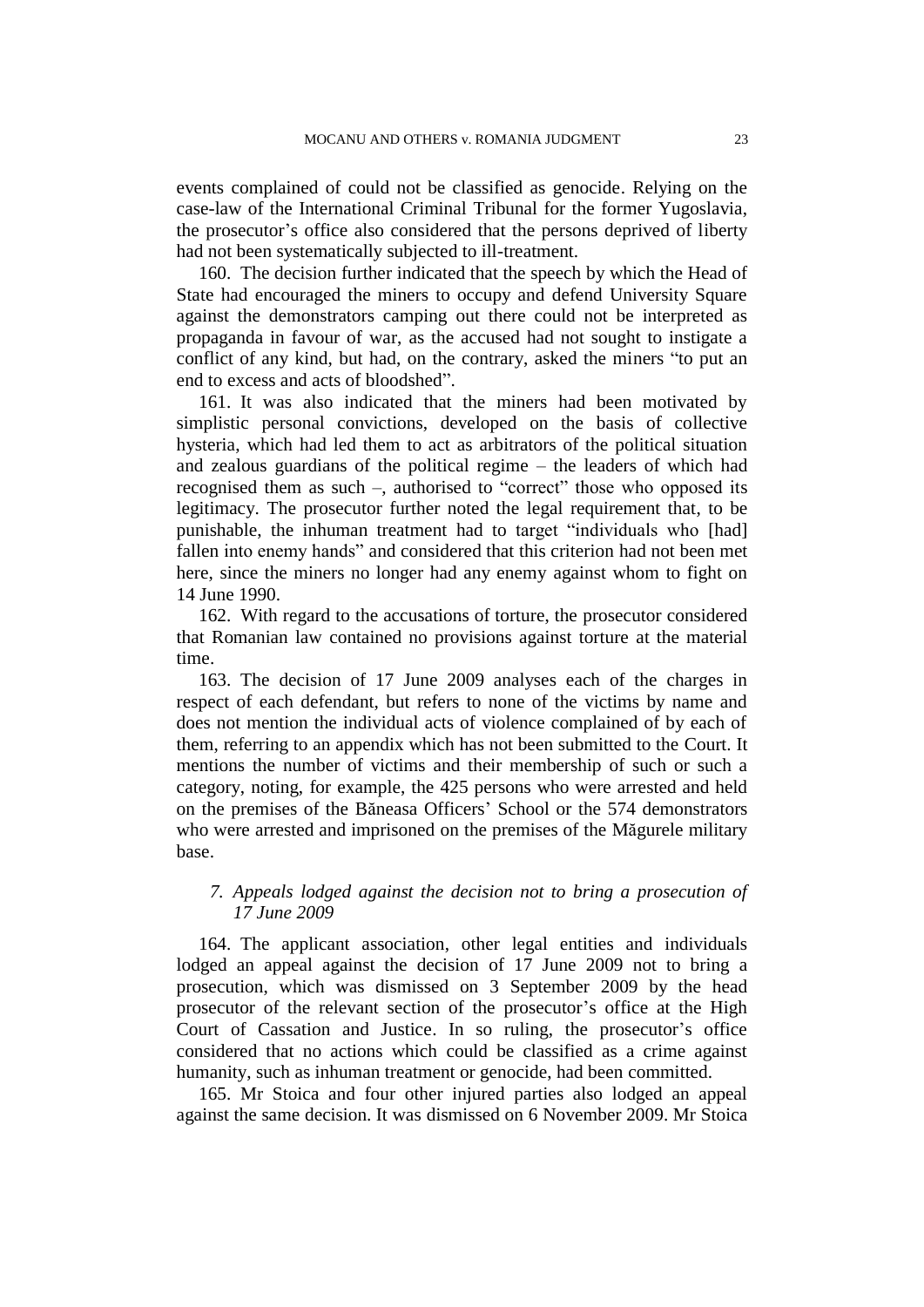lodged on appeal on points of law before the High Court of Cassation and Justice.

166. On 9 March 2011, having dismissed the plea of *res judicata* raised by the former Head of State, the High Court of Cassation and Justice ruled on the merits of the decision not to bring a prosecution, and dismissed the applicant's appeal.

167. In its judgment, it classified the assault against the applicant as grievous bodily harm (Article 182 of the Criminal Code), unlawful arrest, ill-treatment (Article 267), torture, unjust repression and blackmail. It considered that the decision of 17 June 2009 had been correct in ruling that no prosecution was to be brought, on the ground that the offences in question had become time-barred and that torture had not been a criminal offence at the material time.

168. In contrast, it did not rule on the criminalisation of inhuman treatment (Article 358 of the Criminal Code), which had been the subject of the decision of 29 April 2008, in which the applicant was named as a victim of the inhuman treatment imputed to five generals.

### *8. Summary and clarifications concerning the investigative measures*

169. According to the Government, the main investigative measures carried out in the period between 1990 and 2009 were as follows: more than 840 interviews with injured parties; hearing of witnesses on more than 5,724 occasions; and more than 100 forensic medical reports. The results of those measures were set out in several thousand pages of documents.

#### **(a) Investigative measures concerning Mr Stoica in particular**

170. On 18 June 2001, when he was received by a prosecutor at the military section of the prosecutor's office at the Supreme Court of Justice, Mr Stoica lodged an official complaint concerning the violence of which he claimed to have been victim on the night of 13 to 14 June 1990.

171. His complaint was joined to the investigation file already opened in respect of other charges, especially inhuman treatment (case file no. 75/P/1998).

172. On 18 October 2002, for the purposes of the investigation into the alleged assault against him, the applicant underwent an examination at the State Institute of Forensic Medicine, which produced a forensic medical report. That report indicated that the injuries described in the medical file opened by the emergency unit on 14 June 1990 had required three to five days of medical treatment and had not been such as to endanger the applicant's life.

173. It was also indicated that the applicant had been hospitalised for major epileptic fits from 31 October to 28 November 1990, in February 1997, March 2002 and August 2002, and that he had been diagnosed as suffering from post-traumatic secondary epilepsy and other cerebral and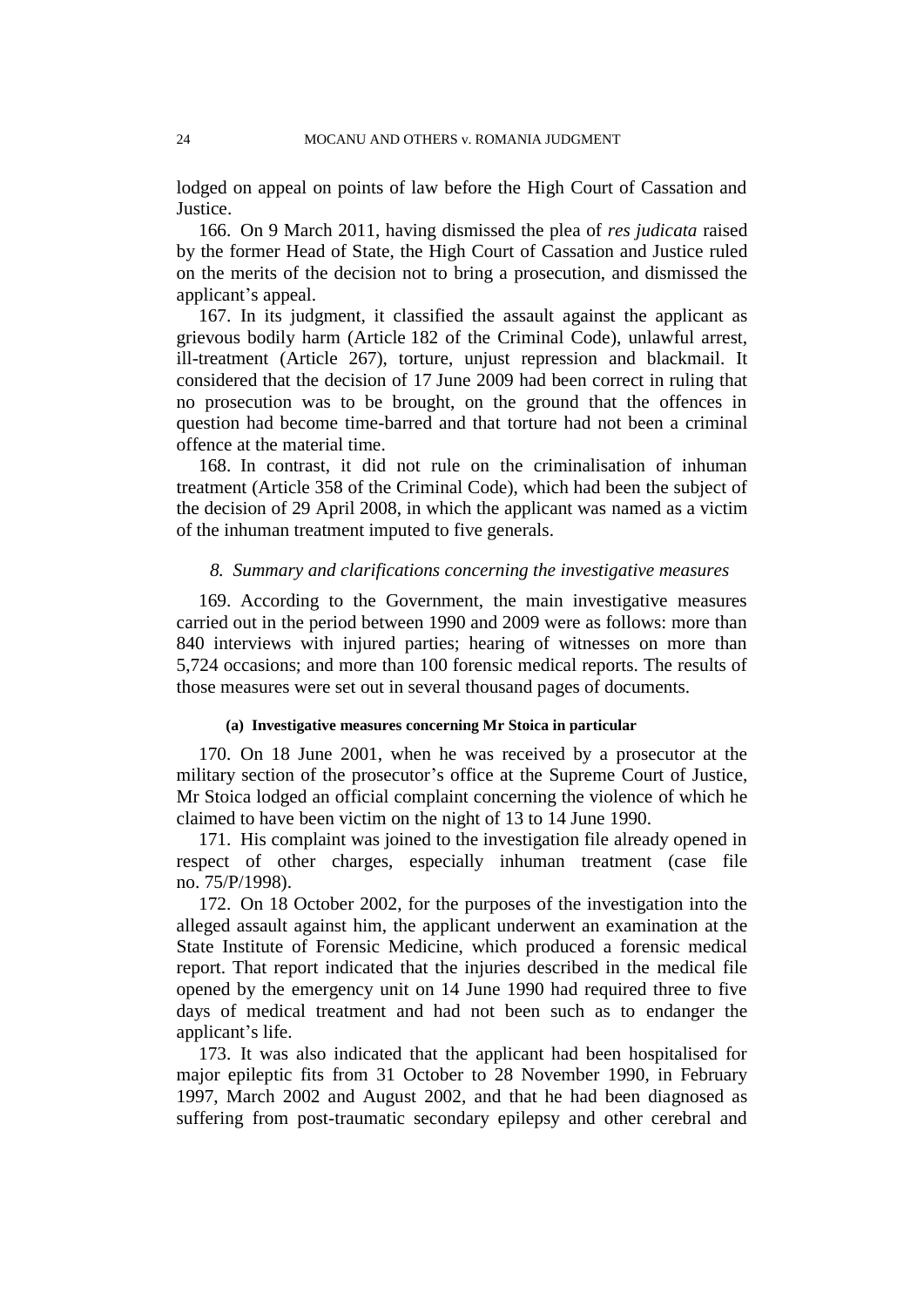vascular disorders (transient ischemic attacks – TIAs). The expert report noted that the post-traumatic epilepsy had appeared following an injury sustained in 1966.

174. On 9 and 17 May 2005 the applicant was questioned and was able to give his point of view on the events complained of and submit his claims for compensation in respect of the alleged pecuniary and non-pecuniary damage.

175. By a letter of 23 May 2005, he was informed by the military section of the prosecutor's office at the High Court of Cassation and Justice that his complaint concerning the injuries inflicted on 13 June 1990 by unidentified servicemen, which had resulted in his hospitalisation "in a coma", was being investigated in the context of case no. 75/P/1998.

176. A certificate issued on 26 April 2006 indicates that, according to the entries in the register held by the military section of the prosecutor's office at the High Court of Justice and Cassation, the applicant had been received by a prosecutor in 2002, 2003, 2004, 2005 and 2006, mainly for the purposes of the investigation or to enquire about progress in the investigation. The applicant lodged two additional complaints, on 12 September and 4 October 2006 respectively.

177. On 23 April 2007 the prosecutor questioned two witnesses indicated by the applicant.

178. When questioned on 9 May 2007 as an injured party, the applicant asked the military prosecutor to order a second forensic medical report, since he considered that the 2002 report had entirely failed to emphasise the seriousness of the injuries sustained in 1990 and the continuing after-effects of those injuries.

179. The prosecutor ordered a new report. Among other things, he asked the forensic specialists to examine whether a causal link existed between the injury sustained by the applicant in June 1990 and the medical conditions from which he was suffering on the date on which the report was ordered.

180. During his questioning, the applicant was invited to watch a video recording of the events of 13 June 1990, including those at the headquarters of the State television station. He recognised himself, and asked that the video recording be added to the investigation file.

181. On 25 June 2007 the new medical report was added to the case file. It specified, again on the basis of the medical records drawn up on 14 June 1990, that the applicant's injuries had required three to five days of medical treatment and that they had not been life-threatening. It specified that there was no causal link between the injuries sustained on the night of 13 to 14 June 1990 and the applicant's medical problems, which had subsequently required numerous periods of hospitalisation.

182. On 30 October 2007, at the applicant's request, the medical observation files on his condition prepared by the emergency unit of Bucharest Hospital in 1992 were added to the file.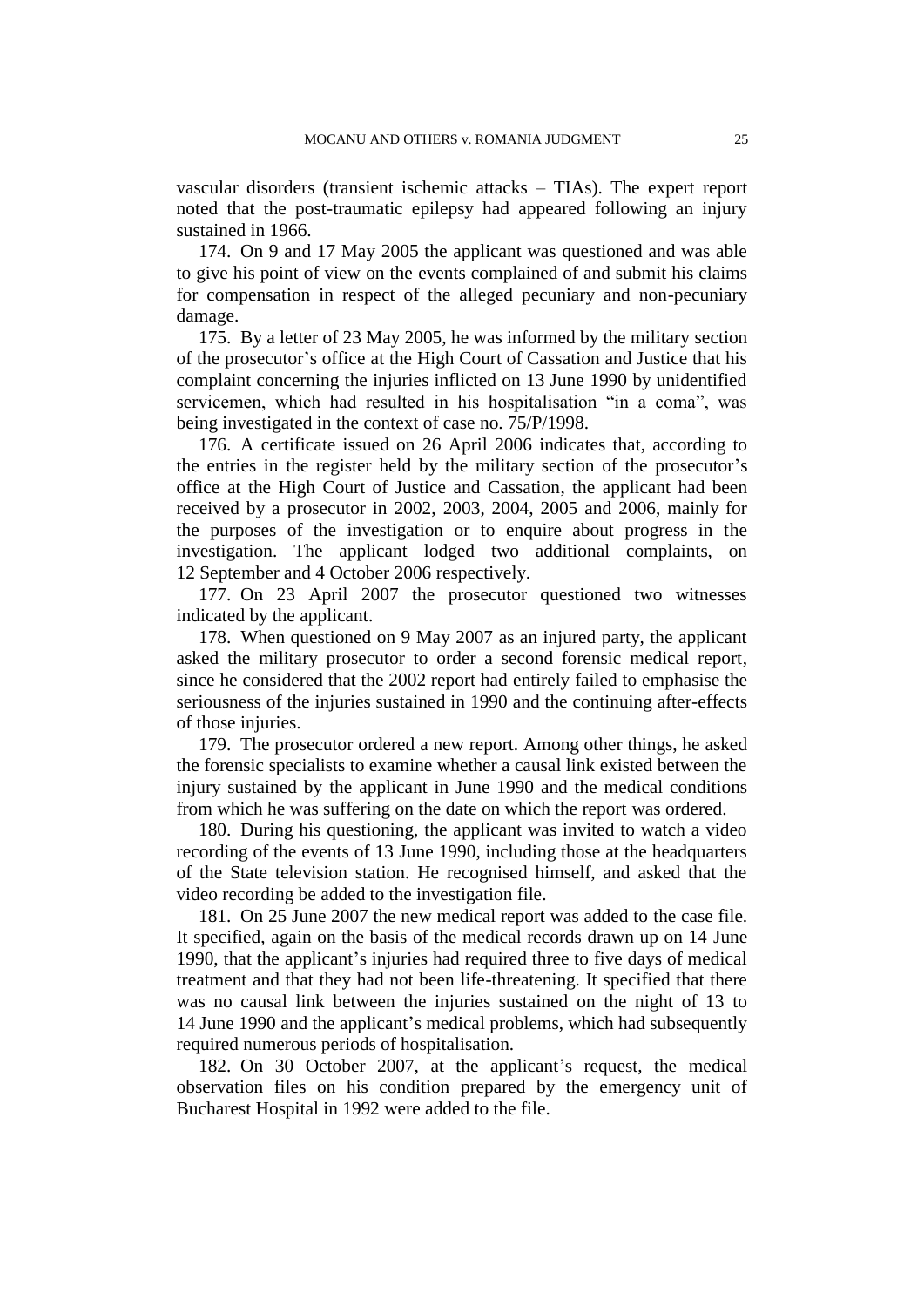183. The medical board at the National Social Security Fund had previously issued the applicant with a certificate, dated 24 May 2007, indicating that he was suffering from "overall accentuated impairment" resulting in total inability to work. The relevant passages of this certificate read as follows:

"In view of the medical records in the patient's file, the documents which have been added recently ... and the clinical psychiatric examination conducted on 24 May 2007, the specialist committee and the higher committee reach the following clinical diagnosis: mixed personality disorders, aggravated by organic causes. Acute traumatic brain injury 1990 (assault). Epilepsy with partial generalised secondary crises, confirmed clinically and by EEG, currently rare...., supraventricular incidents in his medical history (irregular heart rhythm (flutter) and atrioventricular block ..., with a return to sinus rhythm ... after cardioversion).

Functional diagnosis: overall accentuated impairment.

Fitness for work: totally lost, 2<sup>nd</sup> level invalidity.

Adaptive incapacity: 72%"

184. In the meantime, on 10 May 2004 the prosecutor's office at the Bucharest County Court had issued a decision not to bring a prosecution in another case, following a complaint of attempted murder lodged by the applicant on the basis of the same facts.

#### **(b) Clarifications regarding the examination of the criminal complaint, with a request to join the proceedings as a civil party, lodged by the applicant association**

185. On 9 July 1990 Bucharest military unit no. 02515 sent the applicant association a letter informing it that "an inventory of the items found on 14 June 1990 [at the association's headquarters] [had] been drawn up by the representatives of the Procurator General's Office (*Procuratura Generală*) and placed, with an official report, at the headquarters of the Bucharest Prosecutor's Office (*Procuratura Municipiului Bucureşti*)".

186. On 22 July 1990 two police officers went to the applicant association's headquarters. They noted that the windows had been broken and the locks destroyed, and that the items in the headquarters had "all been ransacked". They drew up a report in the presence of the association's leaders and a witness.

187. On 26 July 1990 the applicant association lodged a criminal complaint with the Bucharest Prosecutor's Office, complaining about the ransacking of its headquarters and the attacks sustained by some of its members on 14 June 1990, and demanded the restitution of all the materials and documents which had been confiscated. It requested leave to join the criminal proceedings as a civil party.

188. On 22 October 1997 the General Inspectorate of Police sent the prosecutor's office at the Supreme Court of Justice twenty-one case files, opened following criminal complaints by several individuals and legal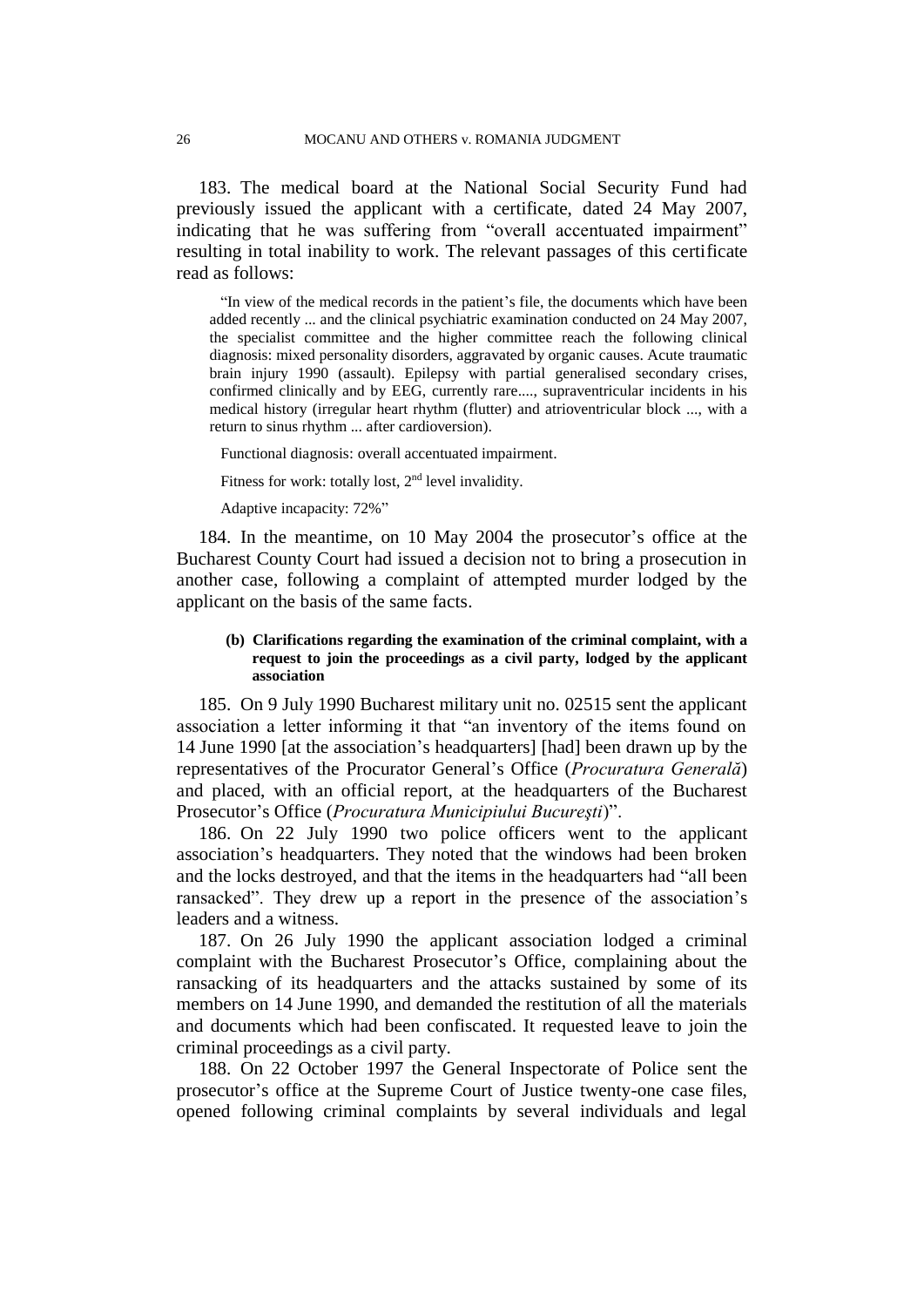entities with regard to the events of 13 and 14 June 1990. Those files included case file no. 1476/P/1990, which concerned the applicant association's complaint regarding the ill-treatment inflicted on several of its members. The General Inspectorate of Police invited the prosecutor's office to inform it of the steps to be taken with a view to conducting interviews for the purpose of the investigation.

189. The applicant association contacted the prosecutor's office at the Supreme Court of Justice, subsequently the High Court of Cassation and Justice, on a regular basis for information concerning progress in the investigation or to request additional investigative measures, until the investigation was closed by the decision of 17 June 2009 not to bring a prosecution.

## II. RELEVANT DOMESTIC AND INTERNATIONAL LAW AND **PRACTICE**

## **A. International legal documents**

#### *1. United Nations legal sources*

190. The United Nations Committee against Torture issued General Comment No. 3 (2012) on the Implementation by States parties of Article 14 of the Convention against Torture and Other Cruel, Inhuman or Degrading Treatment or Punishment, the relevant parts of which read as follows:

#### **"Obstacles to the Right to Redress**

37. A crucial component of the right to redress is the clear acknowledgement by the responsible State party that the reparative measures provided or awarded to a victim are for violations of the Convention, by action or omission. The Committee is therefore of the view that a State party may not implement development measures or provide humanitarian assistance as a substitute for redress for victims of torture or illtreatment. The failure of a State party to provide the individual victim of torture with redress may not be justified by invoking a State's level of development. The Committee reminds that change of government as well as successor states still have the obligations to guarantee access to the right of redress.

38. States parties to the Convention have an obligation to ensure that the right to redress is effective. Specific obstacles that impede the enjoyment of the right to redress and prevent effective implementation of article 14 include, but are not limited to: inadequate national legislation, discrimination in accessing complaints and investigation mechanisms and procedures for remedy and redress; inadequate measures to secure the custody of alleged perpetrators, state secrecy laws, evidential burdens and procedural requirements that interfere with the determination of the right to redress; statutes of limitations, amnesties and immunities; the failure to provide sufficient legal aid and protection measures for victims and witnesses; as well associated stigma, and the physical, psychological and other related effects of torture and ill-treatment. In addition, the failure of a State party to execute judgments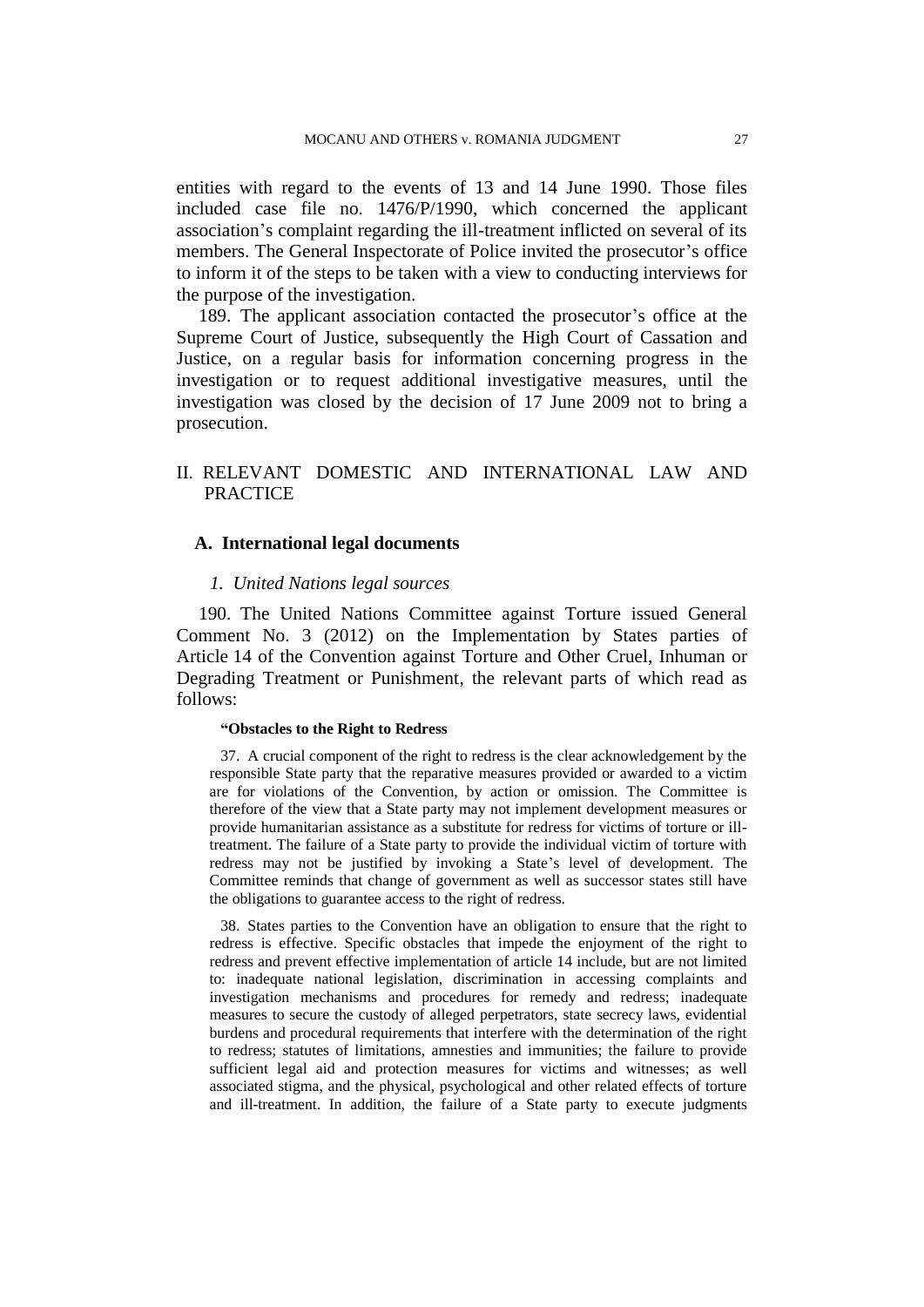providing reparative measures for a victim of torture, handed down by either national, international or regional courts, constitute a significant impediment to the right to redress. States parties should develop coordinated mechanisms to enable victims to execute judgments across State lines, including recognizing the validity of court orders from other States parties and assisting in locating the assets of perpetrators.

39. With regard to the obligations in article 14, States parties shall ensure both de jure and de facto access to timely and effective redress mechanisms for members of groups marginalized and/or made vulnerable, avoid measures that impede the ability of members of such groups to seek and obtain redress, and address formal or informal obstacles that they may face in obtaining redress. These may include, for example, inadequate judicial or other procedures for quantifying damages which may have a negative disparate impact on such individuals in accessing or keeping money. As the Committee has emphasized in its General Comment No. 2, "gender is a key factor. Being female intersects with other identifying characteristics or status of the person...to determine the ways that women and girls are subject to or at risk of torture or ill-treatment". States parties shall ensure due attention to gender in providing all the elements cited above in the process of ensuring that everybody, in particular members of groups made vulnerable, including LGBT must be treated fairly and equally and obtain fair and adequate compensation, rehabilitation and other reparative measures which respond to their specific needs

40. On account of the continuous nature of the effects of torture, statutes of limitations should not be applicable as these deprive victims of the redress, compensation, and rehabilitation due to them. For many victims, passage of time does not attenuate the harm and in some cases the harm may increase as a result of posttraumatic stress that requires medical, psychological and social support, which is often inaccessible to those whom have not received redress. States parties shall ensure that all victims of torture or ill-treatment, regardless of when the violation occurred or whether it was carried out by or with the acquiescence of a former regime, are able to access their rights to remedy and to obtain redress..."

## *2. Case-law of the Inter-American Commission of Human Rights and of the Inter-American Court of Human Rights*

191. International case-law provides examples of cases where the alleged victims of mass violations of fundamental rights, such as the right to life and the right not to be subjected to ill-treatment, have been authorised to wait many years before bringing proceedings at national level and subsequently applying to the international courts, although the admissibility criteria for their applications, with regard to exhaustion of domestic remedies and time-limits for submitting complaints, were similar to those provided for by the Convention (see, *inter alia*, Inter-American Commission on Human Rights, *Community of Rio Negro of the Maya Indigenous People and its Members v. Guatemala*, report no. 13/2008 of 5 March 2008, application no. 844/05; Inter-American Court of Human Rights ("IACtHR"), "*Las Dos Erres" Massacre v. Guatemala*, 24 November 2009 and IACtHR, and *Garc*ía Lucero et al. v. Chile, 28 August 2013).

192. The relevant parts of the first case cited above (*Community of Rio Negro of the Maya Indigenous People and its Members*, §§ 88-89) read as follows: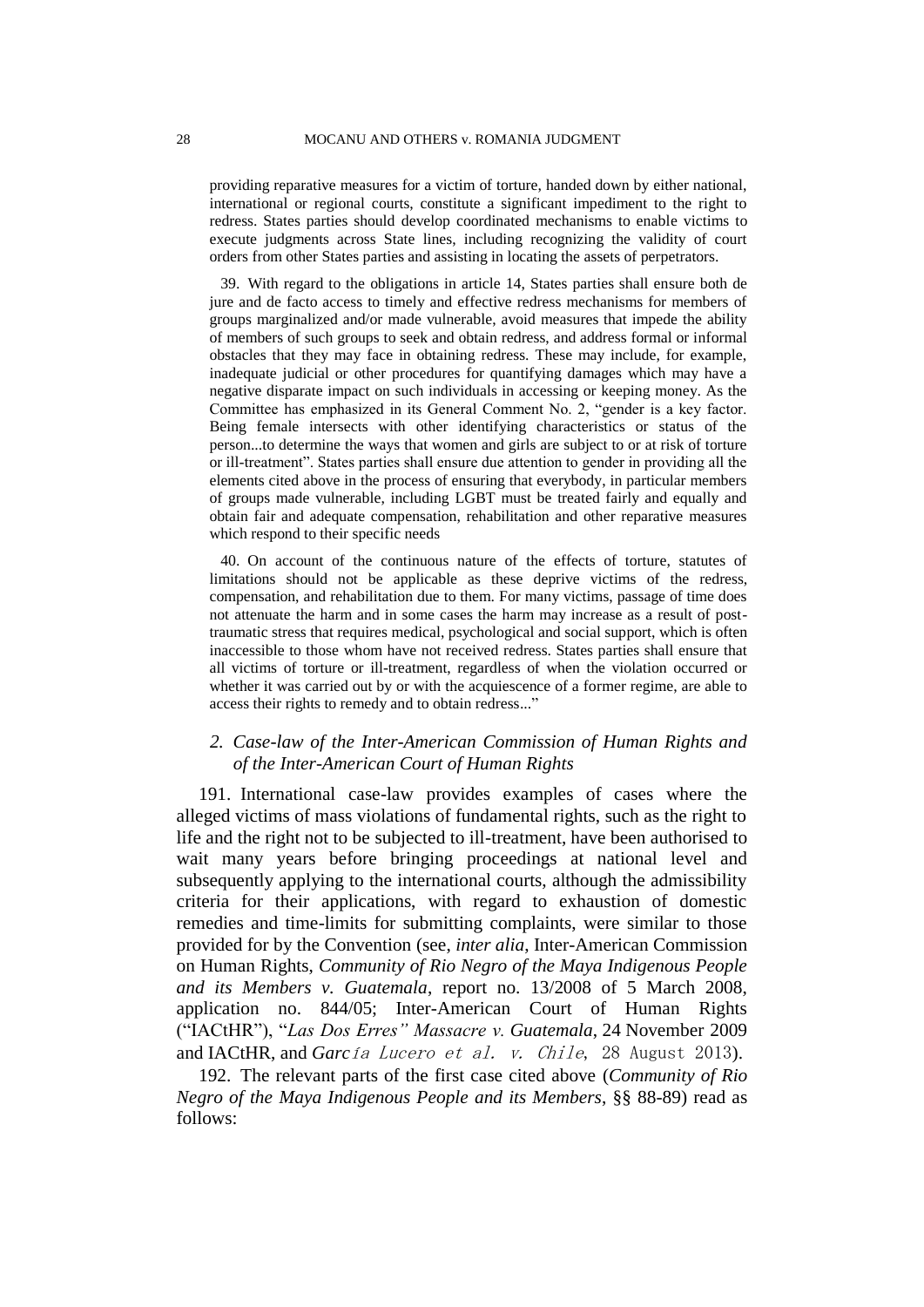"The rule of a reasonable time for filing petitions with the inter-American human rights system must be analyzed in each case, mindful of the activity of the victims' next-of-kin to seek justice, the conduct of the state, and the situation and context in which the alleged violation occurred. Therefore, in view of the context and characteristics of the instant case, as well as of the fact that several investigations and judicial proceedings are still pending, the Commission considers that the petition was presented within a reasonable time, and that the admissibility requirement referring to the time for submission has been met."

#### **B. Provisions concerning the statutory limitation of criminal liability**

193. Article 121 of the Criminal Code, in force at the material time, is worded as follows:

"The statutory limitation of criminal liability does not apply to crimes against peace and humanity."

194. Article 122, in force at the material time, governs the statutory limitation periods in respect of criminal liability. The relevant parts are worded as follows:

"Criminal liability shall be statute-barred after:

(a) fifteen years, where the law provides for a maximum sentence of life imprisonment or fifteen years' imprisonment for the offence committed;

(b) ten years, where the law provides for a maximum sentence of more than ten years' and less than fifteen years' imprisonment for the offence committed;

(c) eight years, where the law provides for a maximum sentence of more than five years' and less than ten years' imprisonment;

(d) five years, where the law provides for a maximum sentence of more than one year's and less than five years' imprisonment for the offence committed;

(e) three years, where the law provides for a maximum sentence not exceeding one year's imprisonment or a fine for the offence committed.

These limitation periods shall start to run from the date on which the offence was committed..."

195. Article 123 lays down a ground for interrupting the limitation period, namely the carrying out of any act that, under the law, must be notified to the accused.

196. Article 124, as in force at the material time, governs the special limitation period. The relevant parts are worded as follows:

"Criminal liability shall be time-barred regardless of how many interruptions have occurred, if the time-limit provided for in Article 122 is exceeded by half of the period in question."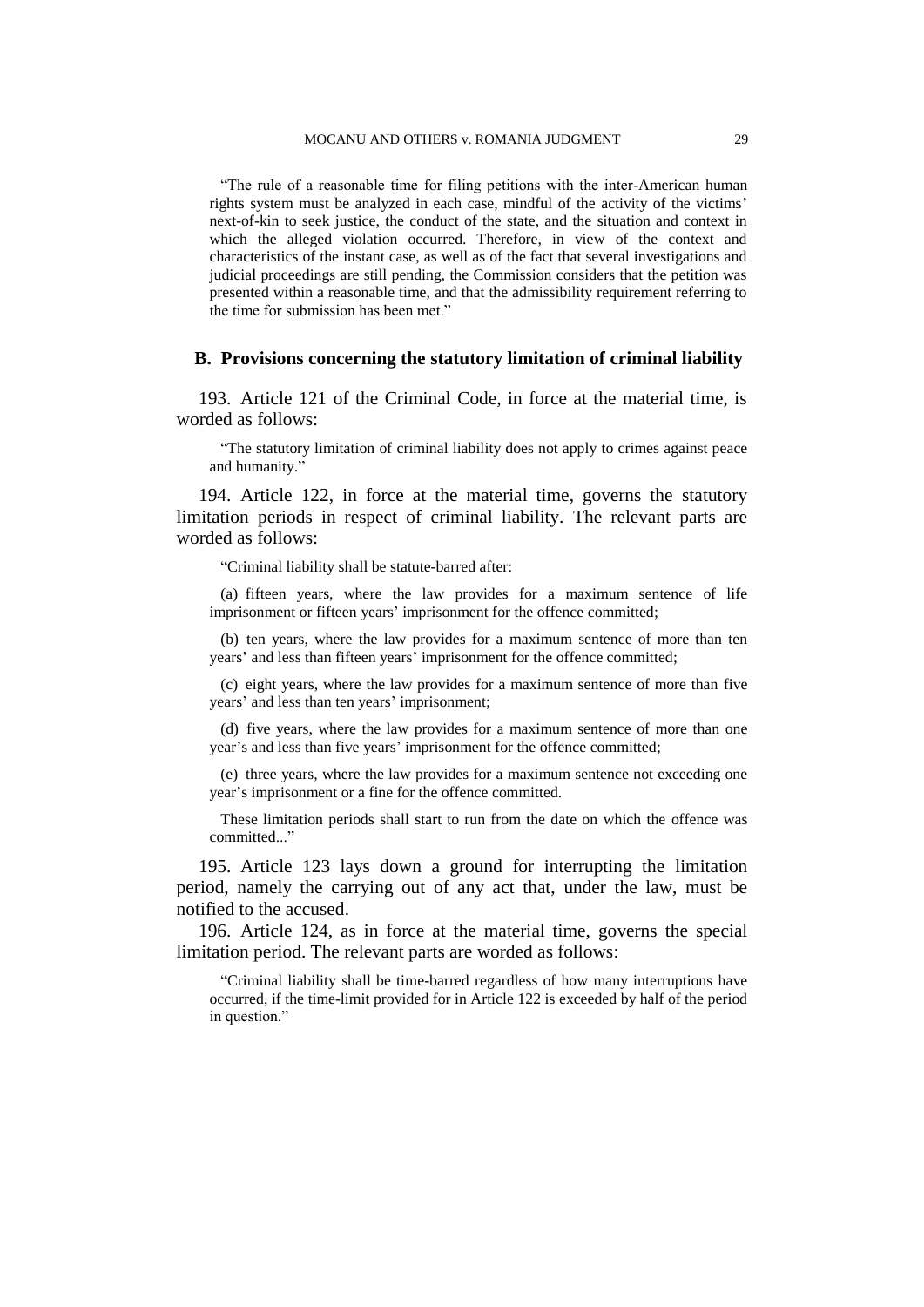## **C. Article 358 of the Criminal Code and case-law concerning its application**

197. Article 358 of the Criminal Code read as follows:

#### **Inhuman treatment (***Tratamentele neomenoase***)**

"1. The fact of inflicting inhuman treatment on wounded or ill persons, on civilian health personnel or members of the Red Cross or other similar organisations, on the shipwrecked, on prisoners of war and, in general, on any other person who has fallen into enemy hands (*şi în general a oricărei persoane căzute sub puterea adversarului*), or of subjecting them to medical or scientific experiments which are not justified by medical treatment administered for their benefit, shall be punishable by a prison sentence of between five and twenty years and the deprivation of certain rights.

2. The fact of committing the following acts against the persons mentioned in the previous paragraph shall be punishable by the same penalty:

- (a) forcible conscription in the enemy's armed forces;
- (b) hostage-taking;
- (c) deportation;
- (d) forcible transfer (*dislocarea*) or deprivation of liberty without a legal basis;

(e) conviction or execution, without prior judgment by a court established by law in compliance with the basic requirements of due process as provided for by law.

3. The torture, mutilation or extermination of the persons mentioned in the first paragraph shall be punishable by life imprisonment or a prison sentence of between fifteen and twenty-five years and the deprivation of certain rights.

4. Where the offences punishable under this Article are committed in wartime, the applicable penalty shall be life imprisonment."

198. By judgment no. 2579, delivered on 7 July 2009, the High Court of Cassation and Justice upheld a decision on the applicability of Article 358 of the Criminal Code – a provision which penalises inhuman treatment – adopted by the military court of appeal in a case concerning the arrest and death in prison in 1948 of an opponent of the totalitarian regime which had then just been established in Romania. The relevant passages of that judgment read as follows:

"By a judgment of 28 January 2009, the Military Court of Appeal decided ... to allow the appeal by the appellant ... against the decision ... not to bring a prosecution, issued in respect of D. Z. and the staff of the Medical Service of the Ministry of the Interior (in 1948) with regard to the crime of inhuman treatment, penalised by Article 358 of the Criminal Code...

... the case was sent to the Military Prosecutor's Office at the Military Court of Appeal with a view to the opening of criminal proceedings (*în vederea începerii urmăririi penale*) for the reasons, facts and circumstances established by means of the evidence set out in the judgment...

In so ruling, the Court of Appeal noted that: ...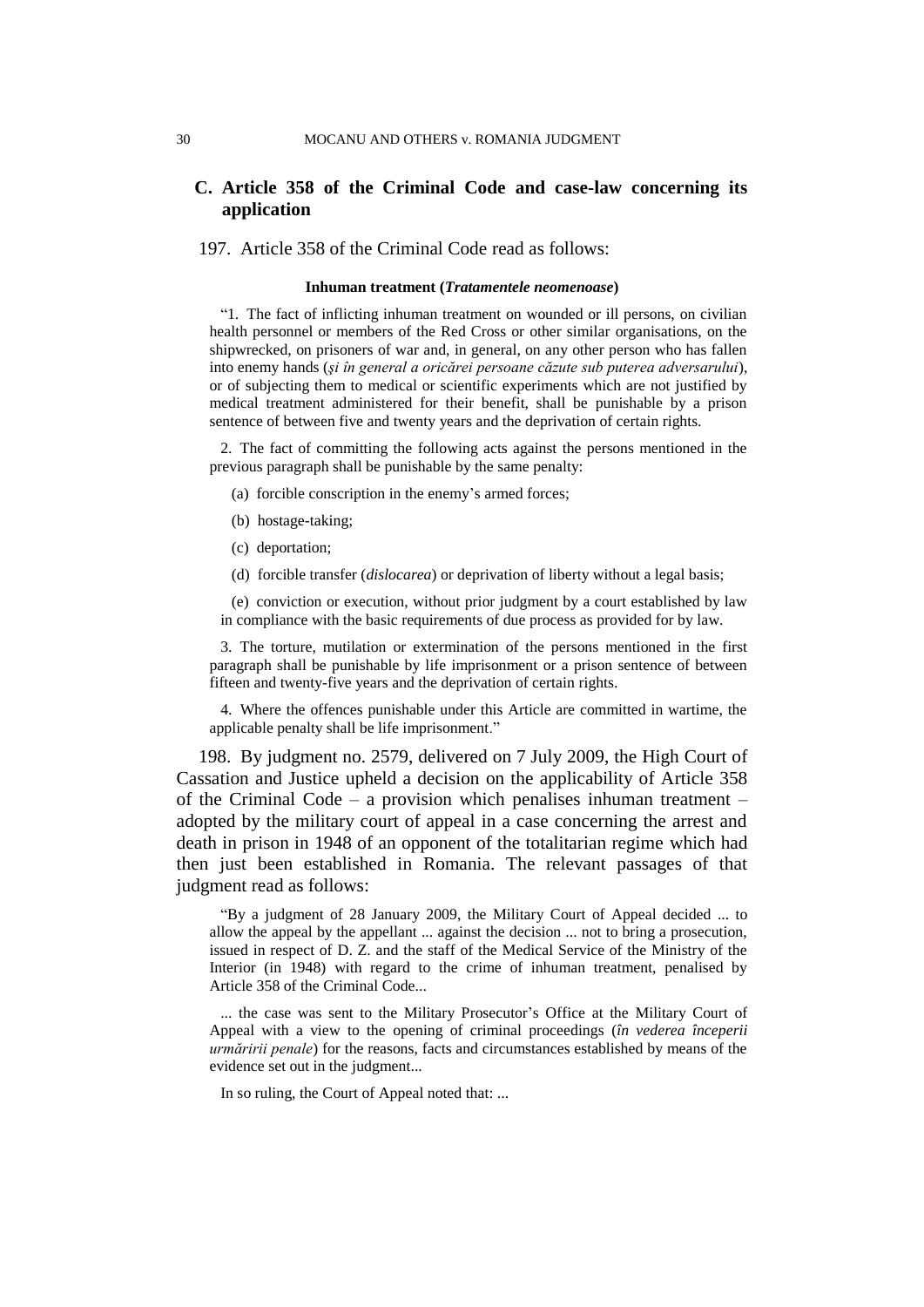Relying on the definition of inhuman treatment given by the European Court [of Human Rights], the High Court notes in the instant case that, in 1948, the period in which the events coming under Article 358 of the Criminal Code were committed, there existed a situation of conflict – a precondition [for this crime to be established] – between the authorities of the Communist State, who not only tolerated but even authorised "State agents" to behave like genuine torturers, and the victims of this regime of physical and psychological repression. In those circumstances, there is nothing to prevent the accused from being the subject of an investigation in relation to this offence.

The *actus reus* of the offence of inhuman treatment as applicable in this case consists in subjecting injured or ill persons to inhuman treatment, that is, treatment which is difficult to endure physically and is humiliating.

In consequence, the Military Court of Appeal was correct in ordering that the case be sent back to the prosecutor's office so that proceedings could be brought, including in respect of this crime, the respondents Z. and D. having ordered the arrest of D.A. on 21 April 1948 on the charge of undermining State security, based on an anonymous denunciation and in the absence of any evidence that that offence had been committed."

## THE LAW

## I. ALLEGED VIOLATION OF ARTICLES 2 AND 3 OF THE **CONVENTION**

199. Mrs Anca Mocanu and Mr Marin Stoica alleged that the respondent State had failed in its obligations under the procedural aspect of Articles 2 and 3 of the Convention. They alleged that those provisions required the State to conduct an effective, impartial and thorough investigation capable of leading to the identification and punishment of those responsible for the armed repression of the demonstrations of 13 and 14 June 1990, in the course of which Mr Mocanu, the first applicant's husband, was killed by gunfire and the second applicant was subjected to ill-treatment.

The relevant part of Article 2 provides:

"1. Everyone's right to life shall be protected by law. No one shall be deprived of his life intentionally..."

#### Article 3 provides:

"No one shall be subjected to torture or to inhuman or degrading treatment or punishment."

#### **A. The Court's jurisdiction** *ratione temporis*

200. The Court notes that the respondent Government made no plea before the Grand Chamber as to the Court's lack of jurisdiction *ratione*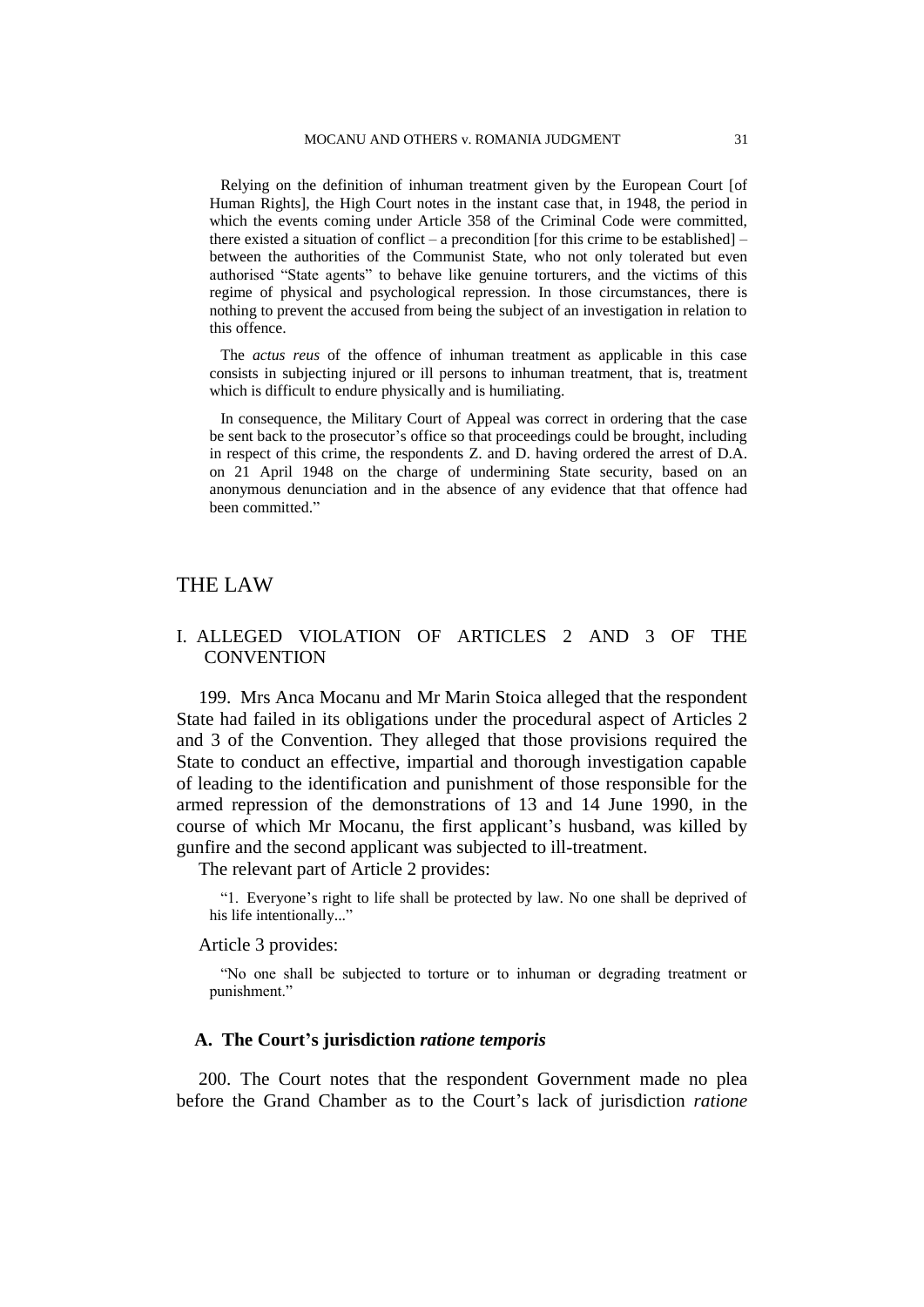*temporis*. However, they submitted that the Court could examine the complaints brought before it only in so far as they related to the period after 20 June 1994, the date on which the Convention came into force in respect of Romania.

201. The Court reiterates that it has to satisfy itself that it has jurisdiction in any case brought before it, and is therefore obliged to examine the question of its jurisdiction at every stage of the proceedings even where no objection has been raised in this respect (see *Blečić v. Croatia* [GC], no. 59532/00, § 67, ECHR 2006-III).

### *1. The Chamber judgment*

202. The Chamber held that the procedural obligation to conduct an effective investigation arising out of Articles 2 and 3 of the Convention had evolved into a separate and autonomous duty which could be considered capable of binding the State even when the infringement of life or of personal integrity occurred before the entry into force of the Convention with regard to that State. In so ruling, it reiterated the principles outlined in the *Šilih v. Slovenia* judgment ([GC], no. 71463/01, §§ 159-63, 9 April 2009) and subsequently applied in cases brought against Romania in which the events of December 1989 were in issue (see *Agache and Others v. Romania*, no. 2712/02, §§ 70-73, 20 October 2009; *Şandru and Others v. Romania*, no. 22465/03, § 59, 8 December 2009; and *Association "21 December 1989" and Others v. Romania*, nos. 33810/07 and 18817/08, §§ 114-18, 24 May 2011).

203. It also considered that, in order for this procedural obligation to be applicable, it must be established that a significant proportion of the procedural steps were or ought to have been implemented following ratification of the Convention by the country concerned. Applying those principles in this case, the Chamber noted that the criminal proceedings concerning the violent suppression of the demonstrations of June 1990 had been instituted in 1990, that they had continued after 20 June 1994 and that a significant proportion of the procedural measures had been carried out after that date.

204. The Chamber therefore declared that it had jurisdiction *ratione temporis* to examine the allegation of a procedural violation of Articles 2 and 3 of the Convention, dismissing the objection which had been raised by the Government in this connection with regard to Mr Stoica's application alone.

### *2. The Court's assessment*

205. In *Janowiec and Others v. Russia* ([GC], nos. 55508/07 and 29520/09, §§ 128-51, ECHR 2013), the Court provided additional clarifications on the temporal limitations of its jurisdiction – previously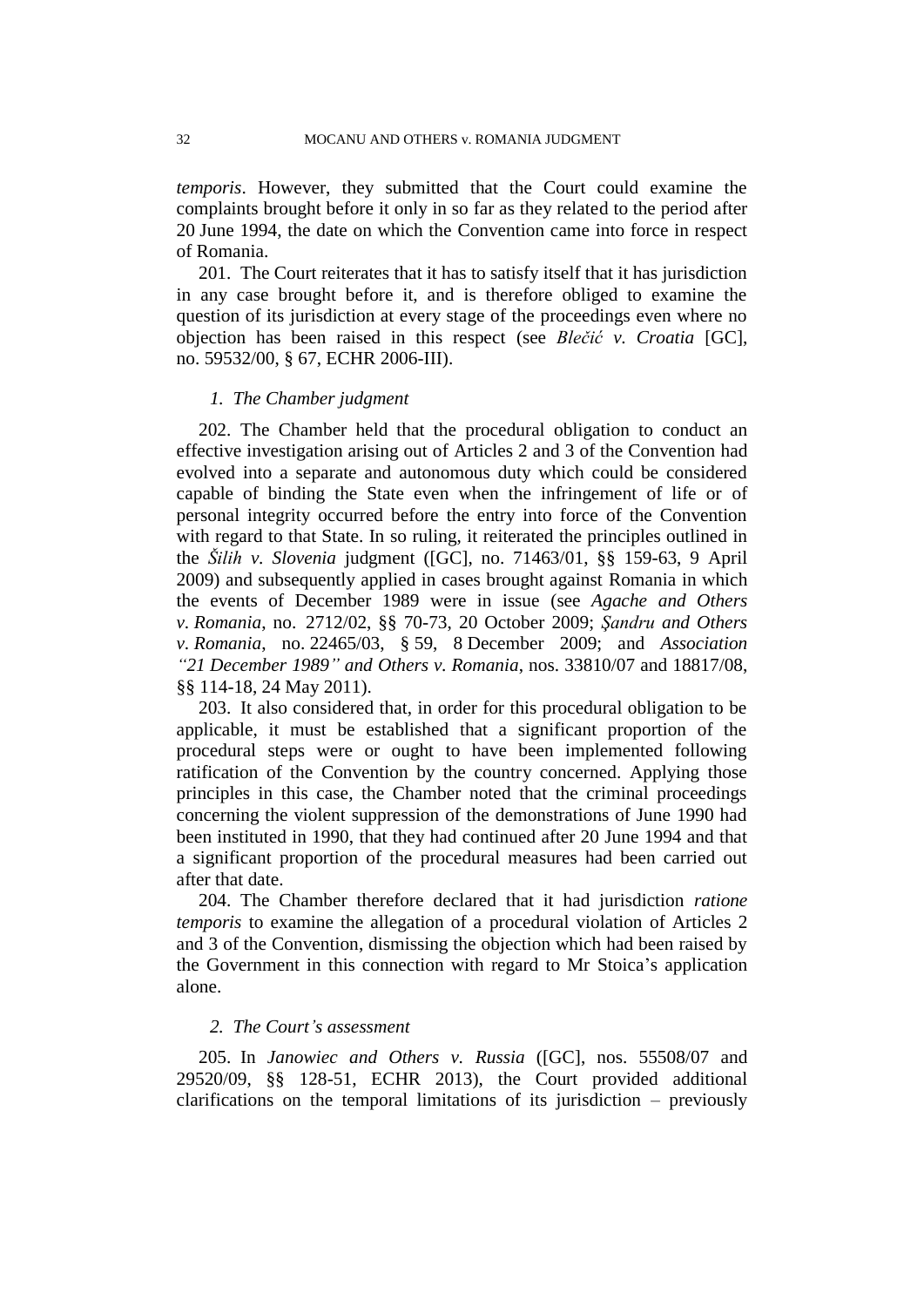defined in the *Šilih* judgment (cited above, §§ 162-63) – with regard to the procedural obligation to investigate deaths or ill-treatment which occurred prior to the entry into force of the Convention in respect of the respondent State (the "critical date").

206. It found, in essence, that this temporal jurisdiction was strictly limited to procedural acts which were or ought to have been implemented after the entry into force of the Convention in respect of the respondent State, and that it was subject to the existence of a genuine connection between the event giving rise to the procedural obligation under Articles 2 and 3 and the entry into force of the Convention. It added that such a connection was primarily defined by the temporal proximity between the triggering event and the critical date, which could be separated only by a reasonably short lapse of time that should not normally exceed ten years (see *Janowiec and Others*, cited above, § 146); at the same time, the Court specified that this time period was not in itself decisive. In this regard, it indicated that this connection could be established only if much of the investigation – that is, the undertaking of a significant proportion of the procedural steps to determine the cause of death and hold those responsible to account – took place or ought to have taken place in the period following the entry into force of the Convention (see *Janowiec and Others*, cited above, § 147).

207. In the instant case, the Court reiterates that the complaints in respect of the procedural aspect of Articles 2 and 3 of the Convention concern the investigation into the armed repression conducted on 13 and 14 June 1990 against the anti-government demonstrations, and that this repression cost the life of the first applicant's husband and interfered with the second applicant's physical integrity. That investigation began in 1990, shortly after those events, giving rise, *inter alia*, to investigative measures, the primary aim of which was to identify the victims who had been killed by gunfire, including the first applicant's husband.

208. It should thus be noted that four years passed between the triggering event and the Convention's entry into force in respect of Romania, on 20 June 1994. This lapse of time is relatively short. It is less than ten years and less than the time periods in issue in similar cases examined by the Court (see *Şandru and Others*, cited above, §§ 55-59; *Paçacı and Others v. Turkey*, no. 3064/07, §§ 63-66, 8 November 2011; and *Jularić v. Croatia*, no. 20106/06, §§ 45-51, 20 January 2011).

209. Prior to the critical date, few procedural acts were carried out in the context of the investigation. It was after that date, and especially from 1997 onwards, that the investigation took shape through the joinder of dozens of cases which had previously been dispersed and the bringing of charges against senior military and civilian figures. Equally, the prosecutors' decisions to commit for trial and judicial decisions concerning this case were all issued after the critical date (see, *inter alia*, the decision to commit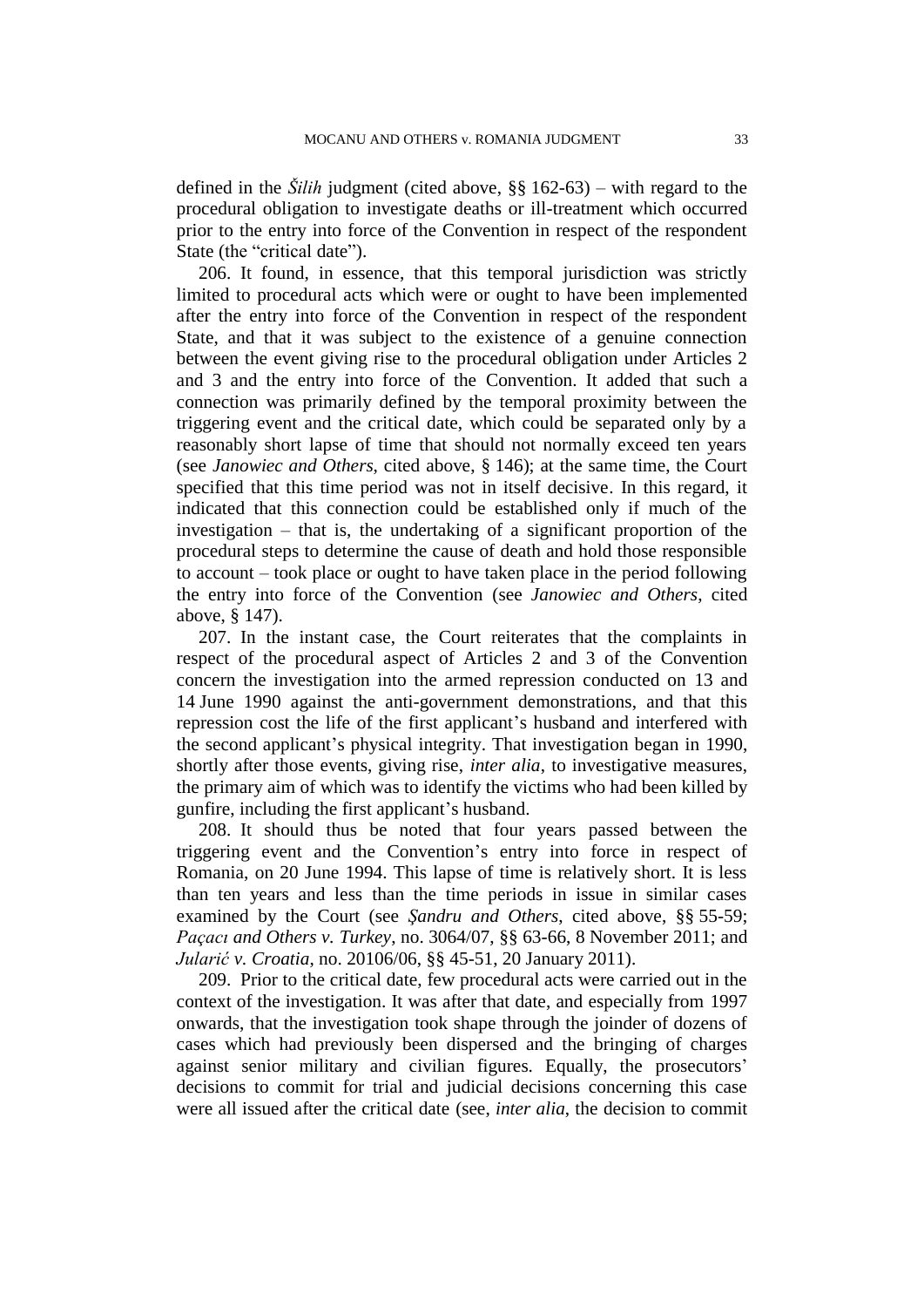for trial of 18 May 2000, the Supreme Court of Justice's judgment of 30 June 2003, the decision to commit for trial of 27 July 2007 and the High Court of Cassation and Justice's judgments of 17 December 2007 and 9 March 2011).

210. In other words, the majority of the proceedings and the most important procedural measures were carried out after the critical date.

211. Consequently, the Court finds that it has jurisdiction *ratione temporis* to examine the complaints raised by Mrs Mocanu and Mr Stoica under the procedural aspect of Articles 2 and 3 of the Convention, in so far as those complaints relate to the criminal investigation conducted in the present case after the entry into force of the Convention in respect of Romania.

#### **B. Objection of failure to exhaust domestic remedies**

212. The Government, alleging that the applicants had not brought an action in tort against the State, repeated the objection of failure to exhaust domestic remedies submitted by them to the Chamber in respect both of the complaint lodged by Mrs Anca Mocanu under Article 2 and that lodged by Mr Marin Stoica under Article 3.

### *1. The Chamber judgment*

213. After pointing out that the Court had already dismissed a similar objection in its *Association "21 December 1989" and Others* judgment (cited above, §§ 119-125) and that the State's obligations under Articles 2 and 3 of the Convention could not be satisfied merely by an award of damages, the Chamber also dismissed the objection raised by the Government in this case. In addition, it considered that a single final judgment by a first-instance court did not demonstrate with sufficient certainty the existence of effective and accessible domestic remedies for complaints similar to those of the applicants.

### *2. The Government's submissions*

214. According to the Government, an action for damages based on the provisions of Articles 998 and 999 of the former Civil Code, and seeking to establish the State's civil liability in tort on account of the lack of an effective investigation into the events of June 1990, would have enabled the two applicants to obtain fair compensation for the alleged damage and acknowledgement of a violation of the rights guaranteed by the Convention.

215. In support of that argument, the Government indicated that the domestic courts had found in favour of other persons who were in similar situations to the applicants. In this connection, they referred to the decision which they had already mentioned in their observations before the Chamber.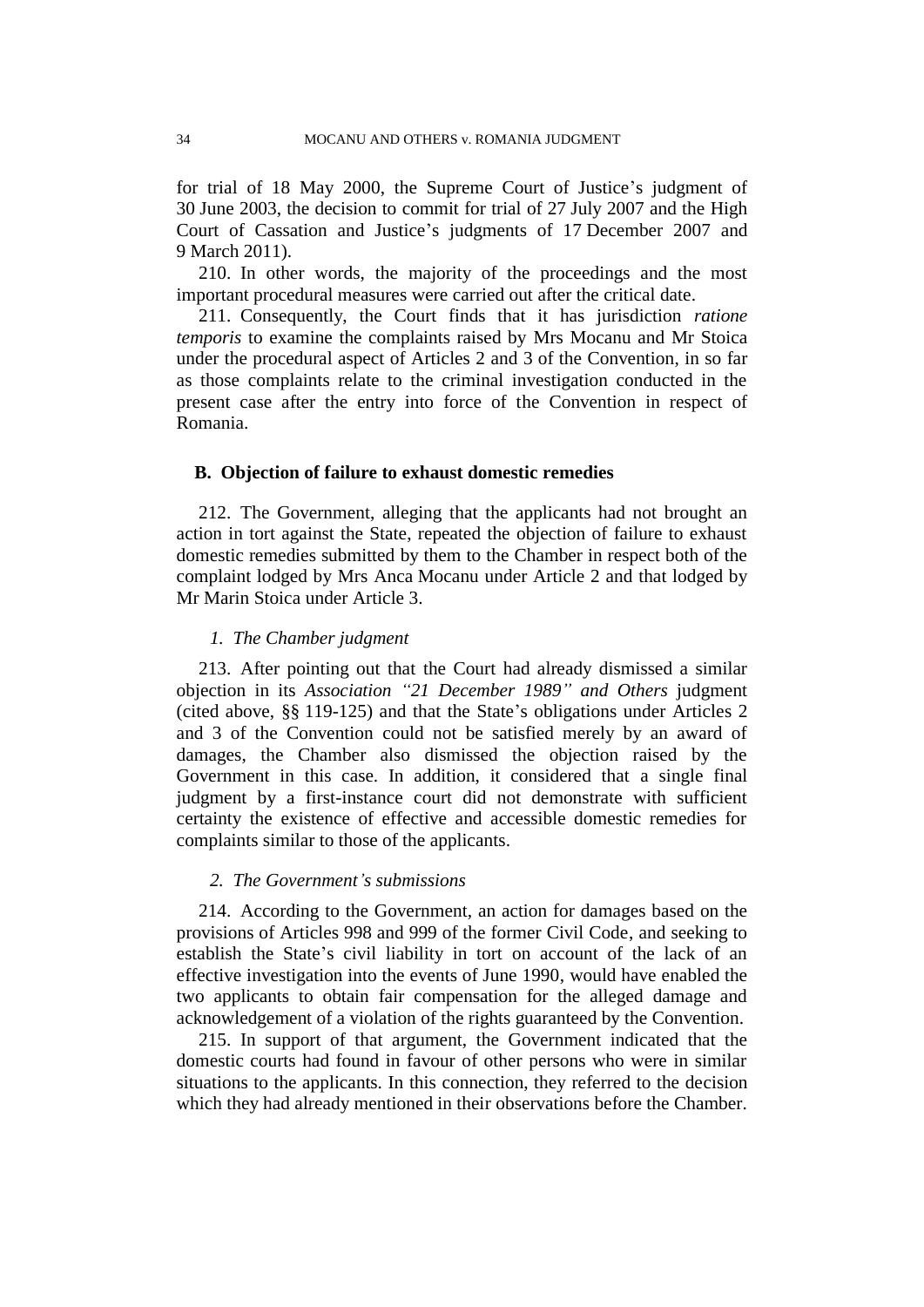216. The decision in question, which the Government had cited in order to demonstrate the effectiveness of this remedy, was a judgment of 12 June 2008 by which the Bucharest Fifth District Court had ordered the Ministry of Finance to pay compensation to a claimant for the shortcomings in an investigation opened following the repression of the demonstrations held in Bucharest in December 1989. The Government had indicated before the Chamber that the fact that they were submitting only one example of a judicial decision of this type could be explained by the absence of other proceedings for the same purpose.

217. The Government further referred to the judgment in *Floarea Pop v. Romania* (no. 63101/00, 6 April 2010), while distinguishing the present case from those of *Branko Tomašić and Others v. Croatia* (no. 46598/06, 15 January 2009) and *Kats and Others v. Ukraine* (no. 29971/04, 18 December 2008). They alleged that, contrary to the remedies in issue in these two cases, the remedy in issue here would have provided satisfaction to the applicants in respect of the procedural aspect of Articles 2 and 3 also, since the domestic courts had jurisdiction to examine possible breaches in that regard.

## *3. The applicants' submissions*

218. In his submissions to the Grand Chamber, Mr Marin Stoica alleged that an action in tort did not constitute an adequate remedy in that it could not oblige those responsible for the investigation to establish what had happened, and that the prospects of success for such an action were purely hypothetical. In consequence, the exhaustion of this remedy had not been necessary.

219. Mrs Anca Mocanu made no comment on this point before the Grand Chamber. In her observations before the Chamber, she had submitted that the decision cited by the Government did not warrant the conclusion that this was an effective remedy, since the court concerned had not obliged the relevant authorities to expedite the criminal proceedings in question. In addition, she alleged that the case had been generated by the Government for the purposes in hand, namely the proceedings before the Court. She had added that nothing could dispense the State from its obligation to conduct an effective investigation as required by Article 2 of the Convention.

## *4. The Court's assessment*

#### **(a) General principles**

220. It is a fundamental feature of the machinery of protection established by the Convention that it is subsidiary to the national systems safeguarding human rights. This Court is concerned with the supervision of the implementation by Contracting States of their obligations under the Convention. It should not take on the role of Contracting States, whose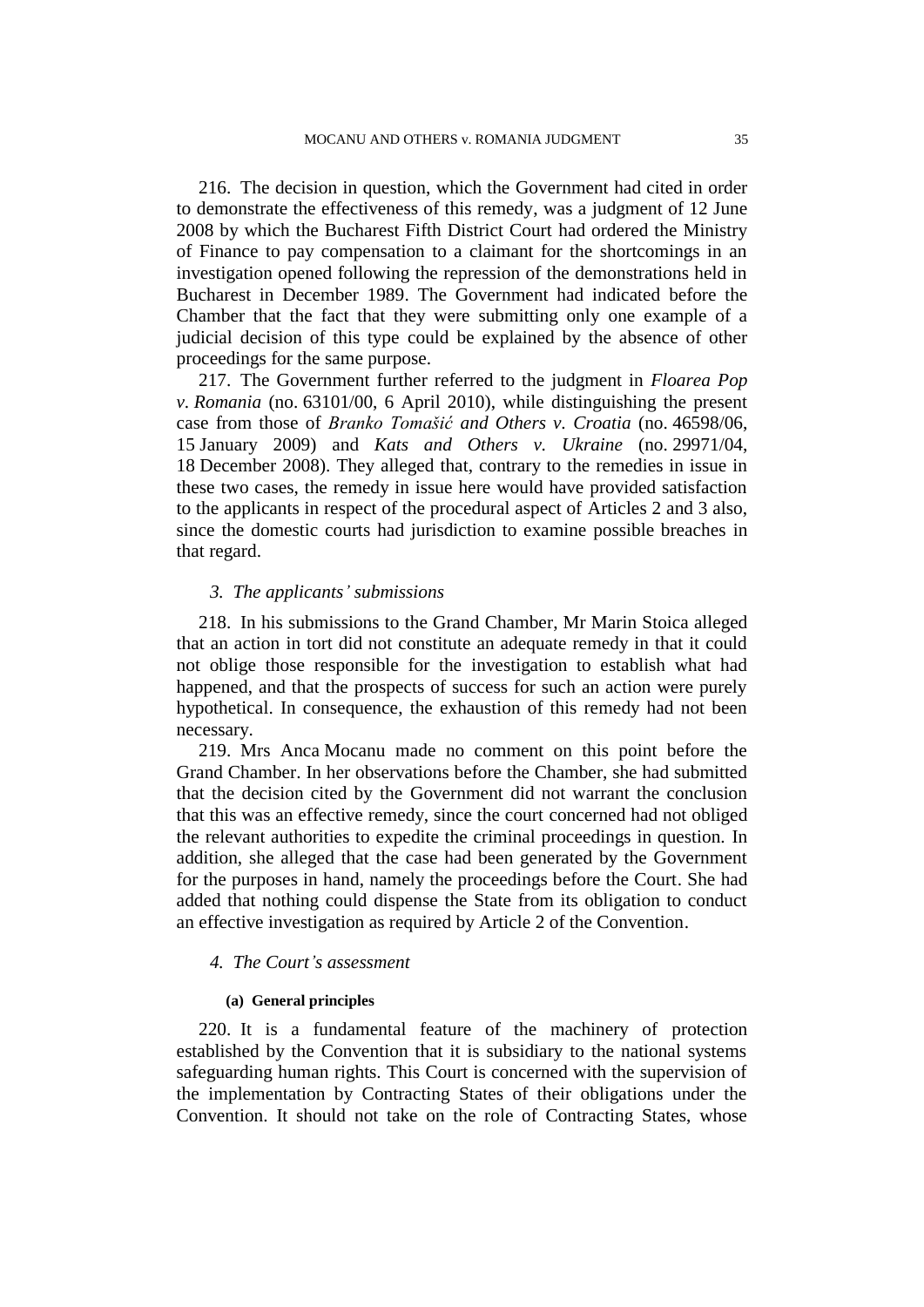responsibility it is to ensure that the fundamental rights and freedoms enshrined therein are respected and protected on a domestic level. The rule of exhaustion of domestic remedies is based on the assumption – reflected in Article 13 of the Convention, with which it has close affinity – that there is an effective remedy available in respect of the alleged violation. The rule is therefore an indispensable part of the functioning of this system of protection (*Vučković and Others v. Serbia* [GC], no. 17153/11, § 69, 25 March 2014).

221. States are dispensed from answering before an international body for their acts before they have had an opportunity to put matters right through their own legal system, and those who wish to invoke the supervisory jurisdiction of the Court as concerns complaints against a State are thus obliged to use first the remedies provided by the national legal system (see, among many authorities, *Akdivar and Others v. Turkey*, 16 September 1996, § 65, *Reports* 1996-IV; and *Vučković and Others*, cited above, § 70).

222. The obligation to exhaust domestic remedies therefore requires an applicant to make normal use of remedies which are available and sufficient in respect of his or her Convention grievances. The existence of the remedies in question must be sufficiently certain not only in theory but in practice, failing which they will lack the requisite accessibility and effectiveness (see *Akdivar and Others*, cited above, § 66; and *Vučković and Others*, cited above, § 71). To be effective, a remedy must be capable of directly redressing the impugned state of affairs and must offer reasonable prospects of success (see *Balogh v. Hungary*, no. 47940/99, § 30, 20 July 2004; and *Sejdovic v. Italy* [GC], no. 56581/00, § 46, ECHR 2006-II).

223. On the contrary, there is no obligation to have recourse to remedies which are inadequate or ineffective (see *Akdivar and Others*, cited above, § 67, and *Vučković and Others*, cited above, § 73). However, the existence of mere doubts as to the prospects of success of a particular remedy which is not obviously futile is not a valid reason for failing to exhaust that avenue of redress (see *Akdivar and Others*, cited above, § 71; *Scoppola v. Italy (no. 2)*  [GC], no. 10249/03, § 70, 17 September 2009; and *Vučković and Others*, cited above, § 74).

224. The Court has, however, also frequently underlined the need to apply the exhaustion rule with some degree of flexibility and without excessive formalism (see *Ringeisen v. Austria*, 16 July 1971, § 89, Series A no. 13; *Akdivar and Others*, cited above, § 69; and *Vučković and Others*, cited above, § 76). The Court has therefore specified that the application of the rule must make due allowance for the fact that it is being applied in the context of machinery for the protection of human rights that the Contracting Parties have agreed to set up and without excessive formalism. It has therefore recognised that the rule of exhaustion is not capable of being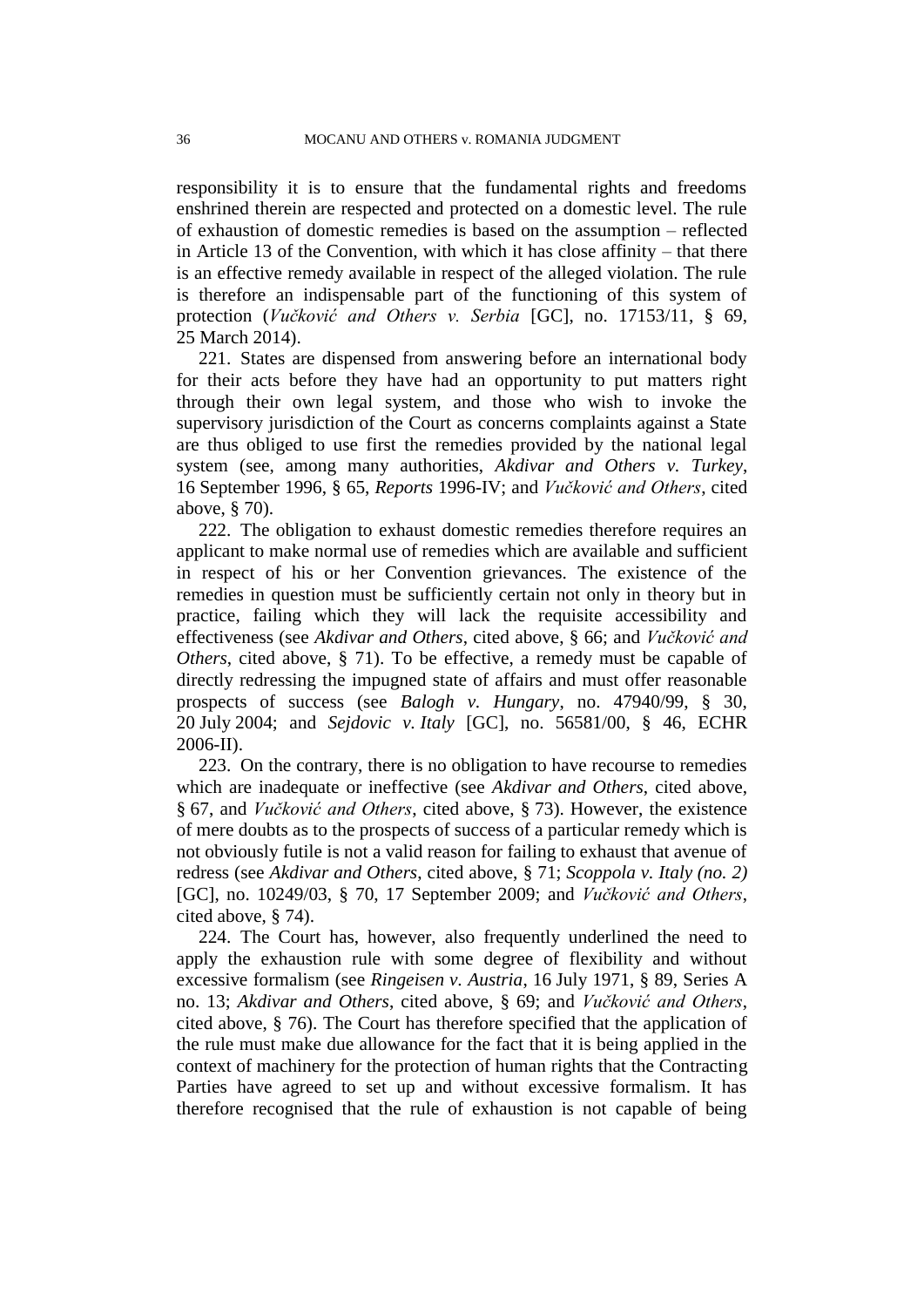applied automatically (see *Akdivar and Others*, cited above, § 69; and *Kurić and Others v. Slovenia* [GC], no. 26828/06, § 286, ECHR 2012 (extracts)).

225. As regards the burden of proof, it is incumbent on the Government claiming non-exhaustion to satisfy the Court that the remedy was an effective one, available in theory and in practice at the relevant time. Once this burden has been satisfied, it falls to the applicant to establish that the remedy advanced by the Government was in fact exhausted, or was for some reason inadequate and ineffective in the particular circumstances of the case, or that there existed special circumstances absolving him or her from this requirement (see *Akdivar and Others*, cited above, § 68; *Demopoulos and Others v. Turkey* (dec.) [GC], nos. 46113/99 et al, § 69, ECHR 2010; *McFarlane v. Ireland* [GC], no. 31333/06, § 107, 10 September 2010; and *Vučković and Others*, cited above, § 77).

226. In those circumstances, in ruling on the issue of whether an applicant has met this admissibility criterion having regard to the specific circumstances of his or her case, the Court must first identify the act of the respondent State's authorities complained of by the applicant (see *Haralambie v. Romania*, no. 21737/03, § 70, 27 October 2009).

227. In this connection, the Court has held that, in the area of unlawful use of force by State agents – and not mere fault, omission or negligence –, civil or administrative proceedings aimed solely at awarding damages, rather than ensuring the identification and punishment of those responsible, were not adequate and effective remedies capable of providing redress for complaints based on the substantive aspect of Articles 2 and 3 of the Convention (see, *inter alia*, *Yaşa v. Turkey*, 2 September 1998, § 74, *Reports* 1998-VI).

228. Lastly, in several cases lodged against Romania, the Court has dismissed similar objections raised by the Government based on the same final judgment dating from 2008 that they rely upon in the present case (see *Association "21 December 1989" and Others*, cited above, §§ 119-125; *Lăpuşan and Others v. Romania*, nos. 29007/06, 30552/06, 31323/06, 31920/06, 34485/06, 38960/06, 38996/06, 39027/06 and 39067/06, § 69, 8 March 2011; and *Pastor and Ţiclete v. Romania*, nos. 30911/06 and 40967/06, § 58, 19 April 2011).

229. In the judgments in question, the Court dismissed the objections of non-exhaustion on the ground that the availability of the remedy referred to by the Government was not certain in practice. Indeed, the Government had been able to submit only one example of a final judgment allowing an action engaging the State's civil liability on account of the failure to conduct an effective investigation into the deaths by shooting committed in December 1989.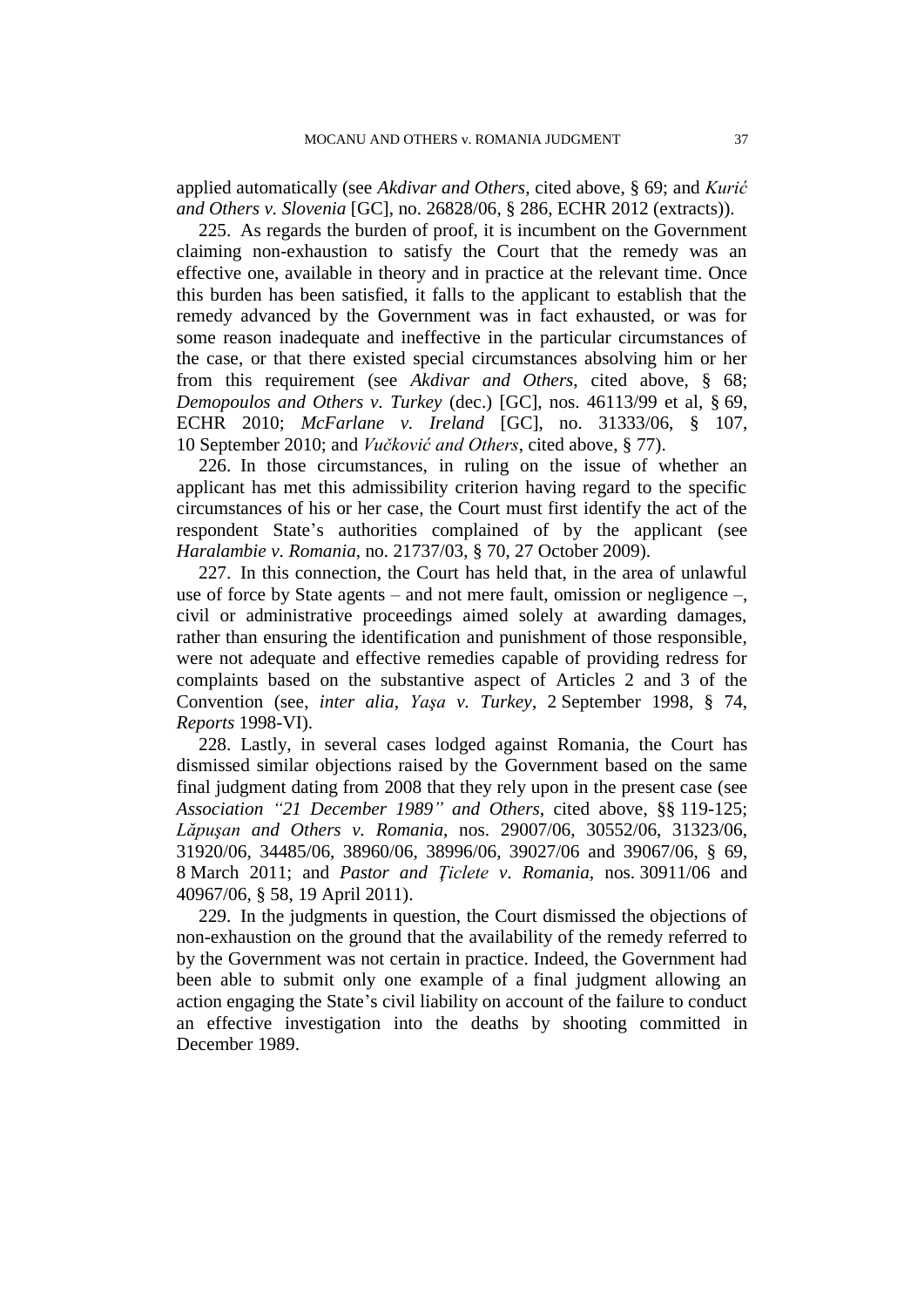#### **(b) Application of the above principles to the present case**

230. In the present case, the Court notes that Mrs Anca Mocanu and Mr Marin Stoica alleged that the State had failed to comply with the obligations imposed on it under the procedural aspect of Articles 2 and 3 of the Convention to conduct an effective investigation capable of leading to the identification and punishment of those responsible for the armed repression of the demonstrations of 13 and 14 June 1990, in the course of which Mr Velicu-Valentin Mocanu, the first applicant's husband, was killed by gunfire and the second applicant was subjected to ill-treatment.

231. In this connection, it notes that the investigation concerning the first applicant has been pending before the domestic authorities and courts for more than twenty-three years, while the branch of the investigation concerning the second applicant was terminated by a judgment delivered on 9 March 2011.

232. However, the Government have not specified in what way an action in tort against the State in respect of the failure to conduct an effective investigation into the events of June 1990, the subject matter of the present applications, could have provided redress for the applicants, by ensuring the effectiveness of that investigation, closing the alleged gaps in it, or, at the very least, expediting it.

233. The Court notes that the only judicial decision produced by the Government merely awarded damages to an injured party concerned by the investigation into the events of December 1989 which was uncompleted at the time that that decision was delivered (see *Association "21 December 1989" and Others*, cited above, §§ 119 and 136).

234. The Contracting Parties' obligation under Articles 2 and 3 of the Convention to conduct an investigation capable of leading to the identification and punishment of those responsible in cases of assault could be rendered illusory if, in respect of complaints under those Articles, an applicant were required to bring an action leading only to an award of damages (see *Isayeva and Others v. Russia*, nos. 57947/00, 57948/00 and 57949/00, § 149, 24 February 2005).

235. For the reasons set out above, the Court considers that the remedy put forward by the Government is not sufficient, in that it is not capable of providing redress for the situation complained of by the applicants.

236. It follows that the preliminary objection is unfounded and must therefore be dismissed.

## **C. The allegation that Mr Stoica's complaint was lodged out of time**

237. Without explicitly reiterating the preliminary objection that they had raised before the Chamber, the Government alleged, with regard to the complaint lodged under Article 3 by Mr Stoica, that he ought to have displayed diligence, firstly in submitting his criminal complaint to the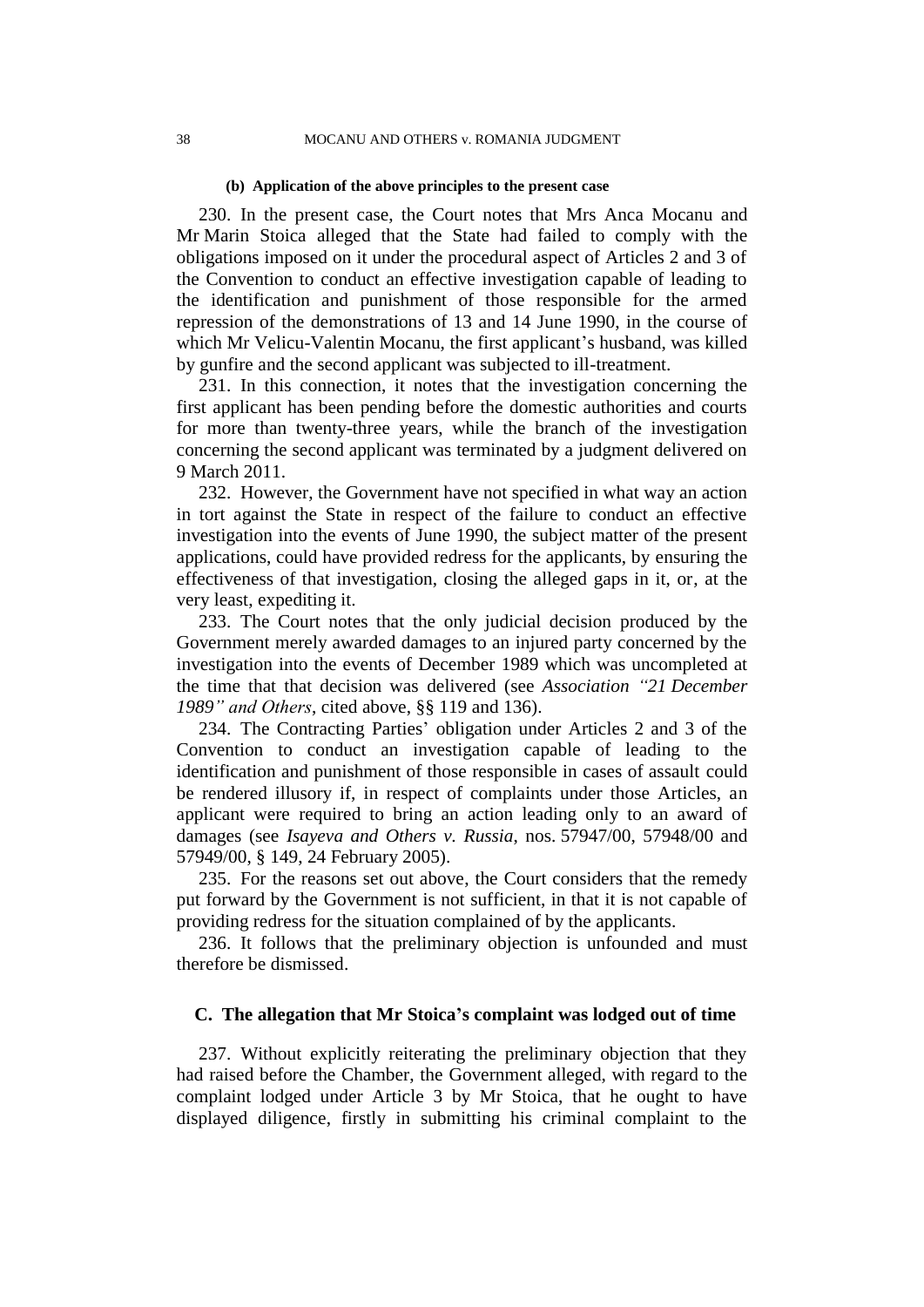domestic authorities, and secondly in introducing his application before the Court.

## *1. The Chamber judgment*

238. The Chamber considered that this second objection – alleging that Mr Stoica had lodged his criminal complaint with the relevant authorities out of time – should be joined to the examination of the merits of the complaint alleging a violation of the procedural aspect of Article 3 of the Convention, and declared the complaint admissible.

### *2. The Government's submissions*

239. The Government indicated that the criminal investigation into the violent acts committed on 13 and 14 June 1990 had been opened in 1990 and observed that, in spite of the opening of this investigation and the difficulties encountered by the authorities in identifying all the victims, the applicant did not join the proceedings until 2001.

240. In this regard, the Government considered that it was unacceptable for a presumed victim to benefit from steps taken by other persons to obtain the opening of an investigation without calling into question the fundamental principle of the Convention mechanism, namely exhaustion of domestic remedies, focused on the individual dimension of the right of petition.

241. Referring to the cases of *Toma v. Romania* ((dec.), no. 34403/05, 18 September 2012) and *Petyo Popov v. Bulgaria* (no. 75022/01, 22 January 2009), the Government pointed out that the Court had criticised the conduct of applicants who had failed to bring their complaints concerning violations of Article 3 of the Convention before the domestic prosecuting authorities in due form.

242. In so far as the applicant sought to justify his passivity by an alleged vulnerability which prevented him from joining the investigation proceedings, the Government observed that the violence to which the applicant claimed to have been subjected in June 1990 had required only three to five days of medical care, that he had not been hospitalised for long and that he had not submitted medical certificates attesting to a physical or psychological impairment having a causal link with the events complained of.

243. The Government added that, after 1990, the social and political climate had been favourable to the victims and that the fears referred to by the applicant were accordingly unfounded. In this connection, they submitted that the Court had taken victims' vulnerability into account only in extremely critical situations, where the applicants had expressed wellfounded fears in the light of the national context.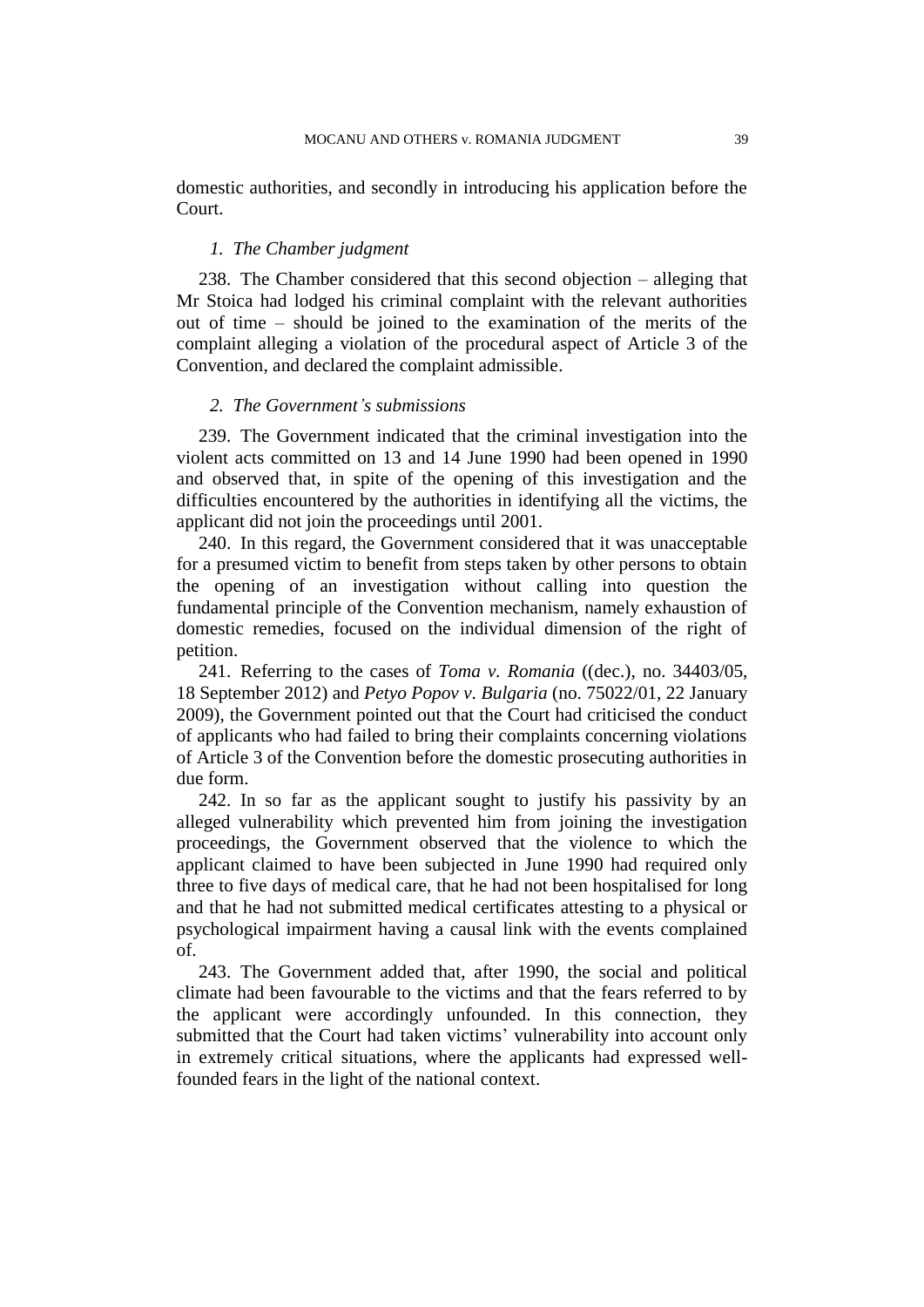244. Referring to the cases of *Narin v. Turkey* (no. 18907/02, 15 December 2009) and *Frandes v. Romania* ((dec.), no. 35802/05, 17 May 2011), the Government submitted that the Court, called on to assess the diligence shown by parties in applying to it, had considered that applications could be rejected as out of time even in cases concerning continuing situations. The Government considered that this rule applied to the situation of applicants who, like Mr Stoica in the instant case, had delayed excessively or without apparent reason before applying to the Court after realising that the investigation conducted by the authorities was losing effectiveness, or after the point that they ought to have realised this. In their opinion, Mr Stoica's situation was very different from that of the applicants in *Er and Others v. Turkey* (no. 23016/04, 31 July 2012), as the applicant in the present case had been able at any moment to contact the authorities, who had not attempted to hide the facts or deny the circumstances.

## *3. The applicant's submissions*

245. The applicant explained that he had waited until 18 June 2001 before lodging a criminal complaint with regard to his experiences during the night of 13 to 14 June 1990 on account of the scale of the repression conducted by the authorities at that time, of which he among more than a thousand others had been a victim. He considered that the investigation in issue here did not concern ordinary incidents of unlawful use of force by State agents, but rather mass violations of human rights, orchestrated by the highest State authorities.

In this connection, he alleged that, following the events of June 1990, he was in such a state of distress that he had hardly been able to leave his house for three months, for fear of the oppressive authorities, and that his mental and physical health had subsequently deteriorated to such an extent that he had sustained permanent psychological problems.

246. He pleaded that, in such circumstances, only a prompt reaction by the judicial authorities could have reassured him and encouraged him to lodge a complaint. He alleged that no such reaction had been forthcoming until 2000 and submitted that he had lodged a complaint at that point on learning that, for the first time, high-ranking State officials had been charged and committed for trial.

247. He observed that his complaint had not been dismissed as out of time by the national authorities, that it had been joined immediately to the wider investigation file opened into the impugned events, and that it had given rise to investigative acts in his respect without any allegations of passivity being made.

248. He considered that his failure to lodge a complaint before 2001 had not compromised the effectiveness of the investigation in any way. In this respect, he submitted that the authorities could have identified him from the video recordings that the State television service had made of the events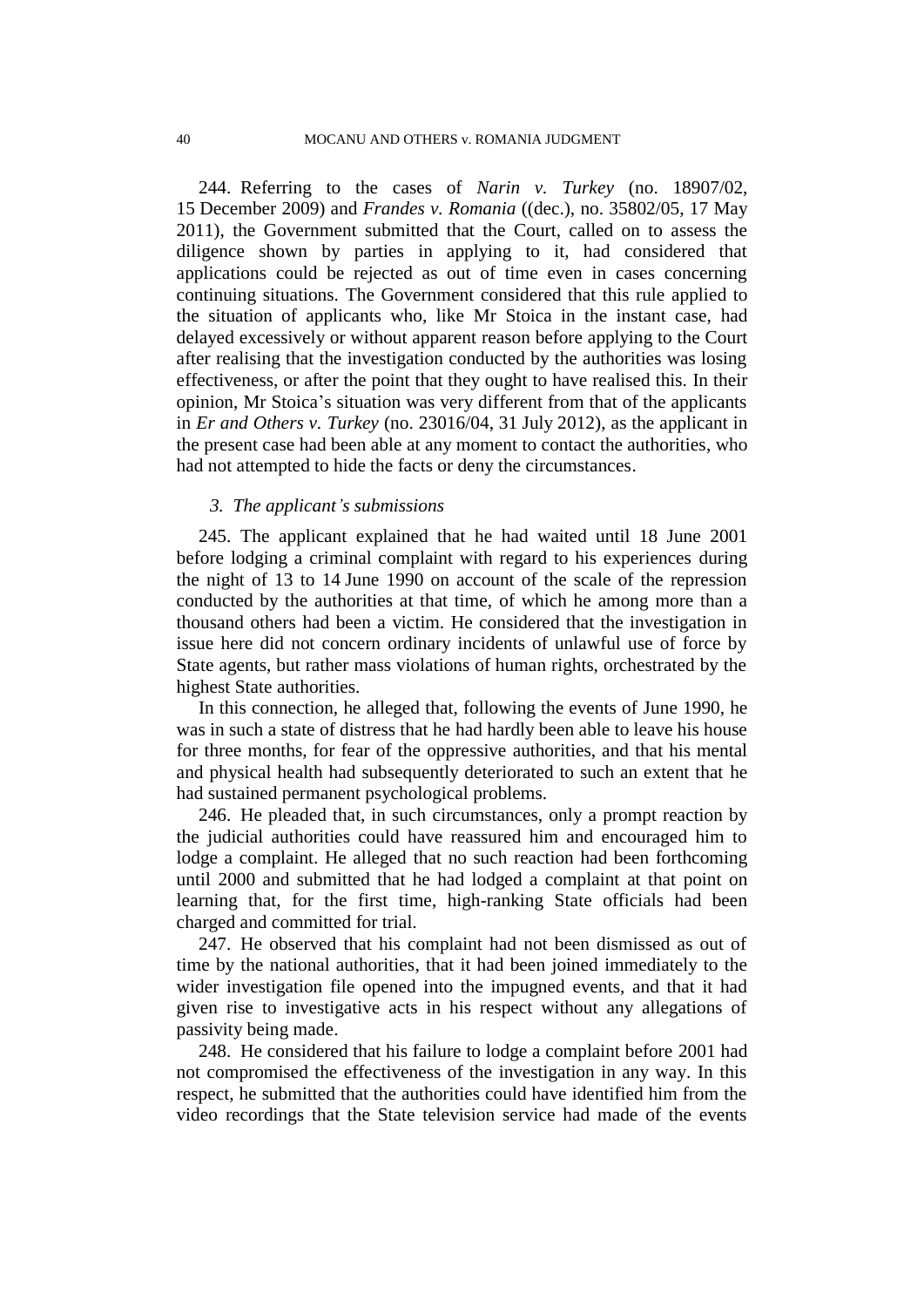which occurred in its own headquarters, or from the medical records drawn up, *inter alia*, during the night of 13 to 14 June 1990 by the emergency ward in which he was hospitalised.

In addition, he noted that the fourth point of the operative provisions in the decision to commit for trial of 18 May 2000 ordered that the investigation be continued into the deprivation of liberty inflicted on 1,300 persons by servicemen and miners from the morning of 13 June 1990 onwards, and also into the assaults sustained by hundreds of persons during the same period.

249. He claimed to have played a very active part in the investigation from 2001 onwards and to have regularly requested information on progress in the proceedings, submitting as evidence the entries made in the register of the military section of the prosecutor's office at the High Court of Cassation and Justice.

250. Lastly, he considered that lodging a complaint more rapidly would have had no impact on the outcome of that investigation, since the decision not to bring a prosecution, issued on 17 June 2009, also concerned those victims who had had the courage to lodge a complaint prior to 2001.

## *4. The third party's observations*

251. According to the non-governmental organisation Redress, the thirdparty intervener, the adverse psychological effects of ill-treatment on victims' capacity to complain represented a significant obstacle to redress. The reality of this phenomenon had been recognised, *inter alia*, by the United Nations Committee against Torture (General Comment No. 3 (2012), § 38, cited above).

252. Moreover, the Court had admitted that where abuses were perpetrated by State agents, their psychological effects could be even greater (*Tyrer v. the United Kingdom*, 25 April 1978, § 33, Series A no. 26).

253. Scientific research showed that the experience of ill-treatment at the hands of social and political institutions charged with responsibility for ensuring individuals' safety and well-being could have particular psychological consequences which could explain a delay in making a complaint, or not making a complaint at all (they referred, among other sources, to L. Piwowarczyk, A. Moreno, M. Grodin, "Health Care of Torture Survivors", *Journal of the American Medical Association*, vol. 284 (2000), pp. 539-41). From a psychological perspective, the cause of this attitude was to be found in the shattering of the victims' ability to trust others, especially State agents. The victims of State agents felt more vulnerable than those of ordinary criminals, since they had little or no hope that the authorities would investigate their case, *a fortiori* where the State continued to repress peaceful demonstrations or showed no signs of pursuing an effective investigation (A. Burnett, M. Peel, "The Health of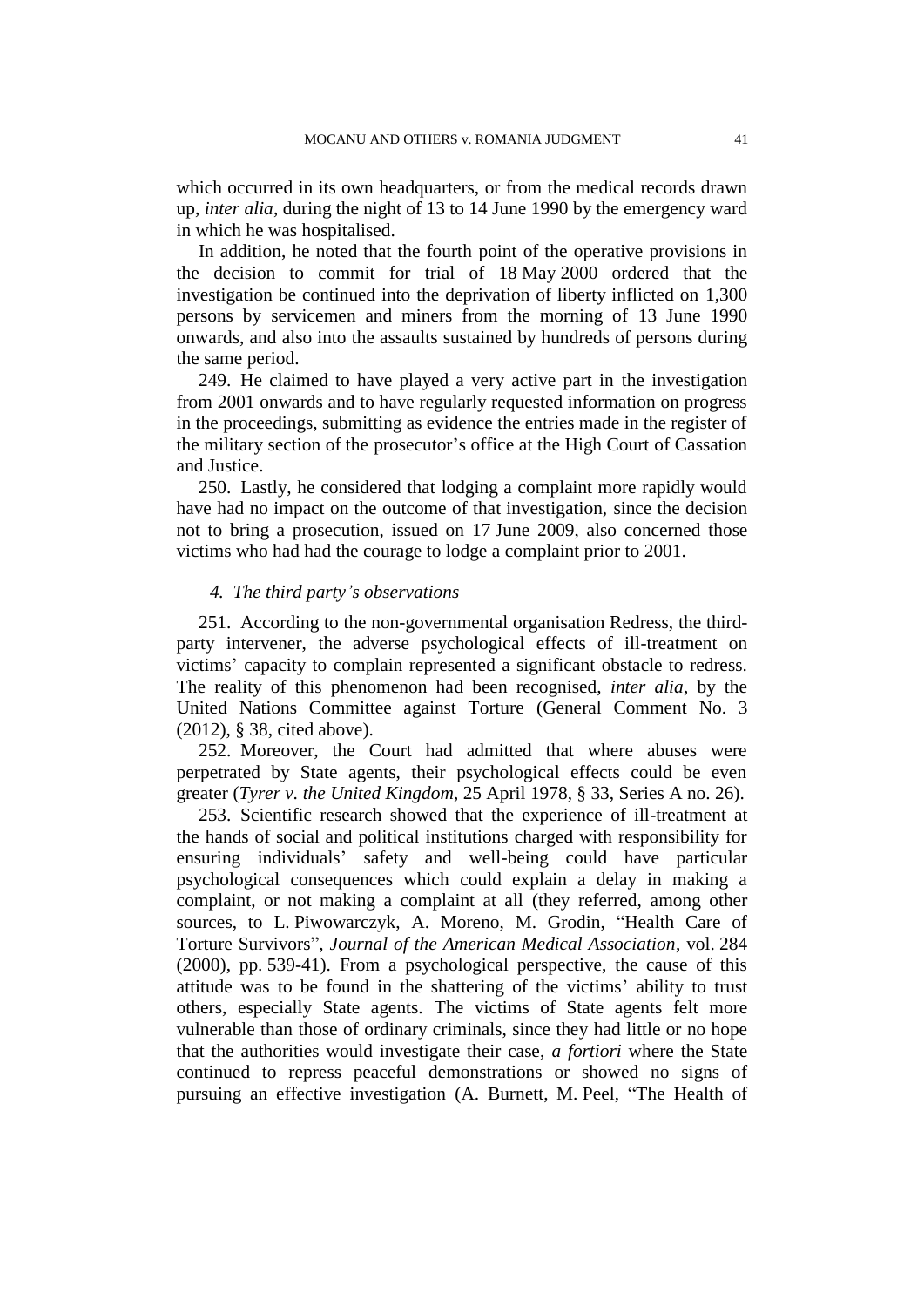Survivors of Torture and Organised Violence", *British Medical Journal*, vol. 322 (2001), pp. 606-09).

254. This research also indicated that victims who did not identify themselves as activists or demonstrators suffered from ill-treatment more greatly, and could even be disproportionally impacted by the violence inflicted.

255. Given the difficult situation of victims, both in terms of their vulnerability and the obstacles to obtaining access to evidence, there was an increased tendency on the part of national courts to take these realities into account and to block limitation periods when agreeing to rule on complaints lodged many years after the events complained of by persons who had been tortured (District Court of The Hague, *Wisah Binti Silan and Others v. the Netherlands*, 14 September 2011, §§ 4.15-4.18, Nederlandse Jurisprudentie 2012, no. 578; High Court (England and Wales), *Mutua and Others v. The Foreign and Commonwealth Office*, 5 October 2012, [2012] EWHC 2678 (QB); and the House of Lords (United Kingdom), *A. v. Hoare*, 30 January 2008, [2008] UKHL 6, §§ 44-49).

## *5. The Court's assessment*

256. The Court notes that the Government referred to the applicant's tardiness in lodging a complaint with the domestic authorities concerning the events at the origin of this application. In this context, they also referred to the duty of diligence on persons wishing to apply to the Court.

257. The Court considers that the issue of the diligence incumbent on the applicant is closely linked to that of any tardiness in lodging a criminal complaint within the domestic legal system. Taken together, these arguments may be regarded as an objection alleging a failure to comply with the six-month time-limit under Article 35 § 1 of the Convention. This objection must therefore now be examined (see *Micu v. Romania*, no. 29883/06, § 108, 8 February 2011).

#### **(a) General principles**

258. The Court reiterates that the six-month time-limit provided for by Article 35 § 1 of the Convention has a number of aims. Its primary purpose is to maintain legal certainty by ensuring that cases raising issues under the Convention are examined within a reasonable time, and to prevent the authorities and other persons concerned from being kept in a state of uncertainty for a long period of time (see *Sabri Güneş v. Turkey* [GC], no. 27396/06, § 39, 29 June 2012; *El-Masri v. the former Yugoslav Republic of Macedonia* [GC], no. 39630/09, § 135, ECHR 2012; and *Bayram and Yıldırım v. Turkey* (dec.), no. 38587/97, ECHR 2002-III). That rule marks out the temporal limit of the supervision exercised by the Court and signals, both to individuals and State authorities, the period beyond which such supervision is no longer possible (see *Walker v. the United Kingdom* (dec.),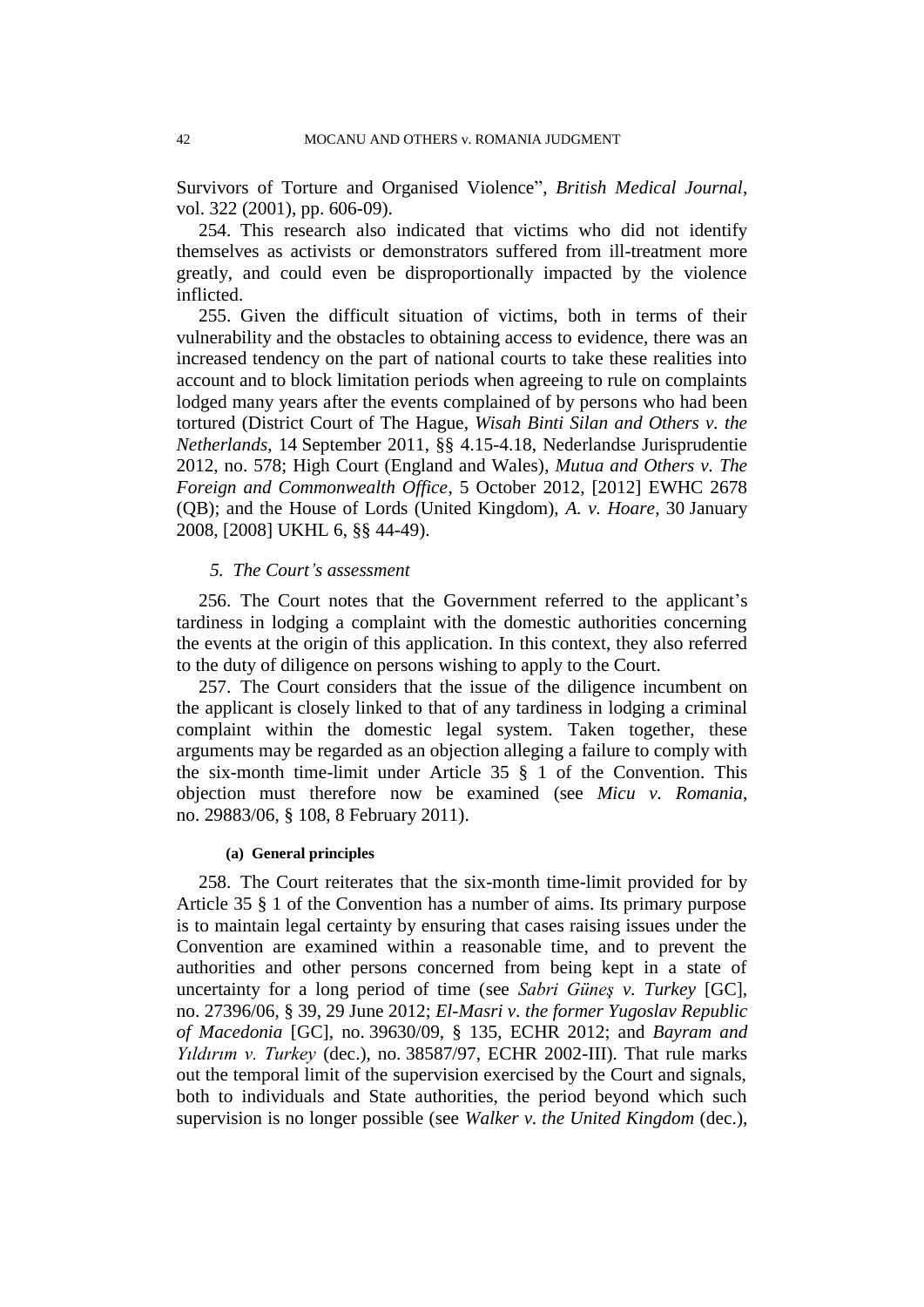no. 34979/97, ECHR 2000-I; *Sabri Güneş*, cited above, § 40; and *El-Masri*, cited above, § 135).

259. As a rule, the six-month period runs from the date of the final decision in the process of exhaustion of domestic remedies. Where it is clear from the outset, however, that no effective remedy is available to the applicant, the period runs from the date of the acts or measures complained of, or from the date of knowledge of that act or its effect on or prejudice to the applicant, and, where the situation is a continuing one, once that situation ends (see, among other authorities, *Dennis and Others v. the United Kingdom* (dec.), no. 76573/01, 2 July 2002; *Sabri Güneş*, cited above, § 54; and *El-Masri*, cited above, § 136).

260. Article 35 § 1 cannot be interpreted in a manner which would require an applicant to seise the Court of his complaint before his position in connection with the matter has been finally settled at the domestic level, otherwise the principle of subsidiarity would be breached. Where an applicant avails himself of an apparently existing remedy and only subsequently becomes aware of circumstances which render the remedy ineffective, it may be appropriate for the purposes of Article 35 § 1 to take the start of the six-month period from the date when the applicant first became or ought to have become aware of those circumstances (see *Edwards v. the United Kingdom* (dec.), no. 46477/99, 7 June 2001, and *El-Masri*, cited above, § 136).

261. In cases of a continuing situation, the period starts to run afresh each day and it is in general only when that situation ends that the sixmonth period actually starts to run (see *Varnava and Others v. Turkey* [GC], nos. 16064/90, 16065/90, 16066/90, 16068/90, 16069/90, 16070/90, 16071/90, 16072/90 and 16073/90, § 159, ECHR-2009, and *Sabri Güneş*, cited above, § 54).

262. However, not all continuing situations are the same. Where time is of the essence in resolving the issues in a case, there is a burden on the applicant to ensure that his or her claims are raised before the Court with the necessary expedition to ensure that they may be properly, and fairly, resolved (see *Varnava and Others*, cited above, § 160). This is particularly true with respect to complaints relating to any obligation under the Convention to investigate certain events. As the passage of time leads to the deterioration of evidence, time has an effect not only on the fulfilment of the State's obligation to investigate but also on the meaningfulness and effectiveness of the Court's own examination of the case. An applicant has to become active once it is clear that no effective investigation will be provided, in other words once it becomes apparent that the respondent State will not fulfil its obligation under the Convention (see *Chiragov and Others v. Armenia* (dec.) [GC], no. 13216/05, § 136, 14 December 2011, and *Sargsyan v. Azerbaijan* (dec.) [GC], no. 40167/06, § 135, 14 December 2011, both referring to *Varnava and Others*, cited above, § 161).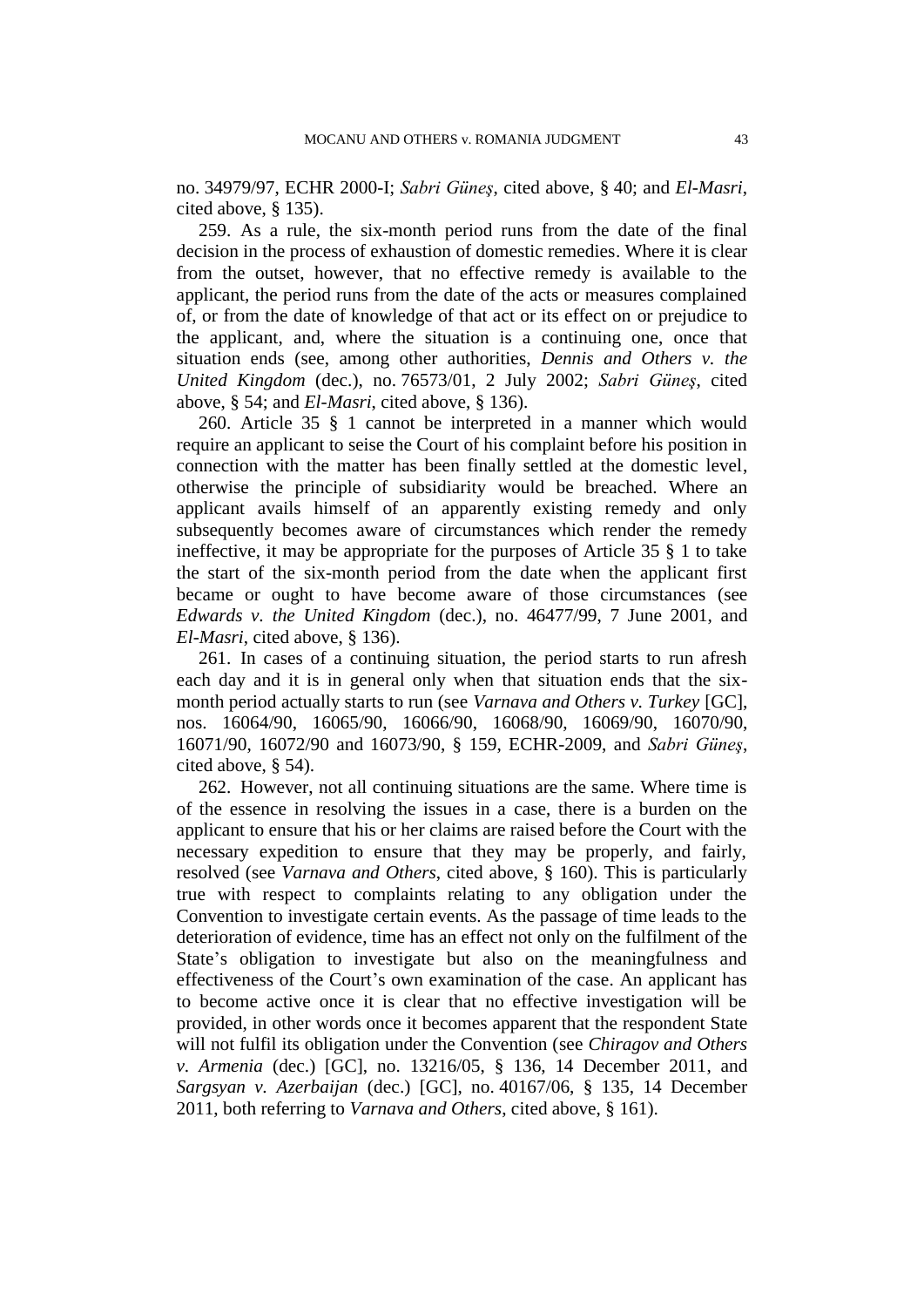263. The Court has already held that, in cases concerning an investigation into ill-treatment, as in those concerning an investigation into the suspicious death of a relative, applicants are expected to take steps to keep track of the investigation's progress, or lack thereof, and to lodge their applications with due expedition once they are, or should have become, aware of the lack of any effective criminal investigation (see the decisions in *Bulut and Yavuz v. Turkey* (dec.), no. 73065/01, 28 May 2002; *Bayram and Yıldırım*, cited above; *Frandes*, cited above, §§ 18-23; and *Atallah v. France* (dec.), no. 51987/07, 30 August 2011).

264. It follows that the obligation of diligence incumbent on applicants contains two distinct but closely linked aspects: on the one hand, the applicants must contact the domestic authorities promptly concerning progress in the investigation – which implies the need to apply to them with diligence, since any delay risks compromising the effectiveness of the investigation – and, on the other, they must lodge their application promptly with the Court as soon as they become aware or should have become aware that the investigation is not effective (see *Nasirkhayeva v. Russia* (dec.), no. 1721/07, 31 May 2011; *Akhvlediani and Others v. Georgia* (dec.), nos. 22026/10, 22043/10, 22078/10, 22097/10, 22128/10, 27480/10, 27534/10, 27551/10, 27572/10 and 27583/10, §§ 23-29, 9 April 2013; and *Gusar v. the Republic of Moldova and Romania* (dec.), no. 37204/02, §§ 14-17, 30 April 2013).

265. That being so, the Court reiterates that the first aspect of the duty of diligence – that is, the obligation to apply promptly to the domestic authorities – must be assessed in the light of the circumstances of the case. In this regard, it has held that applicants' delay in lodging a complaint is not decisive where the authorities ought to have been aware that an individual could have been subjected to ill-treatment – particularly in the case of assault which occurs in the presence of police officers – as the authorities' duty to investigate arises even in the absence of an express complaint (see *Velev v. Bulgaria*, no. 43531/08, §§ 59-60, 16 April 2013). Nor does such a delay affect the admissibility of the application where the applicant was in a particularly vulnerable situation, having regard to the complexity of the case and the nature of the alleged human rights violations at stake, and where it was reasonable for the applicant to wait for developments that could have resolved crucial factual or legal issues (see *El-Masri*, cited above, § 142).

266. With regard to the second aspect of this duty of diligence – that is, the duty on the applicant to lodge an application with the Court as soon as he realises, or ought to have realised, that the investigation is not effective – the Court has stated that the issue of identifying the exact point in time that this stage occurs necessarily depends on the circumstances of the case and that it is difficult to determine it with precision (see the decision in *Nasirkhayeva*, cited above).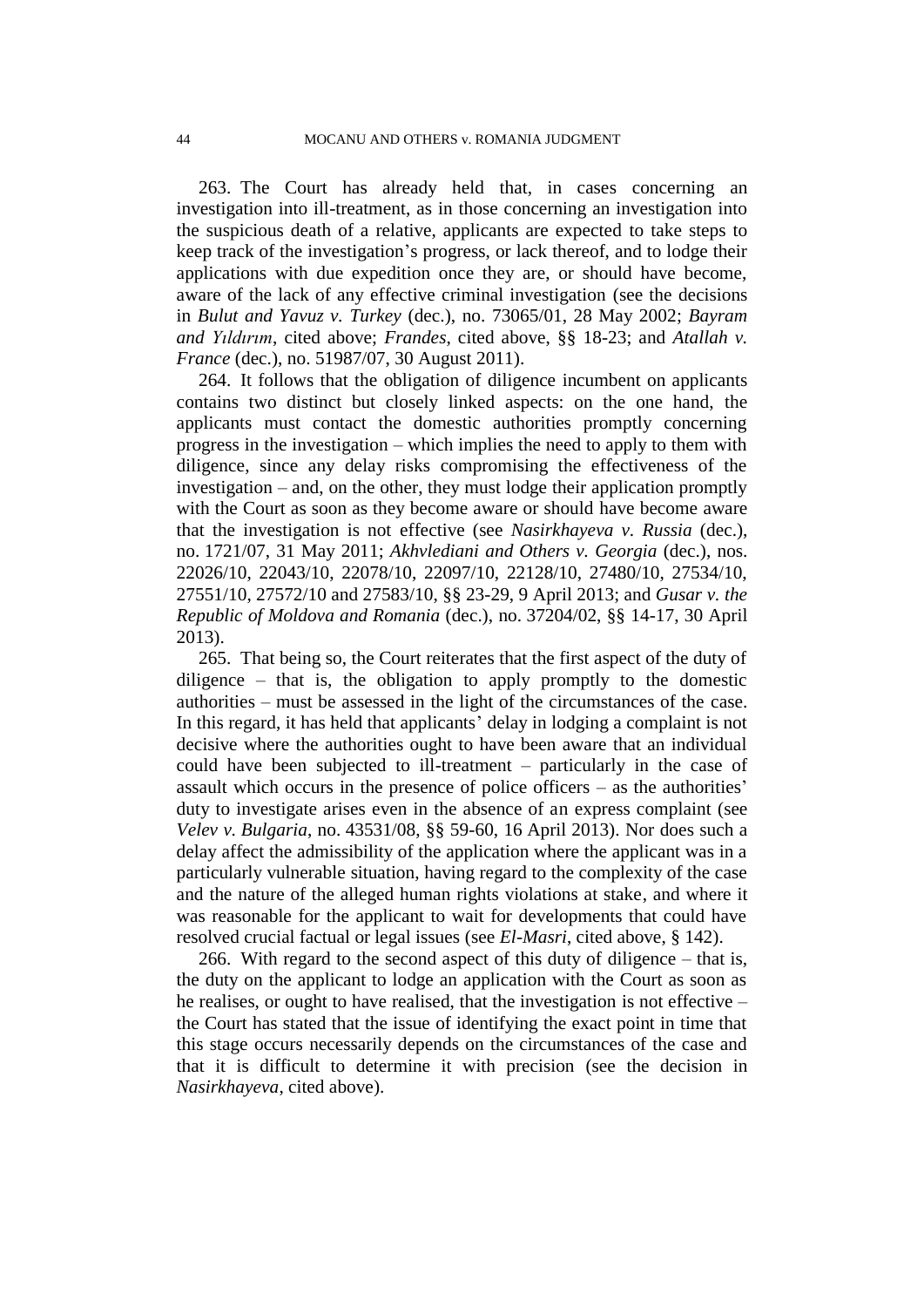267. In establishing the extent of this duty of diligence on applicants who wish to complain about the lack of an effective investigation into deaths or ill-treatment, the Court has been largely guided in recent years by the case-law on the duty of diligence imposed on applicants who complain about the disappearance of individuals in a context of international conflict or state of emergency within a country (see *Varnava and Others*, cited above, § 165; *Yetişen and Others v. Turkey* (dec.), no. 21099/06, §§ 72-85, 10 July 2012; and *Er and Others*, cited above, § 52), despite the differences between those two types of situation.

268. Thus, the Court has rejected as out of time applications where there had been excessive or unexplained delay on the part of applicants once they had, or ought to have, become aware that no investigation had been instigated or that the investigation had lapsed into inaction or become ineffective and, in any of those eventualities, there was no immediate, realistic prospect of an effective investigation being provided in the future (see, *inter alia*, *Narin*, cited above, § 51; *Aydınlar and Others v. Turkey* (dec.), no. 3575/05, 9 March 2010; and the decision in *Frandes*, cited above, §§ 18-23).

In other words, the Court has considered it indispensable that persons who wish to bring a complaint about the ineffectiveness or lack of such investigation before the Court do not delay unduly in lodging their application. Where there has been a considerable lapse of time, and there have been significant delays and lulls in investigative activity, there will come a time when the relatives must realise that no effective investigation has been, or will be, provided.

269. The Court has held, however, that so long as there is some meaningful contact between relatives and authorities concerning complaints and requests for information, or some indication, or realistic possibility, of progress in investigative measures, considerations of undue delay by the applicants will not generally arise (see *Varnava and Others*, cited above, § 165).

### **(b) Application of the above principles to the present case**

270. The Court notes that the alleged attack on the applicant at the State television headquarters, in the presence of police officers and servicemen, took place on the night of 13 to 14 June 1990. A criminal investigation was opened shortly afterwards. On 18 June 2001, more than eleven years after the events, the applicant lodged a criminal complaint with a prosecutor at the military section of the prosecutor's office at the Supreme Court of Justice (see paragraph 170 above). On 25 June 2008, more than eighteen years after the events, the applicant lodged his application with the Strasbourg Court. On 17 June 2009 the prosecutor's office at the High Court of Cassation and Justice decided to discontinue the proceedings against the surviving defendants either on the ground that the offences had become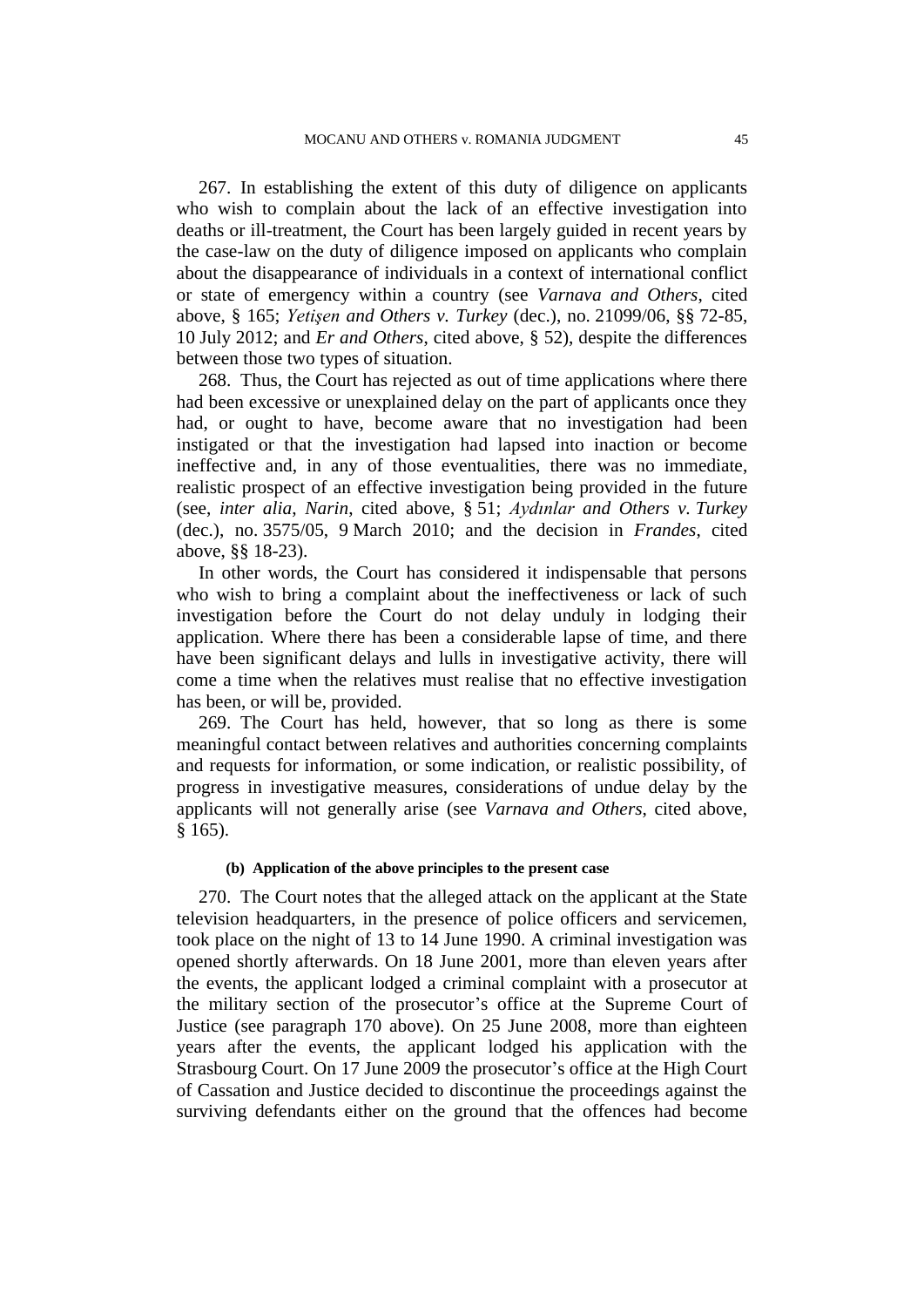statute-barred or that there was no case to answer (see paragraphs 156-62 above). On 9 March 2011 the High Court of Cassation and Justice dismissed the applicant's appeal against that decision (see paragraph 166 above).

271. The Court further notes that, in their objection, the Government criticises the applicant's inactivity from 1990 to 2001.

272. From the point of view of the six-month rule, the Court has to ascertain whether the applicant, at the time of lodging his application with the Court, had been aware, or should have been aware, for more than six months, of the lack of any effective criminal investigation. His inactivity before lodging a criminal complaint at the domestic level is not as such relevant for the assessment of the fulfilment of the six-month requirement. However, if the Court were to conclude that before the applicant petitioned the competent domestic authorities he was already aware, or ought to have been aware, of the lack of any effective criminal investigation, it is obvious that his subsequent application with the Court has *a fortiori* been lodged out of time (see the decisions in *Bayram and Yıldırım*, and *Bulut and Yavuz*, both cited above), unless new evidence or information arose in the meantime which would have given rise to a fresh obligation on the authorities to take further investigative measures (see *Brecknell v. the United Kingdom*, no. 32457/04, § 71, 27 November 2007, and *Gürtekin and Others v. Cyprus* (dec.), nos. 60441/13, 68206/13 and 68667/13, 11 March 2014).

273. Given that he formally lodged his complaint while being interviewed by a prosecutor in the military section of the prosecutor's office at the Supreme Court of Justice, there is evidence that the applicant was keeping track of developments in the criminal investigation prior to 18 June 2001. He justified his reluctance to lodge a complaint by his vulnerability, which was explained not only by the deterioration in his health following the ill-treatment allegedly sustained in June 1990, but also by the feeling of powerlessness which he experienced on account of the large number of victims of the repression conducted by the security forces and the judicial authorities' failure to react in a prompt manner, capable of reassuring him and encouraging him to come forward.

274. Like the United Nations Committee against Torture, quoted by the third-party intervener, the Court acknowledges that the psychological effects of ill-treatment inflicted by State agents may also undermine victims' capacity to complain about treatment inflicted on them, and may thus constitute a significant impediment to the right to redress of victims of torture and other ill-treatment (see General Comment No. 3 (2012), § 38, at paragraph 190 above). Such factors may have the effect of rendering the victim incapable of taking the necessary steps to bring proceedings against the perpetrator without delay. Accordingly, as the third-party intervener pointed out, these factors are increasingly taken into account at national level, leading to a certain flexibility with regard to the limitation periods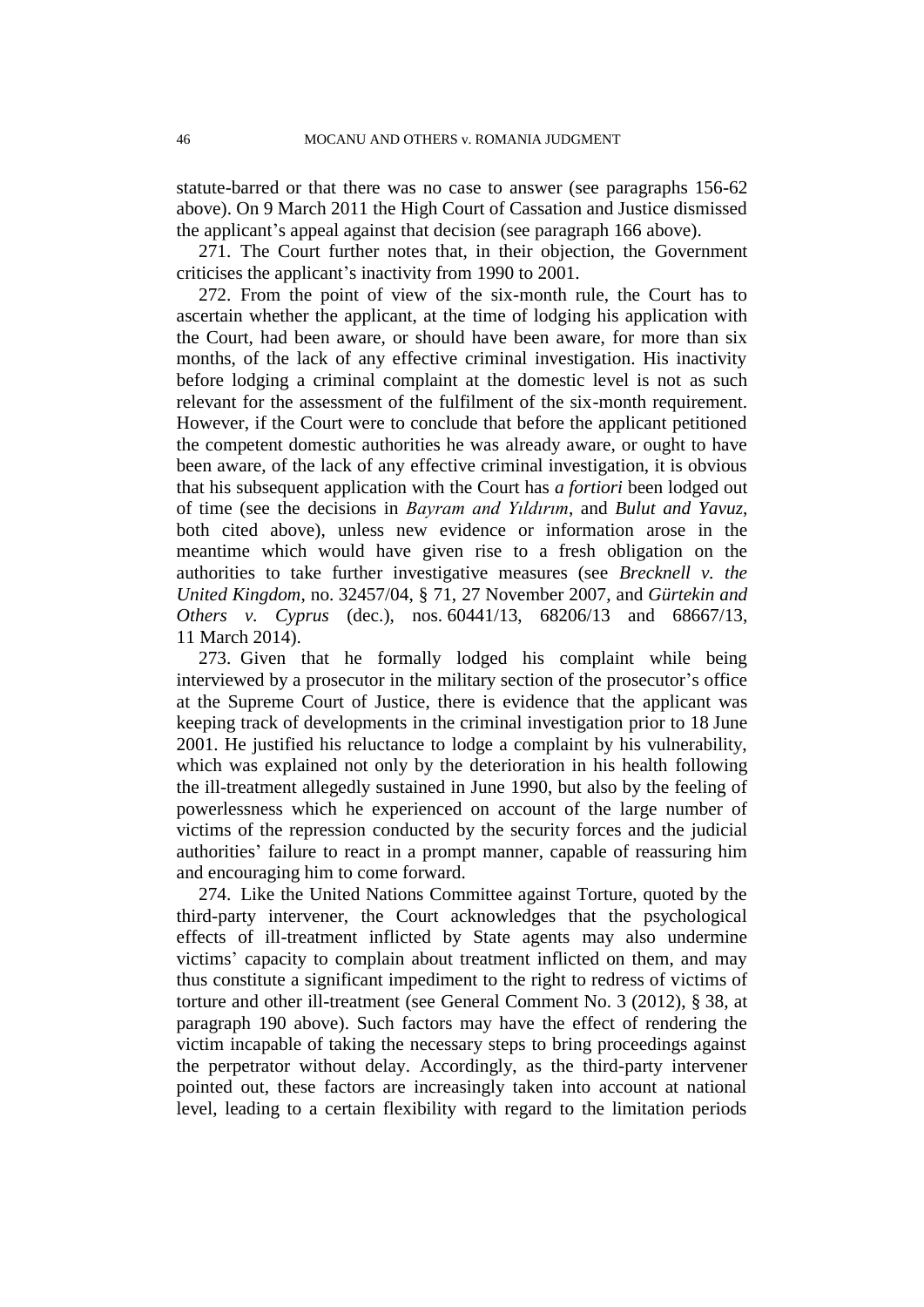applicable to claims for reparation in respect of claims for compensation for personal injury (see paragraph 255 above).

275. The Court observes that very few victims of the events of 13 to 15 June 1990 lodged a complaint in the first few years (see paragraph 99 above). It does indeed appear that the majority of them found the courage to lodge a complaint only after the developments in the investigation arising from the decision of 16 September 1998 and the decision to commit for trial of 18 May 2000. The Court can only conclude, having regard to the exceptional circumstances in issue, that the applicant was in a situation in which it was not unreasonable for him to wait for developments that could have resolved crucial factual or legal issues (see, by contrast, the decision in *Akhvlediani and Others*, cited above, § 27).

Regard being had to the foregoing, the Court considers that the applicant's vulnerability and his feeling of powerlessness, which he shared with numerous other victims who, like him, waited for many years before lodging a complaint, amount to a plausible and acceptable explanation for his inactivity from 1990 to 2001.

276. The Court also notes that certain other elements – particularly the video recording made by the State television service and the confiscation of identity documents belonging to the applicant and other persons who were held and filmed at the television station – indicate that the authorities knew or could have discovered without any real difficulties at least some of the names of the victims of the abuses committed on 13 June 1990 on the premises of the State television service and the surrounding area, and those committed over the following night, in the presence of the numerous servicemen who were gradually deployed there (see *Velev*, cited above, §§ 59-60). Furthermore, the decision of 14 October 1999 and the decision to commit for trial of 18 May 2000 had ordered the investigators to identify all of those victims.

277. Moreover, the Court notes that the decision of 17 June 2009 not to bring a prosecution, upheld by the judgment of the High Court of Cassation and Justice of 9 March 2011, applied to all of the victims. The conclusion adopted with regard to the statutory limitation of criminal liability applied equally to those victims who had lodged complaints in the days following their assault and to those who, like the applicant, had complained at a later date.

278. In those circumstances, it cannot be concluded that Mr Stoica's delay in lodging his complaint was capable of undermining the effectiveness of the investigation (see, by contrast, the decision in *Nasirkhayeva*, cited above).

In any event, the applicant's complaint was added to investigation case file no. 75/P/1998, which concerned a large number of victims of the events of 13 to 15 June 1990. The Court also notes that the decision of 29 April 2008, by which the military section of the prosecutor's office stated that it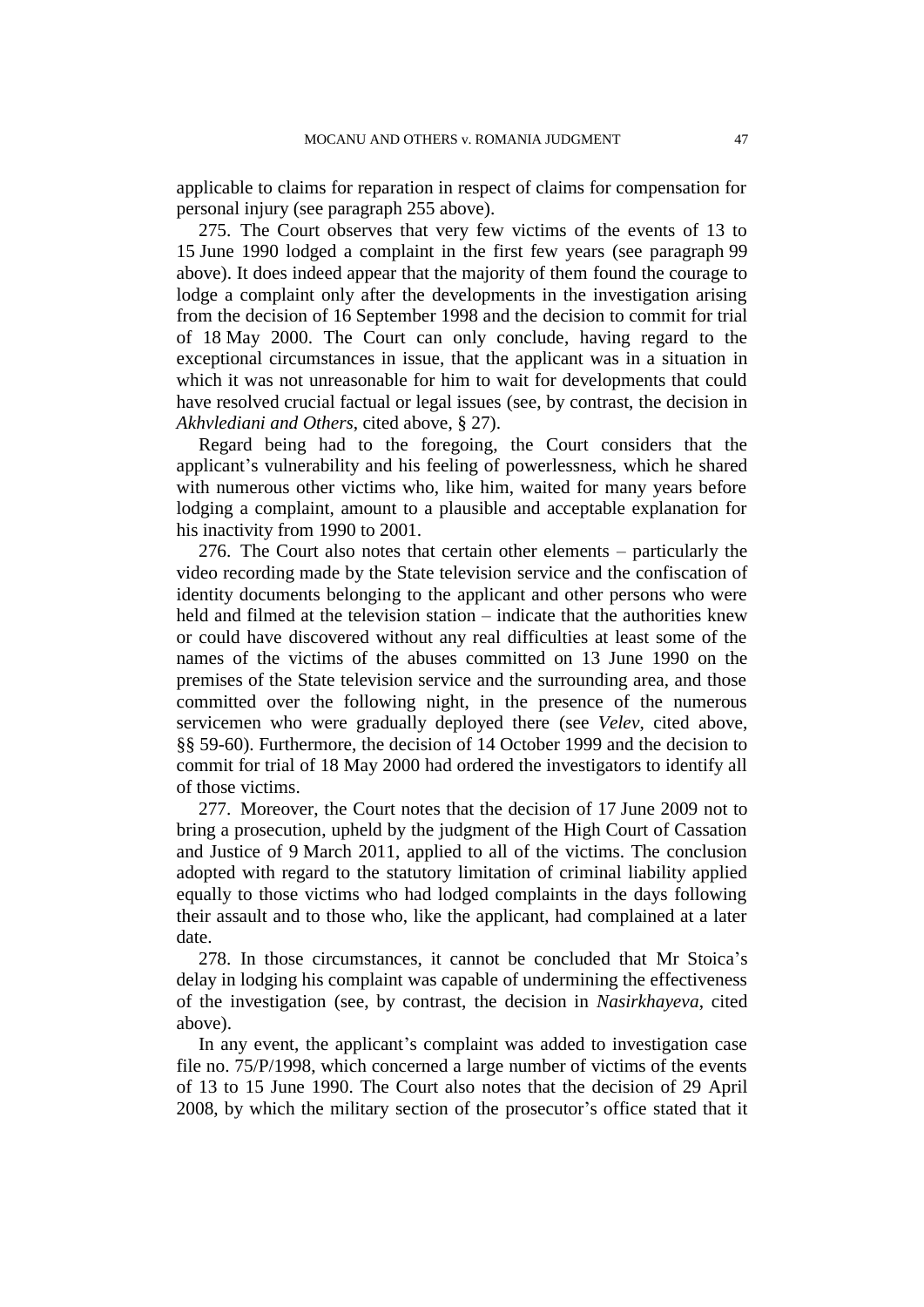did not have jurisdiction and referred the case to the ordinary criminal section for examination – *inter alia* – of the charges of inhuman treatment made against the highest-ranking army officers and the State leaders of the time, included the names of more than a thousand victims (see paragraph 142 above). Thus, the investigation was undertaken in entirely exceptional circumstances.

279. Moreover, the Court notes that from 2001 onwards, there was meaningful contact between the applicant and the authorities with regard to the former's complaint and his requests for information, which he submitted annually by going to the prosecutor's office in person to enquire about progress in the investigation. In addition, there were tangible indications that the investigation was progressing, particularly the successive decisions to bring charges against high-ranking civilian and military figures and the investigative measures in respect of the applicant, including the two forensic medical examinations which were carried out.

280. Having regard to the developments in the investigation subsequent to 2001, its scope and its complexity, all of which are accepted by the Government, the Court considers that after having lodged his complaint with the competent domestic authorities, the applicant could legitimately have believed that the investigation was effective and could reasonably have awaited its outcome, so long as there was a realistic possibility that the investigative measures were moving forward (see, *mutatis mutandis*, *Palić v. Bosnia and Herzegovina*, no. 4704/04, § 52, 15 February 2011).

281. The applicant lodged his application with the Court on 25 June 2008, more than seven years after he had lodged his criminal complaint with the prosecuting authorities. The investigation was still pending at that time, and investigative steps had been taken. For the reasons indicated above (see paragraph 279), which remained valid at least until the time when the applicant lodged his application before the Court, he cannot be criticised for having waited too long.

282. Moreover, the Court notes that the final domestic decision in the applicant's case is the above-mentioned judgment of 9 March 2011.

283. In the light of the foregoing, the Court considers that the application has not been lodged out of time. The Government's objection must therefore be dismissed.

#### **D. Alleged violation of Articles 2 and 3 of the Convention**

#### *1. The Chamber judgment*

284. The Chamber examined separately the merits of the complaints under Articles 2 and 3 of the Convention. It concluded that there had been a violation of the procedural aspect of Article 2 in respect of Mrs Mocanu and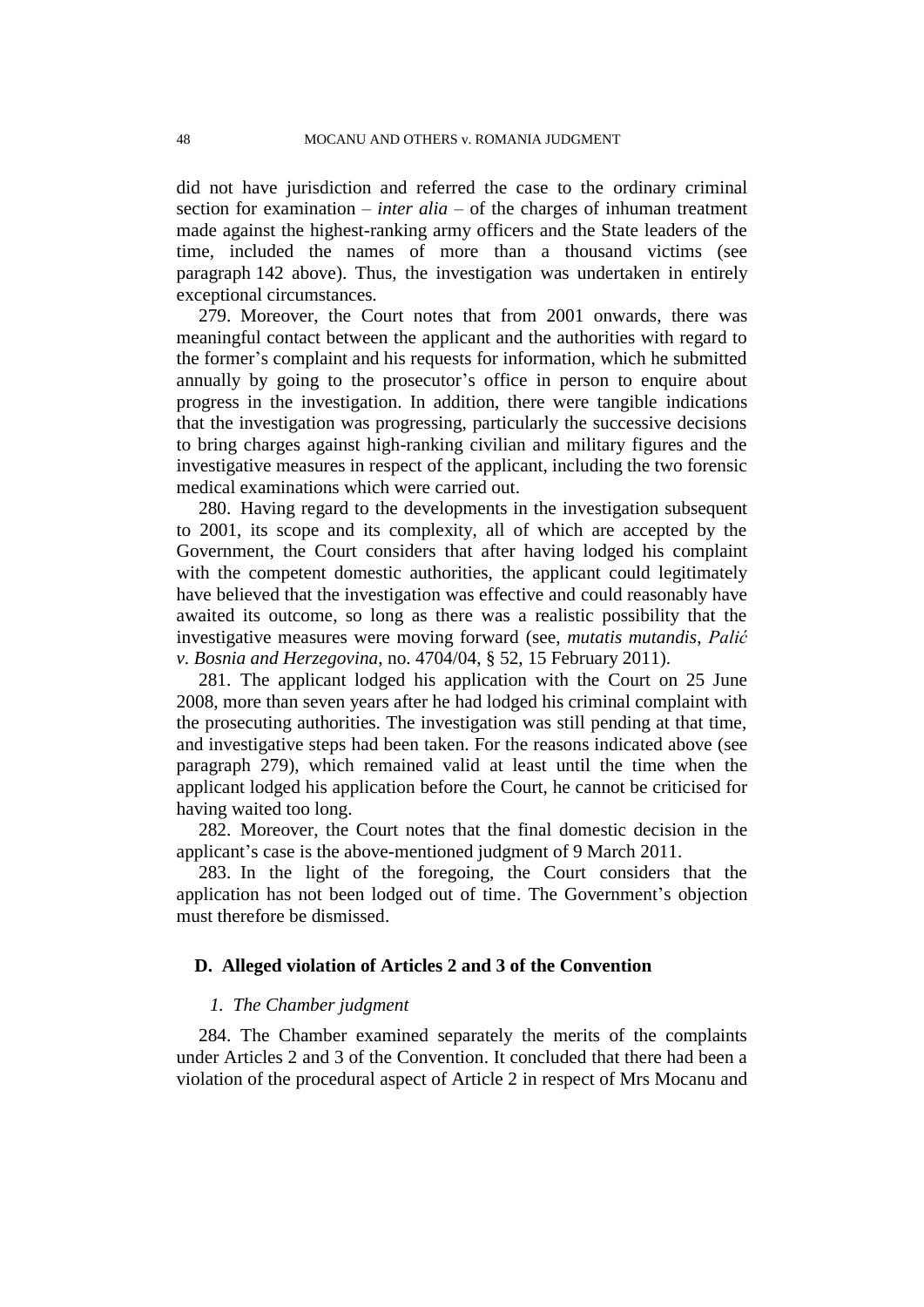that there had been no violation of the procedural aspect of Article 3 of the Convention in respect of Mr Stoica.

#### **(a) The part of the judgment concerning Mrs Mocanu**

285. With regard to Mrs Mocanu, the Chamber noted that the criminal investigation into the unlawful killing of the applicant's husband had been opened in 1990 and that it was still pending more than twenty years later. It concluded that the investigation had not complied with the requirement of promptness.

286. It also noted that in 1994 the case was pending before the military prosecuting authorities, which was not an independent investigative body, and that the shortcomings in the investigation, acknowledged by the national courts themselves, had not subsequently been remedied.

287. It also observed that Mrs Mocanu had been given access to the investigation belatedly, and that she had not been correctly informed about its progress.

288. Further, the Chamber considered that what was at stake in this case – that is, the right of the numerous victims to know what had happened and, by implication, the right to an effective judicial investigation and, where appropriate, compensation – were of such importance for Romanian society that they ought to have prompted the domestic authorities to deal with the case speedily and without unnecessary delay, in order to prevent any appearance of impunity for certain acts.

289. In view of these considerations, the Chamber concluded that there had been a violation of the procedural aspect of Article 2 of the Convention.

#### **(b) The part of the judgment concerning Mr Marin Stoica**

290. With regard to Mr Stoica, the Chamber considered that, just as it was imperative that the relevant domestic authorities launch an investigation and take measures as soon as allegations of ill-treatment were brought to their attention, it was also incumbent on the persons concerned to display diligence and initiative. Thus, the Chamber attached particular importance to the fact that the applicant had not brought his complaint concerning the violence to which he was subjected on 13 June 1990 to the authorities' attention until eleven years after those events.

291. It noted that the complaint in question had been joined to case file no. 75/P/1998, which concerned, *inter alia*, the investigation into the charges of inhuman treatment, and that, in the context of that case, several investigative acts, including two forensic medical examinations, were carried out in respect of the applicant.

292. However, it noted that the case file indicated that, when the applicant lodged his complaint, certain offences – notably assault and wrongful conduct – had already become statute-barred, in application of domestic law.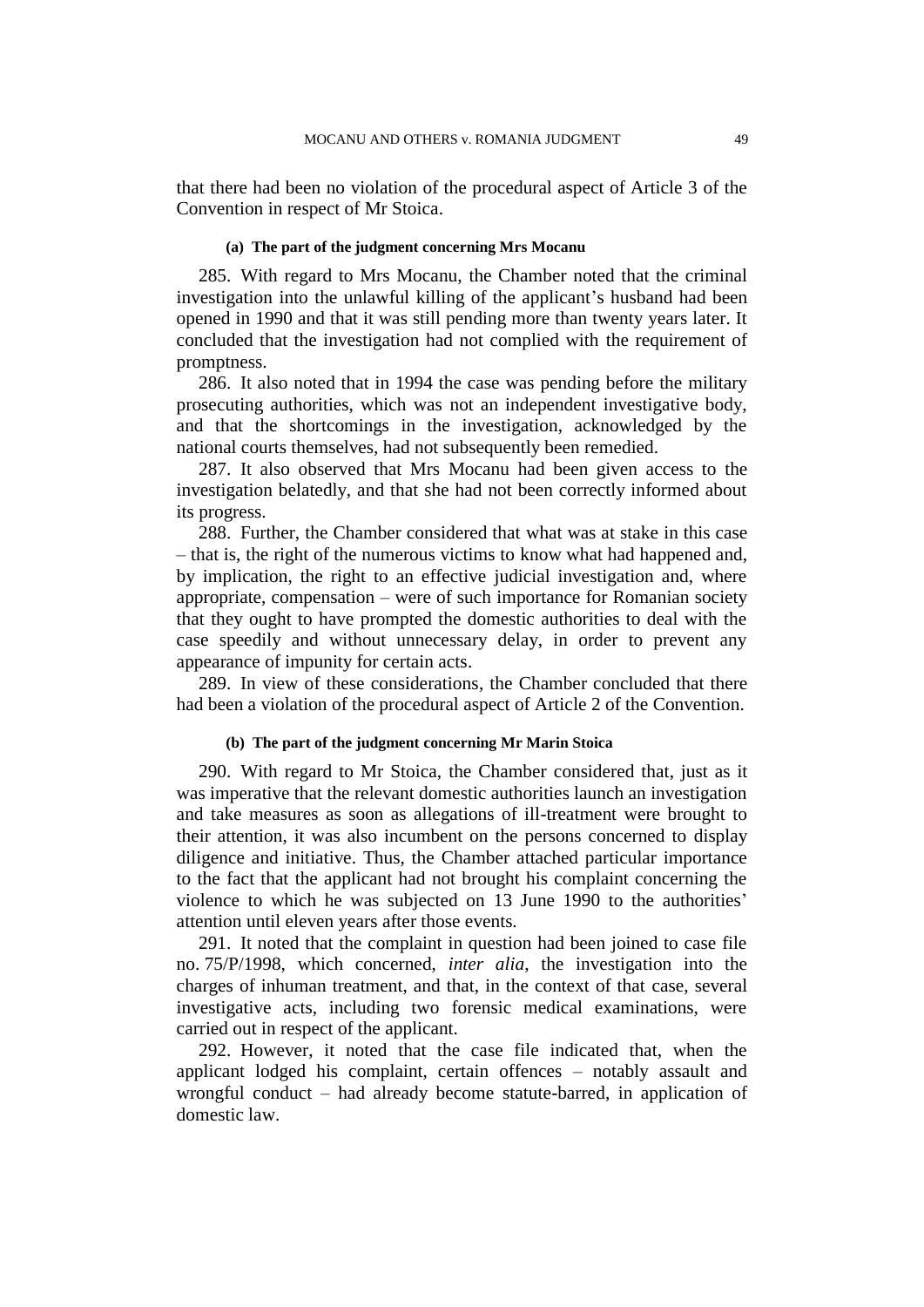293. Although the Chamber could accept that in situations of mass violations of fundamental rights it was appropriate to take account of victims' vulnerability, especially a possible inability to lodge complaints for fear of reprisals, it found no convincing argument that would justify the applicant's passivity and decision to wait eleven years before submitting his complaint to the relevant authorities.

294. Accordingly, the Chamber concluded that there had been no violation of the procedural aspect of Article 3 of the Convention.

#### *2. The applicants' submissions*

295. The applicants alleged that the procedural aspect of Articles 2 and 3 of the Convention had been breached in this case. They considered that the duty to investigate of their own motion contained in those Convention provisions was incumbent on the authorities under both domestic and international law. That duty was all the stronger in that the present case did not concern ordinary incidents of unlawful use of force by State agents, but a conflict which was fuelled by the authorities then in power and which set various groups of the population – including ethnic groups – against one another.

296. In this connection, they emphasised that, having regard to the high number of victims of the impugned events, the investigations which concerned them as victims related to crimes that were not subject to statutory limitation, such as genocide or inhuman treatment. They argued that this imposed on the authorities an even greater duty to investigate, which they had not fulfilled.

Mrs Mocanu indicated also that she had not been informed of progress in the investigation after 2009.

297. Mr Stoica considered that the Court ought to examine the entirety of the investigation in the present case, in which senior State officials had been charged, and that it should not limit itself to examining that part of the investigation concerning the violence inflicted on him. He submitted that, for the purpose of evaluating the case under the procedural aspect of Article 3, the investigation ought not to be broken up and that the acts of violence to which he had been subjected could not be viewed in isolation.

298. Mr Stoica submitted that those events – on which the investigation ought to have shed light – were particularly significant in Romania's recent history, since they had occurred in the context of the transition towards a democratic society and were part of a process which dated back to the dictator's fall in December 1989. Adding that those events had affected very many people, the applicant considered that the investigation in question had been the only means for Romanian society to discover the truth about this episode in the country's recent history, a factor which ought to have prompted the competent authorities to take appropriate action, something they had failed to do.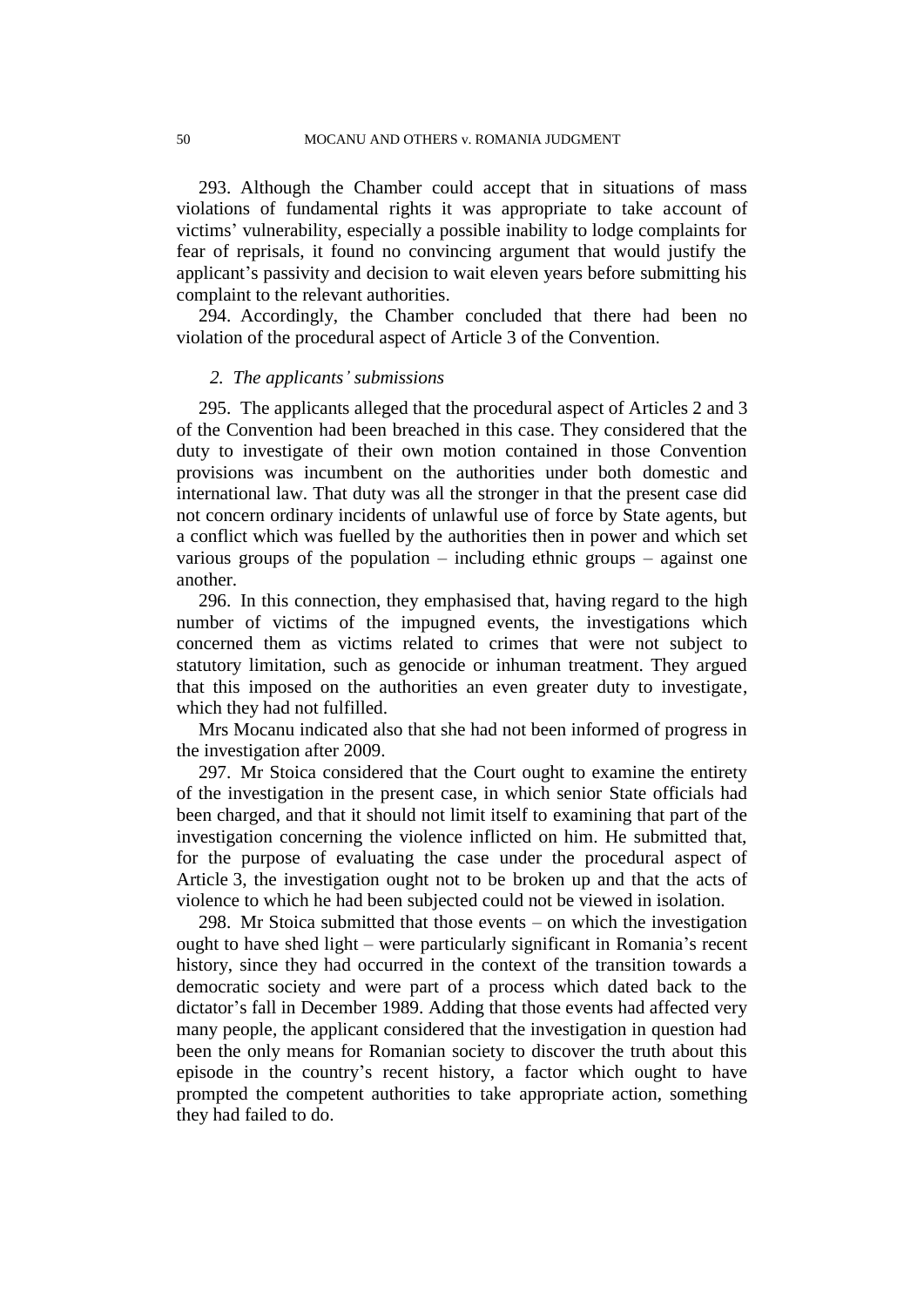299. In this connection, he submitted in particular that, by closing the investigation into inhuman treatment on the ground that the constituent elements of the offence had not been made out, the prosecutor in his decision not to bring a prosecution of 17 June 2009 had incorrectly interpreted the law, since his conclusion was not consistent with the High Court of Cassation and Justice's relevant case-law.

300. In addition, with regard to the offences under investigation which had become time-barred, he considered that the limitation period ought to have been suspended as long as the accused leaders held high-ranking public office.

301. Lastly, the applicant submitted that, having regard to the special features of the case, his lateness in bringing a complaint was irrelevant in examining the complaint alleging a violation of the procedural aspect of Article 3 and that it had not been such as to obstruct the investigation. In this connection, he noted that the decision of 14 October 1999 and the fourth point of the decision to commit for trial of 18 May 2000 placed an obligation on the investigators to identify all the victims of the repression. He also alleged that the authorities had been informed directly about his case.

### *3. The Government's submissions*

#### **(a) With regard to Mrs Mocanu**

302. Referring to certain investigative measures in the domestic proceedings, the Government alleged that the national authorities had complied with their obligation to conduct an effective investigation into the circumstances of the death of Mrs Mocanu's husband, all necessary procedural acts to establish the truth about that death – and particularly the factual circumstances in which it occurred – having been carried out in the context of that investigation.

303. They specified that the judicial authorities had been obliged to separate the investigation into several cases, depending on the accused, the offences or the civil parties concerned, given the complexity of the events which took place in June 1990 in Bucharest, and that for the same reason they had had to bring together a complex body of evidence, including more than 5,700 witness statements.

304. In this connection, they invited the Court to take into consideration the unusual nature of the investigation, which was due not only to the large number of persons involved, but also to the fact that it concerned a sensitive historical event for Romania. They emphasised that the applicants' particular situations represented only one part of the vast nexus of events which occurred at the time of the large-scale demonstrations held in Bucharest and which had led to acts of violence, and that those situations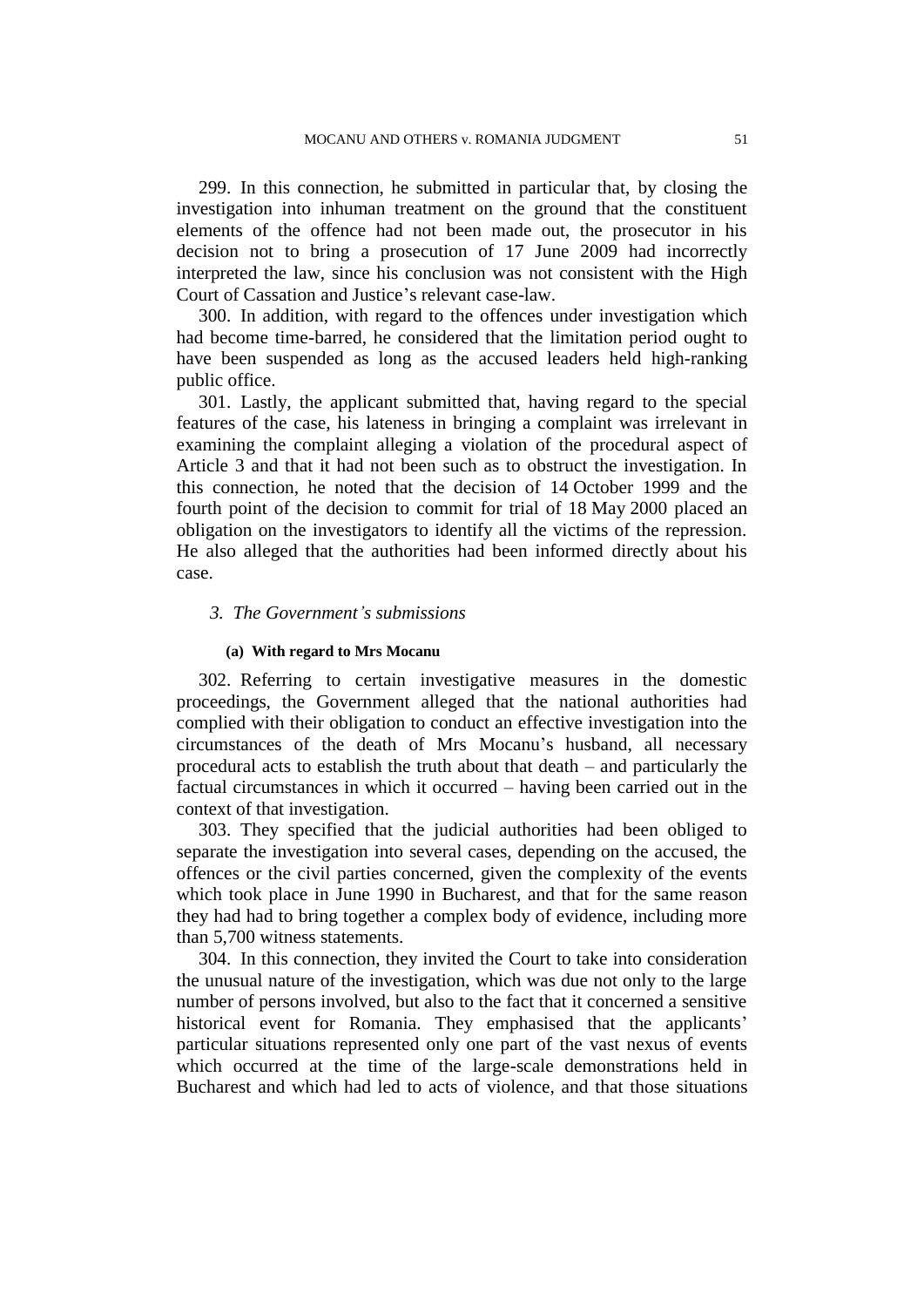could not therefore be analysed in isolation from the general context of the case file.

305. They submitted that there had not been any period of inactivity imputable to the authorities from 2000 to the present date.

306. They also specified that they did not challenge the Chamber's findings with regard to the length of the investigations, but added that this was explained by the need to remedy the initial shortcomings in the investigation and the wish to ensure that the applicant was involved in the proceedings.

## **(b) With regard to Mr Marin Stoica**

307. With regard to Mr Stoica, the Government indicated that the authorities had encountered difficulties in identifying all of the victims and involving them in the proceedings, given that they had not all lodged a complaint promptly.

308. They alleged that the criminal investigation had correctly concluded that criminal liability had become statute-barred, as the illtreatment inflicted on the applicant did not fall within the category of crimes against humanity. They stressed that that conclusion was not intended to introduce a climate of impunity for the tragic events of 1990, but to apply the procedural rules of domestic law, particularly the reasonable limitation periods, which ranged from three to fifteen years.

309. There were no particular circumstances in this case which would justify imposing on the authorities an enhanced duty to investigate.

310. Furthermore, in the case of multiple violations of fundamental rights, the overall truth was not necessarily established by clarifying each individual situation. In those circumstances, an investigation could attain its objective – establishing the overall truth – even where it was obstructed in a particular individual case by the failure of the victim concerned to take any action.

## *4. The third party's comments*

311. The third-party intervener indicated that, over the past ten years, European and international law had attached increasing importance to the fight against impunity in respect of torture and cruel, inhuman or degrading treatment or sentences, and to the recognition of the right of victims to an effective remedy and to redress. In this regard, it referred to several international texts, in particular the Guidelines of the Committee of Ministers of the Council of Europe on eradicating impunity for serious human rights violations (adopted on 30 March 2011). According to those Guidelines, "the fact that the victim wishes not to lodge an official complaint, later withdraws such a complaint or decides to discontinue the proceedings does not absolve the authorities from their obligation to carry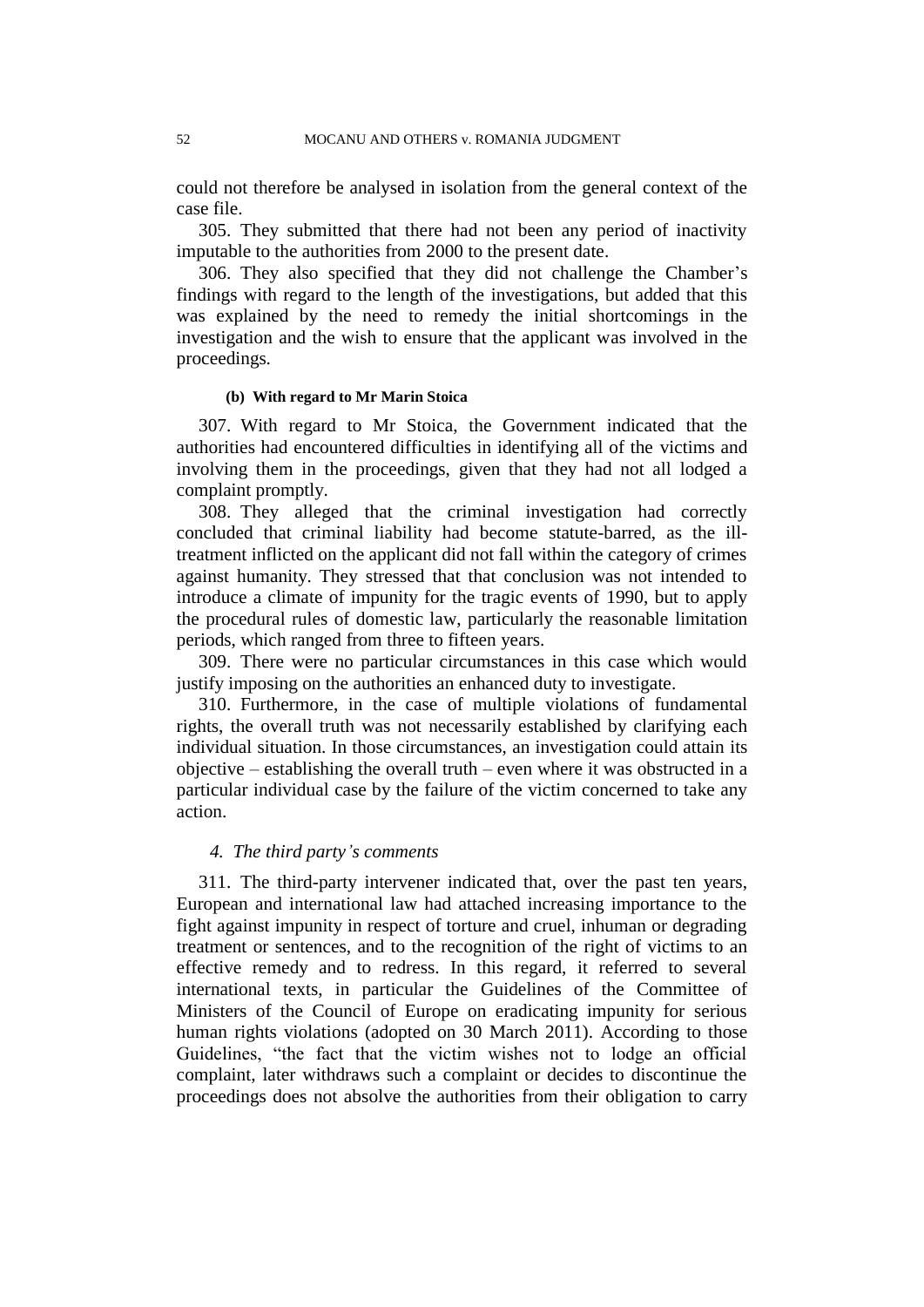out an effective investigation, if there are reasons to believe that a serious human rights violation has occurred".

312. The third-party intervener emphasised that Article 3 of the Convention required States to put in place criminal laws which effectively punished serious human rights violations by appropriate sanctions (it referred to the judgments in *M.C. v. Bulgaria*, no. 39272/98, § 150, ECHR 2003-XII; *Çamdereli v. Turkey*, no. 28433/02, § 38, 17 July 2008; and *Gäfgen v. Germany* [GC], no. 22978/05, § 117, ECHR 2010). It concluded that the statutory limitation periods should be adapted to the special features of such cases, which were characterised, *inter alia*, by the victims' vulnerability, particularly in the event of ill-treatment inflicted by State agents.

313. Relying on a case brought before the International Criminal Tribunal for the former Yugoslavia (Trial Chamber, *Prosecutor v. Furundžija*, case no. IT-95-17/1-T, judgment of 10 December 1998), it submitted that the inapplicability of statutory limitation of criminal liability with regard to war crimes and crimes against humanity was a unanimously recognised principle, but that it was not, however, limited to this type of crimes. It added that the United Nations Human Rights Committee shared this position in so far as it concerned flagrant violations of fundamental rights, and that the Committee had also stated that statutes of limitations should not be applicable to other forms of ill-treatment (General Comment No. 3 (2012), § 40, see paragraph 190 above).

## *5. The Court's assessment*

#### **(a) General principles**

314. The Court will examine together the complaints submitted by Mrs Mocanu and by Mr Stoica under Articles 2 and 3 of the Convention, in the light of the converging principles deriving from both those provisions, principles which are well-established and have been summarised, *inter alia*, in the judgments in *Nachova and Others v. Bulgaria* ([GC], nos. 43577/98 and 43579/98, §§ 110 and 112-13, ECHR 2005-VII); *Ramsahai and Others v. the Netherlands* ([GC], no. 52391/99, §§ 324-25, ECHR 2007-II); *Al-Skeini and Others v. the United Kingdom* ([GC], no. 55721/07, §§ 162-67, ECHR 2011); and *El-Masri* (cited above, §§ 182-85).

315. The Court has already stated that, in interpreting Articles 2 and 3, it must be guided by the knowledge that the object and purpose of the Convention as an instrument for the protection of individual human beings requires that its provisions be interpreted and applied so as to make its safeguards practical and effective.

It reiterates that Article 3, like Article 2, must be regarded as one of the most fundamental provisions of the Convention and as enshrining core values of the democratic societies making up the Council of Europe (see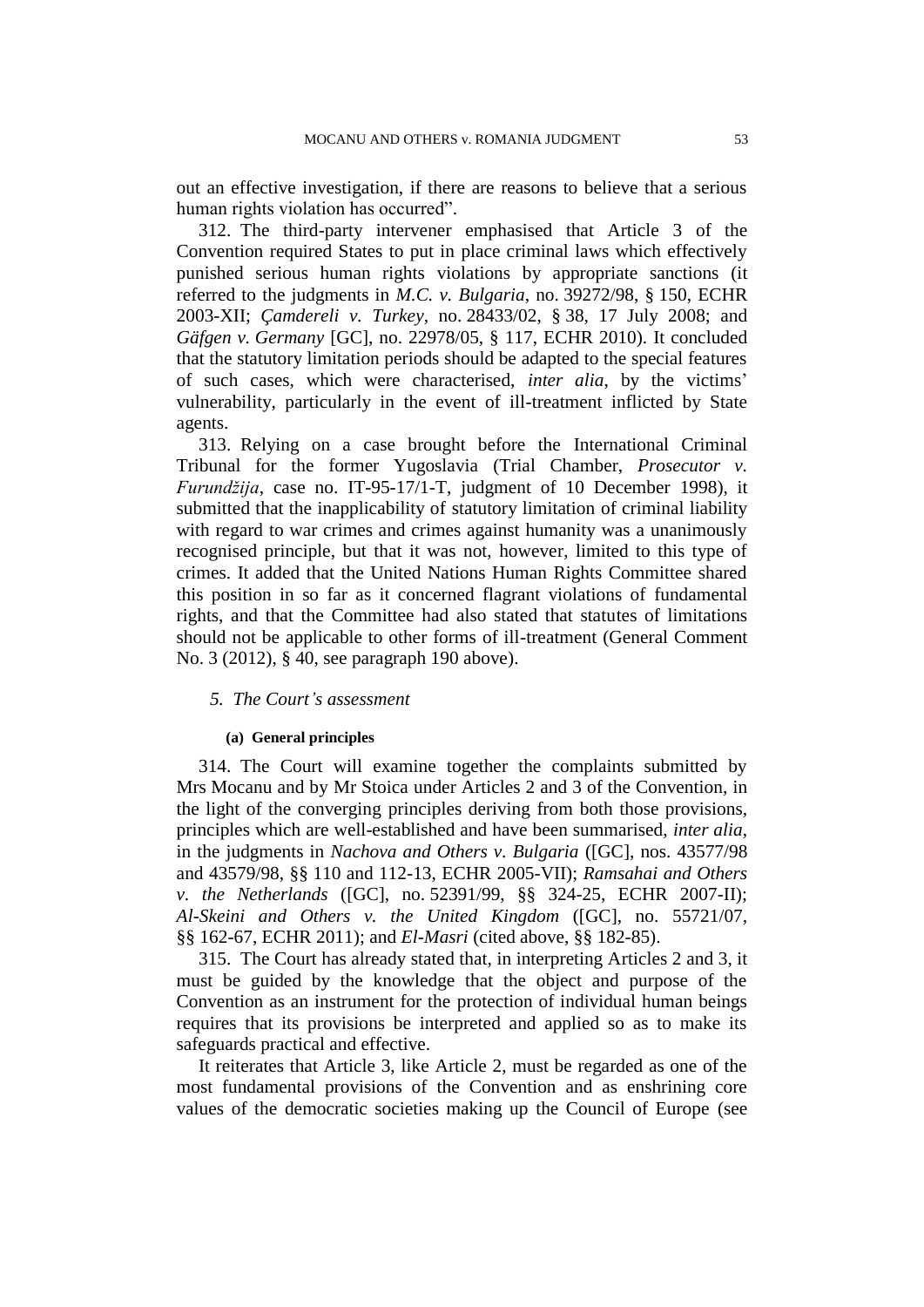*Soering v. the United Kingdom*, 7 July 1989, § 88, Series A no. 161). In contrast to the other provisions in the Convention, it is cast in absolute terms, without exception or proviso, or the possibility of derogation under Article 15 of the Convention (see *Al-Skeini and Others*, cited above, § 162).

316. The general legal prohibition of arbitrary killing and torture and inhuman or degrading treatment or punishment by agents of the State would be ineffective in practice if there existed no procedure either for reviewing the lawfulness of the use of lethal force by State authorities, or for investigating arbitrary killings and allegations of ill-treatment of persons held by them (see *Al-Skeini and Others*, cited above, § 163, and *El-Masri*, cited above, § 182).

317. Thus, having regard to the general duty on the State under Article 1 of the Convention to "secure to everyone within their jurisdiction the rights and freedoms defined in [the] Convention", the provisions of Articles 2 and 3 require by implication that there should be some form of effective official investigation, both when individuals have been killed as a result of the use of force by, *inter alia*, agents of the State (see *McCann and Others v. the United Kingdom*, 27 September 1995, § 161, Series A no. 324), and where an individual makes a credible assertion that he has suffered treatment infringing Article 3 of the Convention at the hands, *inter alia*, of the police or other similar authorities (see *Assenov and Others v. Bulgaria*, 28 October 1998, § 102, *Reports* 1998-VIII).

318. The essential purpose of such an investigation is to secure the effective implementation of the domestic laws safeguarding the right to life and prohibiting torture and inhuman or degrading treatment and punishment in cases involving State agents or bodies, and to ensure their accountability for deaths and ill-treatment occurring under their responsibility (see *Nachova and Others*, cited above, § 110, and *Ahmet Özkan and Others v. Turkey*, no. 21689/93, §§ 310 and 358, 6 April 2004).

319. The Court has already held that the procedural obligation under Articles 2 and 3 continues to apply in difficult security conditions, including in a context of armed conflict. Even where the events leading to the duty to investigate occur in a context of generalised violence and investigators are confronted with obstacles and constraints which compel the use of less effective measures of investigation or cause an investigation to be delayed, the fact remains that Articles 2 and 3 entail that all reasonable steps must be taken to ensure that an effective and independent investigation is conducted (see *Al-Skeini and Others*, cited above, § 164).

320. Generally speaking, for an investigation to be effective, the persons responsible for carrying it out must be independent from those targeted by it. This means not only a lack of hierarchical or institutional connection but also a practical independence (see *Nachova and Others*, cited above, § 110, and *Halat v. Turkey*, no. 23607/08, § 51, 8 November 2011).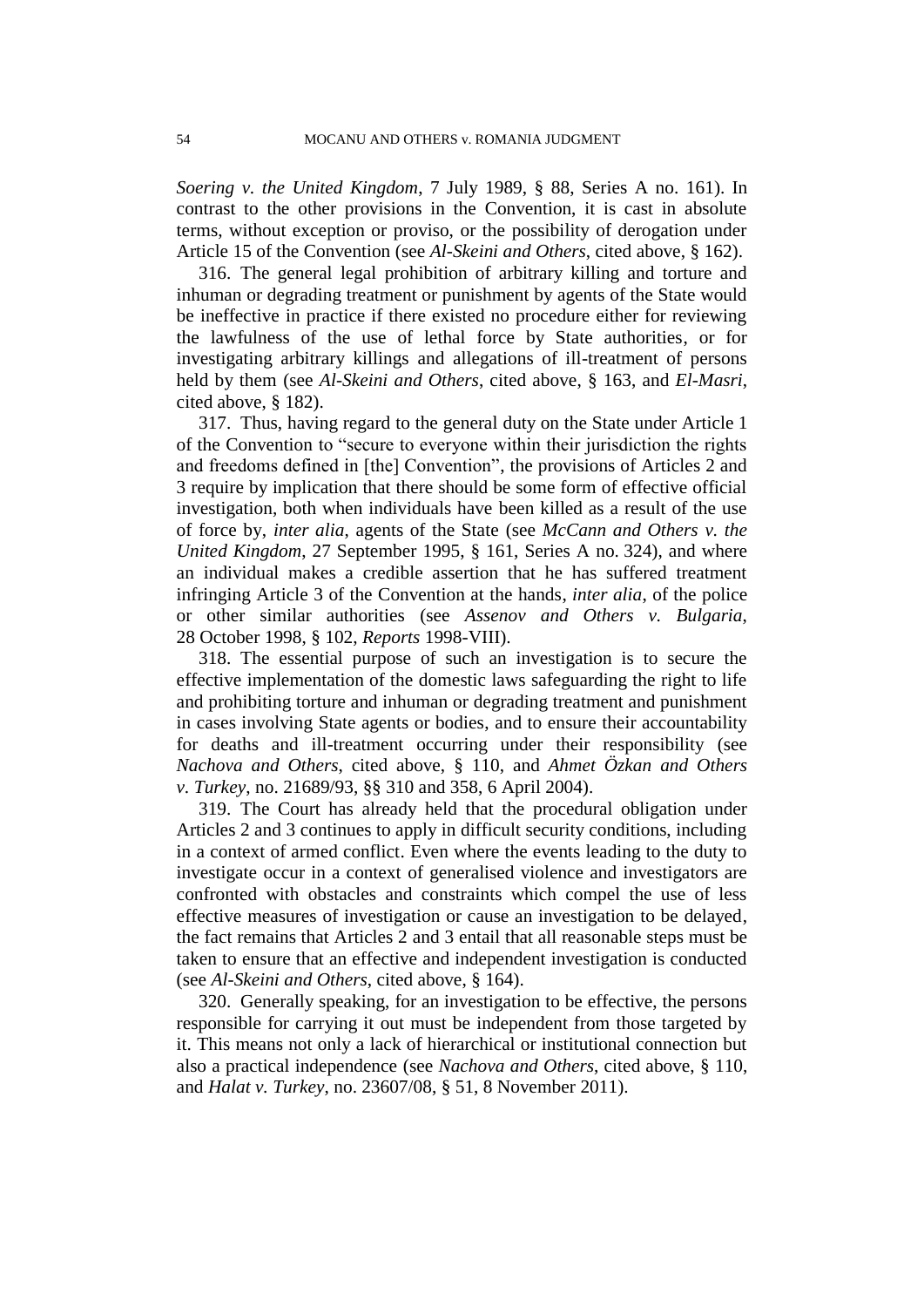321. Whatever mode is employed, the authorities must act of their own motion. In addition, in order to be effective, the investigation must be capable of leading to the identification and punishment of those responsible. It should also be broad enough to permit the investigating authorities to take into consideration not only the actions of the State agents who directly and unlawfully used lethal force, but also all the surrounding circumstances (see *Al-Skeini and Others*, cited above, § 163).

322. Although this is not an obligation of result, but of means, any deficiency in the investigation which undermines its ability to establish the circumstances of the case or the person responsible will risk falling foul of the required standard of effectiveness (see *El-Masri*, cited above, § 183).

323. A requirement of promptness and reasonable expedition is implicit in this context. While there may be obstacles or difficulties which prevent progress in an investigation in a particular situation, a prompt response by the authorities in investigating a use of lethal force or allegations of illtreatment may generally be regarded as essential in maintaining public confidence in their adherence to the rule of law and in preventing any appearance of collusion in or tolerance of unlawful acts (see *McKerr v. the United Kingdom*, no. 28883/95, § 114, ECHR 2001-III).

324. In all cases, with regard to the obligations arising under Article 2 of the Convention, the next of kin of the victim must be involved in the procedure to the extent necessary to safeguard his or her legitimate interests. Equally, with regard to Article 3 of the Convention, the victim should be able to participate effectively in the investigation (see *McKerr*, cited above, § 115).

325. Lastly, the investigation must be thorough, which means that the authorities must always make a serious attempt to find out what happened and should not rely on hasty or ill-founded conclusions to close their investigation (see *El-Masri*, cited above, § 183).

326. The Court has also held that in cases concerning torture or illtreatment inflicted by State agents, criminal proceedings ought not to be discontinued on account of a limitation period, and also that amnesties and pardons should not be tolerated in such cases (see *Abdülsamet Yaman v. Turkey*, no. 32446/96, § 55, 2 November 2004; *Yeter v. Turkey*, no. 33750/03, § 70, 13 January 2009; and *Association "21 December 1989" and Others*, cited above, § 144). Furthermore, the manner in which the limitation period is applied must be compatible with the requirements of the Convention. It is therefore difficult to accept inflexible limitation periods admitting of no exceptions (see, *mutatis mutandis*, *Röman v. Finland*, no. 13072/05, § 50, 29 January 2013).

#### **(b) Application of the above principles to the present case**

327. In the present case, the Court notes that a criminal investigation was opened of the authorities' own motion shortly after the events of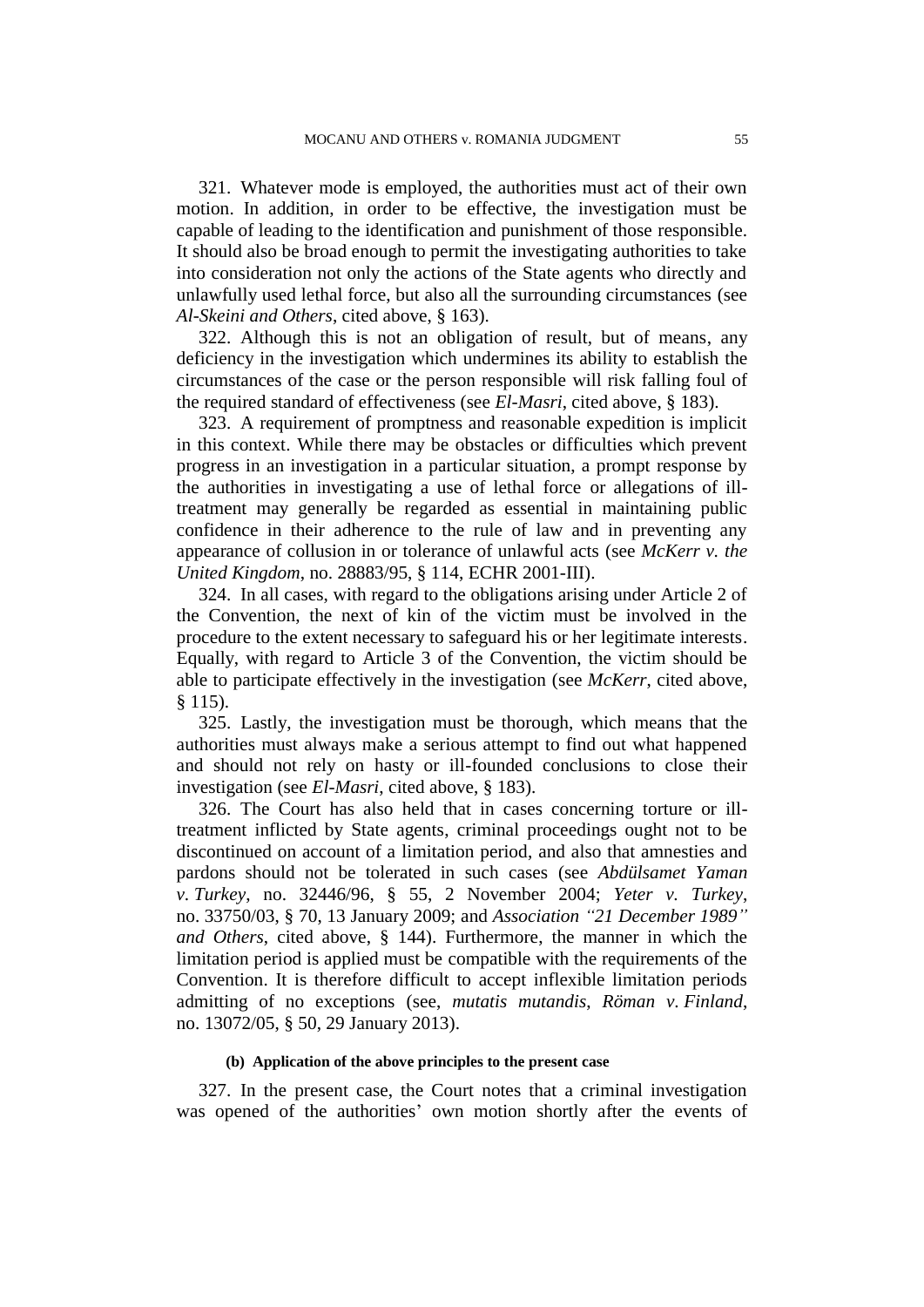June 1990. From the outset, that investigation concerned the death by gunfire of Mrs Mocanu's husband and other persons, and also the illtreatment inflicted on other individuals in the same circumstances.

The Court also notes that this investigation was initially divided up into several hundred separate case files (see paragraphs 82-87 above), and that it was subsequently brought together before being again split on several occasions into four, two and then three branches.

328. It appears from the decision issued on 14 October 1999 by the military section of the prosecutor's office at the Supreme Court of Justice that that investigation was also tasked with identifying all of the victims of the repression carried out from 13 to 15 June 1990. It therefore concerned Mr Stoica, at least with effect from 18 June 2001, the date on which he officially lodged a complaint.

The Court notes that a very high number of case files were opened at national level. However, given that all of these cases originated in the same events – which indeed resulted in their being regrouped by a decision of the prosecutor's office at the Supreme Court of Justice into one single case in 1997 – the Court considers that it is essentially dealing with one and the same investigation. Even if the Court considered that the case concerns two distinct investigations, one in respect of Mrs Mocanu and the other in respect of Mr Stoica, its findings as to their effectiveness would be the same, for the reasons set out below.

329. The Court notes that this investigation is still pending in respect of Mrs Anca Mocanu. The judgment adopted by the High Court of Cassation and Justice on 17 December 2007, returning to the prosecutor's office the file on the charges initially brought against five army officers, is the most recent judicial decision delivered in respect of the first applicant.

330. The Court notes that the part of the investigation concerning Mr Stoica and implicating thirty-seven high-ranking civilian and military officials – including a former Head of State and two former Ministers of the Interior and of Defence – was terminated by a judgment delivered on 9 March 2011 by the High Court of Cassation and Justice.

331. It reiterates that its competence *ratione temporis* permits it to consider only that part of the investigation which occurred after 20 June 1994, the date on which the Convention came into force in respect of Romania (see paragraph 211 above). Accordingly, it will examine whether, after that date, the investigation conducted in the present case met the criteria of effectiveness set out above.

#### *(i) Independence of the investigation*

332. The Court notes that from 1997, a few years after the date on which the Convention came into force in respect of Romania, until early 2008 the case was pending before the military section of the prosecutor's office at the Supreme Court of Justice (from 2003, the High Court of Cassation and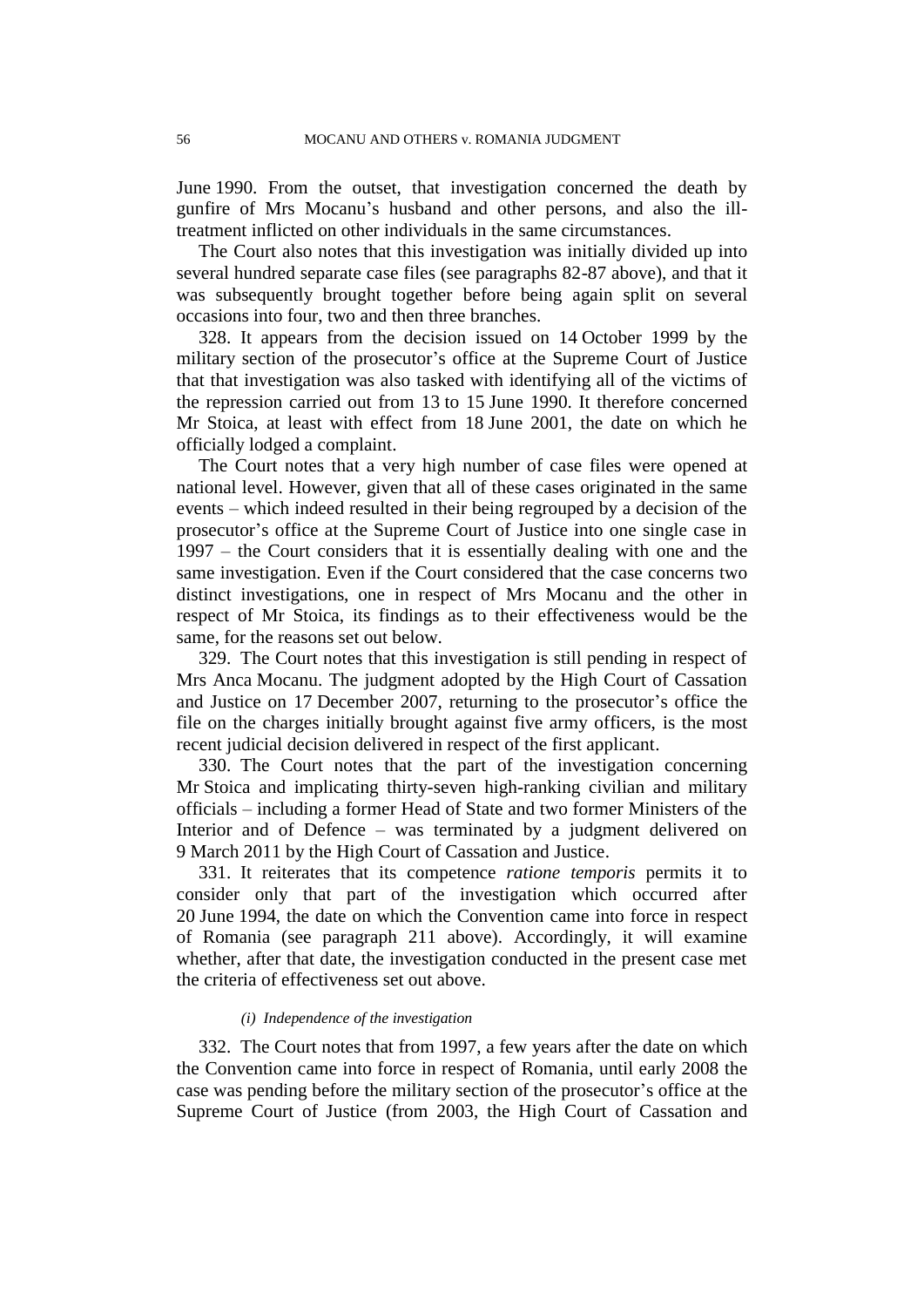Justice). It also notes that, with regard to Mrs Mocanu, the investigation is still pending before the military prosecutor's office, after the ordinary prosecutor's office declined jurisdiction on 6 June 2013 (see paragraph 123 above).

333. In this connection, the Grand Chamber endorses the Chamber's finding that the investigation was entrusted to military prosecutors who, like the accused (two of whom were generals), were officers in a relationship of subordination within the military hierarchy, a finding which has already led the Court to conclude that there has been a violation of the procedural aspect of Article 2 and Article 3 of the Convention in previous cases against Romania (see *Barbu Anghelescu v. Romania*, no. 46430/99, § 67, 5 October 2004; *Bursuc v. Romania*, no. 42066/98, § 107, 12 October 2004; and, more recently, *Şandru and Others*, cited above, § 74; *Association "21 December 1989" and Others*, cited above, § 137; and *Crăiniceanu and Frumuşanu v. Romania*, no. 12442/04, § 92, 24 April 2012).

334. The number of violations found in cases similar to the present case is a matter of particular concern and casts serious doubt on the objectivity and impartiality of the investigations that the military prosecutors are called upon to conduct (see, mutatis mutandis, *Nachova and Others*, cited above, § 117). The Government have not put forward any fact or argument capable of persuading the Court to conclude otherwise in the present case.

#### *(ii) Expedition and adequacy of the investigation*

335. The Court notes that the investigation concerning Mrs Mocanu has been pending for more than twenty-three years, and for more than nineteen years since the Convention was ratified by Romania. Over this period, three of the five high-ranking army officers implicated in the killing of the applicant's husband have died.

336. It also notes, in respect of Mr Stoica, that the relevant investigation was terminated by a judgment delivered on 9 March 2011, twenty-one years after the opening of the investigation and ten years after the official lodging of the applicant's complaint and its joinder to the investigation case file.

337. Yet the very passage of time is liable not only to undermine an investigation, but also to compromise definitively its chances of being completed (see *M.B. v. Romania*, no. 43982/06, § 64, 3 November 2011).

338. While acknowledging that the case is indisputably complex, as the Government have themselves emphasised, the Court considers that the political and societal stakes referred to by the latter cannot justify such a long period. On the contrary, the importance of those stakes for Romanian society should have led the authorities to deal with the case promptly and without delay in order to avoid any appearance of collusion in or tolerance of unlawful acts (see, *inter alia*, *Lăpuşan and Others*, cited above, § 94, concerning a lapse of more than sixteen years since the opening of an investigation intended to lead to the identification and punishment of those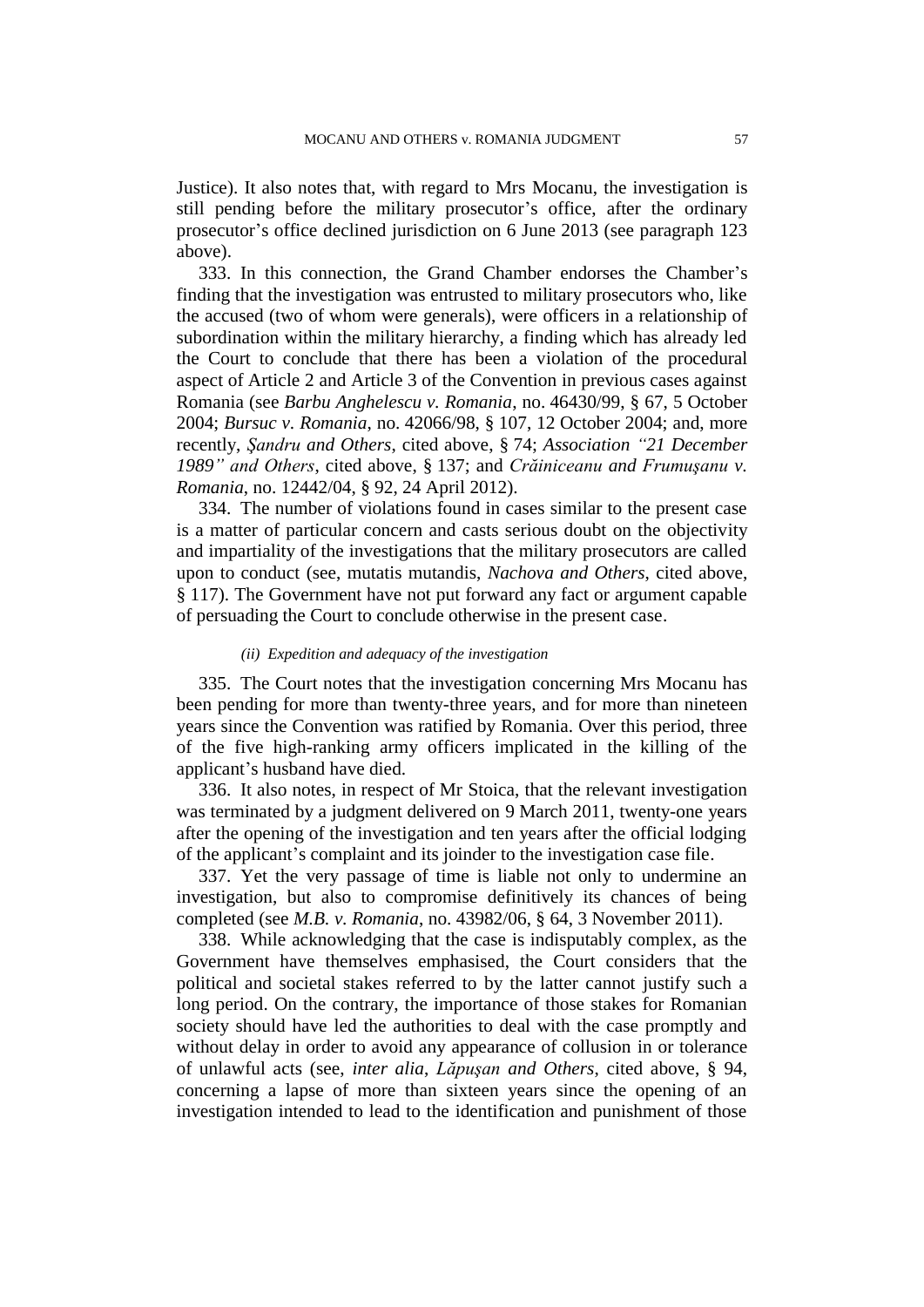responsible for repression of the anti-communist demonstrations of 1989, and more than eleven years since the entry into force of the Convention).

339. The Court observes, however, that lengthy periods of inactivity occurred in the investigation in the present case, both at the initial stages and in recent years. It notes, in particular, that no significant progress was made in the investigation from 20 June 1994, date of the Convention's entry into force, to 22 October 1997, the date on which joinder began of the numerous files which had been opened separately but which were part of the same factual context as that in which the present applications originated. It was only after that date that the prosecutor's office began to conduct a wider investigation into all of the circumstances surrounding the concerted use of force by State agents against the civilian population (see *Al-Skeini and Others*, cited above, § 163).

340. Furthermore, the Court notes that the decision of 16 September 1998 mentions that no investigative measure into the complaints of the persons assaulted at the State television headquarters had been conducted prior to that date (see paragraph 100 above).

341. In addition, the only procedural acts carried out in the case concerning Mrs Mocanu since the last referral to the prosecutor's office, ordered on 17 December 2007, are the decision to discontinue proceedings, issued on 6 June 2013 in respect of two co-defendants who had died in the meantime, and two statements declining jurisdiction, issued on 30 April 2009 and 6 June 2013 respectively.

342. The Court also notes that the national authorities themselves found numerous shortcomings in the investigation. Thus, the decision adopted on 16 September 1998 by the prosecutor's office at the Supreme Court of Justice indicated that none of the individuals who had held high office at the relevant time – in particular, the Head of State, the Prime Minister and his deputy, the Minister of the Interior and the Head of Police – had yet been questioned.

343. Further, the subsequent investigation did not enable all the defects to be remedied, as the Supreme Court of Justice and the High Court of Cassation and Justice noted in their respective decisions of 30 June 2003 and 17 December 2007, referring to the shortcomings in the previous proceedings.

344. Moreover, the Court notes that the investigation – severed since 1998 from the rest of the case – into the violence inflicted on numerous demonstrators and other persons who had been present by chance at the scene of the crackdown was terminated by the decision not to bring a prosecution, issued on 17 June 2009 and upheld by the judgment of 9 March 2011. Those persons included Mr Stoica, who, having lodged a complaint in 2001, had to wait ten years for the investigation to be completed. However, in spite of the length of time involved and the investigative acts carried out in respect of the applicant and listed by the Government, none of the above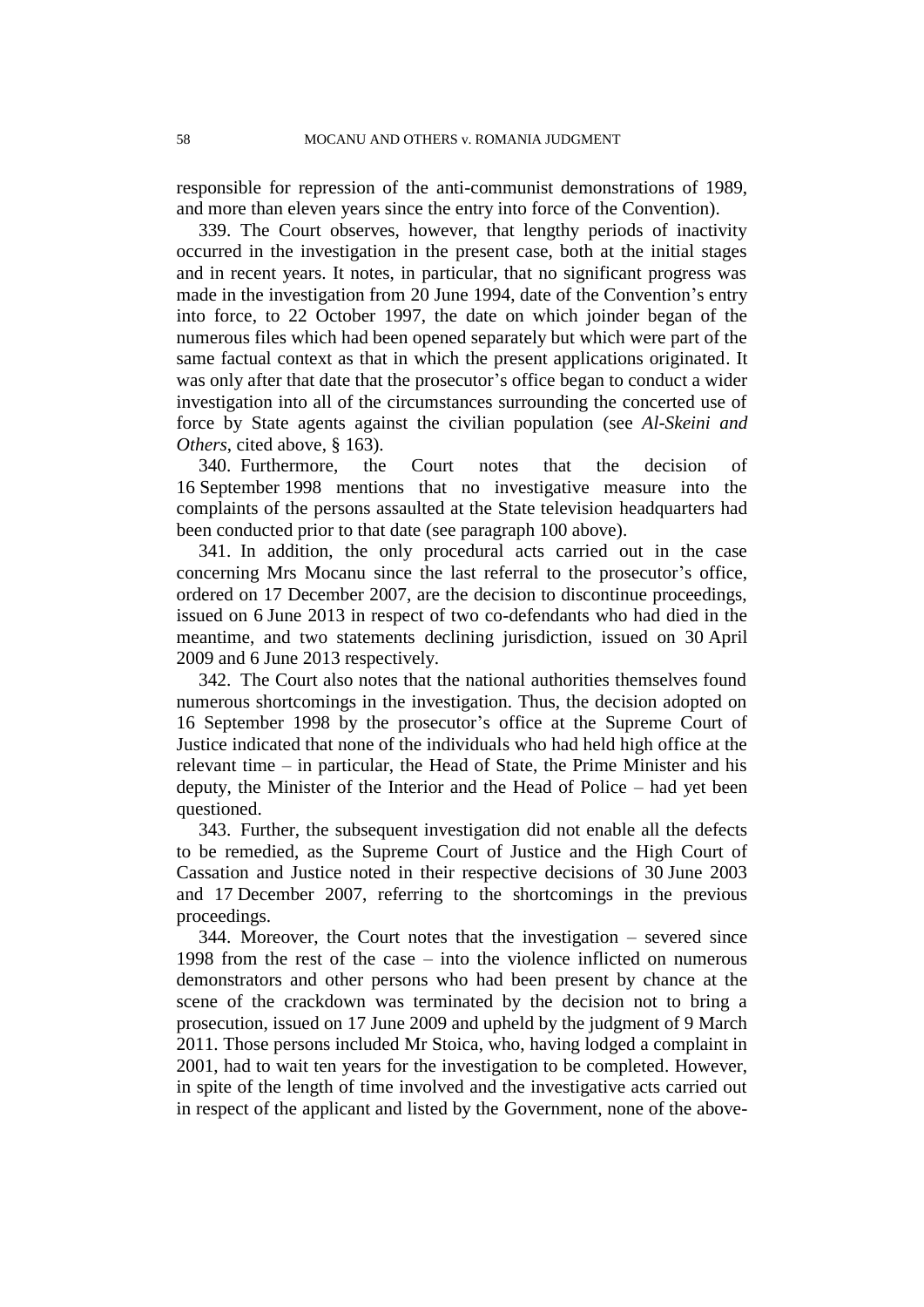cited decisions succeeded in establishing the circumstances of the illtreatment which the applicant and other persons claimed to have sustained at the State television headquarters.

345. The decision adopted by the prosecutor's office on 17 June 2009 indicated in substance that it had been impossible to establish the assailants' identity and the security forces' degree of involvement at the close of the investigations carried out by the civilian and then the military prosecution services. However, the authorities did not indicate what evidence had been used with a view to establishing the facts and for what tangible reasons their actions had not produced results. Moreover, at domestic level they had never called into question the applicant's conduct in respect of the investigation, and had failed to make any comment concerning the date on which the applicant lodged his complaint.

346. The Court notes that this branch of the investigation was terminated essentially on account of the statutory limitation of criminal liability. In this connection, it reiterates that the procedural obligations arising under Articles 2 and 3 of the Convention can hardly be considered to have been met where an investigation is terminated, as in the present case, through statutory limitation of criminal liability resulting from the authorities' inactivity (see *Association "21 December 1989" and Others*, cited above, § 144).

347. With regard to the other major finding of the investigation, namely the conclusion that the constituent elements of inhuman treatment, punishable under Article 358 of the Romanian Criminal Code, had not been made out in respect of Mr Stoica, the Court considers that the conformity of the prosecutor's interpretation with the relevant domestic case-law is open to doubt, in view of the judgment delivered by the High Court of Cassation and Justice on 7 July 2009. Moreover, the Government have not adduced other examples of case-law in support of the decision given in this case. The Court also considers that the conclusion to the effect that the miners no longer had an enemy against whom to fight on 14 June 1990 (see paragraph 161 above) appears doubtful, since it manifestly disregards the violence which occurred on 13 June 1990 in the presence of large numbers of servicemen, equipped with heavy ammunition and tanks, as attested to in the above-cited decision itself. Furthermore, this conclusion is contrary to the facts established by the same decision, which describes in detail the acts of violence perpetrated on 14 June 1990 by the miners, who targeted, without distinction, the demonstrators, students who were present on the university premises and passers-by. In addition, in its judgment of 9 March 2011 dismissing Mr Stoica's appeal against the decision not to bring a prosecution, the High Court of Cassation and Justice made no assessment whatsoever of the question of the applicability of Article 358 of the Criminal Code, and merely verified how the rules on statutory limitation had been applied in this case.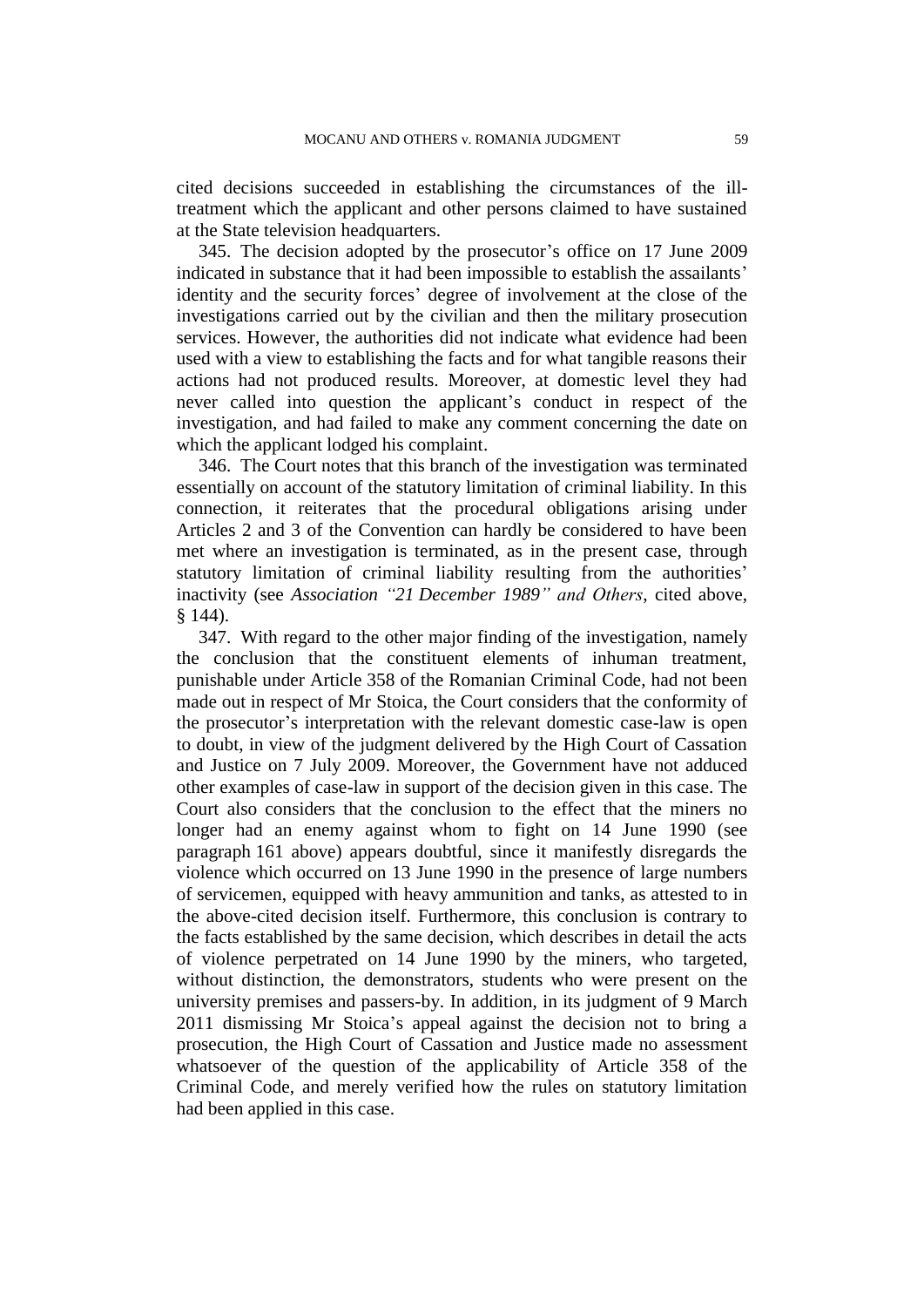348. Accordingly, it appears that the authorities responsible for the investigation in this case did not take all the measures reasonably capable of leading to the identification and punishment of those responsible.

### *(iii) The first applicant's involvement in the investigation*

349. With regard to the obligation to involve victims' relatives in the proceedings, the Court observes that Mrs Mocanu was not informed of progress in the investigation prior to the decision of 18 May 2000 committing for trial the persons accused of killing her husband.

350. Moreover, the Court notes that the applicant was questioned by the prosecutor for the first time on 14 February 2007, almost seventeen years after the events, and that, following the High Court of Cassation and Justice's judgment of 17 December 2007, she was no longer informed about developments in the investigation.

351. The Court is not therefore persuaded that Mrs Mocanu's interests in participating in the investigation were sufficiently protected (see *Association "21 December 1989" and Others*, cited above, § 141).

#### *(iv) Conclusion*

352. In the light of the foregoing, the Court considers that Mrs Mocanu did not have the benefit of an effective investigation as required by Article 2 of the Convention, and that Mr Stoica was also deprived of an effective investigation for the purposes of Article 3.

353. There has, accordingly, been a breach of the procedural aspect of those provisions.

## II. ALLEGED VIOLATION OF ARTICLE 6 § 1 OF THE CONVENTION

354. The applicant association complained of the length of the criminal proceedings which it had joined as a civil party in order to claim reparation for the damage caused by the ransacking of its headquarters on 14 June 1990, the destruction of its property and the assaults on its members.

355. It alleged on that account a violation of Article 6 § 1 of the Convention, the relevant part of which provides:

"In the determination of his civil rights and obligations ... everyone is entitled to a ... hearing within a reasonable time by [a] ... tribunal ..."

## **A. The Chamber judgment**

356. The Chamber considered that the length of the impugned proceedings had been excessive and found a violation of Article 6 § 1.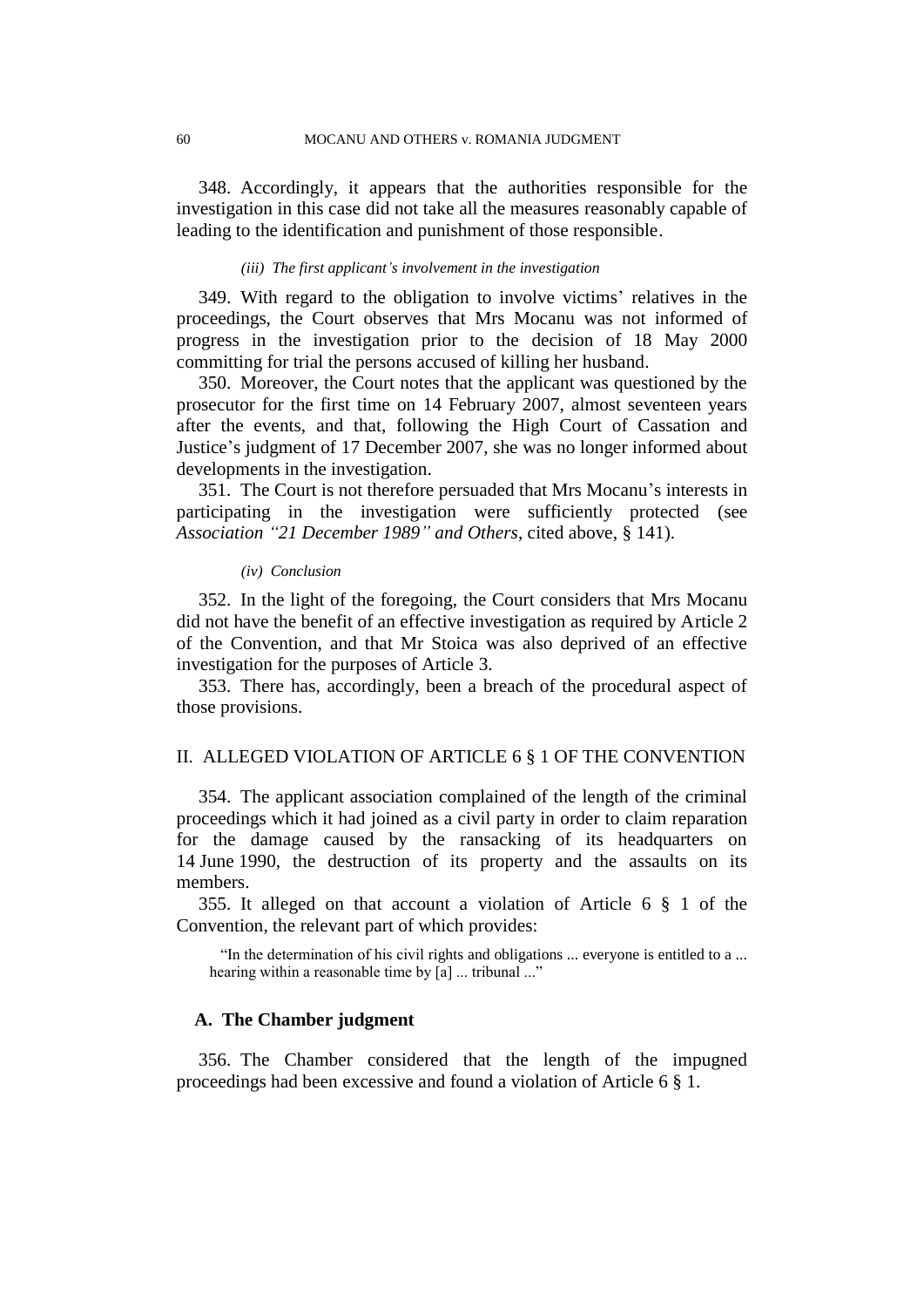### **B. The parties' submissions**

357. The applicant association stated that it had welcomed the Chamber judgment.

358. The Government stated that they did not contest, in principle, the Chamber's conclusions as to the length of the criminal proceedings which the applicant association had joined as a civil party.

#### **C. The Court's assessment**

359. The Grand Chamber sees no reason to depart from the Chamber's finding. Like the Chamber, it observes that on 26 July 1990 the association had lodged an official complaint with a request to join the proceedings as a civil party, referring to the damage sustained by it during the events of 13 to 15 June 1990. That criminal complaint was examined as part of the investigation which was closed by the decision of 17 June 2009 not to bring a prosecution. The proceedings with regard to the applicant association thus lasted almost nineteen years.

360. The Court's competence *ratione temporis* being limited, the Chamber had been able to examine the complaint about the length of proceedings only in so far as it concerned the period after 20 June 1994, the date on which the Convention entered into force in respect of Romania. The length of the proceedings to be taken into account was therefore fifteen years.

361. The Court reiterates that it has found a violation of Article 6 § 1 of the Convention on numerous occasions in cases raising similar issues to those in the instant case (see *Frydlender v. France* [GC], no. 30979/96, § 46, ECHR 2000-VII, and, in particular, *Gheorghe and Maria Mihaela Dumitrescu v. Romania*, no. 6373, §§ 26-28, 29 July 2008, also concerning the length of criminal proceedings to which a civil party had been joined).

362. After examining all the evidence submitted to it, the Court considers that there are no reasons justifying a different conclusion in the present case.

363. In the light of the criteria established in its case-law and having regard to all the circumstances of the case, the Court considers that the length of the impugned proceedings was excessive and failed to meet the "reasonable time" requirement.

364. There has accordingly been a violation of Article 6 § 1 of the Convention.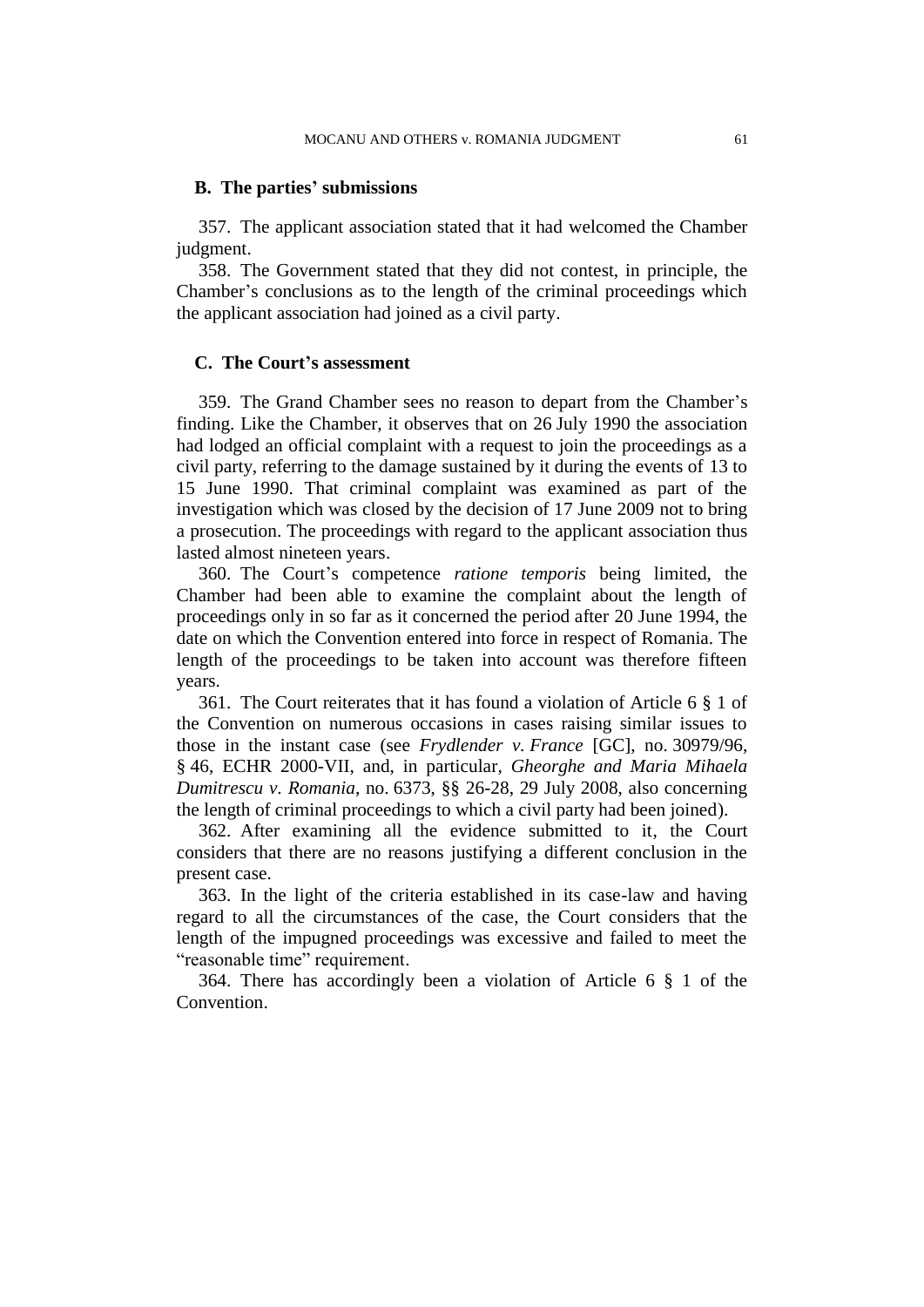## III. APPLICATION OF ARTICLE 41 OF THE CONVENTION

## 365. Article 41 of the Convention provides:

"If the Court finds that there has been a violation of the Convention or the Protocols thereto, and if the internal law of the High Contracting Party concerned allows only partial reparation to be made, the Court shall, if necessary, afford just satisfaction to the injured party."

### **A. Damage alleged by Mrs Anca Mocanu**

### *1. The parties' submissions*

366. Before the Chamber the applicant had claimed 200,000 euros (EUR) in respect of the non-pecuniary damage allegedly sustained on account of the excessive length of the investigation into the killing of her husband, then aged 22. She submitted that she herself had been aged 20 at the time, and had found herself alone with their two children, one aged two years and the other a few months old. She indicated that over the following twenty years, during which she had waited for the investigation to be terminated and those responsible for her husband's death to be identified, she had been obliged to provide for her own needs and those of her children, working as a cleaner and enduring wretched living conditions. She had also claimed EUR 100,000 in respect of pecuniary damage, without explaining its exact nature.

367. Considering those claims for just satisfaction to be excessive and unsubstantiated, the Government had invited the Court to dismiss them.

## *2. The Chamber judgment*

368. With regard to the sum claimed in respect of pecuniary damage, the Chamber found no causal link between the violation found and the alleged pecuniary damage. Accordingly, it rejected that claim.

369. In contrast, it considered that just satisfaction should be awarded on account of the fact that the domestic authorities had failed to investigate the killing of the applicant's husband with the degree of diligence required by Article 2 of the Convention. It awarded the applicant EUR 30,000 under this head.

370. In addition, the Chamber reiterated that the application of the principle of *restitutio in integrum* implied that the applicants were put, as far as possible, in the same situation as that in which they would have found themselves had there not been a breach of the requirements of the Convention and concluded that the respondent State was to take the necessary measures to expedite the investigation into the killing of Mr Velicu-Valentin Mocanu, so that a decision which met the requirements of the Convention could be given.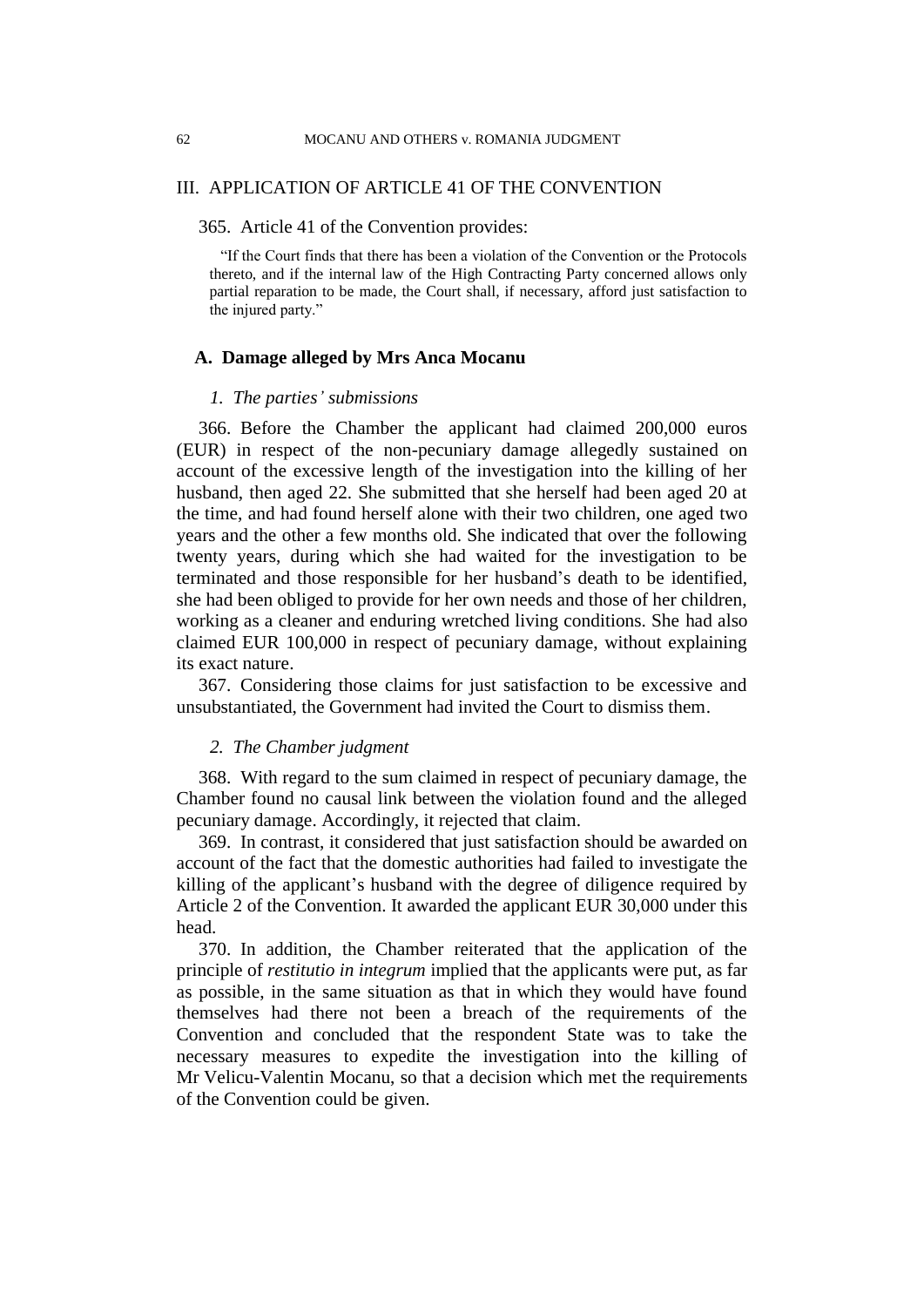### *3. The Court's assessment*

371. Having regard to the foregoing, to the reasons set out by the Chamber and to the fact that the applicant did not change the claim initially submitted to the Chamber, the Court considers that the applicant sustained significant non-pecuniary damage arising from the violation of the procedural aspect of Article 2. It awards her the sum of EUR 30,000 in this respect.

## **B. Damage alleged by Mr Marin Stoica**

372. The applicant had claimed EUR 200,000 before the Chamber in respect of non-pecuniary damage.

373. Considering this claim excessive, the Government had submitted that the finding of a violation would constitute in itself sufficient just satisfaction in respect of the alleged non-pecuniary damage.

374. The Chamber having held that there had been no violation of the Convention in respect of Mr Stoica, it had not examined the claim for just satisfaction submitted by him.

375. The Court considers that Mr Stoica undeniably sustained nonpecuniary damage. Taking into account the violation of Article 3 found in respect of the applicant and ruling on an equitable basis as required by Article 41 of the Convention, the Court awards him EUR 15,000 in respect of non-pecuniary damage.

## **C. The applicant association's claim**

376. The Chamber concluded that the applicant association had not submitted a claim for just satisfaction within the time allowed.

377. During the proceedings before the Grand Chamber, the association resubmitted to the Court a fax which it had sent on 22 December 2009, stating that this constituted a claim for just satisfaction.

378. The Court notes that, through this unsigned request, the applicant association claimed compensation amounting to EUR 42,519, allegedly corresponding to the amount, adjusted for inflation, of the pecuniary damage which it had sustained on account of the ransacking of its headquarters, and stated that it wished to use this sum, *inter alia*, for "the restoration of [his] health [*sic*]". As this claim is confused, it cannot be taken into consideration. Even supposing that it could be considered as a properly submitted claim for just satisfaction, it relates solely to pecuniary damage that is unconnected to the finding of a violation of Article 6 of the Convention arising from the excessive length of the proceedings.

379. The Court therefore rejects the applicant association's claim.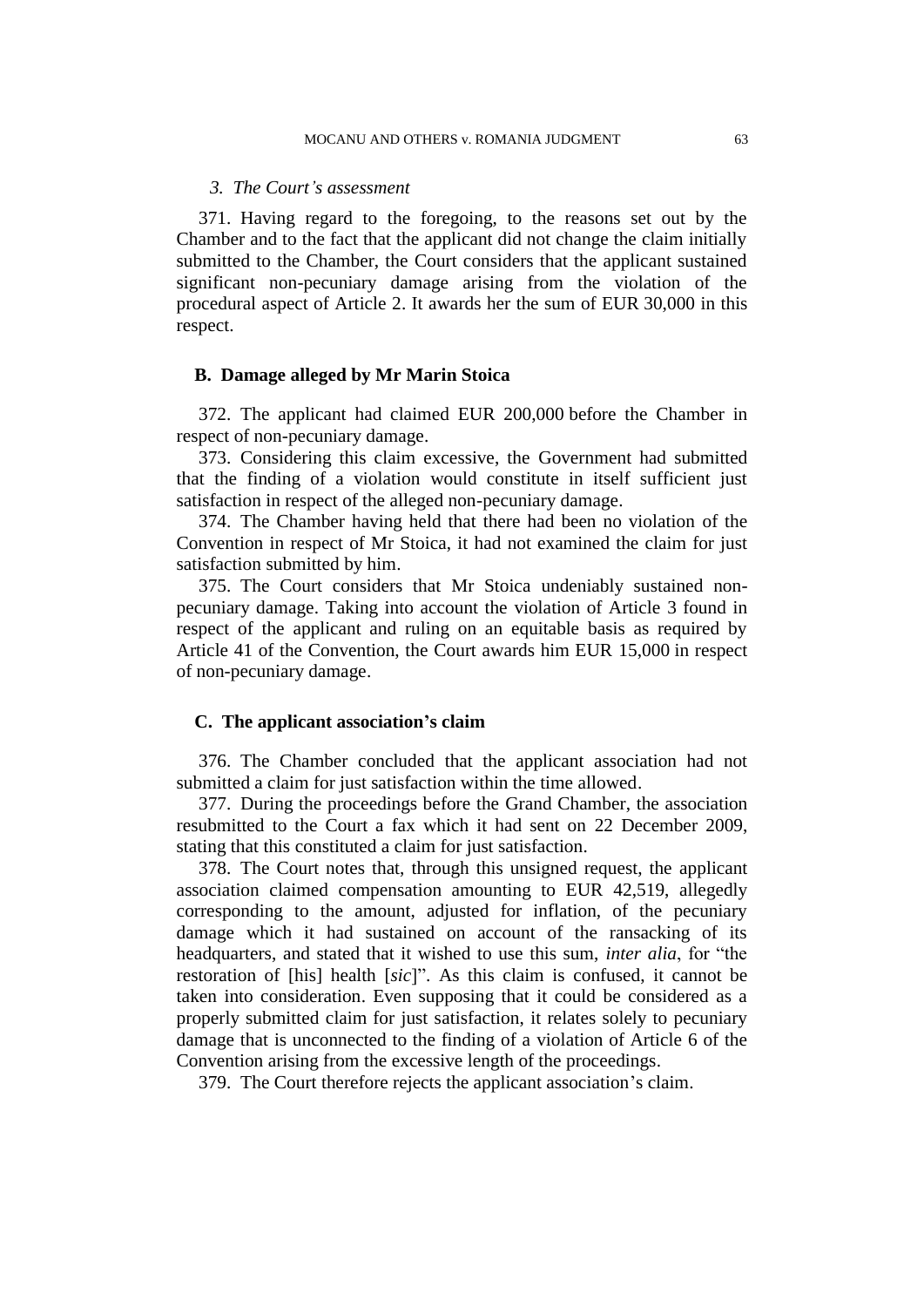#### 64 MOCANU AND OTHERS v. ROMANIA JUDGMENT

#### **D. Costs and expenses**

## *1. Costs and expenses in respect of the applications by Mrs Anca Mocanu and the applicant association (nos. 10865/09 and 45886/07)*

380. The applicants claimed the sum of EUR 18,050 in respect of the costs and expenses incurred in the proceedings before the Court, of which EUR 2,800 related to the proceedings before the Grand Chamber, including the fees for their three lawyers.

381. The Government considered, with regard to the proceedings before the Chamber, that this claim was out of time, as it had not been submitted within the time allowed.

382. They also considered that, with regard to the proceedings before the Grand Chamber, this claim was excessive, and pointed out that it was not accompanied by any supporting documentation.

383. The Chamber concluded that the applicants had not submitted a claim for just satisfaction within the time allowed.

384. According to the Court's established case-law, an award can be made in respect of costs and expenses only in so far as they have been actually and necessarily incurred and are reasonable as to quantum (see *Iatridis v. Greece* (just satisfaction) [GC], no. 31107/96, § 54, ECHR 2000-XI).

385. In the present case, regard being had to the documents in its possession and its case-law, the Court considers it reasonable to award the sum of EUR 2,800 claimed for the costs and expenses incurred in the proceedings before the Grand Chamber, this being the only claim submitted in a timely manner. From that amount must be deducted the sum of EUR 600 already paid jointly to two of the applicants' three lawyers by the Council of Europe by way of legal aid.

## *2. Costs and expenses in respect of the application by Mr Marin Stoica (no. 32431/08)*

386. The applicant claimed EUR 11,507.39 in respect of the costs and expenses incurred in the proceedings before the Grand Chamber, namely EUR 10,394 in lawyer's fees, EUR 300 in postal charges and EUR 813.39 for the travel costs incurred by the applicant and his lawyer in attending the hearing before the Grand Chamber.

387. The Government considered that the time spent by the applicant's lawyer in preparing the request for referral to the Grand Chamber, namely 15 hours, was unreasonable. They made the same comments in respect of the time spent in preparing the applicant's additional observations – 20 hours – and the 15 hours spent in preparing counsel's address.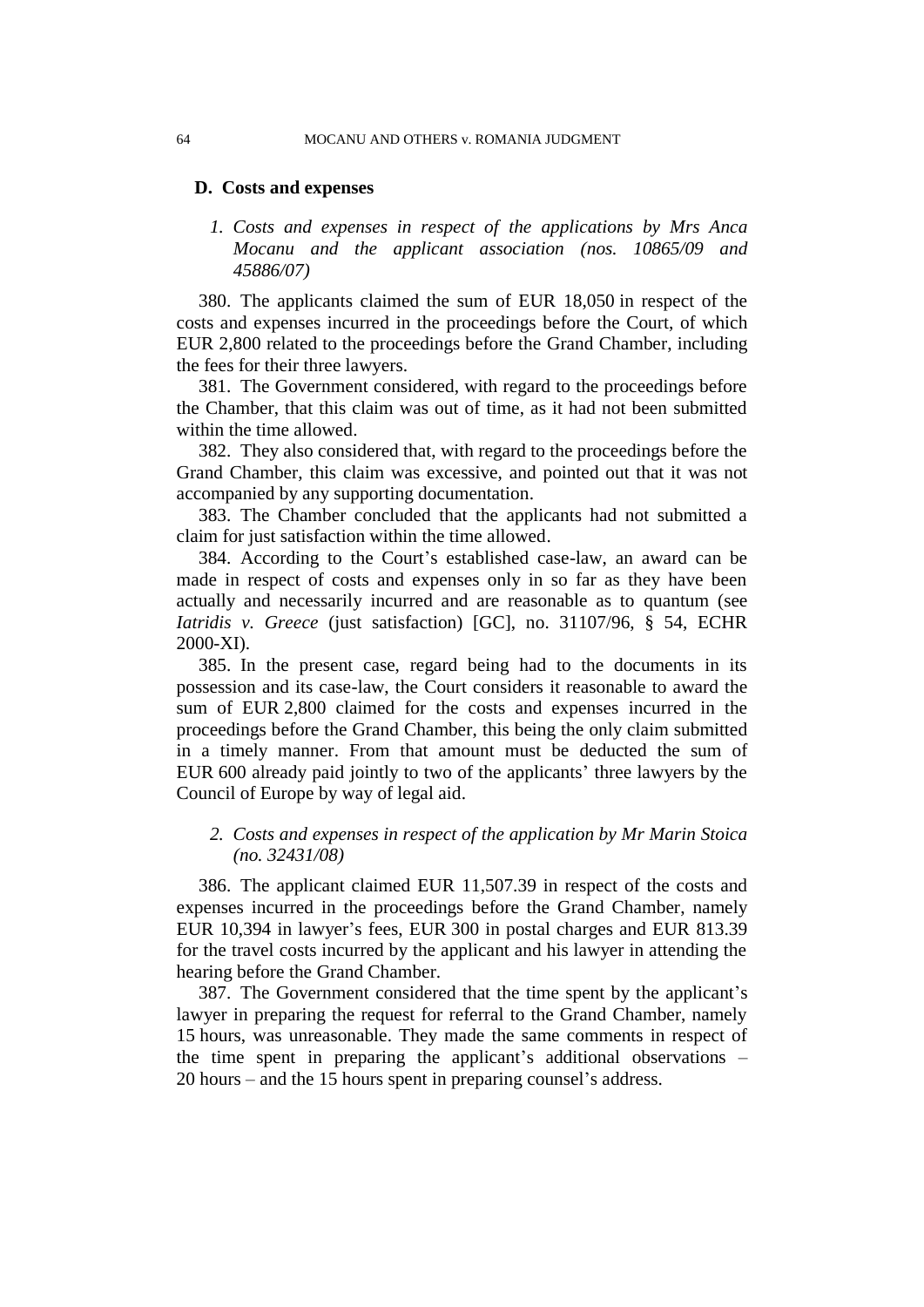388. In addition, the Government submitted that the costs incurred by the applicant to attend the hearing had not been necessary, given that only his lawyer's presence had been justified. They opposed the claim for reimbursement of the applicant's travel costs.

389. In the present case, regard being had to the documents in its possession and its case-law, the Court considers it reasonable to award the sum of EUR 11,507.39 claimed for the costs and expenses incurred in the proceedings before it, to be paid directly to Ms Hatneanu. From that amount must be deducted the sum of EUR 1,638.47 already paid by the Council of Europe by way of legal aid, and covering the travel costs incurred by the applicant and his lawyer.

## **E. Default interest**

390. The Court considers it appropriate that the default interest rate should be based on the marginal lending rate of the European Central Bank, to which should be added three percentage points.

## FOR THESE REASONS, THE COURT

- 1. *Holds*, by sixteen votes to one, that it has jurisdiction *ratione temporis* to examine the complaints raised by Mrs Anca Mocanu and Mr Marin Stoica under the procedural aspect of Articles 2 and 3 of the Convention, in so far as those complaints relate to the criminal investigation conducted in the present case after the entry into force of the Convention in respect of Romania;
- 2*. Dismisses*, by sixteen votes to one, the Government's objection of nonexhaustion of the domestic remedies raised in respect of the individual applicants;
- 3. *Dismisses*, by fourteen votes to three, the Government's objection alleging that the application lodged by Mr Marin Stoica is out of time;
- 4. *Holds*, by sixteen votes to one, that there has been a violation of the procedural aspect of Article 2 of the Convention in respect of Mrs Anca Mocanu;
- 5. *Holds*, by fourteen votes to three, that there has been a violation of the procedural aspect of Article 3 of the Convention in respect of Mr Marin Stoica;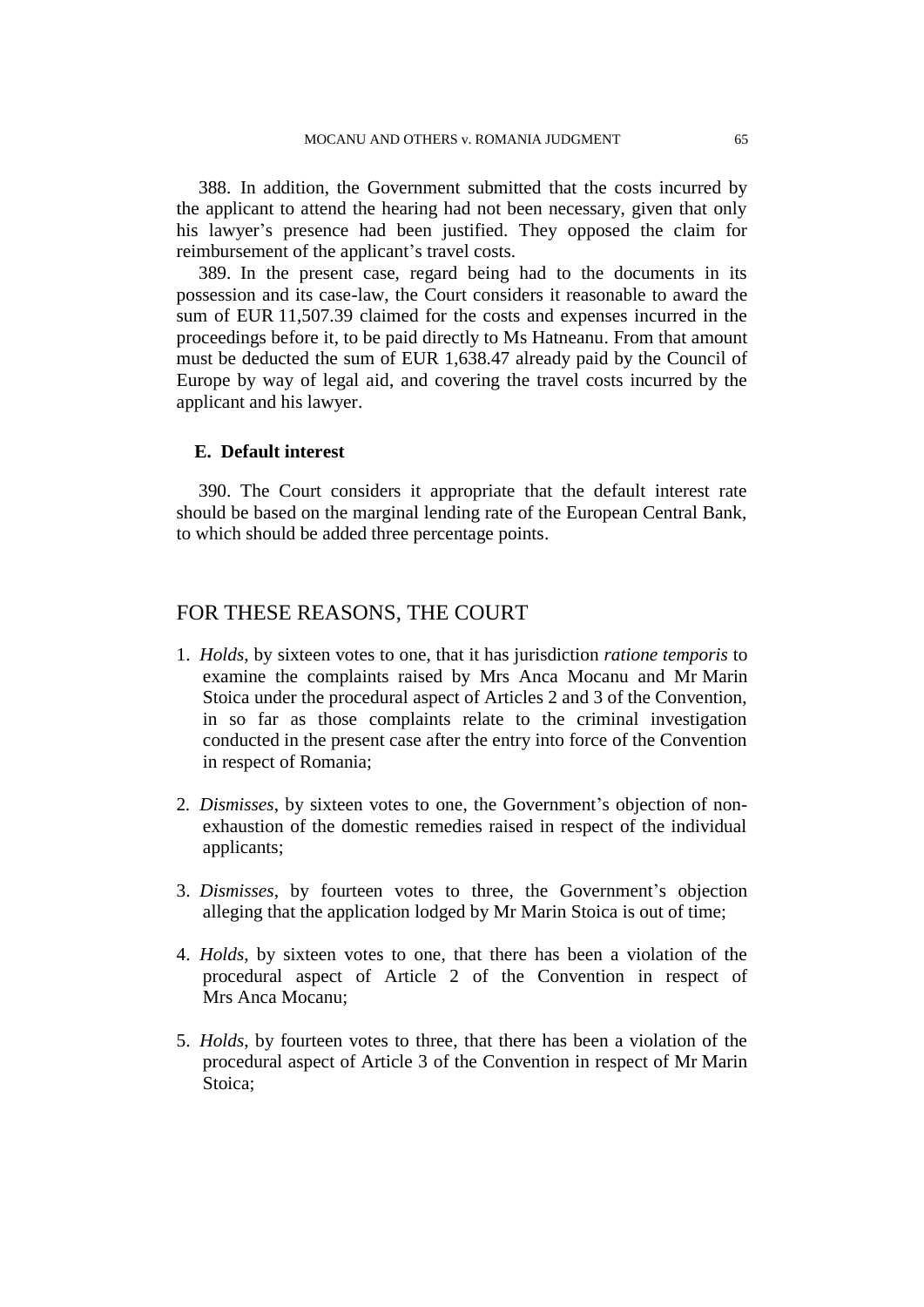#### 66 MOCANU AND OTHERS v. ROMANIA JUDGMENT

- 6. *Holds*, unanimously, that there has been a violation of Article 6 § 1 of the Convention in respect of the applicant association;
- 7. *Holds*, by sixteen votes to one, that the respondent State is to pay Mrs Anca Mocanu, within three months, EUR 30,000 (thirty thousand euros), plus any tax that may be chargeable, in respect of non-pecuniary damage, to be converted into the currency of the respondent State at the rate applicable at the date of settlement;
- 8. *Holds*, by fourteen votes to three, that the respondent State is to pay Mr Marin Stoica, within three months, EUR 15,000 (fifteen thousand euros), plus any tax that may be chargeable, in respect of non-pecuniary damage, to be converted into the currency of the respondent State at the rate applicable at the date of settlement;
- 9. *Holds*, unanimously, that the respondent State is to pay, within three months, EUR 2,200 (two thousand two hundred euros) plus any tax that may be chargeable to the applicants, in respect of the costs and expenses incurred by Mrs Anca Mocanu and by the applicant association, corresponding to applications nos. 10865/09 and 45886/07;
- 10. *Holds*, by sixteen votes to one, that the respondent State is to pay, within three months, EUR 9,868.92 (nine thousand, eight hundred and sixty-eight euros and ninety-two cents) plus any tax that may be chargeable to the applicant, in respect of the costs and expenses incurred by Mr Marin Stoica (application no. 32431/08), to be paid directly to Ms D.O. Hatneanu;
- 11. *Holds*, unanimously, that from the expiry of the above-mentioned three months until settlement simple interest shall be payable on the above amounts at a rate equal to the marginal lending rate of the European Central Bank during the default period plus three percentage points;
- 12. *Dismisses*, unanimously, the remainder of the applicants' claim for just satisfaction.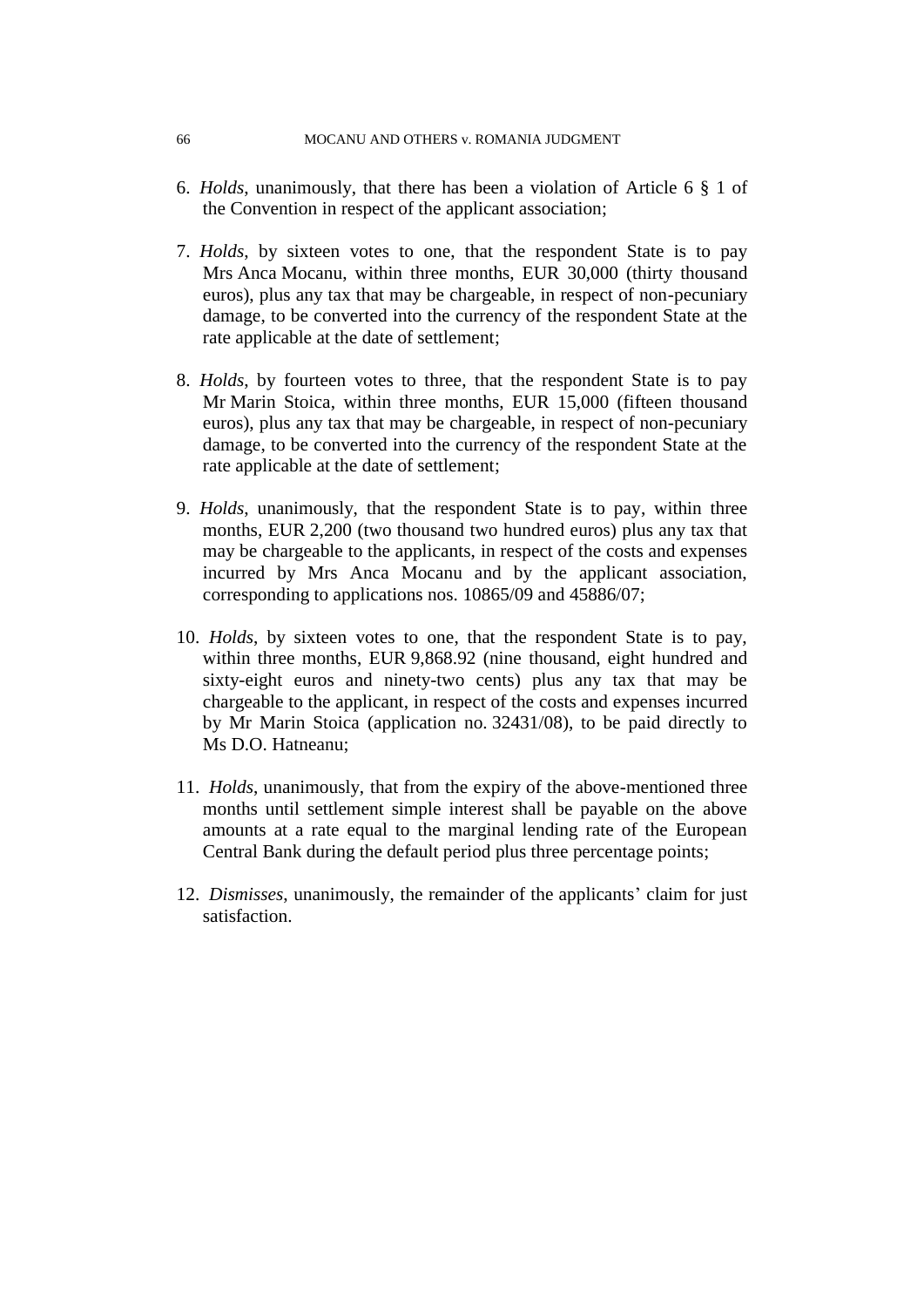Done in English and in French, and delivered at a public hearing in the Human Rights Building, Strasbourg, on 17 September 2014.

Johan Callewaert Dean Spielmann Deputy Registrar President

In accordance with Article 45 § 2 of the Convention and Rule 74 § 2 of the Rules of Court, the following separate opinions are annexed to this judgment:

(a) concurring opinion of Judge Pinto de Albuquerque, joined by Judge Vučinić;

(b) partly dissenting opinion of Judge Silvis, joined by Judge Streteanu;

(c) partly dissenting opinion of Judge Wojtyczek.

D.S. J.C.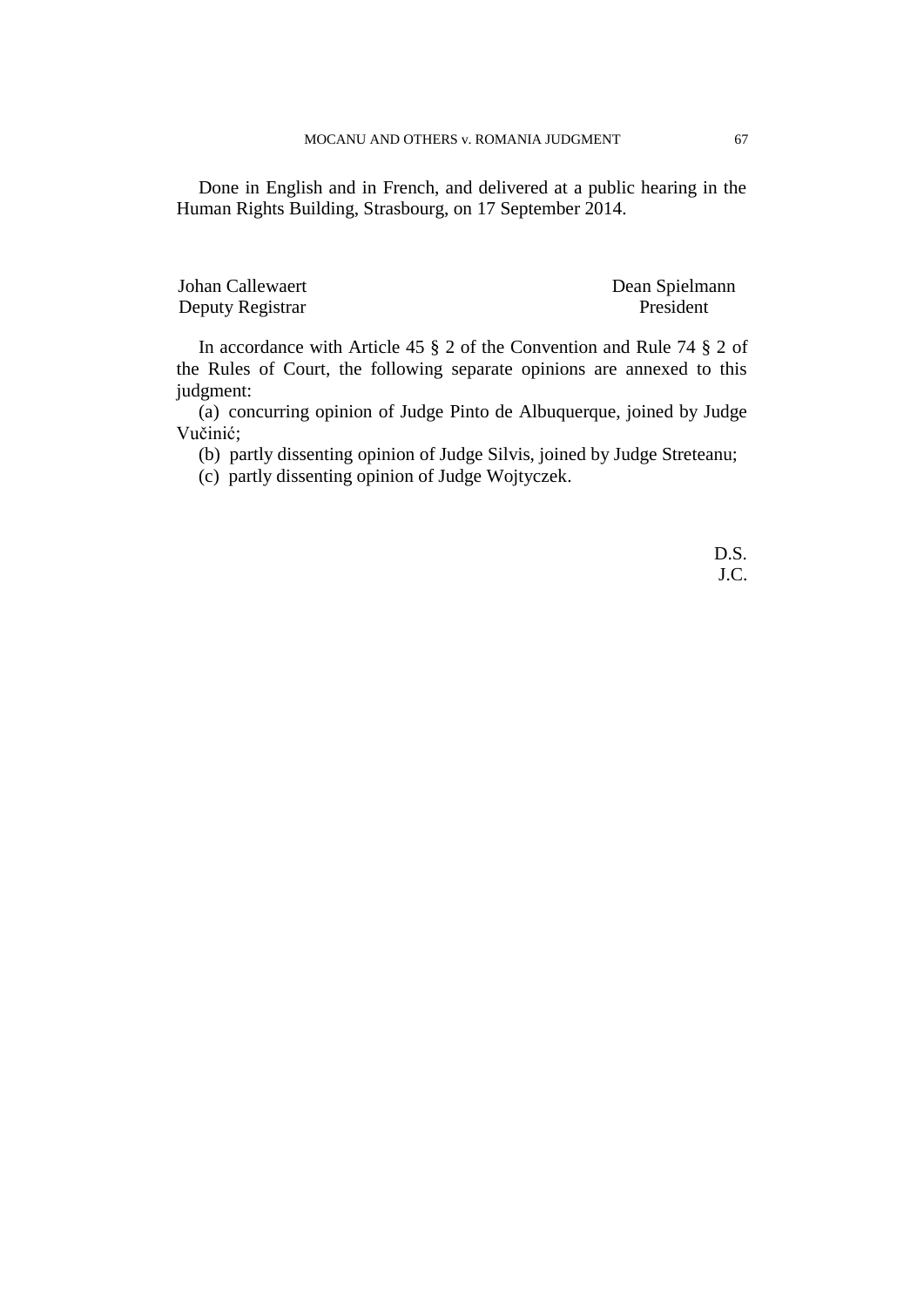# CONCURRING OPINION OF JUDGE PINTO DE ALBUQUERQUE, JOINED BY JUDGE VUČINIĆ

1. The main issue in the *Mocanu and Others* case is the applicability of the statute of limitations to the events which occurred during the period of transition to democracy in Romania, and more specifically the events which occurred in Bucharest in June 1990. Having accepted the competence ratione temporis of the European Court of Human Rights ("the Court"), as well as the unfounded nature of the Government's objections regarding nonexhaustion of domestic remedies and tardiness on the part of Mr Stoica in lodging his application, I also agree with the Grand Chamber's criticism of the shortcomings in the domestic proceedings regarding the death of Mr Mocanu, the unlawful detention and torture of Mr Stoica and the damage caused to the applicant association through the ransacking of its headquarters and the unlawful seizure of its property and documents<sup>1</sup>.

The purpose of this opinion is limited to the submission that the prosecution of the massive human rights violations which occurred in Romania in the period of transition to democracy, including those which took place in June 1990, is not time-barred, and those violations should therefore continue to be ex officio investigated, duly prosecuted and punished according to the rules of international and national law. In other

 $\overline{a}$ 

<sup>1.</sup> On the Court's competence *ratione temporis* with regard to incidents which occurred in the transitional period in Romania, see *Agache and Others v. Romania*, no. 2712/02, §§ 69-73, 20 October 2009; *Şandru and Others v. Romania*, no. 22465/03, §§ 57-59, 8 December 2009; and *Association "21 December 1989" and Others v. Romania*, nos. 33810/07 and 18817/08, §§ 116-18, 24 May 2011, based on *Šilih v. Slovenia* [GC], no. 71463/01, §§ 159-63, 9 April 2009. Since the Convention provides for procedural obligations which are separate and autonomous from substantive obligations, the logical consequence is that the Court has competence *ratione temporis* whenever these procedural obligations have been or ought to have been carried out after the critical date. This case-law is not new, in view of the principle established both by the Permanent Court of International Justice in *Mavrommatis Palestine Concessions* (1924), PCIJ Series A No. 2, p. 35, and in *Electricity Company of Sofia and Bulgaria (Belgium v. Bulgaria)* (1939), PCIJ Series A/B No 77, p. 82, and by the International Court of Justice in *Case concerning Right of Passage over Indian Territory (Portugal v. India)*, *ICJ Reports* 1960, p. 6 at p. 35 ("The Permanent Court thus drew a distinction between the situations or facts which constitute the source of the rights claimed by one of the Parties and the situations or facts which are the source of the dispute. Only the latter are to be taken into account for the purpose of applying the Declaration accepting the jurisdiction of the Court."), and *Case Concerning Application of the Convention on the Prevention and Punishment of the Crime of Genocide (Preliminary Objections) ICJ Reports* 1996, § 34. Hence, *Šilih* is not so distant from the principle set out in general international law. And, as in *Šilih*, the death of Mr Mocanu, the ill-treatment of Mr Stoica and the ransacking of the applicant association's headquarters did not constitute "the source of the dispute"; instead, they were "the source of the rights claimed" by the applicants, and therefore came under the jurisdiction *ratione temporis* of this Court.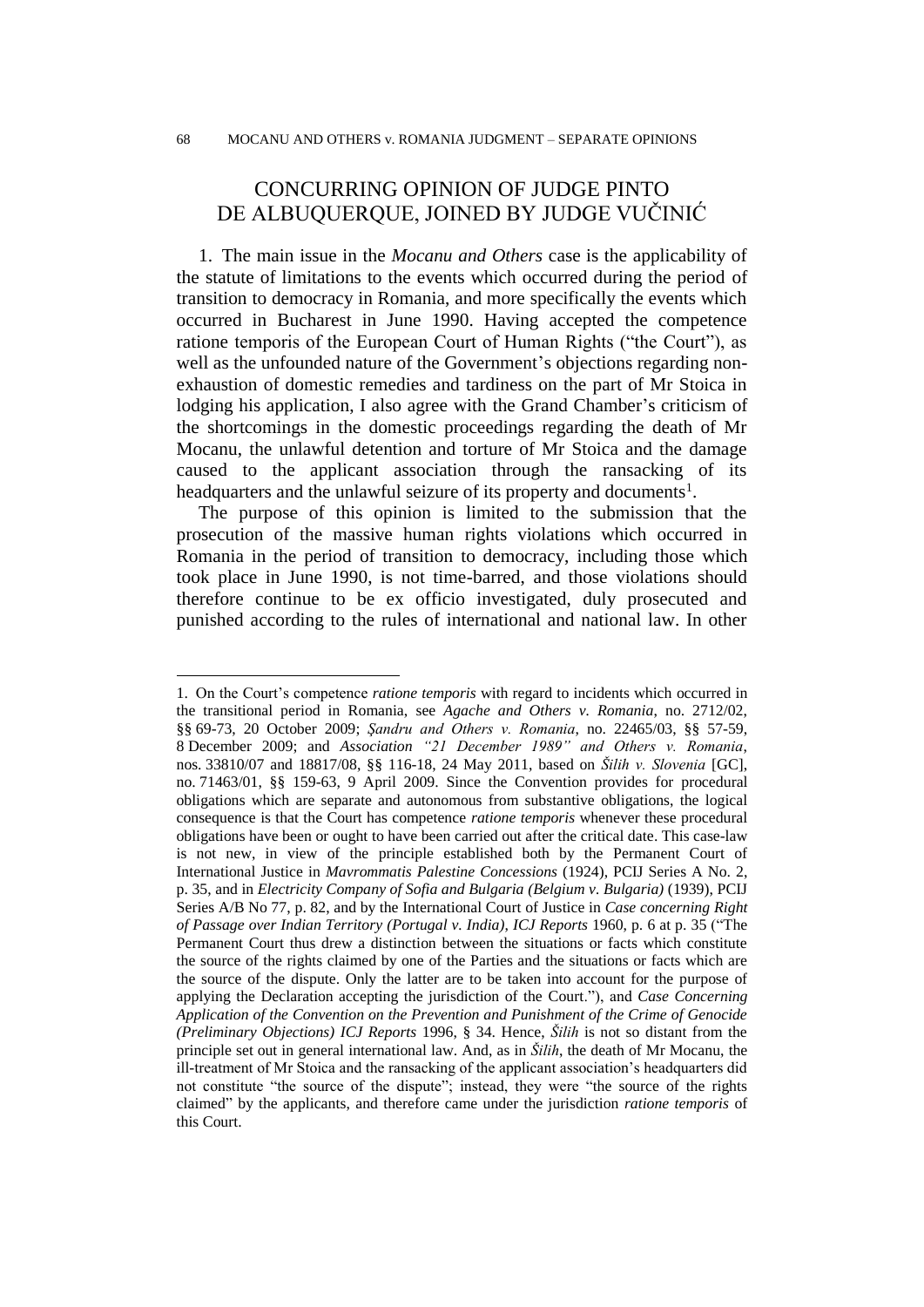words, this opinion seeks to clarify the somewhat timid terms used by the Grand Chamber in paragraphs 346 and 347 of the judgment.

### **The nature of the statute of limitations in criminal law**

2. The statute of limitations bars the prosecution and conviction of an alleged criminal offender and, where he or she has been convicted at final instance, the service of his or her sentence. This is not a merely procedural defence, as it might seem at first glance. Since it sits, with equal force, alongside the conditions of the existence of a criminal offence, it shares the substantive nature of the constituent elements of the offence, with the logical consequence of the full applicability of Article 7 of the European Convention on Human Rights ("the Convention"), including the strict construction of the statute of limitations, the prohibition of its retroactive application to the detriment of the defendant and its retroactive application to his or her benefit. In other words, the statute of limitations has, in the light of the Convention, a mixed nature, being both procedural and substantive at the same time<sup>2</sup>.

3. As a matter of principle, only a purely retributivist criminal system, which pursues atonement for the offender's guilty act at any cost, would not provide for statutory limitations, the opposite solution being favoured by a criminal system based on positive special prevention (that is, resocialisation of the offender), which aims at preparing the offender to lead a law-abiding life in the community after release<sup>3</sup>. Criminal punishment of the offender many years after the commission of the crime, when the personal circumstances of the alleged offender have changed, is counter-productive in terms of preparing the offender to lead a law-abiding life in society. In addition, tardy punishment of the alleged offender is per se incompatible with the pursuit of negative special prevention (that is, incapacitation of the offender), which is intended to avoid future breaches of the law by the sentenced person, by keeping him or her away from the community.

 $\overline{a}$ 

<sup>2.</sup> See *K.-H.W. v. Germany* [GC], no. 37201/97, §§ 107-12, ECHR 2001-II; *Kononov v. Latvia* [GC], no. 36376/04, §§ 228-33, ECHR 2010; and the joint partly dissenting opinion of Judges Pinto de Albuquerque and Turković, joined to *Matytsina v. Russia*, no. 58428/10, 27 March 2014. Among legal scholars, see Delmas-Marty, "La responsabilité pénale en échec (prescription, amnistie, immunités)", in Cassese and Delmas-Marty, *Crimes internationaux et juridictions internationales*, 2002, p. 617, and Lambert Abdelgawad and Martin-Chenut, "La prescription en droit international: vers une imprescriptibilité de certains crimes", in Ruiz Fabri *et al*., *La clémence saisie par le droit*, 2007, p. 151.

<sup>3.</sup> In *Vinter and Others v. the United Kingdom* [GC], nos. 66069/09, 130/10 and 3896/10, §§ 113-18, ECHR 2013, the Court endorsed the international consensus on the obligation of resocialisation of offenders sentenced to prison terms, which is based, among other sources, on Article 10 § 3 of the International Covenant on Civil and Political Rights, Article 5 § 6 of the American Convention on Human Rights and Article 40 § 1 of the United Nations Convention on the Rights of the Child.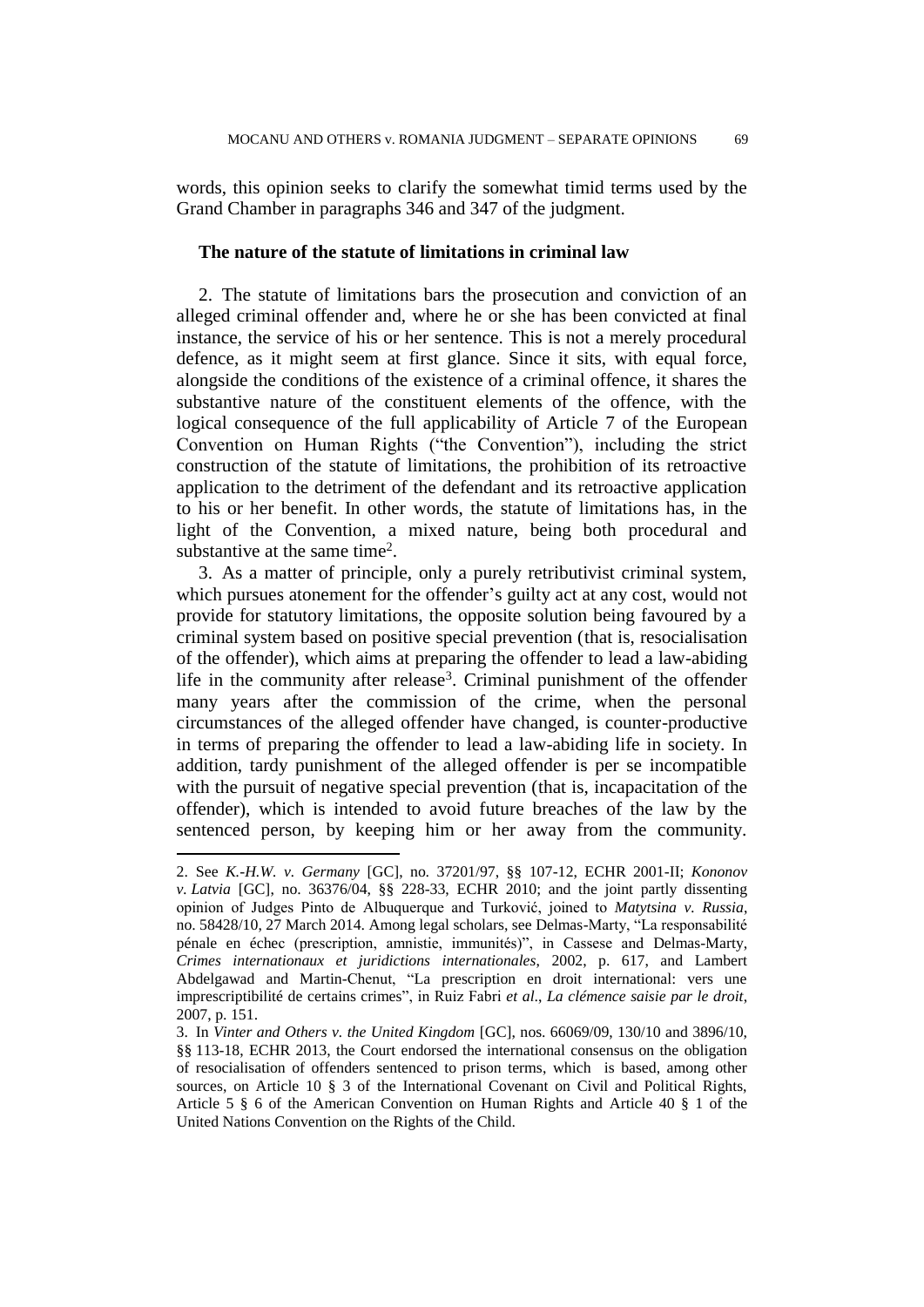Furthermore, it has no deterrent effect on would-be offenders and, a fortiori, no impact on reinforcement of the social strength of the breached norm. The deterrent effect of punishment not only diminishes over time, it comes to nought. Thus, neither positive general prevention (that is, reinforcement of the breached norm), which aims at strengthening social acceptance and compliance with the breached provision, nor negative general prevention (that is, the deterrent effect on would-be offenders) justify punishment without any limit of time.

If the legitimate purposes of criminal punishment in a democratic society are at odds with the very idea of imprescriptible offences, the principle of legal certainty, which constitutes the core of any legal system in a democratic society, goes even further, and requires that the alleged offender must at a certain point in time be left alone, without the perpetual threat of State prosecution behind him or her. Regardless of the degree of State responsibility for the tardiness of a criminal investigation, there must come a day when society's claims against an offender cease to be legitimate. Otherwise, the alleged offender would become a mere object of the executive's power, sacrificed on the altar of an illusory absolute justice which reflects nothing but blind retributivism. Any State interference with liberty must be limited by the principles of proportionality and necessity, of which the principle of the least intrusive interference is one of the corollaries. Perpetual hounding of a suspected individual goes well beyond that limit, and represents, in principle, a disproportionate interference with liberty.

Lastly, the prosecution and conviction of the alleged offender many years after the deeds of which he or she is accused is highly problematic from the perspective of the principle of a fair trial, mainly in view of irresoluble practical problems related to the reliability of the evidence as time elapses<sup>4</sup>. These evidentiary problems affect not only the prosecution's case, but also the possibility of mounting an effective defence.

4. In sum, the principles of legal certainty, a fair trial and the resocialisation of offenders sentenced to criminal penalties are not compatible with the prosecution and punishment of criminal offences without any limit of time. Thus, criminal offences should be prosecuted and punished within reasonable time-limits. In the case of final judgments, the above-mentioned principles of legal certainty and resocialisation of offenders sentenced to criminal penalties apply. Hence, criminal penalties should be served within reasonable time-limits after a final sentence has been handed down. In both cases, time-limits must be commensurate with the seriousness of the offences in question.

 $\overline{a}$ 

<sup>4.</sup> See *Stubbings and Others v. the United Kingdom*, 22 October 1996, § 51, Reports of Judgments and Decisions 1996-IV, and *Brecknell v. the United Kingdom*, no. 32457/04, § 69, 27 November 2007.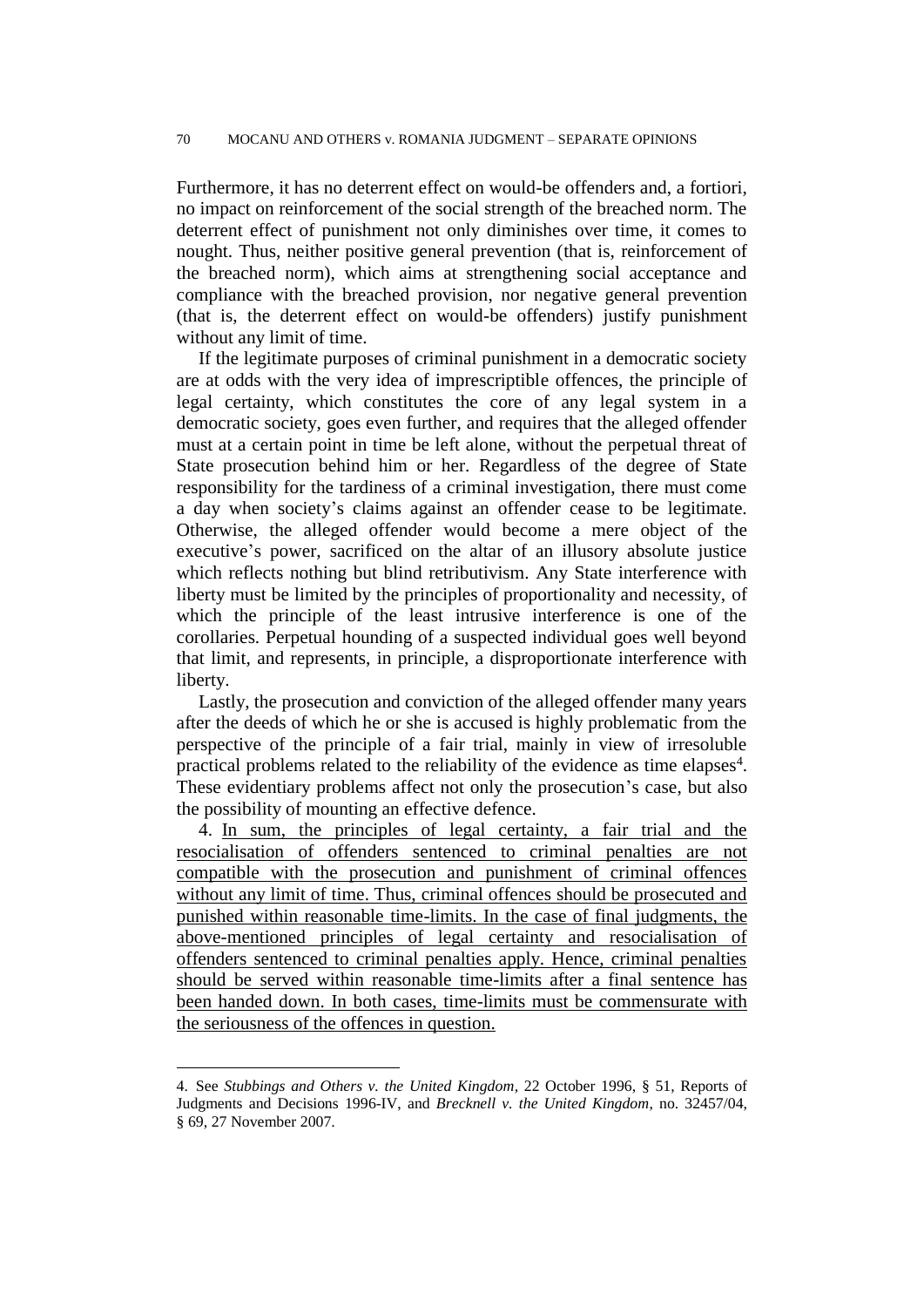The running of a statutory-limitation period may evidently be suspended during the period in which accountability is impossible and no effective judicial remedy is available<sup>5</sup>. Some procedural events, such as notification of charges to an alleged offender, may even interrupt the running of a statutory-limitation period, with the effect that the time which has elapsed is not counted, and the limitation period begins to run anew from the date of the interruption. In any case, a maximum period of time, irrespective of the number of interruptions and suspensions, should be provided by law.

## **The international obligation to punish crimes against humanity without any limit of time**

5. Nevertheless, in view of a broad and recent consensus, the criminal punishability of crimes against humanity without any time-limit can be considered as a principle of customary international law, binding on all States<sup>6</sup>. Such a principle of international criminal law was set out in Article 29 of the Rome Statute of the International Criminal Court  $(1998)^7$ , which followed similar principles, established by the Convention on the Non-Applicability of Statutory Limitations to War Crimes and Crimes Against Humanity  $(1968)^8$ , the European Convention on the Non-Applicability of Statutory Limitation to Crimes against Humanity and War

<sup>5.</sup> Article 17 § 2 of the Declaration on the Protection of all Persons from Enforced Disappearance, adopted by General Assembly resolution 47/133 of 18 December 1992, and Principle 23 of the Updated Set of principles for the protection and promotion of human rights through action to combat impunity, E/CN.4/2005/102/Add.1, 8 February 2005.

<sup>6.</sup> See the opinion of Judges Vučinić and Pinto de Albuquerque in *Perinçek v. Switzerland*, no. 27510/08, 17 December 2013. Legal scholars agree (see W. Bourdon, *La Cour penale internationale*, 2000, p. 125, C. Van den Wyngaert and J. Dugard, "Non-applicability of statute of limitations", in Cassesse et al., *The Rome Statute of the International Criminal Court, A commentary*, 2002, p. 879, and E. Lambert Abdelgawad and K. Martin-Chenut, "La prescription en droit international: vers une imprescriptibilité de certains crimes", in Ruiz Fabri et al., *La clémence saisie par le droit*, 2007, p. 120).

<sup>7.</sup> This Statute was adopted on 17 July 1998 by the United Nations Diplomatic Conference of Plenipotentiaries on the Establishment of an International Criminal Court and opened for signature on that date. It came into force on 1 July 2002. Romania signed it on 7 July 1999 and ratified it on 11 April 2002. There are currently 122 States Parties.

<sup>8.</sup> This Convention was adopted by United Nations General Assembly Resolution 2391 (XXIII) on 26 November 1968. Romania ratified it on 15 September 1969. It came into force on 11 November 1970. There are currently fifty-four States Parties.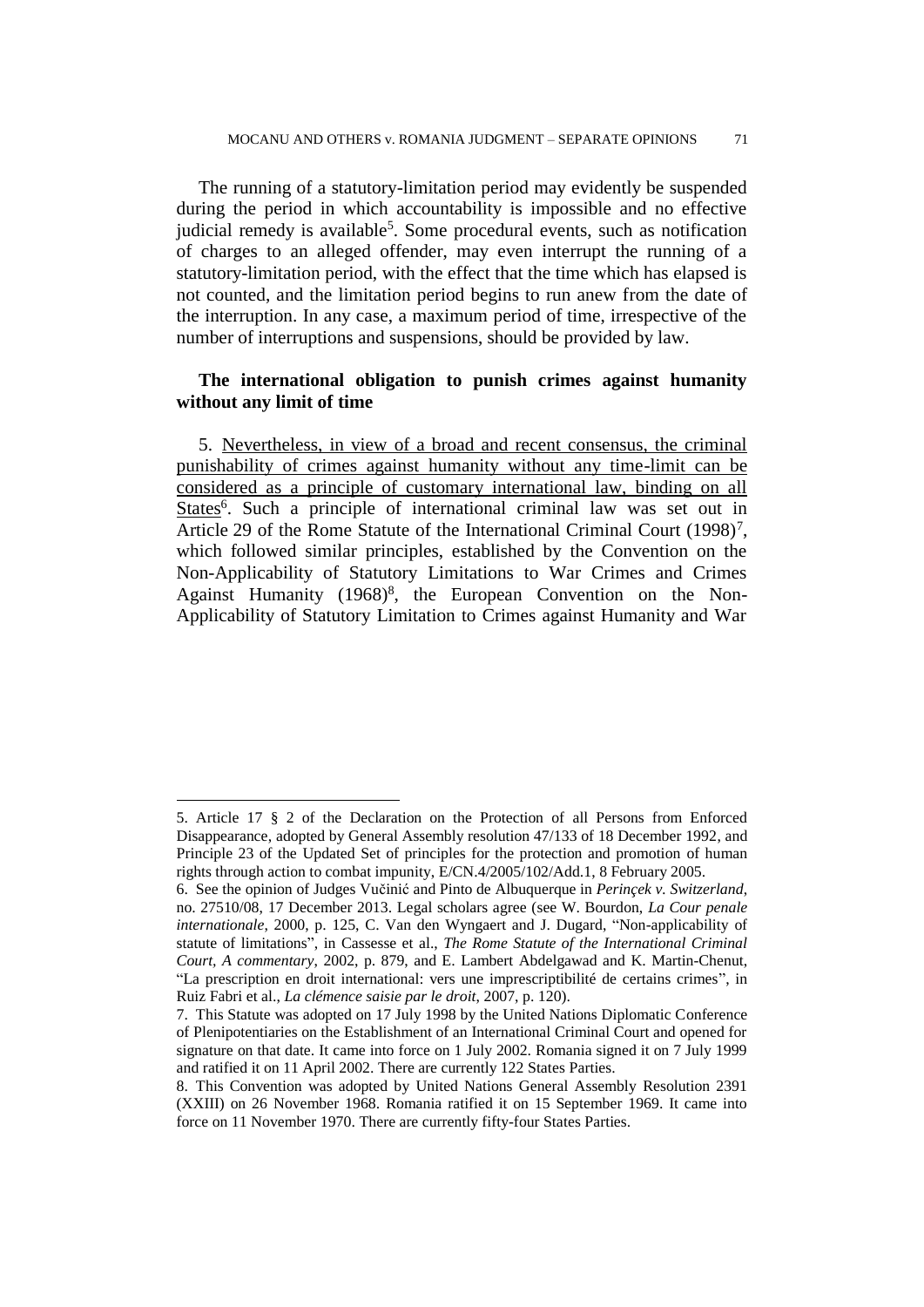Crimes (1974)<sup>9</sup> and Economic and Social Council (ECOSOC) Resolution 1158 (XLI), adopted in 1966<sup>10</sup>.

After some hesitation during the 1970s and 1980s, States had massively adhered to the principle of the imprescriptibility of the crime of genocide and of crimes against humanity by the end of the twentieth century<sup>11</sup>. No such limitation was provided for international crimes in the Nuremberg and Tokyo Charters, the Statutes of the ad hoc tribunals or the Special Court of Sierra Leone. The precedent of the Rome provision was Article II (5) of Control Council Law no. 10, which stated explicitly that "the accused shall not be entitled to the benefits of any statute of limitation in respect to [*sic*] the period from 30 January 1933 to 1 July 1945"<sup>12</sup>. In recent years, State practice has confirmed the choice made in Rome, since similar provisions were included in Article 17.1 of the United Nations Transitional Administration in East Timor (UNTAET) Regulation No. 2000/15<sup>13</sup>, Article 17 (d) of the Statute of the Iraqi Special Tribunal  $(2003)^{14}$  and Articles 4 and 5 of the Law on the establishment of Extraordinary Chambers in the courts of Cambodia for the prosecution of crimes committed during the period of Democratic Kampuchea (2004)<sup>15</sup>.

6. The principle which has emerged has a twofold consequence. Firstly, States have a duty to cooperate with international and mixed courts, and particularly with the International Criminal Court, in the prosecution of

<sup>9.</sup> This Convention was opened for signature on 25 January 1974 and came into force on 27 June 2003. It was signed by Romania on 20 November 1997 and ratified on 8 June 2000. There are currently seven States Parties. While the United Nations Convention of 1968 provided for its own retroactivity, the European Convention of 1974 and the Rome Statute chose the opposite approach.

<sup>10.</sup> The Resolution set out "the principle that there is no period of limitation for war crimes and crimes against humanity" in international law and urged all States "to take any measures necessary to prevent the application of statutory limitations to war crimes and crimes against humanity".

<sup>11.</sup> This also applies to, if not all, at least some war crimes. The International Committee of the Red Cross (ICRC) presented in 2005 a Study on Customary International Humanitarian Law (J.-M. Henckaerts and L. Doswald-Beck (eds.), *Customary International Humanitarian Law*, 2 Volumes, Cambridge University Press & ICRC, 2005). The Study contains a list of customary rules of international humanitarian law. Rule 160 reads: "Statutes of limitation may not apply to war crimes." The summary notes that "State practice establishes this rule as a norm of customary international law applicable in relation to war crimes committed in both international and non-international armed conflicts".

<sup>12.</sup> The French Court of Cassation affirmed that same principle in *Fédération nationale des déportés et internés résistants et patriotes et al. c. Barbie* (1984).

<sup>13.</sup> Prosecution of the crime of genocide, war crimes, crimes against humanity and torture is not subject to time constraints.

<sup>14.</sup> Prosecution of the crime of genocide, crimes against humanity, war crimes and violations of certain Iraqi laws listed in Article 14 of the Statute is not barred by any timelimits.

<sup>15.</sup> Prosecution of the crime of genocide and crimes against humanity is not subject to any statute of limitations. Murder, torture and religious persecution is submitted to an extended period of twenty years.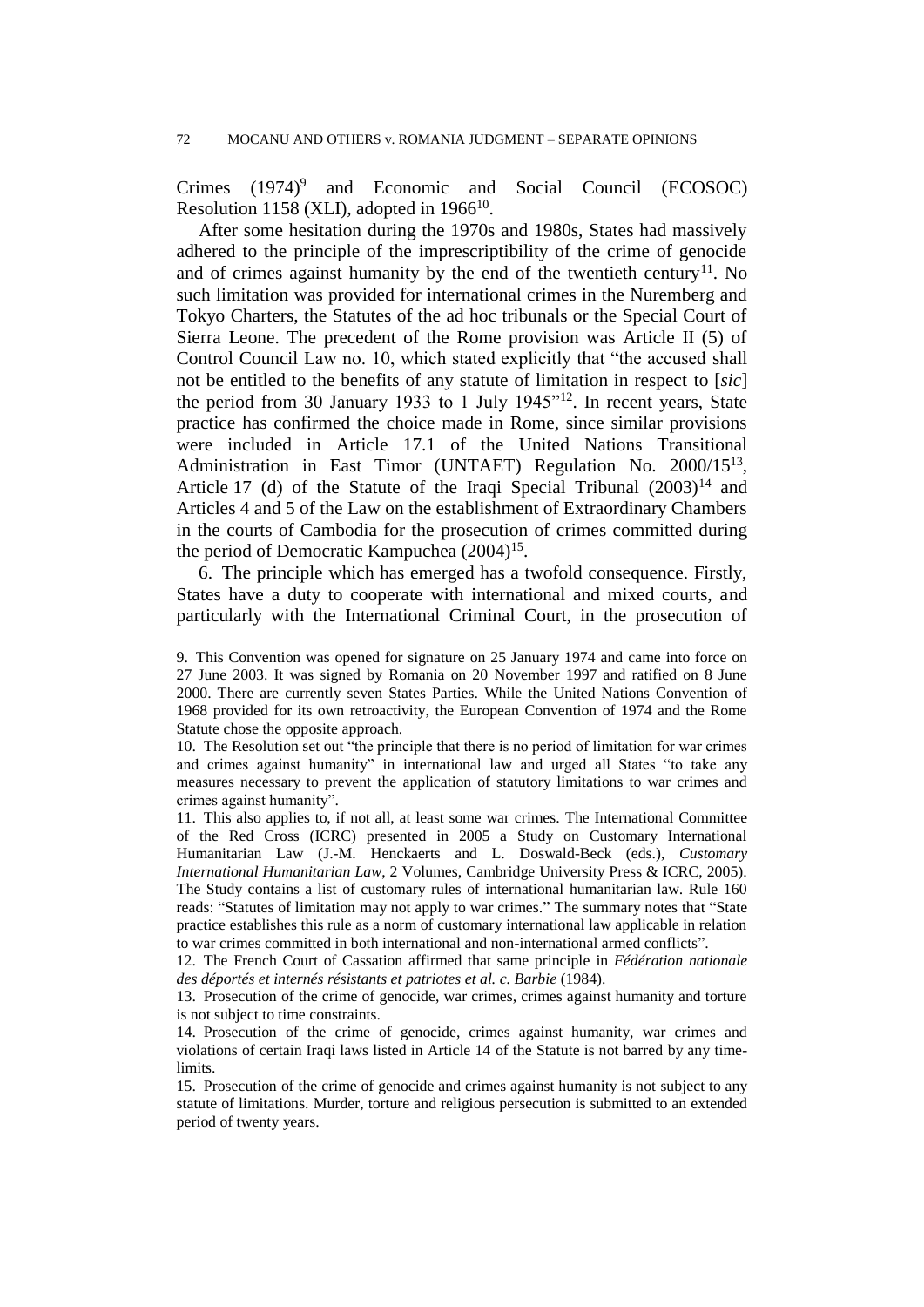these crimes, and may not invoke provisions of national law on statutes of limitation to bar surrender to international and mixed courts or deny a request of assistance to them<sup>16</sup>. Secondly, States have an additional obligation to remove from their national legislations any system of statutory limitation periods which is incompatible with the rule on the imprescriptibility of the crime of genocide, crimes against humanity and certain war crimes<sup>17</sup>. States should do their utmost to bring their national legal systems into line with their international obligations, and may not hide behind the former to flout the latter.

7. States have taken a more reserved position on the much-debated issue of the inapplicability of the statute of limitations to torture. This is due not only to considerations based on the weighting of the principles of legal certainty and a fair trial and the purposes of criminal punishment against the need for a firm criminal policy of accountability for torture, but also to the uncertain conceptual borders of the crime of torture, especially when contrasted with the concepts of inhuman and degrading treatment. Although it is undisputed that there exists a universal consensus on the criminalisation of torture, it has not yet been established in international law that the prosecution and punishment of this offence must not be subject to statutory limitations. Only Article 8 § 2 of the Arab Charter on Human Rights (2004) provides for such a principle. Principle 6 of the Basic Principles and Guidelines on the Right to a Remedy and Reparation for Victims of Gross Violations of International Human Rights Law and Serious Violations of International Humanitarian Law, adopted by General Assembly Resolution 60/147 of 16 December 2005, establishes that "statutes of limitations shall not apply to gross violations of international human rights law and serious violations of international humanitarian law which constitute crimes under international law", which might include torture. The Committee against Torture (CAT) has repeatedly stressed that, under the Convention against Torture and Other Cruel, Inhuman or Degrading Treatment or Punishment<sup>18</sup>, the crime of torture should not be subject to any

<sup>16.</sup> Article 93 § 3 of the Rome Statute.

<sup>17.</sup> United Nations Commission on Human Rights Resolution 2005/81, § 4: "[The Commission on Human Rights] [*a*]*cknowledges* that under the Rome Statute genocide, crimes against humanity and war crimes are not subject to any statutes of limitations and prosecutions of persons accused of these crimes shall not be subject to any immunity, and urges States, in accordance with their obligations under applicable international law, to remove remaining statutes of limitations on such crimes and to ensure, if provided for by their obligations under international law, that official *immunities rationae materiae* do not encompass them ..."

<sup>18.</sup> This Convention was adopted by General Assembly Resolution 39/46 on 10 December 1984 and came into force on 26 June 1987. Romania ratified it on 18 December 1990. There are currently 155 States Parties.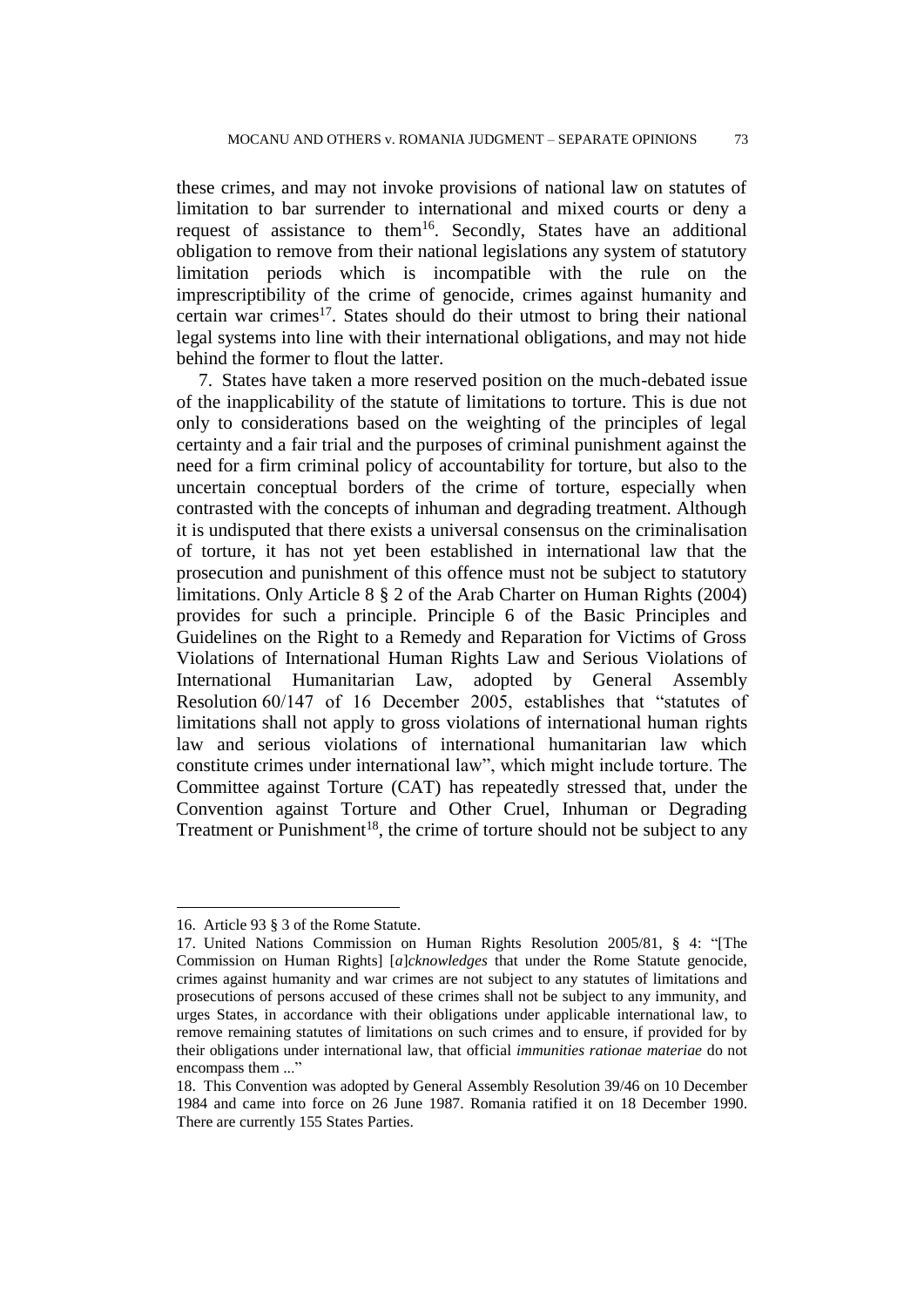limitation period<sup>19</sup>. The same position is taken by the United Nations Human Rights Committee (UNHRC)<sup>20</sup>. The United Nations Special Rapporteur on the promotion and protection of human rights and fundamental freedoms while countering terrorism  $(2010)^{21}$ , the United Nations Special Rapporteur on Torture  $(2009)^{22}$  and the United Nations Independent Expert to update the Set of principles to combat impunity  $(2005)^{23}$  share the same view. Among scholars, the imprescriptibility of torture has been sustained, for example, by Principle 7 of the Brussels Principles against impunity and for international justice, adopted by the Brussels Group for International Justice (2002), and Principle 6 of the Princeton Principles on universal jurisdiction  $(2001)^{24}$ .

In the European and American legal space, these soft-law instruments have been reinforced by judgments from regional international human rights

<sup>19.</sup> CAT, Conclusions and recommendations, Turkey, CAT/C/CR/30/5, 27 May 2003, § 7 (c); Slovenia, CAT/C/CR/30/4, 27 May 2003, §§ 5 (b) and 6 (b); Chile, CAT/C/CR/32/5, 14 June 2004, § 7 (f); Denmark, CAT/C/DNK/CO/5, 16 July 2007, § 11; Japan, CAT/C/JPN/CO/1, 3 August 2007, Section C; Jordan, CAT/C/JOR/CO/2, 25 May 2010, § 9; Bulgaria, CAT/C/BGR/CO/4-5, 14 December 2011, § 8; Armenia, CAT/C/ARM/CO/3, 6 July 2012, § 10; and General Comment No. 3 CAT/C/GC/3, 2012, § 40.

<sup>20.</sup> UNHRC, Concluding observations: Ecuador, A/53/40, 15 September 1998, § 280 ("torture, enforced disappearances and extrajudicial executions"); Argentina, CCPR/CO/70/ARG, 15 November 2000, § 9 ("gross violations of civil and political rights during military rule"); Panama, CCPR/C/PAN/CO/3, 17 April 2008, § 7 ("offences involving serious human-rights violations"); and El Salvador, CCPR/C/SLV/CO/6, 18 November 2010, § 6 ("torture and enforced disappearance ... serious human rights violations"). Referring to torture and similar cruel, inhuman and degrading treatment, summary and arbitrary killing, enforced disappearances and crimes against humanity, UNHRC General Comment No. 31, CCPR/C/21/Rev. 1/Add. 13, § 18, takes a more nuanced position, by stating that "[o]ther impediments to the establishment of legal responsibility should also be removed, such as the defence of obedience to superior orders or unreasonably short periods of statutory limitation in cases where such limitations are applicable ...".

<sup>21.</sup> Report of the Special Rapporteur on the promotion and protection of human rights and fundamental freedoms while countering terrorism, Mission to Peru, A/HRC/16/51/Add 3, 15 December 2010, §§ 17, 18 and 43(c).

<sup>22.</sup> Special Rapporteur on torture and other cruel, inhuman or degrading treatment or punishment, Mission to the Republic of Moldova, A/HRC/10/44/Add.3, 12 February 2009, § 81, and Follow-up to the recommendations made, A/HRC/19/61/Add.3, 1 March 2012, §§ 78 and 116.

<sup>23.</sup> Promotion and Protection of Human Rights, Report of the independent expert to update the Set of Principles to combat impunity, E/CN.4/2005/102, 18 February 2005, § 47.

<sup>24.</sup> In this context, a right to the truth has been invoked by the Office of the United Nations High Commissioner for Human Rights (see "Study on the right to the truth", E/CN.4/2006/91, 2006), which concluded that "the right to the truth about gross human rights violations and serious violations of human rights law is an inalienable and autonomous right" and "should be considered as a non-derogable right and not be subject to limitations". Accordingly, "[a]mnesties or similar measures and restrictions to the right to seek information must never be used to limit, deny or impair the right to the truth".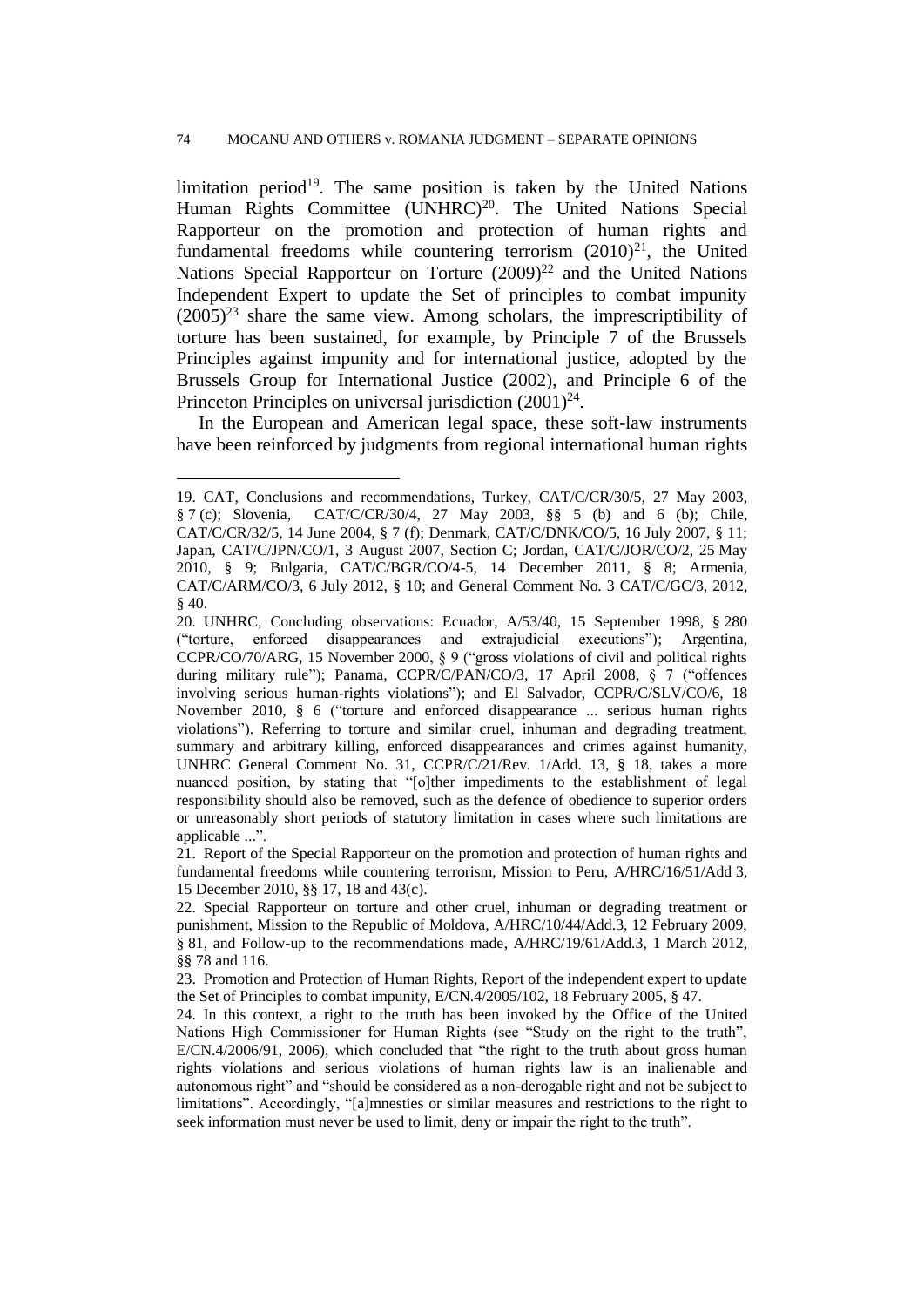courts. Both the Court's judgments<sup>25</sup> and those of the Inter-American Court of Human Rights<sup>26</sup> have reiterated that criminal proceedings and sentencing in torture cases should not be time-barred. The International Criminal Tribunal for the former Yugoslavia (ICTY) also made a statement to that effect<sup>27</sup>. In view of these judicial precedents, and the above-mentioned provision of the Arab Charter on Human Rights, the principle of the imprescriptibility of the crime of torture can be said to have crystallised into an international treaty obligation in three regional systems, namely the Arab, the European and the American ones, but without yet having attained the legal strength of customary international law<sup>28</sup>.

## **The application of criminal law by the national authorities**

 $\overline{a}$ 

8. The respondent State accepts that the offences in relation to the death by gunfire of Mr Mocanu are not subject to statutory limitation, in accordance with Article 121 § 2 (b) of the Romanian Criminal Code: "prescription does not remove liability concerning the offences provided for by Articles 174 to 176 of the Criminal Code and intentional crimes resulting in the death of the victim"<sup>29</sup> . Furthermore, it does not contest the Chamber's

<sup>25.</sup> See *Abdülsamet Yaman v. Turkey*, no. 32446/96, § 55, 2 November 2004; *Yeter v. Turkey*, no. 33750/03, § 70, 13 January 2009; and *İzci v. Turkey*, no. 42606/05, § 73, 23 July 2013.

<sup>26.</sup> See *Barrios Altos v. Peru* (merits), judgment of 14 March 2001, Series C No. 75, § 41 (referring to serious human rights violations, such as torture, extrajudicial, summary or arbitrary execution and forced disappearance), reiterated repeatedly in *Rochela Massacre v. Colombia* (merits, reparations and costs), judgment of 11 May 2007, Series C No. 163, § 294; *Ticona Estrada et al. v. Bolivia* (merits, reparations, and costs), judgment of 27 November 2008, Series C No. 191, § 147; *"Las Dos Erres" Massacre v. Guatemala,*  (preliminary objection, merits, reparation and costs), judgment of 24 November 2009, Series C No. 211, § 233; *Anzualdo Castro v. Peru* (preliminary objections, merits, reparations and costs, judgment of 22 September 2009, Series C No. 202, § 182; and *Gomes Lund et al. (Guerrilla do Araguaia") v. Brazil* (preliminary objections, merits, reparations and costs, judgment of 24 November 2010, Series C No. 219, § 172. This position was seconded by the Inter-American Commission on Human Rights (Case 10.480 (El Salvador), report of 27 January 1999, § 113 (referring to torture, summary executions and forced disappearances).

<sup>27.</sup> See *Prosecutor v. Furundžija*, 10 November 1998, IT-95-17/1-T, §§ 155 and 157. The appeals chamber judgment of 21 July 2000 confirmed, at § 111, the first-instance reasoning.

<sup>28.</sup> It is to be noted that the concept of torture does not have the exact same content in these three regional human rights systems, which makes it even more difficult to attain the level of a universal customary rule. In addition, domestic criminal laws vary significantly with regard to the statute of limitations applicable to the crime of torture among States which criminalise this offence autonomously, most of them preferring long statutory periods to imprescriptibility.

<sup>29.</sup> See page 6 of the Government's submissions to the Grand Chamber, 1 July 2013.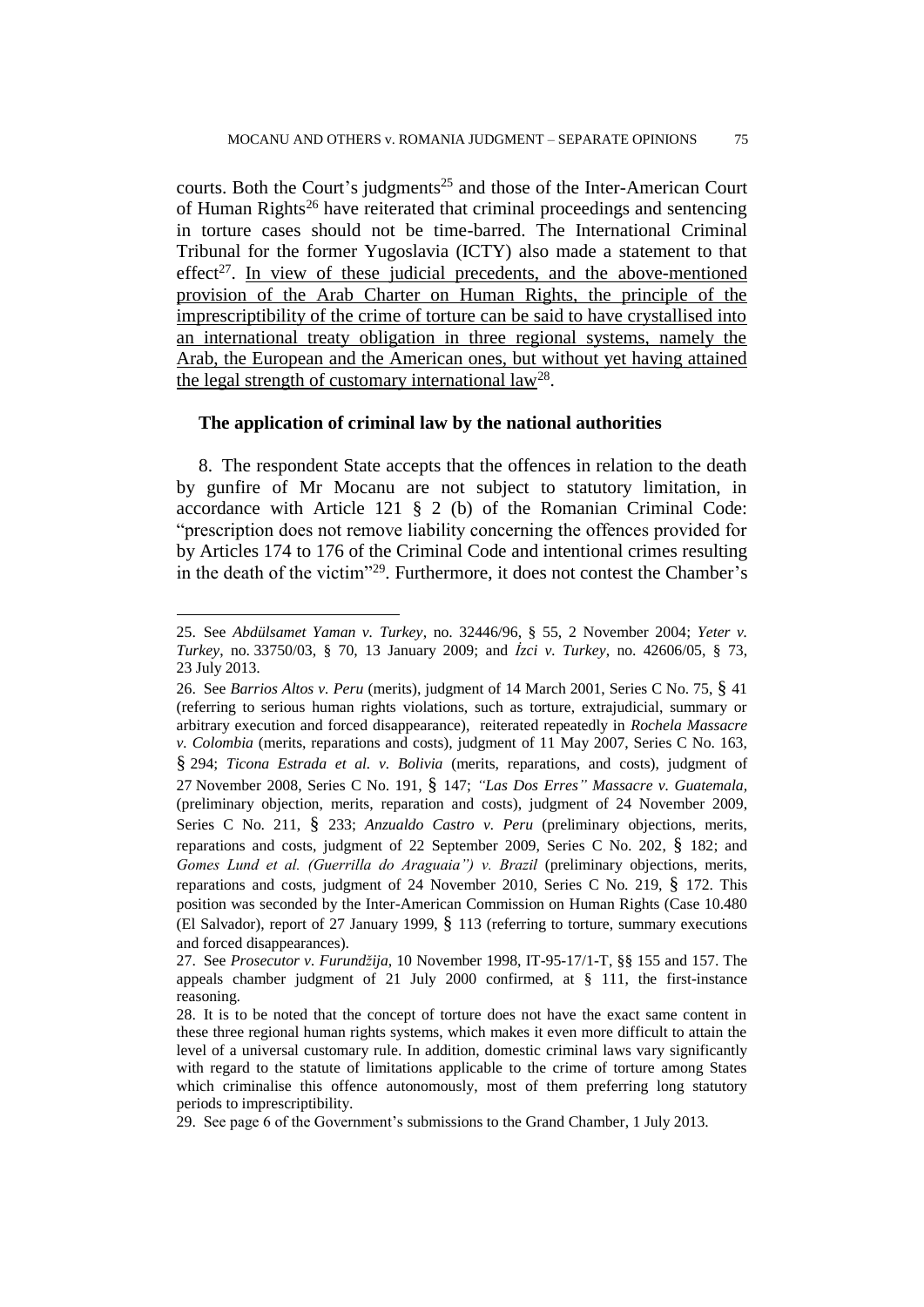conclusions as to the length of the proceedings brought by the applicant association as a civil party<sup>30</sup>.

9. Like many others before him, Mr Stoica complained in 2001 about the crimes of which he had been a victim. In line with the views of the prosecutor's office at the Bucharest County Court, the respondent State argued that his complaint has been time-barred since 16 June 1998 (that is, a limitation period of eight years in respect of the crime of attempted homicide), 16 June 1995 (five years in respect of the offence of abusive conduct) and 16 June 1998 (eight years in respect of the offence of aggravated theft). This submission is not convincing.

The national judicial and prosecutorial authorities did not agree on the legal classification of the various acts of repression committed in June 1990, which were given very different legal classifications by the various domestic authorities responsible for the investigation, such as sedition, sabotage, propaganda in favour of war, genocide, incitement to or participation in aggravated unlawful killing, inhuman treatment, torture, unjust repression, blackmail, abuse of power against the public interest entailing serious consequences, armed robbery, unlawful deprivation of liberty, abusive conduct, abusive investigation, abuse of power against private interests, assault, actual bodily harm, grievous bodily harm, destruction of property, theft, breaking and entering homes, malfeasance and rape, among others (see paragraphs 83, 91, 106, 108, 113, 115, 126, 137, 147, 150, 156-59 and 167 of the judgment).

In the particular case of Mr Stoica, there was nothing to prevent the crimes of which he had been a victim from being investigated ex officio and in a timely manner, since the State had all the evidentiary elements necessary to identify him as one of the victims of the brutal events in the basement of the television building<sup>31</sup>. Moreover, neither the judgment of 9 March 2011 nor the decision to discontinue proceedings of 17 June 2009 indicated whether the time-limit for prosecution had expired before or after his complaint had been lodged. Most importantly, the judgment of 9 March 2011, while dismissing Mr Stoica's appeal, did not even rule on the definition and applicability of the most serious crime imputed to the defendants, namely inhuman treatment (Article 358 of the Romanian Criminal Code), which had nonetheless been the subject of the decision to terminate proceedings of 17 June 2009 and the decision of non-jurisdiction of 29 April 2008.

Finally, the decision of 17 June 2009 to discontinue proceedings on the basis that the essential elements of the crime of inhuman treatment had not been present in this case, since the enemies of the security forces and

<sup>30.</sup> See page 23 of the Government's submissions to the Grand Chamber, 1 July 2013.

<sup>31.</sup> I refer to a video recording, filmed by the authorities themselves, of the events in the basement of the State television station on 13 June 1990, and to the victim's identity documents, which were confiscated on that occasion.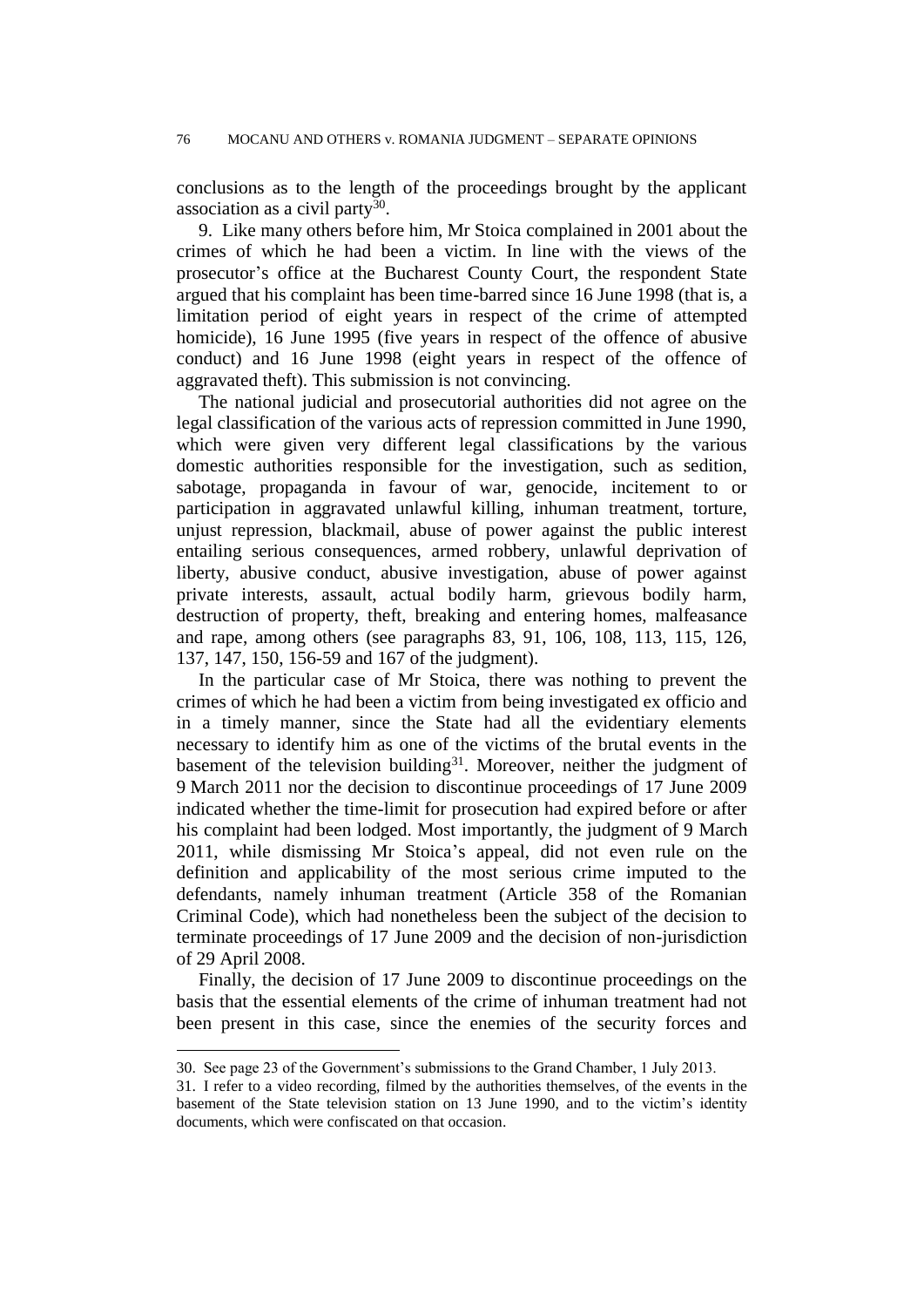miners, namely the demonstrators, had already been annihilated or neutralised on 14 June 1990 (see paragraph 161 of the judgment), bluntly contradicts the reality of the facts (see paragraphs 60-72 and 347 of the judgment). These inadmissible contradictions and omissions call for a review of the case in the light of the respondent State's international obligations.

# **The assessment of the facts under international law**

10. The crackdown on Romanian civil society between 13 and 15 June 1990 was wild and barbaric, leaving many demonstrators, passers-by and residents of Bucharest dead and severely ill-treated. Approximately one hundred persons died during the events and more than one thousand were subjected to severe ill-treatment (see paragraphs 142 and 143 of the judgment). These facts were also set out in the decision by the prosecutor's office of 17 June 2009, which comprehensively describes "acts of extreme cruelty", with "violence being used indiscriminately against demonstrators and Bucharest residents who were totally unconnected with the demonstrations" (see paragraphs 63 and 154 of the judgment). The element of mass murder, torture, persecution and inhumane acts against civilian victims is present in the case at hand $32$ .

11. The applicant Mr Stoica was attacked without any justification and suffered severe injuries, as evidenced in the medical reports joined to the case file. These refer to an adaptive incapacity of 72% and a total loss of capacity for work, on account of an "aggravated overall deficiency". These injuries were committed by armed agents of the respondent State, with the involvement of the then director of the State television station, police officers and servicemen (see paragraph 50 of the judgment). This incident involving Mr Stoica fits into a pattern of more than one thousand civilian victims of organised State repression by "mixed teams" of civilians and servicemen (see paragraph  $63$  of the judgment)<sup>33</sup>. The same conclusion

<sup>32.</sup> The fact of committing murder, torture, persecution and inhumane acts has always been considered as an element of the notion of crimes against humanity (see Article 6 (c) of the International Military Tribunal (IMT) Charter; Article 5 (c) of the International Military Tribunal for the Far East (IMTFE) Charter; Article 2 § 1 (c) of Control Council Law no. 10; Article 5 of the Statute of the ICTY; Article 3 of the Statute of the International Criminal Tribunal for Rwanda (ICTR); Article 18 of the 1996 Draft Code of Crimes against the Peace and Security of Mankind; and Article  $7 \n\text{ } \S 1$  of the Statute of the International Criminal Court (Rome Statute). The Rome Statute added sexual crimes other than rape, forced disappearance and apartheid to the usual list.

<sup>33.</sup> The fact of committing an attack against the civilian population has been stressed as the basic element of the notion of crimes against humanity since at least the common declaration of France, the United Kingdom and Russia of 24 May 1915, on the attacks of the Turkish government against their own population of Armenian origin. Article 6 (c) of the IMT Charter, Article 5 (c) of the IMTFE Charter, Article 2 § 1 (c) of Control Council Law no. 10, Article 5 of the Statute of the ICTY, Article 3 of the Statute of the ICTR and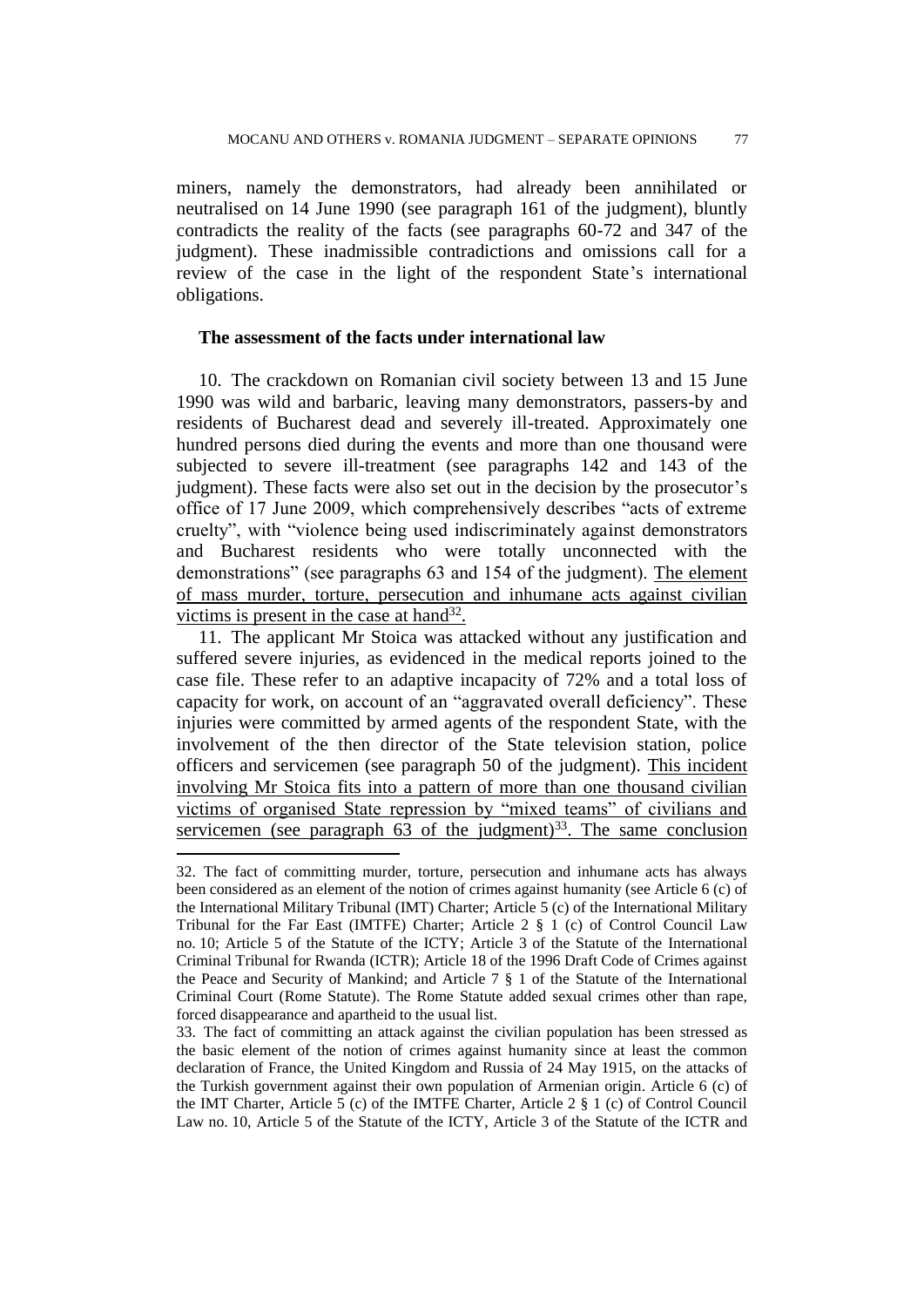applies to the killing of Mr Mocanu and the ransacking of the applicant association's offices, the brutal beating of its leaders, and the unlawful seizure of its property and documents (see paragraphs 64 and 65 of the judgment).

12. In fact, the Romanian government meticulously organised and thoroughly implemented a policy of repression against the demonstrators and opponents who called for political reform in 1990. The brutality of the repression has been highlighted both in domestic decisions and by the Court ("brutally charged", "hitting out blindly", "brutally arrested", "brutally attacking", "violence and assaults of a 'psychological, physical and sexual' nature", see paragraphs 37, 39, 50, 75 and 81 respectively of the judgment) $34$ . This repressive policy involved the police, the army and mobilised civilians, and was carried out using tanks and heavy ammunition, although the demonstrations were being held for peaceful political purposes (see paragraph 27 of the judgment)<sup>35</sup>. The mobilisation, transportation to and accommodation in Bucharest of 5,000 miners and other workers, armed with axes, chains, sticks and metal cables, was in itself the central part of this plan (see paragraphs 34, 36, 58, 78 and 110 of the judgment). The

Article 7 § 1 of the Rome Statute codified this element. References to an attack against the civilian population on national, political, ethnic, racial or religious grounds have been interpreted as not excluding attacks on civilians without discriminatory intention, with the exception of persecutions (see, for example, *Duško Tadić*, 15 July 1999, IT-94-1-A, §§ 283, 292 and 305; *Tihomir Blaškić*, 3 March 2000, IT-95-14, §§ 244 and 260; and *Dario Kordić and Mario Čerkez*, 26 February 2001, IT-95-14/2, § 186). The attack may include any civilian population, including third parties to a conflict (*Dragoljub Kunarac et al.*, 22 February 2001, IT-96-23&23/1, § 423).

<sup>34.</sup> For a description of the transitional period experienced by Romanian society from December 1989 to September 1991 and references to the "massive use of lethal force against the civilian population" during the "anti-government demonstrations preceding the transition from a totalitarian regime to a more democratic regime", see *Şandru and Others*, cited above, *Association "21 December 1989" and Others*, cited above, and *Crăiniceanu and Frumuşanu v. Romania*, no. 12442/04, 24 April 2012.

<sup>35.</sup> The demonstrators' most important demands were related to implementation of the socalled Proclamation of Timişoara, in particular one of its main objectives, namely the exclusion of former leaders of the communist regime from political life (see paragraph 27 of the judgment). To peaceful, political protest the government offered a heavy-handed, armed response. The link to an armed conflict as an element of the notion of crimes against humanity, which resulted from Article 6 (c) of the IMT Charter, Article 5 (c) of the IMTFE Charter and Article 5 of the Statute of the ICTY, was abandoned by Article 2  $\S$  1 (c) of Control Council Law no. 10, Article 3 of the Statute of the ICTR, Article 18 of the 1996 Draft Code of Crimes against the Peace and Security of Mankind and Article 7 § 1 of the Rome Statute. As the ICTY appeals chamber concluded in *Duško Tadić*, 2 October 1995, IT-94-1, § 141, "customary international law may not require a connection between crimes against humanity and any conflict at all". The same position was taken by the ICTR in *Jean-Paul Akayesu*, 2 September 1998, ICTR-96-4, § 565, and *Ignace Bagilishema*, 7 June 2001, ICTR-95-1A-T, § 74.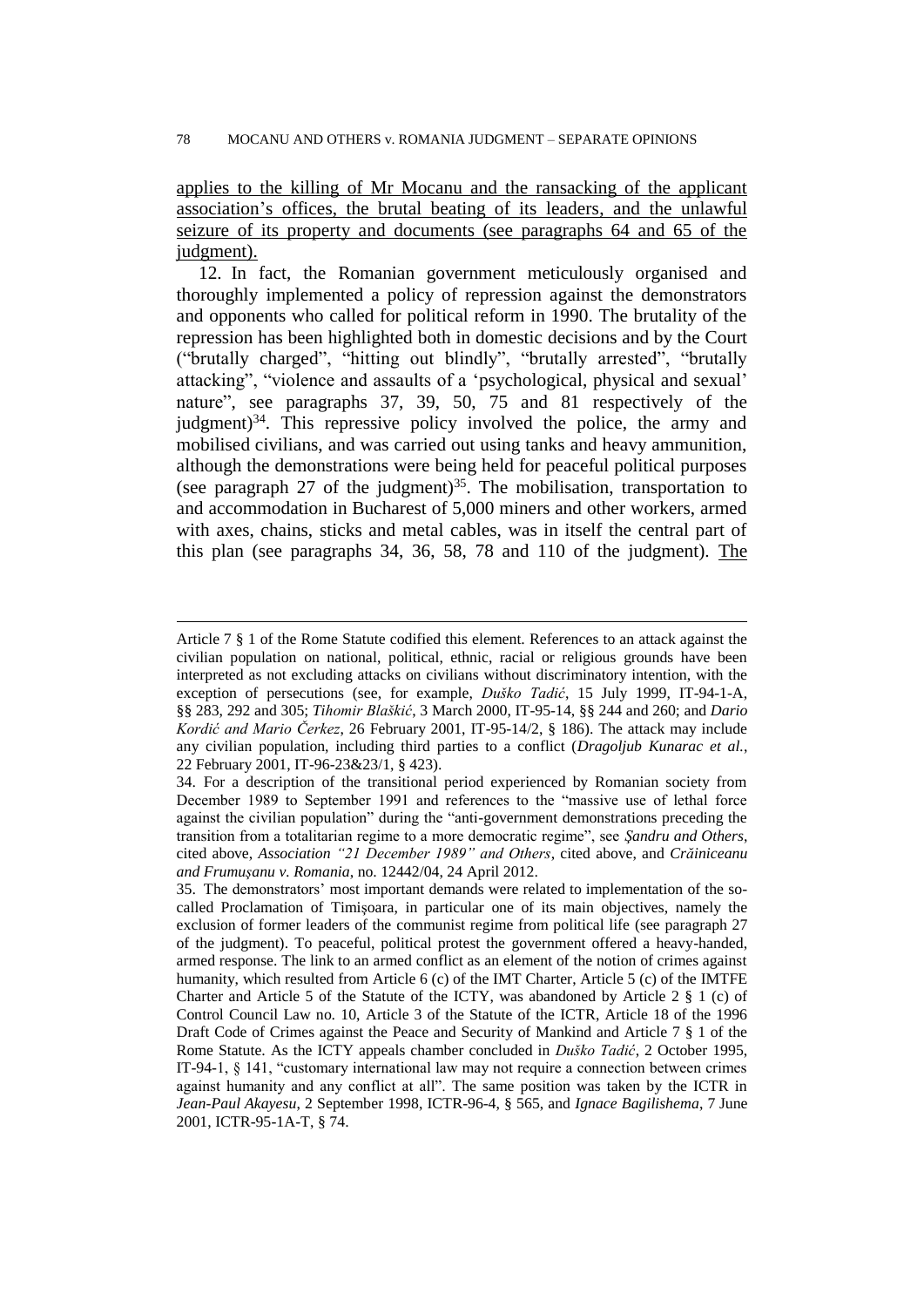element of a widespread and systematic repressive State policy is clearly present in the case under review<sup>36</sup>.

13. Most decisive of all is the fact that this repression, involving such a large array of human and material means, was prepared and "planned" during meetings attended by the country's highest State officials (see paragraphs 33-36 of the judgment). These officials took the decision to launch a policy aimed at stifling the opposition at any cost and carried it out cold-bloodedly. The barbaric attack on civilians which followed was not only foreseen by those who had delineated the repressive policy, but was intended to achieve the political purposes of the then ruling elite and to ensure its survival. The existence of the subjective element of the crimes against humanity cannot be questioned in the present case<sup>37</sup>.

<sup>36.</sup> That a widespread and/or systematic attack is an element of the notion of crimes against humanity, which implies the existence of a plan, a *complot* or an organised action, was already noted at the "Constantinople trials" of 1919 (see the separate opinion of Judges Vučinić and Pinto de Albuquerque in *Perinçek*, cited above), and later included in Article 3 of the Statute of the ICTR, Article 18 of the 1996 Draft Code of Crimes against the Peace and Security of Mankind and Article 7 § 1 of the Rome Statute. Such an attack is not limited to the use of military force and may include every sort of ill-treatment inflicted on the civilian population (see ICTR appeals chamber, *Duško Tadić*, 15 July 1999, IT-94-1-A, § 251, and *Dragoljub Kunarac et al.*, 12 June 2002, IT-96-23&23/1, § 86). The widespread character of the attack implies its massive nature and a multiplicity of victims, resulting from the cumulative effect of a series of individual acts or the singular effect of one single act of extraordinary magnitude, but excluding in principle an isolated act, except when it occurs in the context of a more general attack (see, *inter alia*, *Duško Tadić*, 7 May 1997, IT-94-1-T, § 648; *Tihomir Blaškić*, 3 March 2000, IT-95-14, § 206; *Dragoljub Kunarac et al.*, 22 February 2001, IT-96-23&23/1, § 429; *Jean-Paul Akayesu*, 2 September 1998, ICTR-96-4, § 123; and *George Rutaganda*, 6 December 1999, ICTR-96-3, § 69). The systematic character of the attack implies a minimum of planning and organisation, although this plan need not necessarily be declared expressly or even stated clearly and precisely and may be surmised from the occurrence of a series of events, such as the mobilisation of armed forces, excluding in principle fortuitous or spontaneous acts of violence (see *Goran Jelisić*, 14 December 1999, IT-95-10, § 53; *Tihomir Blaškić*, 3 March 2000, IT-95-14, §§ 203-07; and *Dragoljub Kunarac et al.*, 22 February 2001, IT-96-23&23/1, §§ 428-29). In spite of the alternative formulation of these two characteristics of an attack in Article 7 § 1 of the Rome Statute, its definition of "attack" in § 2 (a) of the same Article underlines the connection to a "policy" in any case ("pursuant to or in furtherance of a State or organisational policy to commit such attack").

<sup>37.</sup> Subjectively, perpetrators of crimes against humanity must have knowledge of the general context in which the assault occurred and the connection between their actions and that context, but they do not have to have full knowledge of all details of the attack (see *Kayishema and Ruzindana*, 21 May 1999, ICTR-95-1, § 133; *Dragoljub Kunarac et al.*, 22 February 2001, IT-96-23&23/1, § 592; *Germain Katanga and Mathieu Ngudjolo Chui*, 30 September 2008, ICC-01/04-01/07, § 417; and *Omar Al Bashir*, 4 March 2009, ICC-02/05-01/09, § 87). From the evidence in the file, it follows that both the members of the government and the senior military officials involved in the preparation and execution of the assault on University Square, the headquarters of opposition parties and other legal entities, and in other areas of the city did indeed have such knowledge, and deliberately and wilfully pursued the attack against the civilian population. In fact, similar violent actions by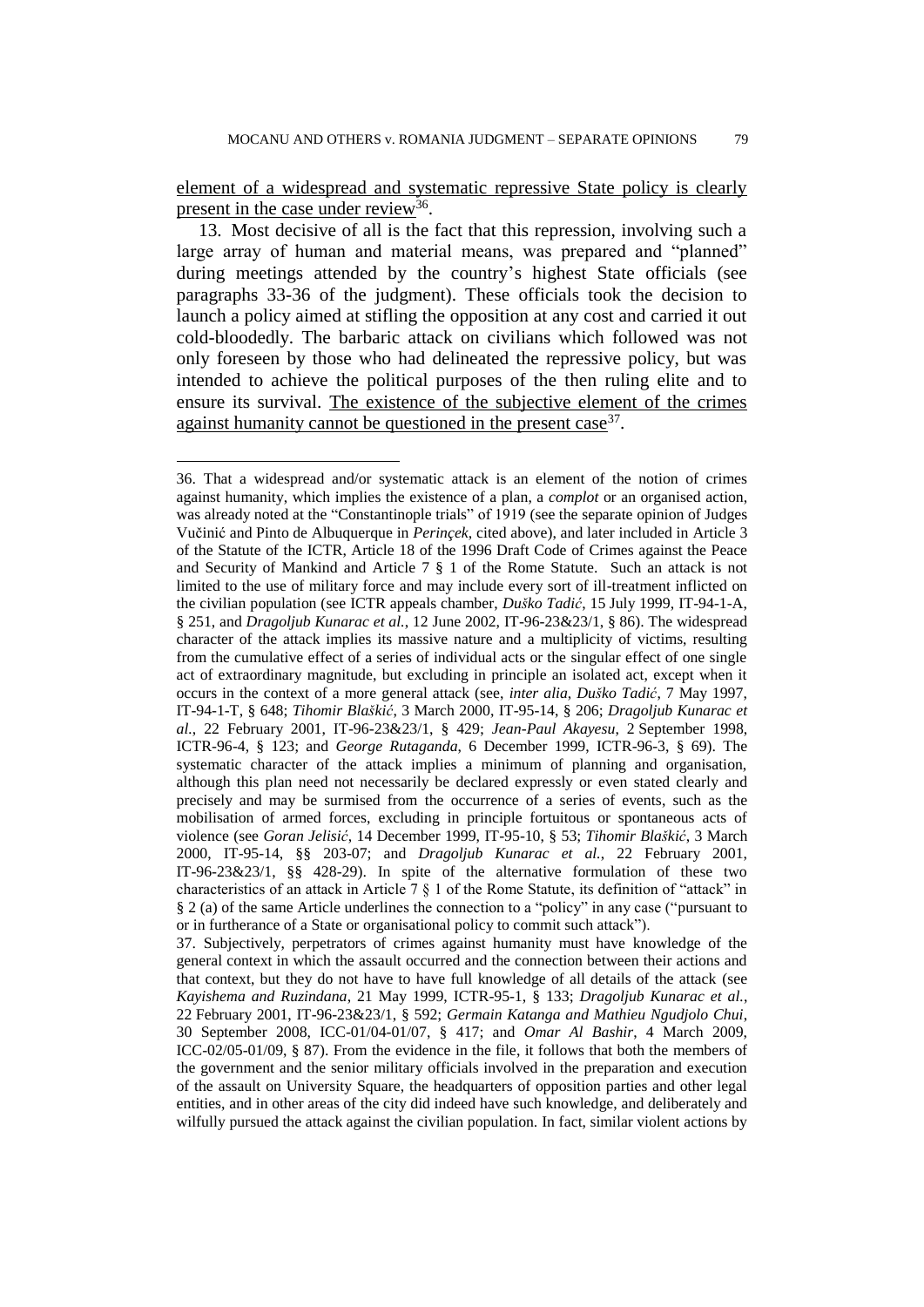#### 80 MOCANU AND OTHERS v. ROMANIA JUDGMENT – SEPARATE OPINIONS

14. Whatever their legal classification in domestic law at the relevant time, the events referred to above represent massive violations of the right to life, the right to physical and sexual integrity, the right to property, and other fundamental human rights of the Romanian citizens and legal persons who were victims of a State policy of repression of political opponents of the then government. In legal terminology, these facts have only one designation. The events of June 1990 amount to a crime against humanity, committed as part of a widespread and systematic attack directed against a civilian population.

#### **The respondent State's international obligations**

15. On 7 July 2009 the High Court of Cassation and Justice confirmed, in an exemplary demonstration of commitment to the rule of law, a decision on the applicability of Article 358 of the Romanian Criminal Code to the arrest and death in 1948 of a political opponent of the totalitarian regime, interpreting "inhuman treatment" as "treatment which is difficult to endure physically and is humiliating". The same commitment must be shown in the present case, where the investigated facts are much more serious, and the respondent State has not yet complied with its international obligations<sup>38</sup>.

16. Romania ratified, on 15 September 1969, the Convention on the Non-Applicability of Statutory Limitations to War Crimes and Crimes against Humanity, which came into force on 11 November 1970. Thus, Romania had, at the time of the facts of the present case, an international obligation not to apply statutory limitations to war crimes and crimes against humanity<sup>39</sup>. This obligation was reinforced by the procedural obligations deriving from Article 2 and 3 of the Convention, after its entry into force in Romania.

17. The issue now is to determine the facts of the case correctly in criminal-law terms, which the highest domestic judicial and prosecutorial authorities have so far failed to do. Manipulation of the legal classification

the miners had already occurred in the recent past in Bucharest, and therefore the authorities were well aware of what would happen if they were again "mobilised" (see paragraph 24 of the judgment). It is to be highlighted that, after "inviting them to cooperate with the security forces and to restore order", the then President of the respondent State "thanked" the miners for their chaotic and violent actions and "authorised" them to leave the city on 15 June 1990 (see paragraphs 61 and 69 of the judgment). These words speak for themselves, and show *urbi et orbi* who had effective control of the miners' actions.

<sup>38.</sup> In spite of certain laudable statements by several prosecutorial and judicial authorities in Romania, such as those transcribed in paragraphs 110 and 118 of the judgment, justice has not yet been done.

<sup>39.</sup> The respondent State accepts that "non-applicability of statutory limitation is exceptional and is, in principle, reserved for offences under international criminal law (genocide, crimes against humanity and war crimes)" (see page 23 of the Government's submissions to the Grand Chamber, 1 July 2013).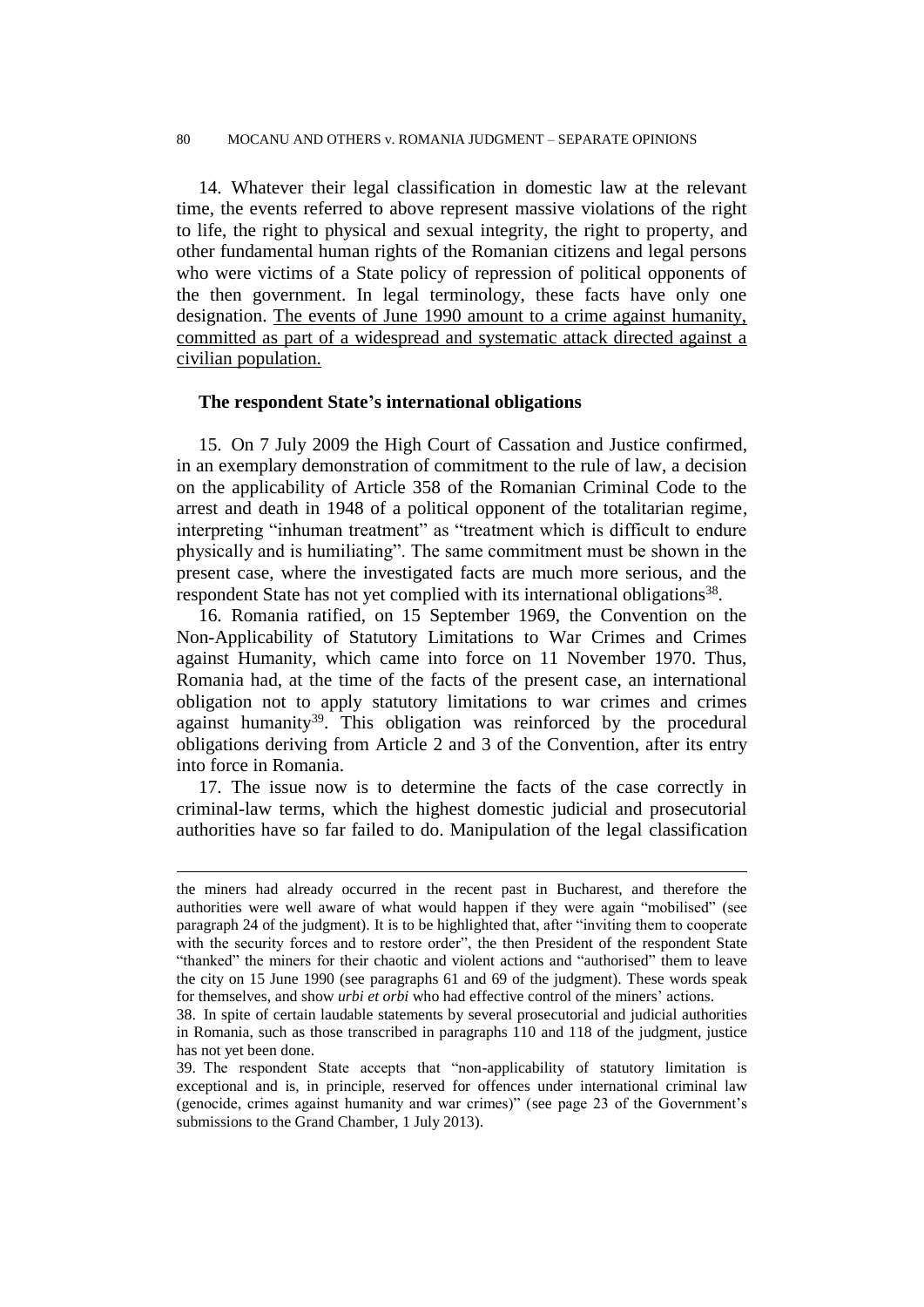of the events, in order to submit them to time limitations that would not apply if they had been correctly classified, defeats the very object and purpose of both Articles 2 and 3 of the Convention and Article 1 of the Convention on the Non-Applicability of Statutory Limitations to War Crimes and Crimes against Humanity. Here lies the crux of the case. As demonstrated above, all of the evidence in the case file points to the existence of the constituent elements of a crime against humanity, committed by senior officers of the Romanian State, including members of the then Government and high-ranking military officials. It is up to the respondent State to fulfil its international obligation and to bring to justice those responsible for the widespread and systematic attack against the Romanian civilian population, and especially those who committed these crimes while exercising their civil authority or their military command. Moreover, in order to implement fully the Grand Chamber's judgment, the respondent State should also establish an effective official mechanism to compensate the victims of the massive human rights violations and their families which occurred during that transitional period, in view of the significant number of pending cases before the Court and the considerable number of other victims of these same events<sup>40</sup>.

#### **Conclusion**

 $\overline{a}$ 

18. Time exonerates neither the Romanian State from its international obligations nor the individual offenders from their criminal liability. The procedural obligations deriving from Article 2 and 3 of the Convention require a fair trial of those responsible for the crimes against humanity committed against Romanian civilians in the tortuous transitional period to democracy. While it is impossible to punish every perpetrator of crimes against humanity, criminal trials, particularly of those who held positions of civil authority and military command, are demonstrative of the judiciary's maturity and ability to deal with past errors, and simultaneously reinforce its standing among national citizens and international organisations. This is not simply a question of the justice which must be done towards Mrs Mocanu, whose unarmed husband was killed without even having taken part in the demonstrations and whose two children, aged two months and two years at the time, had no opportunity to know their father (see paragraphs 44

<sup>40.</sup> In *Association "21 December 1989" and Others*, cited above, § 194, the Court had already ordered that "the respondent State must put an end to the situation identified in the present case and found by it to have been in breach of the Convention, concerning the right of the many persons affected, such as the individual applicants, to an effective investigation which is not terminated by application of the statutory limitation of criminal liability, and in view also of the importance to Romanian society of knowing the truth about the events of December 1989. The respondent State must therefore introduce an appropriate remedy in order to comply with the requirements of Article 46 of the Convention". The same applies to the events of June 1990.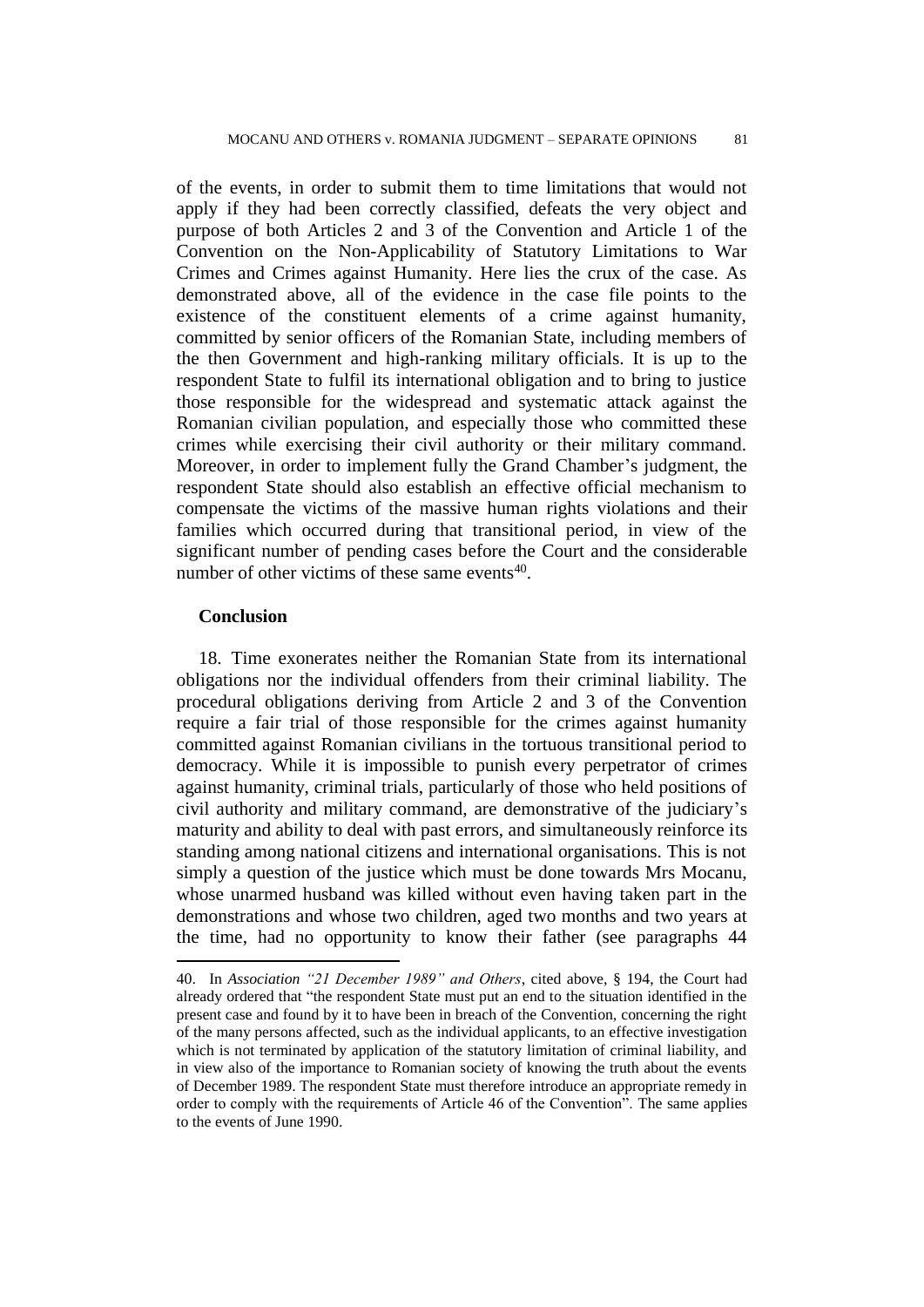#### 82 MOCANU AND OTHERS v. ROMANIA JUDGMENT – SEPARATE OPINIONS

and 135 of the judgment); towards Mr Stoica, a simple passer-by who is named in the domestic proceedings as a party injured by the crime of "inhuman treatment" for which five senior army officers were investigated and accused (see paragraph 168 of the judgment); and, last but not least, towards the applicant association, whose leaders were "brutally" attacked, whose offices were vandalised and whose property and documents were seized in breach of legal formalities (see paragraphs 75-76 of the judgment). It is much more than that. Justice must be done towards all those Romanian citizens who had to endure organised and inhuman State repression in hard transitional times in order to achieve a fully democratic political regime.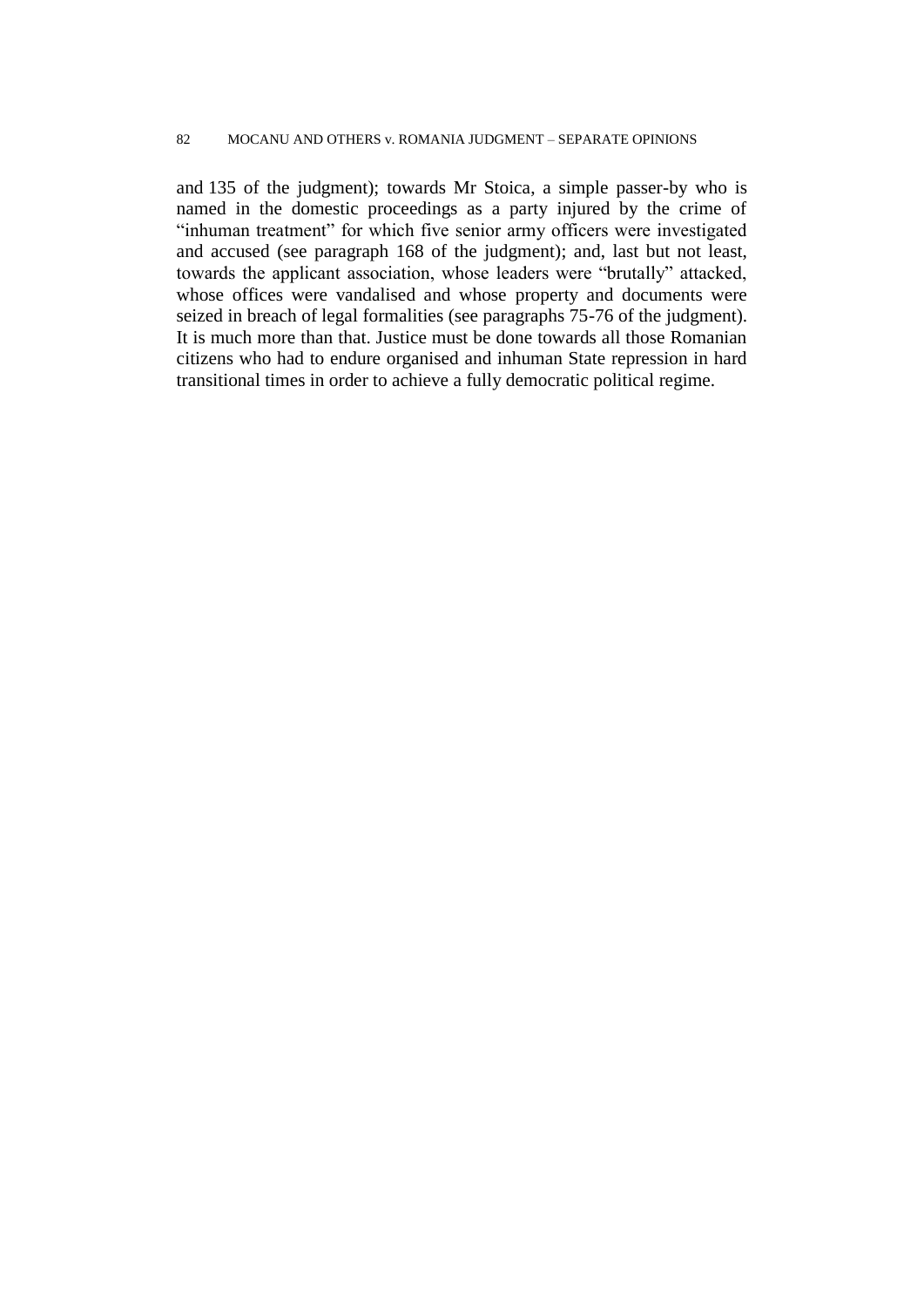# PARTLY DISSENTING OPINION OF JUDGE SILVIS, JOINED BY JUDGE STRETEANU

1. This case concerns the crackdown on anti-government demonstrations from 13 to 15 June 1990 in the Romanian capital, which resulted in several civilian casualties, including the first applicant's husband, Mr Velicu Valentin Mocanu, who was killed by a shot fired from the headquarters of the Ministry of the Interior. Mr Marin Stoica, the second applicant, and other persons were arrested and ill-treated by uniformed police officers and men in civilian clothing in the area around the headquarters of the State television service and in the basement of that building. I agree with the finding in the judgment concerning a violation of the procedural aspect of Article 2 of the Convention in respect of Mrs Anca Mocanu. It is the Court's established case-law that the procedural obligation to carry out an effective investigation under Article 2 constitutes a separate and autonomous duty on Contracting States. It can therefore be considered an independent obligation arising out of Article 2, capable of binding the State even when the substantive aspect of Article 2 is outside of the Court's jurisdiction, by reason of *ratione temporis* (see *Šilih v. Slovenia* [GC], no. 71463/01, § 159, 9 April 2009). However, I cannot follow the majority in its conclusion that the applicant Mr Stoica lodged his application concerning a procedural violation of Article 3 of the Convention in due time.

2. The applicant Mr Stoica lodged his first complaint at domestic level eleven years after the events took place. On 25 June 2008, more than eighteen years after the events, the applicant lodged his application with the Strasbourg Court. With regard to his application, the Chamber had previously considered that, just as it was imperative that the relevant domestic authorities launch an investigation and take measures as soon as allegations of ill-treatment were brought to their attention, it was also incumbent on the persons concerned to display diligence and initiative. Thus, the Chamber attached particular importance to the fact that the applicant had not brought his complaint concerning the violence to which he was subjected on 13 June 1990 to the authorities' attention until eleven years after those events. Although the Chamber could accept that in situations of mass violations of fundamental rights it was appropriate to take account of victims' vulnerability, especially a possible inability to lodge complaints for fear of reprisals, it found no convincing argument that would justify the applicant's passivity and decision to wait eleven years before submitting his complaint to the relevant authorities. Accordingly, the Chamber concluded that there had been no violation of the procedural aspect of Article 3 of the Convention. In contrast, the Grand Chamber considers that the applicant's vulnerability and his feeling of powerlessness, which he shared with numerous other victims who, like him, waited for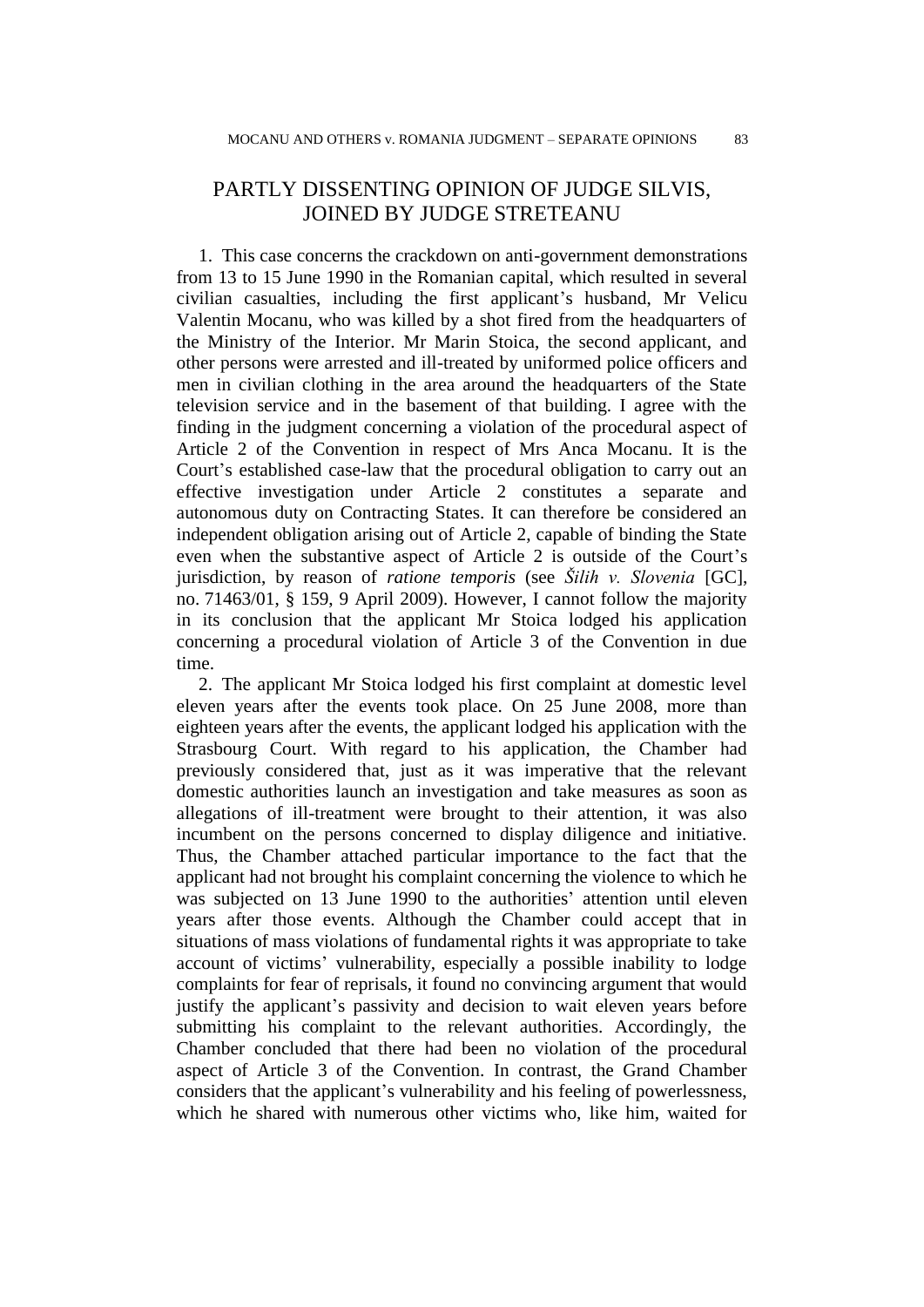many years before lodging a complaint, amount to a plausible and acceptable explanation for his inactivity from 1990 to 2001.

3. Where time is of the essence in resolving the issues in a case, there is a burden on the applicant to ensure that his or her claims are raised before the Court with the necessary expedition to ensure that they may be properly, and fairly, resolved (see *Varnava and Others v. Turkey* [GC], nos. 16064/90 and 8 others, § 160, ECHR 2009). This is particularly true with respect to complaints relating to any obligation under the Convention to investigate certain events. As the passage of time can lead to the deterioration of evidence, time has an effect not only on the fulfilment of the State's obligation to investigate but also on the meaningfulness and effectiveness of the Court's own examination of the case. I do not share the view that when it becomes, *ex post facto*, probable that the tardiness of a complaint has not led to a deterioration in the quality of the Court's examination, this would excuse the failure to display diligence in lodging a complaint in due time.

4. In a number of cases the Court has rejected as out of time applications where there had been an excessive or unexplained delay on the part of applicants once they had, or ought to have, become aware that no investigation had been instigated or that the investigation had lapsed into inaction or become ineffective and, in any of those scenarios, that there was no immediate, realistic prospect of an effective investigation being provided in the future (see, *inter alia*, *Narin v. Turkey*, no. 18907/02, § 51, 15 December 2009; *Aydinlar and Others v. Turkey* (dec.), no. 3575/05, 9 March 2010; and the decision in *Frandes v. Romania* (dec.), no. 3580/05, §§ 18-23, 17 May 2011). The Court accepts that there is evidence that the applicant was keeping track of developments in the criminal investigation prior to 18 June 2001.

5. It is understandable that, following the events of June 1990, the applicant was in such a state of distress that he was initially afraid of the oppressive authorities. However, the reason given for not filing complaints on the domestic level for a number of years after 1994, that is, when Romania had already become a Party to the Convention, was a lack of confidence in the effectiveness of the ongoing investigations. That state of affairs should normally have triggered the beginning of the six-month rule on filing a complaint with the Court. An applicant has to become active once it is clear that no effective investigation will be provided, in other words, once it becomes apparent that the respondent State will not fulfil its obligation under the Convention (see *Chiragov and Others v. Armenia* (dec.) [GC], no. 13216/05, § 136, 14 December 2011, and *Sargsyan v. Azerbaijan* (dec.) [GC], no. 40167/06, § 135, 14 December 2011, both referring to *Varnava and Others*, cited above, § 161). I find it hard to understand that the Court can only conclude, having regard to the exceptional circumstances in issue, that the applicant was in a situation in which it was not unreasonable for him to wait for developments that could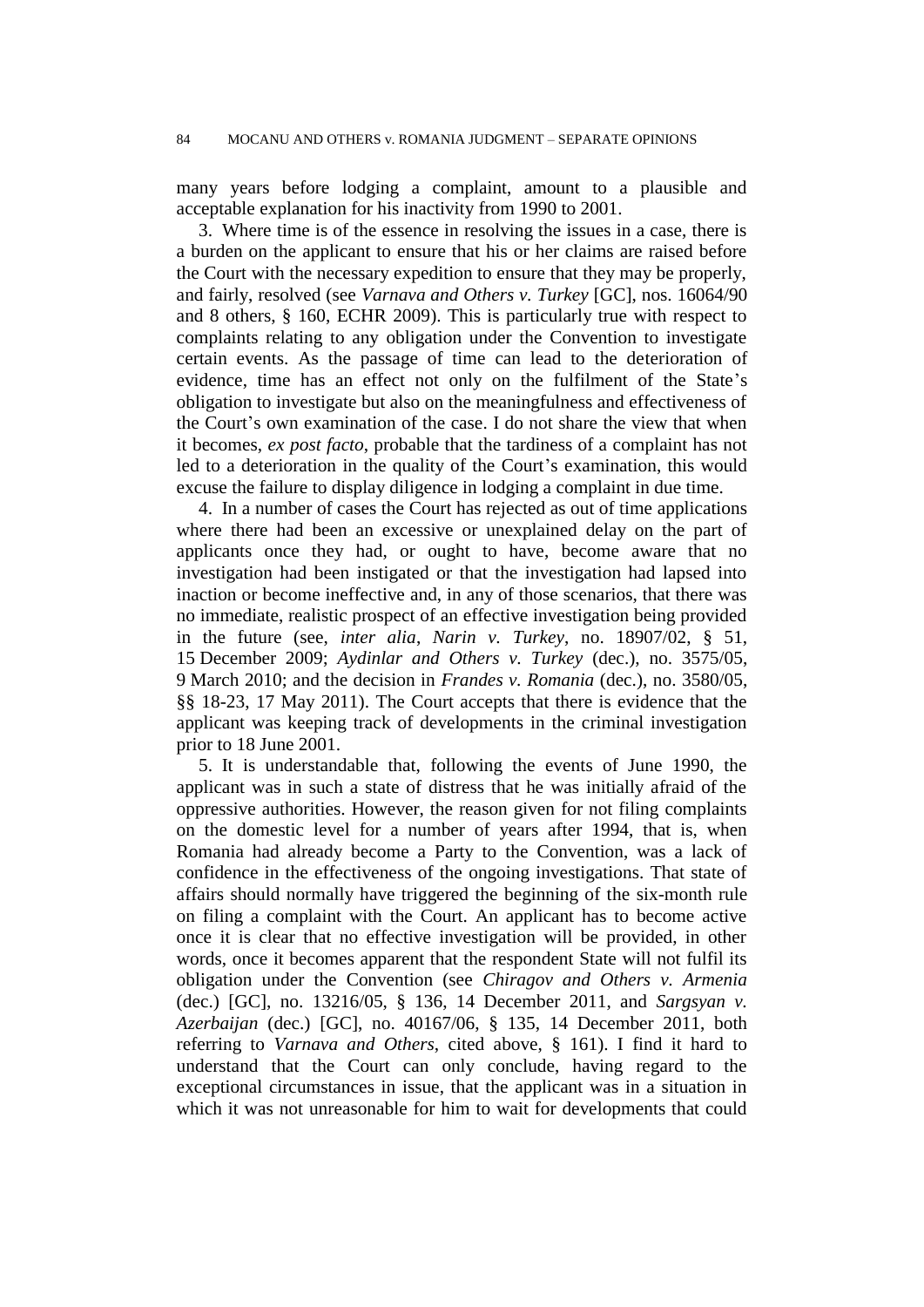have resolved crucial factual or legal issues. Such a conclusion hardly seems compatible with the degree of diligence incumbent on the applicant; nor does it promote meaningful and effective examination of such cases by the Court.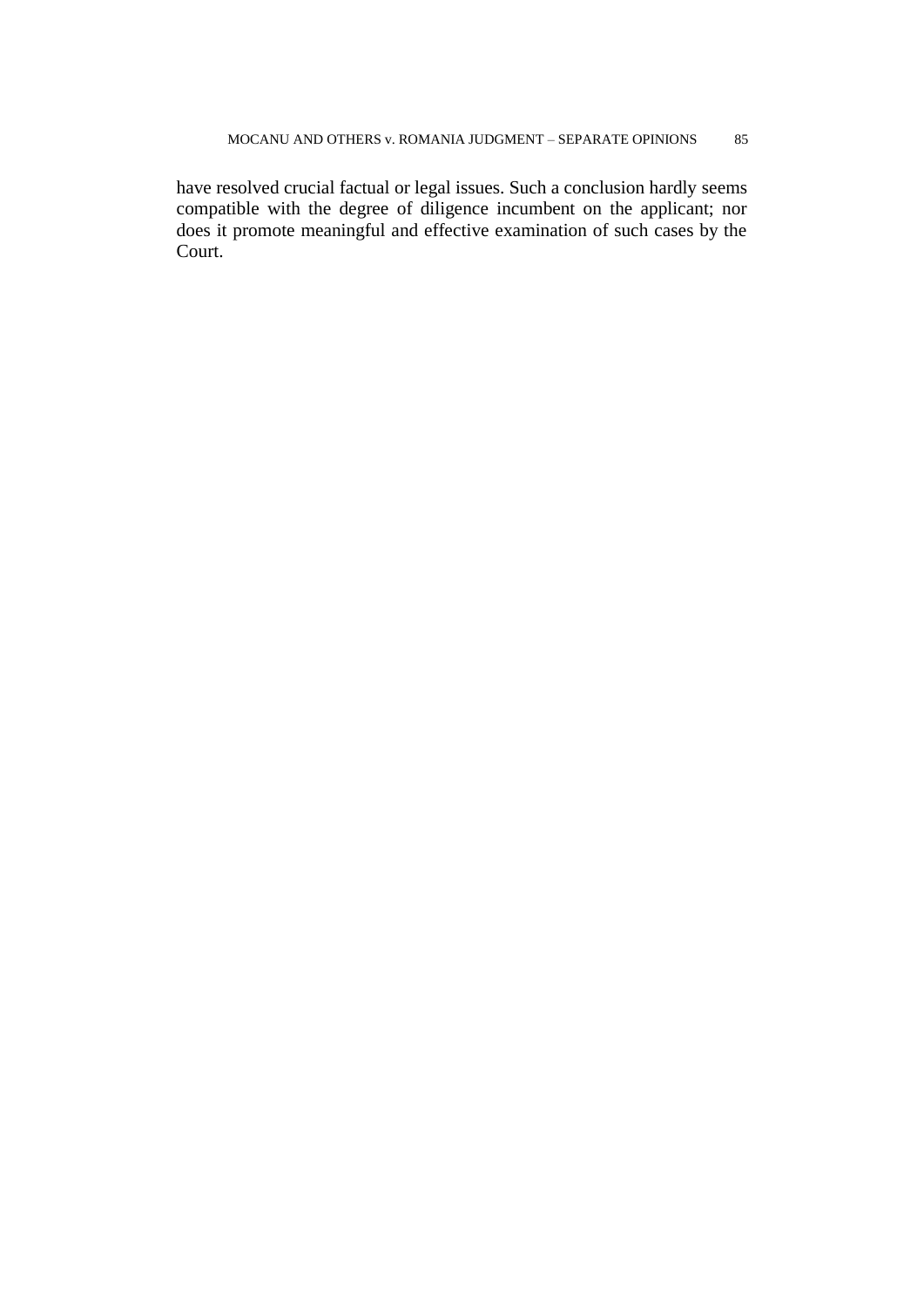# PARTLY DISSENTING OPINION OF JUDGE WOJTYCZEK

### *(Translation)*

1. I do not share the majority's opinion that the Court has jurisdiction *ratione temporis* to examine the complaints under the procedural aspect of Articles 2 and 3 of the Convention. In my opinion, these two complaints fall outside the temporal scope of the Convention and the part of the application based on these two Articles ought to have been declared inadmissible for this reason. Consequently, it is not necessary to dismiss, or even to examine the objections raised by the Government. Given that Articles 2 and 3 of the Convention are not applicable in this case, the respondent State could not have breached those provisions. In addition, in the absence of a violation of the Convention, there is no need to award compensation under this head.

2. I have no doubt that the facts as established by the Court in the present case represent very serious violations of human rights, and that those violations must not on any account go unpunished. Prosecution of those responsible is not only a moral duty, but also a legal obligation under national law. Moreover, I note that Romania ratified the International Covenant on Civil and Political Rights on 9 December 1974. The various complaints put forward fall within the temporal scope of that Covenant. While the European Court of Human Rights does not have jurisdiction to ensure compliance with this Covenant, nor to rule on possible violations of its provisions, in a separate opinion one may nonetheless point out that the facts established in the present case amount to a violation of the obligations arising from it. However, these various rules of international law cannot in themselves extend the temporal scope of the Convention for the Protection of Human Rights and Fundamental Freedoms.

3. I set out my position concerning the temporal scope of the Convention in my separate opinion joined to the judgment delivered by the Grand Chamber in *Janowiec and Others v. Russia* ([GC], nos. 55508/07 and 29520/09, ECHR 2013). I reaffirm my position, and also my agreement with the ideas expressed in the dissenting opinion expressed by Judges Bratza and Türmen, joined to the judgment in *Šilih v. Slovenia* [GC] (no. 71463/01, 9 April 2009). In the present case, I should like to make some additional clarifications on this matter.

4. In my opinion, a precise analysis requires that a distinction be made between two concepts: the temporal scope of a treaty (in other words, its temporal ambit) and the jurisdiction *ratione temporis* of the body responsible for verifying compliance with it. The temporal scope of a treaty is a matter of substantive law, while the extent of an international body's jurisdiction *ratione temporis* is governed by the rules on jurisdiction. The jurisdiction *ratione temporis* of an international court does not necessarily coincide with the temporal scope of the treaty which it is required to apply.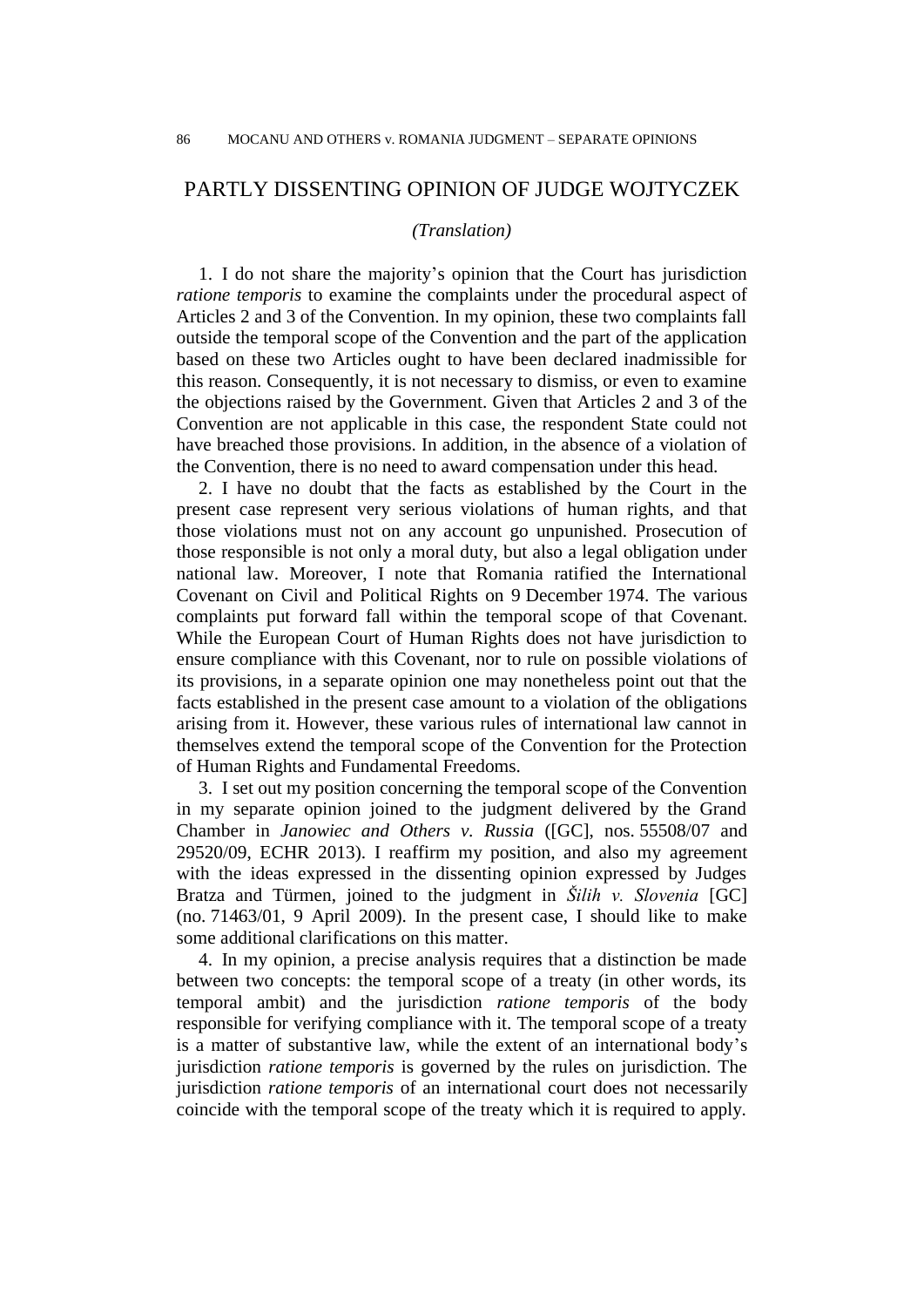A legal rule defining the extent of the jurisdiction of an international court may indeed restrict this jurisdiction with regard to events which fell within the temporal scope of the treaty in respect of which it is required to verify compliance. It would be more correct to refer in point no. 1 of the operative provisions to the concept of the Convention's temporal scope.

5. The Court has on numerous occasions affirmed, rightly, that the Convention does not operate in a legal vacuum, and that it must be interpreted in the context of the other rules of international law. The various rules which make up the external context for interpretation of a treaty do not always have the same weight, or the same role in the system of international law. In fact, the rules of treaty law occupy a special position, in that they are meta-regulatory in nature and guarantee the coherence of international law. Before resorting in this case to the substantive rules applicable in interpreting and applying the Convention, due account should firstly have been given to the various meta-rules governing treaties, particularly those concerning their entry into force, their binding force, their interpretation, their application and the Convention's temporal and territorial scope.

The main rules of the law of treaties were codified by the Vienna Convention on the Law of Treaties. Although this treaty does not apply, as such, to the Convention for the Protection of Human Rights and Fundamental Freedoms, it codifies the rules of customary international law which are applicable in this case. Article 28 of the Vienna Convention sets out the principle that treaties do not have retroactive effect in the following terms: "Unless a different intention appears from the treaty or is otherwise established, its provisions do not bind a party in relation to any act or fact which took place or any situation which ceased to exist before the date of the entry into force of the treaty with respect to that party". Although the non-retroactive effect of treaties is not an absolute principle, the parties' wish to give retroactive effect to a convention rule must be expressed with sufficient clarity. Moreover, it must be emphasised that the exact meaning of the principle that a law must not be applied with retroactive effect may be open to discussion, and that it is not always easy in practice to apply the rule laid down by Article 28 of the Vienna Convention.

6. The Court has expressly acknowledged the principle that the Convention does not have retroactive effect, and has applied it coherently for many years. There was initially no doubt that the Convention could not impose an obligation to carry out an investigation into events which occurred prior to its entry into force with regard to the respondent State. The Court confirmed this case-law with regard to Romania in *Moldovan and Others and Rostaş and Others v. Romania* ((dec.), nos. 41138/98 and 64320/01, 13 March 2001). The approach changed completely with the above-cited *Šilih* judgment. That judgment partly accepts the retroactive application of the Convention to events which occurred prior to the date of its ratification by the respondent State, by laying down the principle that,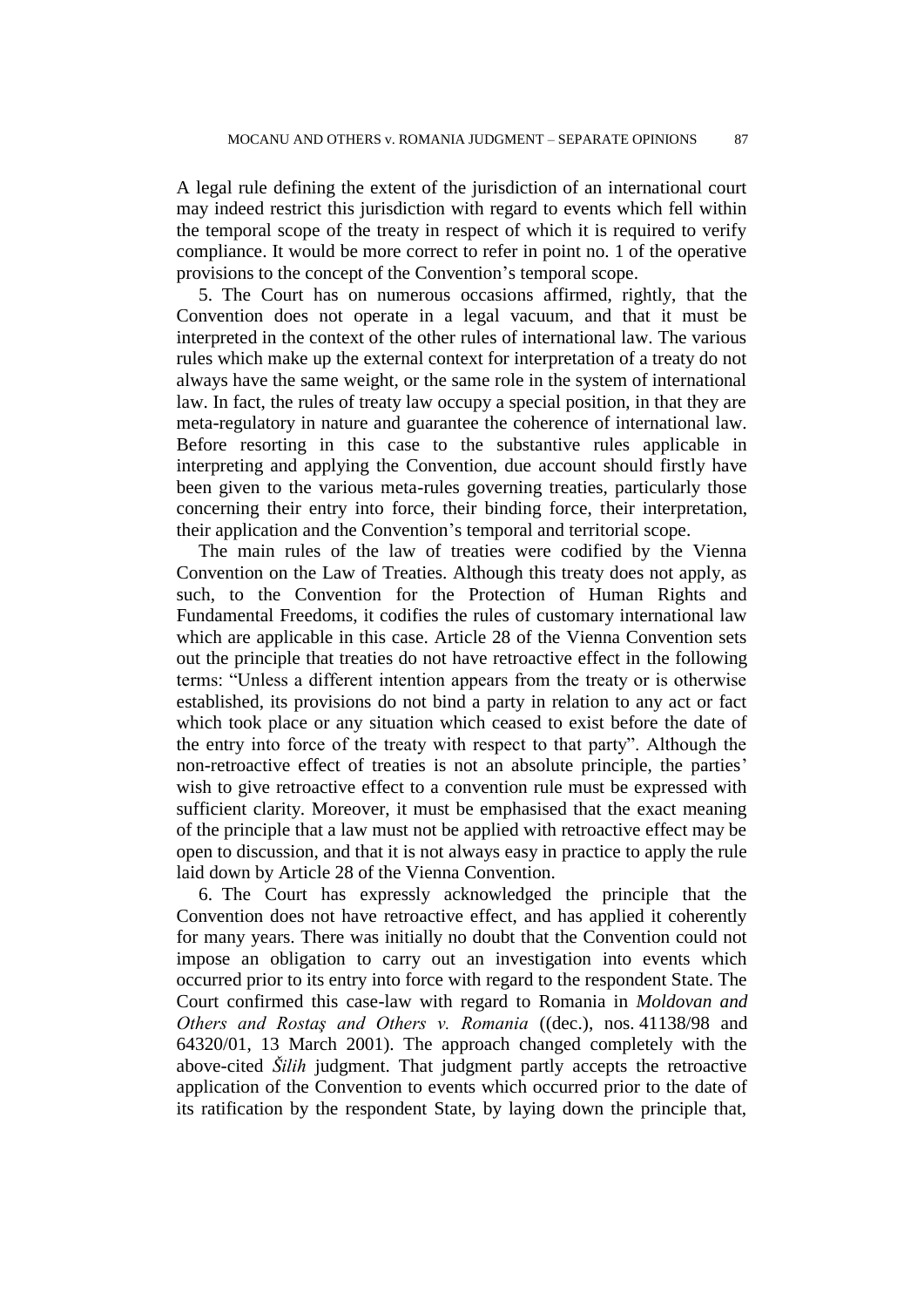subject to certain conditions, the Convention imposes an obligation to investigate such events.

Here we should note, in passing, the Court's decision in the case of *Bălăşoiu v. Romania* ((dec.), no. 37424/97, 2 September 2003). The approach taken was a departure from the well-established case-law, but no grounds were given for it and the decision in question did not lay down any general rule in this area. The rule prohibiting retroactive effect was subsequently complied with and upheld in other cases examined by the Court prior to 9 April 2009.

In this context, it is clear that the Court's consistent case-law, maintained until the *Šilih* judgment, gave the States a legitimate expectation concerning the definition of the Convention's temporal scope. This consistency in the case-law created a situation in the relations between the High Contracting Parties and the Court that was comparable, albeit somewhat different, to the expectations protected in inter-State relations under the principle of estoppel. The States which ratified the Convention before the date of the *Šilih* judgment did so taking into consideration the fact that they would not have to answer for violations committed prior to the date on which the Convention came into force in their respect, and that the Convention did not impose on them an obligation to investigate events which had occurred prior to that date. This was the case, in particular, for Romania, which ratified the Convention on 20 June 1994. The States Parties could in consequence devise actions to ensure protection of human rights, notably by determining priorities and assigning the necessary resources. Until the *Šilih* judgment, it was impossible for the High Contracting Parties to foresee that they could be held responsible for acts and omissions in the area of investigations into events which had occurred before the date of the Convention's entry into force in their respect. The *Šilih* judgment led to a situation in which States' responsibility was engaged for acts and omissions which had been considered as falling outside the temporal scope of the Convention as it was interpreted and applied at the moment of these acts and omissions.

7. The supporters of an approach which allows exceptions to the principle that the Convention does not have retroactive effect emphasise the need for an evolutive interpretation of the Convention in such a way as to extend human rights protection gradually. However, the issue of the content of protected rights is completely different from that of their temporal scope. Equally, a wide interpretation of the content of protected rights cannot be compared to extension into the past of protection for those same rights. Amendments through the case-law to a treaty's temporal scope for the purpose of giving it retroactive effect have serious implications for the effectiveness of international law.

The principle of non-retroactivity of legal norms is an essential guarantee of legal certainty and a fundamental condition for confidence in the law and for a rational policy of human rights protection. We must reject the idea that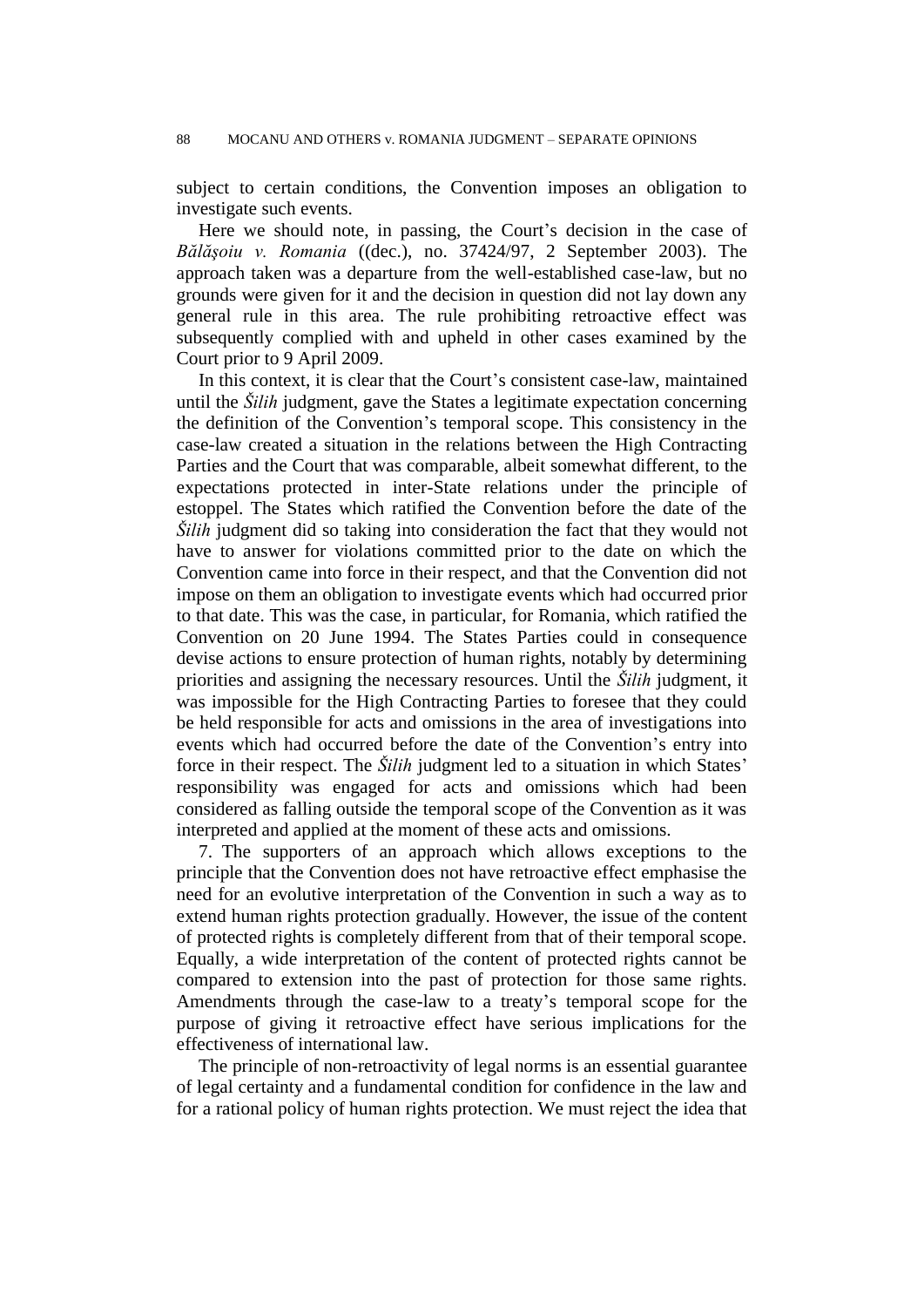protection of legal certainty in international law should serve only individuals, and not States. Effective protection of human rights in Europe requires a minimum level of trust in the relationship between States and the international bodies responsible for implementing the treaties in this area. It also requires loyalty on the part of those bodies. Attribution of retroactive effect to a treaty by means of the case-law, following several decades of well-established case-law upholding the principle that the treaty is not to be applied retroactively, may undermine the trust that is necessary for the effective functioning of this international instrument. States whose acts or omissions were not considered at the relevant time as contrary to the Convention are today held responsible for them. Such an approach does not encourage States to respect international law. It also raises the question of the legitimacy of the international court, exposing it to the  $-$  legitimate  $$ criticism that it is exercising judicial activism.

8. It should be added that the position adopted in the *Šilih* judgment (cited above) has never been explained, or justified, from the perspective of the rules of the law of treaties. This case-law contributes to the fragmentation of international law which has been criticised in the legal scholarship. Further, this fragmentation does not concern the substantive law, but relates to the fundamental meta-rules of international law and may lead to the development of systems which derogate from the universal law of treaties.

In addition, as was quite rightly emphasised by Judge Lorenzen in his concurring opinion attached to the *Šilih* judgment, the criteria established in that judgment are not clear. Moreover, the above-cited *Janowiec and Others* judgment did nothing to clarify them. In those circumstances, it is frequently difficult to ascertain whether given events which occurred prior to the Convention's entry into force in respect of a given State give rise to the obligation to investigate and prosecute. This produces a situation of judicial uncertainty, both for individuals and for States. As the *Janowiec and Others* case shows, the engendering of excessive hopes with regard to the protection of human rights, prompted by the "fuzziness of the law", may lead to the erosion of the legitimacy of the entire system of human rights protection in Europe. If the Convention is to remain a living and effective instrument, it seems that the optimal solution for resolving the various problems created by the *Šilih* case-law consists in returning to a strict application of the law of treaties, the primary condition for judicial certainty and the foreseeability of the law. Without these, it is difficult to develop large-scale policies in the area of human rights protection in the States Parties.

9. I fully accept the idea that Articles 2 and 3 of the Convention contain a substantive aspect and a procedural aspect, and that the latter differs from the former. However, I agree with the opinion of Judges Bratza and Türmen to the effect that the procedural aspect is not detachable from the acts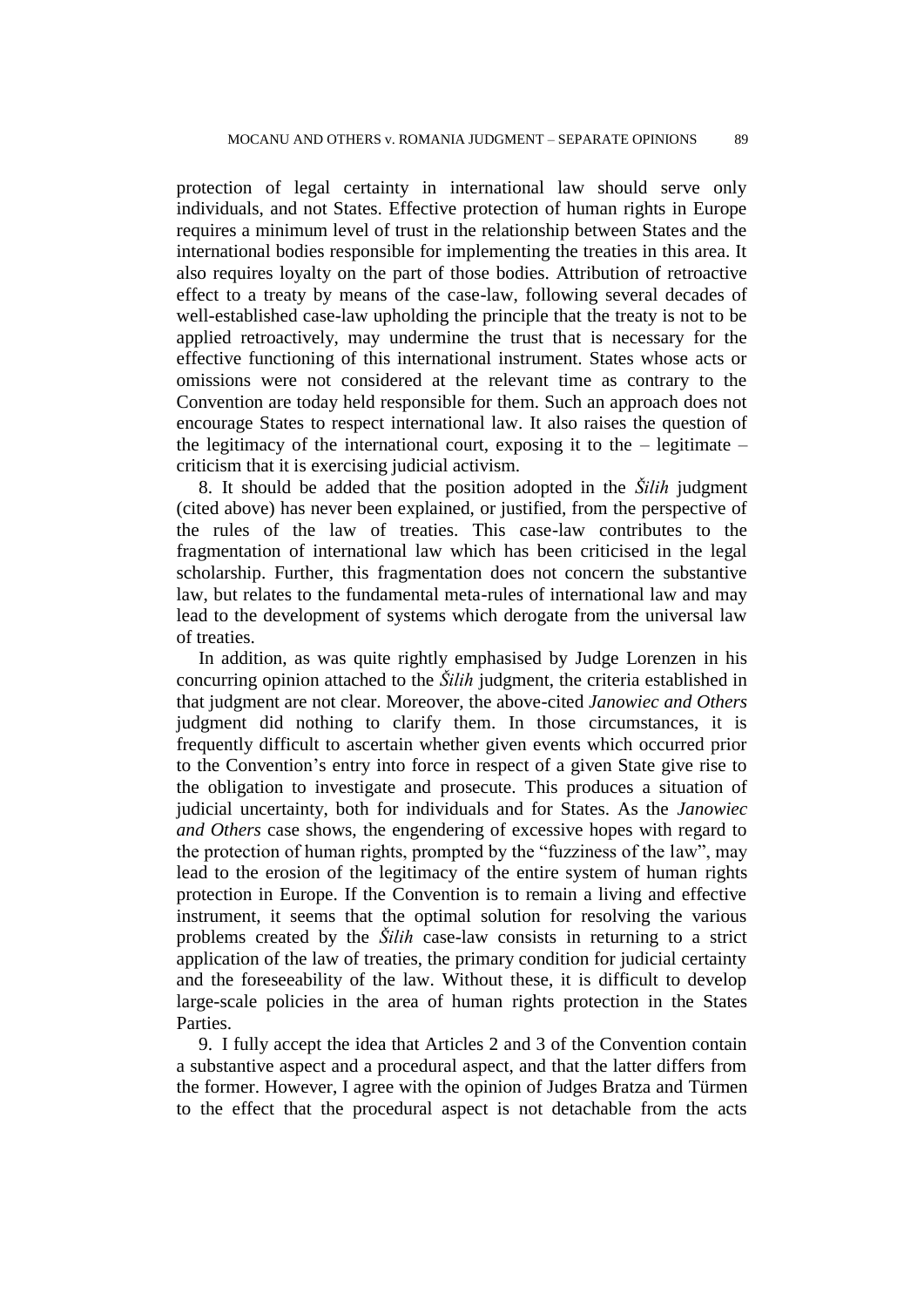constitutive of a violation of the substantive limb of the Articles in question (see their separate opinion in *Šilih*, cited above). The obligation to carry out an investigation is separate from, but instrumental and subsidiary to, the substantive protection. The procedural obligations are an instrument for implementation of the substantive obligations. They can only take effect in respect of events which occurred after the date on which the Convention came into force in respect of the respondent State. Indeed, the Court is conscious of the link between these two aspects of protection when it states that "there must exist a genuine connection between the death and the entry into force of the Convention in respect of the respondent State for the procedural obligations imposed by Article 2 to come into effect" (see *Šilih*, cited above, § 163). If the procedural limb were genuinely fully independent of the substantive limb and if the obligation to investigate events prior to the entry into force of the Convention in respect of the respondent State did not give rise to an issue having regard to the principle of the non-retroactive effect of treaties, then why set out all these reservations and list the various conditions for the obligation in question?

10. It is also appropriate to specify that the issue of a violation of Article 6 of the Convention is framed in different terms. Many countries accept the principle that changes made to procedural law may apply to pending proceedings. The High Contracting Parties have had to apply the Article 6 safeguards as soon as they became applicable, especially the obligation to comply with the reasonable-time requirement in cases which were pending when the Convention came into force. The applicability of Article 6 in the present case does not in any way mean that that provision has retroactive effect. The complaints raised under Article 6 of the Convention remain within the Convention's temporal scope. I voted with the majority on this question.

11. The majority emphasises the fact that "in cases concerning torture or ill-treatment inflicted by State agents, criminal proceedings ought not to be discontinued on account of a limitation period, and also that amnesties and pardons should not be tolerated in such cases" (see paragraph 326 of the judgment). I would note here a certain incoherence with the positions taken in the judgments in *Janowiec and Others* (cited above) and *Marguš v. Croatia* ([GC], no. 4455/10, ECHR 2014). In the *Janowiec and Others* judgment – which, it should be remembered, concerns war crimes – "[the Court] emphasise[d] the fundamental difference between having the possibility of prosecuting an individual for a serious crime under international law where circumstances allow it, and being obliged to do so by the Convention" (see § 151) and accepted the idea that the passage of time could extinguish the obligation to investigate and prosecute. In *Marguš*, the Court took a highly nuanced position on the question of amnesties, stating that